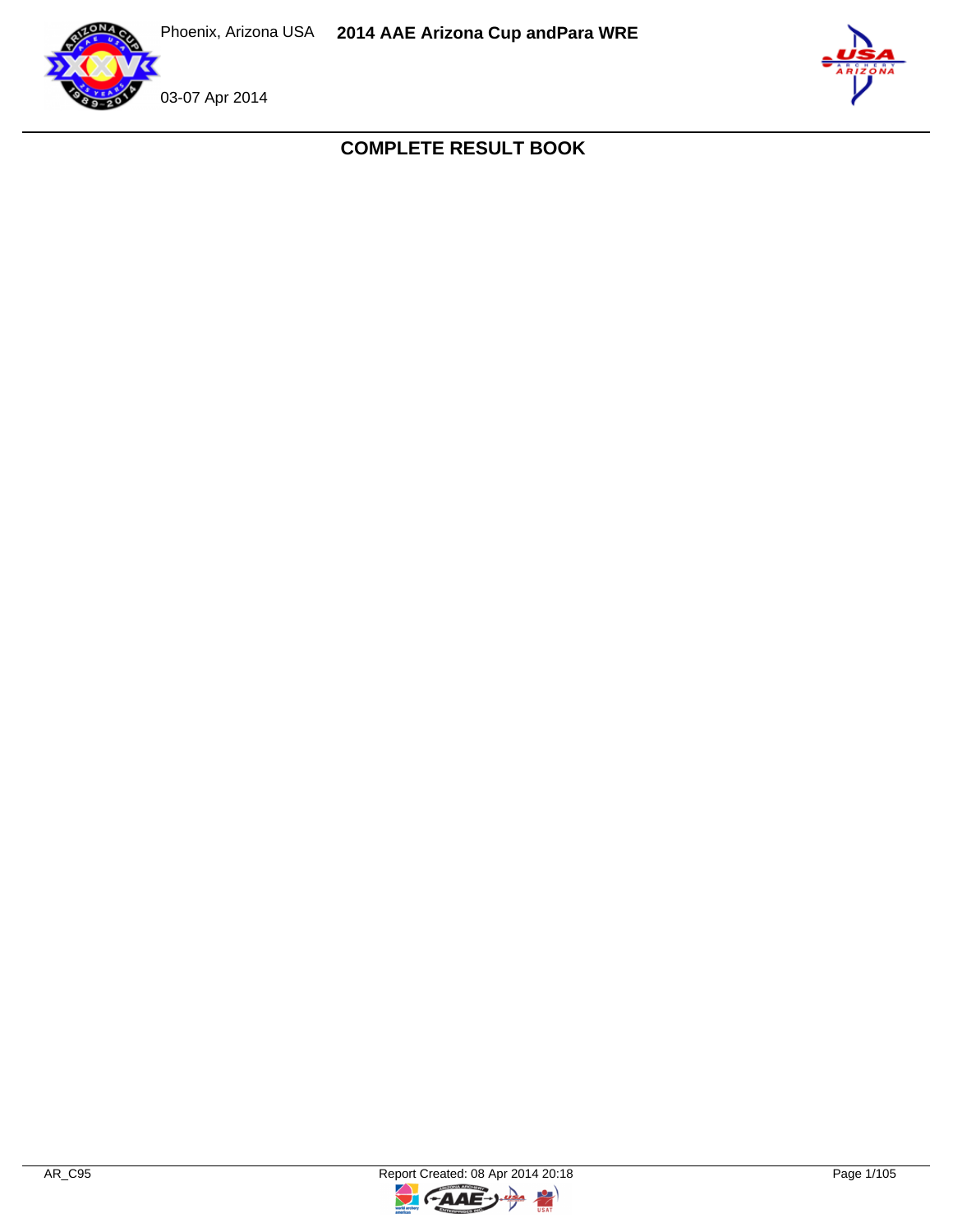

03-07 Apr 2014



# **MEDAL STANDINGS**

|                |                                       |                         | Individual              |                  |                         |                         |                  | Team         |                  |                  | <b>Total</b>     |              |                | Rank by          |
|----------------|---------------------------------------|-------------------------|-------------------------|------------------|-------------------------|-------------------------|------------------|--------------|------------------|------------------|------------------|--------------|----------------|------------------|
| Rank           | <b>NOC</b>                            | G                       | ${\sf s}$               | В                | Tot                     | G                       | ${\bf s}$        | B            | <b>Tot</b>       | G                | S                | $\, {\bf B}$ | <b>Tot</b>     | <b>Total</b>     |
| $\mathbf{1}$   | <b>USA</b> United States              | 3                       | $\overline{\mathbf{c}}$ | $\sqrt{2}$       | $\overline{7}$          | $\overline{\mathbf{c}}$ | $\mathbf{1}$     | $\mathbf{1}$ | 4                | 5                | 3                | 3            | 11             | $\mathbf{1}$     |
| $\overline{2}$ | CAN Canada                            | 1                       | $\mathbf{1}$            |                  | $\mathbf 2$             | 1                       |                  | $\mathbf{1}$ | 2                | $\boldsymbol{2}$ | 1                | $\mathbf{1}$ | 4              | $= 3$            |
| $\overline{2}$ | Usa-California<br>CA                  | $\overline{\mathbf{c}}$ | $\mathbf{1}$            | $\mathbf{1}$     | 4                       |                         |                  |              |                  | $\boldsymbol{2}$ | $\mathbf{1}$     | $\mathbf{1}$ | 4              | $= 3$            |
| 4              | MEX Mexico                            |                         | $\mathbf{1}$            | $\sqrt{2}$       | 3                       | $\mathbf{1}$            | $\boldsymbol{2}$ | 3            | 6                | $\mathbf{1}$     | 3                | 5            | 9              | $\boldsymbol{2}$ |
| 5              | COL Colombia                          |                         | $\mathbf{1}$            |                  | $\mathbf 1$             | $\mathbf{1}$            | $\mathbf{1}$     |              | $\boldsymbol{2}$ | $\mathbf{1}$     | $\boldsymbol{2}$ |              | 3              | $= 5$            |
| 5 <sup>1</sup> | <b>ITA</b><br>Italy                   |                         | $\mathbf{1}$            |                  | $\mathbf{1}$            | $\mathbf{1}$            | $\mathbf{1}$     |              | 2                | $\mathbf{1}$     | $\overline{2}$   |              | 3              | $= 5$            |
| $\overline{7}$ | <b>BC</b><br>Mexico-Baja California   | $\mathbf{1}$            | $\mathbf{1}$            | $\mathbf{1}$     | 3                       |                         |                  |              |                  | $\mathbf{1}$     | $\mathbf{1}$     | $\mathbf{1}$ | 3              | $= 5$            |
| 8              | FRA France                            | 1                       |                         |                  | 1                       |                         | $\mathbf{1}$     |              | 1                | $\mathbf{1}$     | $\mathbf{1}$     |              | $\overline{c}$ | $= 8$            |
| 9              | SC<br>Usa-South Carolina              | $\mathbf{1}$            |                         |                  | 1                       |                         |                  |              |                  | $\mathbf{1}$     |                  |              | $\mathbf{1}$   | $= 13$           |
| 9              | VA<br>Usa-Virgina                     | $\mathbf{1}$            |                         |                  | 1                       |                         |                  |              |                  | $\mathbf{1}$     |                  |              | 1              | $= 13$           |
| 9              | Usa-Utah<br>UT                        | 1                       |                         |                  | 1                       |                         |                  |              |                  | $\mathbf{1}$     |                  |              | 1              | $= 13$           |
| 9              | Usa-Colorado<br>CO                    | $\mathbf{1}$            |                         |                  | $\mathbf 1$             |                         |                  |              |                  | $\mathbf{1}$     |                  |              | 1              | $= 13$           |
| 9              | Usa-Arizona<br>$\mathsf{A}\mathsf{Z}$ | $\mathbf{1}$            |                         |                  | 1                       |                         |                  |              |                  | $\mathbf{1}$     |                  |              | $\mathbf{1}$   | $= 13$           |
| 14             | KOR KDVSC-Korea                       |                         | $\mathbf{1}$            | $\mathbf{1}$     | $\mathbf 2$             |                         |                  |              |                  |                  | 1                | $\mathbf{1}$ | $\overline{c}$ | $= 8$            |
| 14             | MA<br>Usa-Massachusetts               |                         | $\mathbf{1}$            | $\mathbf{1}$     | $\mathbf 2$             |                         |                  |              |                  |                  | $\mathbf{1}$     | $\mathbf{1}$ | $\mathbf 2$    | $= 8$            |
| 16             | <b>JPN</b><br>Japan                   |                         | $\mathbf{1}$            |                  | $\mathbf 1$             |                         |                  |              |                  |                  | $\mathbf{1}$     |              | 1              | $= 13$           |
| 16             | Usa-Georgia<br>GA                     |                         | $\mathbf{1}$            |                  | $\mathbf 1$             |                         |                  |              |                  |                  | $\mathbf{1}$     |              | 1              | $= 13$           |
| 16             | <b>WA</b><br>Usa-Washington           |                         | 1                       |                  | $\mathbf{1}$            |                         |                  |              |                  |                  | $\mathbf{1}$     |              | 1              | $= 13$           |
| 19             | Usa-Texas<br><b>TX</b>                |                         |                         | $\boldsymbol{2}$ | $\mathbf 2$             |                         |                  |              |                  |                  |                  | 2            | $\overline{c}$ | $=8$             |
| 19             | CH<br>Mexico-Coahuila                 |                         |                         | $\boldsymbol{2}$ | $\overline{\mathbf{c}}$ |                         |                  |              |                  |                  |                  | 2            | $\mathbf 2$    | $= 8$            |
| 21             | GUA Guatemala                         |                         |                         |                  |                         |                         |                  | $\mathbf{1}$ | 1                |                  |                  | $\mathbf{1}$ | $\mathbf{1}$   | $= 13$           |
| 21             | ${\sf FIN}$<br>Finland                |                         |                         | $\mathbf{1}$     | $\mathbf 1$             |                         |                  |              |                  |                  |                  | $\mathbf{1}$ | 1              | $= 13$           |
|                | Total:                                | 13                      | 13                      | 13               | 39                      | 6                       | 6                | 6            | 18               | 19               | 19               | 19           | 57             |                  |



 $\rightarrow$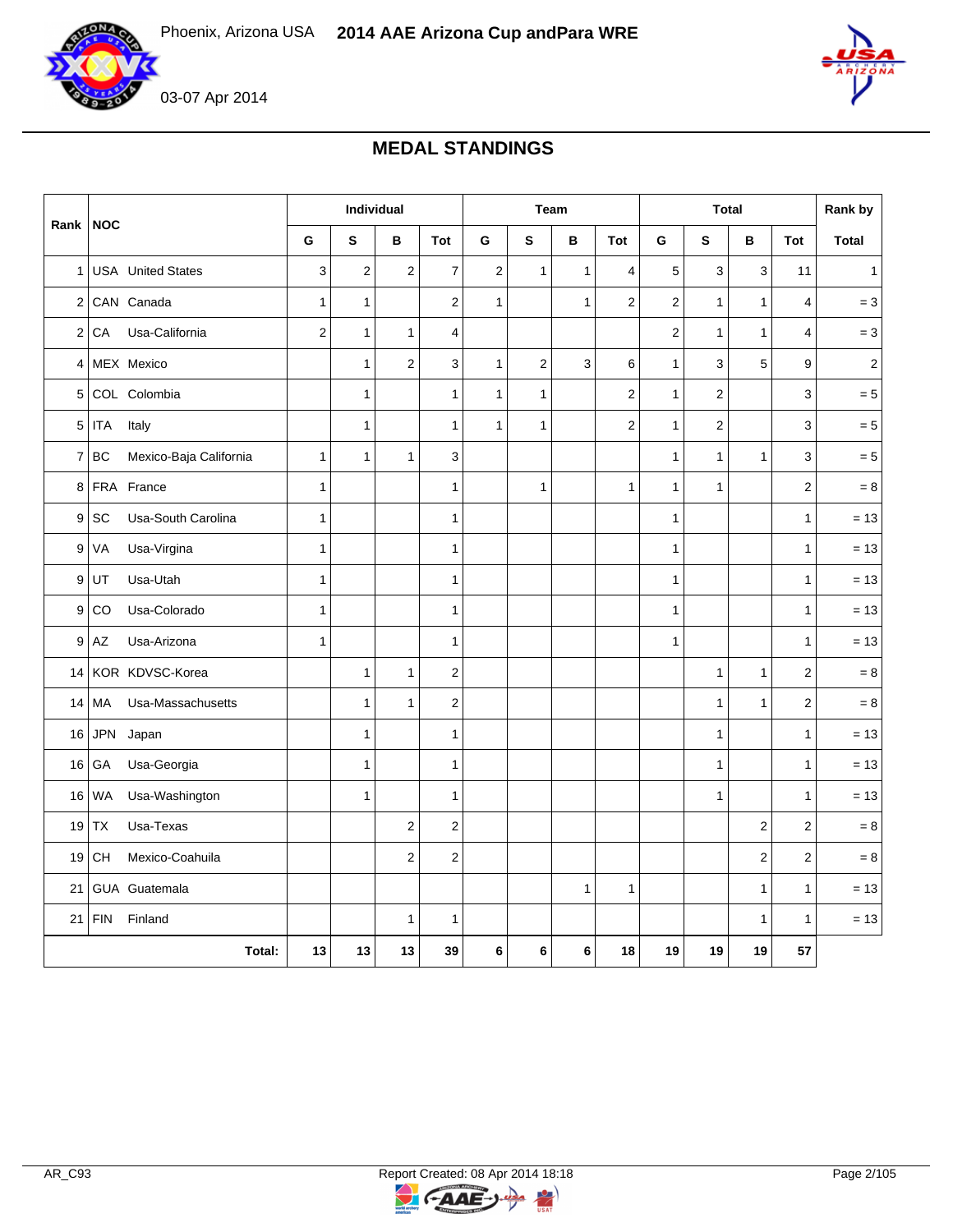



## **MEDALLISTS BY EVENT**

| <b>Event Name</b>         |                | Date Medal    | Name                               | <b>NOC</b>               |
|---------------------------|----------------|---------------|------------------------------------|--------------------------|
| Recurve Men Team          | Sat 5 Apr GOLD |               | KAMINSKI Jake                      | <b>USA</b> United States |
|                           |                |               | <b>CUSICK Jeremiah</b>             |                          |
|                           |                |               | <b>KLIMITCHEK Collin</b>           |                          |
|                           |                | <b>SILVER</b> | NESPOLI Mauro                      | <b>ITA</b><br>Italy      |
|                           |                |               | <b>GALIAZZO Marco</b>              |                          |
|                           |                |               | <b>FRANGILLI Michele</b>           |                          |
|                           |                | <b>BRONZE</b> | SERRANO Juan Rene                  | MEX Mexico               |
|                           |                |               | <b>URIBE Orlando</b>               |                          |
|                           |                |               | <b>PARMENTIER Laurent</b>          |                          |
| Recurve Women Team        | Sat 5 Apr      | GOLD          | <b>SARTORI</b> Guendalina          | <b>ITA</b><br>Italy      |
|                           |                |               | LIONETTI Pia Carmen Maria          |                          |
|                           |                |               | MANDIA Claudia                     |                          |
|                           |                | <b>SILVER</b> | VALENCIA Alejandra                 | MEX Mexico               |
|                           |                |               | <b>AVITIA Mariana</b>              |                          |
|                           |                |               | GONZALEZ Gina L.                   |                          |
|                           |                | <b>BRONZE</b> | <b>LORIG Khatuna</b>               | <b>USA</b> United States |
|                           |                |               | <b>BROWN Mackenzie</b>             |                          |
|                           |                |               | <b>GIBILARO Ariel</b>              |                          |
| <b>Recurve Mixed Team</b> | Sat 5 Apr GOLD |               | <b>DUENAS Crispin</b>              | CAN Canada               |
|                           |                |               | THIFFEAULT PICARD Georcy-Stéphanie |                          |
|                           |                | <b>SILVER</b> | PACHECO Daniel                     | COL Colombia             |
|                           |                |               | RENDON Ana Maria                   |                          |
|                           |                | <b>BRONZE</b> | <b>SERRANO Juan Rene</b>           | MEX Mexico               |
|                           |                |               | VALENCIA Alejandra                 |                          |

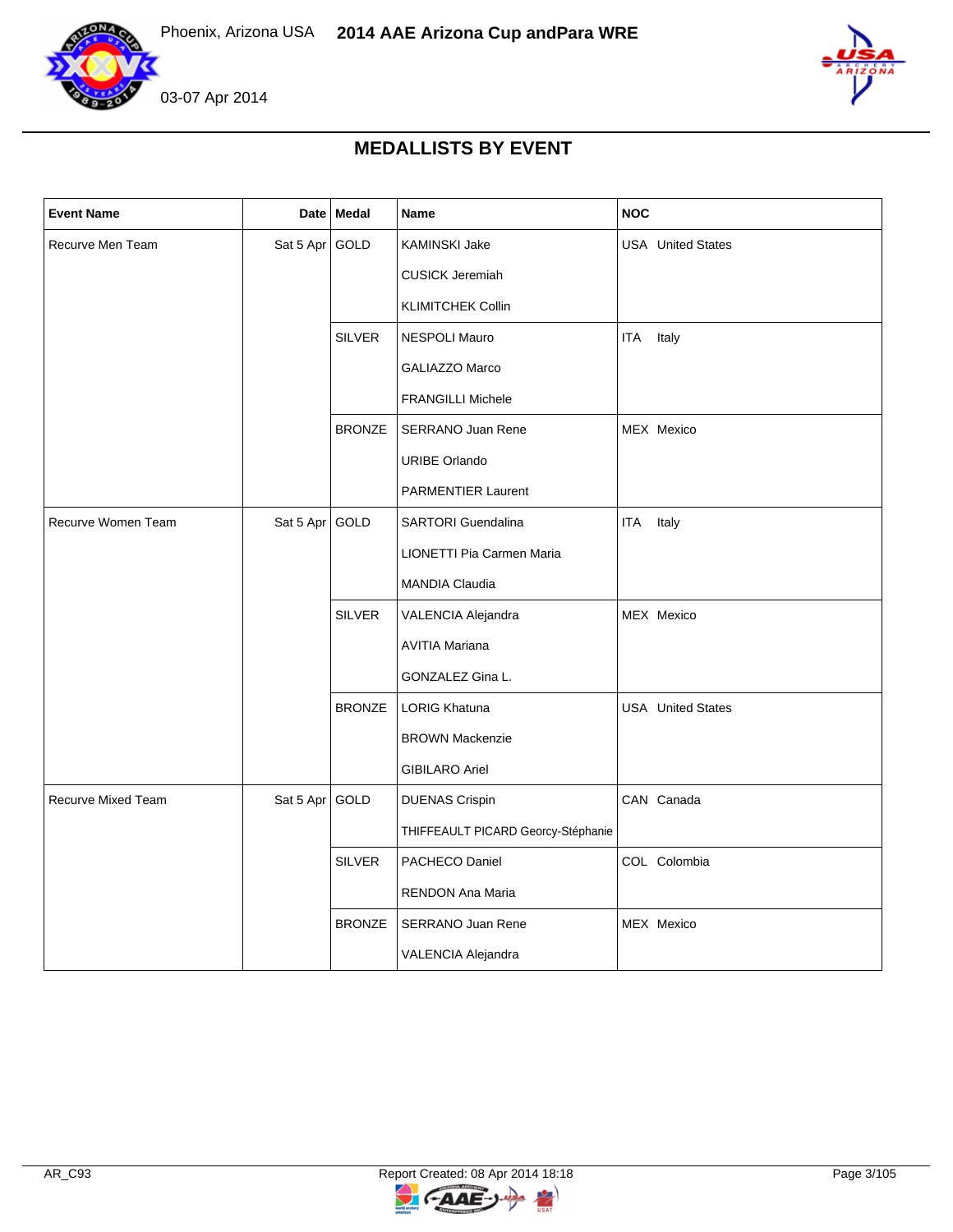



## **MEDALLISTS BY EVENT**

| <b>Event Name</b>      |                | Date Medal    | Name                    | <b>NOC</b>               |
|------------------------|----------------|---------------|-------------------------|--------------------------|
| Compound Men Team      | Sat 5 Apr GOLD |               | QUEVEDO Cecilio E.      | MEX Mexico               |
|                        |                |               | FIERRO Julio            |                          |
|                        |                |               | CARDOSO Mario           |                          |
|                        |                | <b>SILVER</b> | <b>BENNETT Eric</b>     | <b>USA</b> United States |
|                        |                |               | <b>STUTZMAN Matt</b>    |                          |
|                        |                |               | SENA Jeff               |                          |
|                        |                | <b>BRONZE</b> | CORDERO Arturo          | GUA Guatemala            |
|                        |                |               | <b>RAMILA Gabriel</b>   |                          |
|                        |                |               | PAIZ Rafael             |                          |
| Compound Women Team    | Sat 5 Apr GOLD |               | <b>JONES Erika</b>      | <b>USA</b> United States |
|                        |                |               | <b>VAN NATTA Jamie</b>  |                          |
|                        |                |               | <b>LANCE Sarah</b>      |                          |
|                        |                | <b>SILVER</b> | OCHOA Linda             | MEX Mexico               |
|                        |                |               | <b>MERINO Brenda</b>    |                          |
|                        |                |               | SANDOVAL Fernada Del R. |                          |
|                        |                | <b>BRONZE</b> | GROSZKO Dawn            | CAN Canada               |
|                        |                |               | <b>JOHNSON Brittany</b> |                          |
|                        |                |               | <b>MORRIS Tricia</b>    |                          |
| Compound Mixed Team    | Sat 5 Apr GOLD |               | CARDONA Camilo          | COL Colombia             |
|                        |                |               | LOPEZ Sara              |                          |
|                        |                | <b>SILVER</b> | DELOCHE Pierre-Julien   | FRA France               |
|                        |                |               | DODEMONT Sophie         |                          |
|                        |                | <b>BRONZE</b> | QUEVEDO Cecilio E.      | MEX Mexico               |
|                        |                |               | OCHOA Linda             |                          |
| Recurve Combined Men   | Sun 6 Apr      | GOLD          | <b>ELLISON Brady</b>    | Usa-Arizona<br>AZ        |
|                        |                | <b>SILVER</b> | <b>MELOTTO Luca</b>     | <b>ITA</b><br>Italy      |
|                        |                | <b>BRONZE</b> | <b>CUSICK Jeremiah</b>  | <b>USA</b> United States |
| Recurve Combined Women | Sun 6 Apr GOLD |               | <b>BROWN Mackenzie</b>  | <b>USA</b> United States |
|                        |                | <b>SILVER</b> | VALENCIA Alejandra      | MEX Mexico               |
|                        |                | <b>BRONZE</b> | <b>HARDY Jennifer</b>   | Usa-Texas<br>TX          |

AR\_C93 Report Created: 08 Apr 2014 18:18 Report Created: 08 Apr 2014 18:18

 $\overline{z}$ 

**CAAE** 

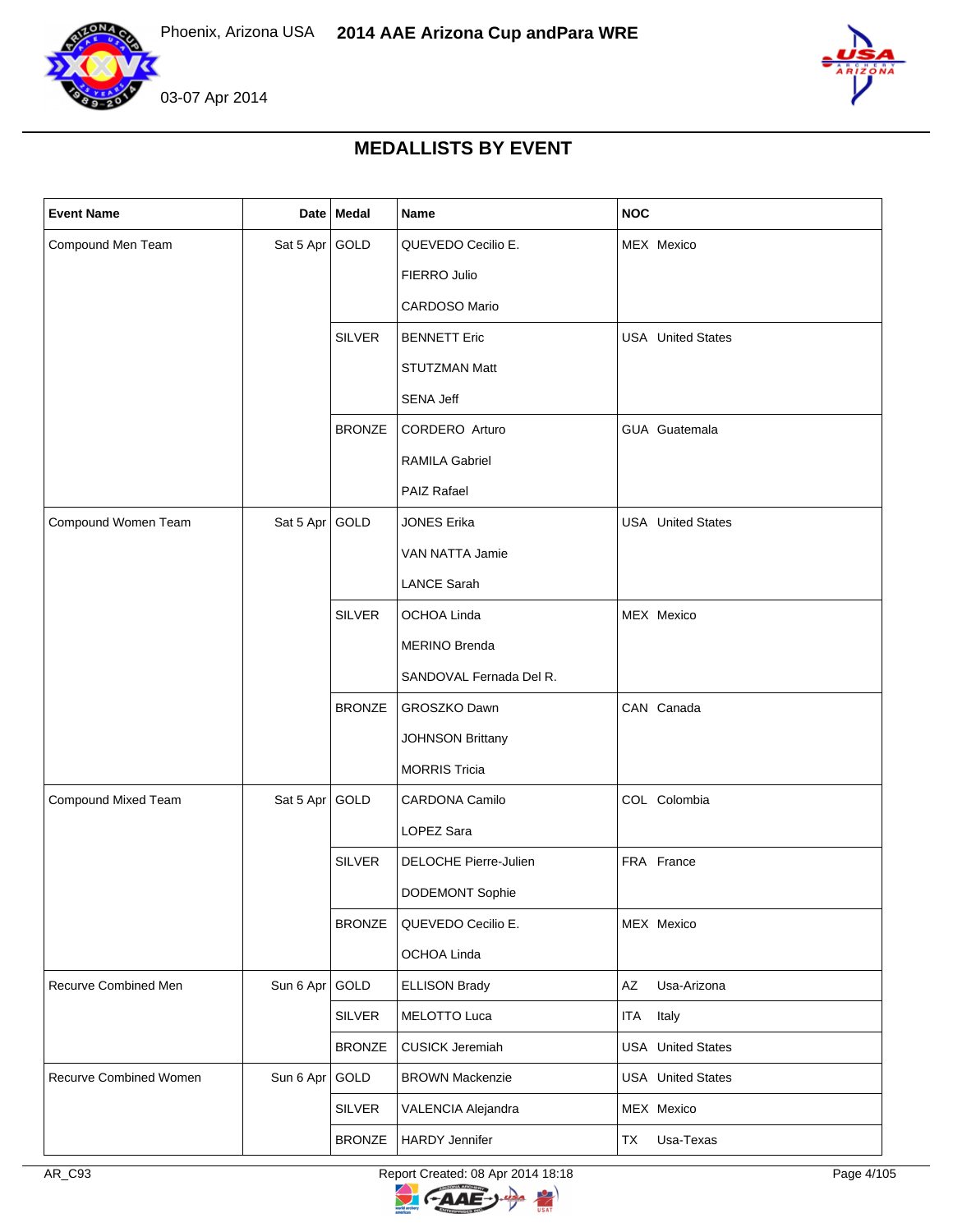

03-07 Apr 2014



## **MEDALLISTS BY EVENT**

| <b>Event Name</b>          | <b>Date</b>    | Medal         | <b>Name</b>               | <b>NOC</b>                          |
|----------------------------|----------------|---------------|---------------------------|-------------------------------------|
| Recurve Cadet Men          | Sun 6 Apr GOLD |               | ARELLANO Humberto         | ВC<br>Mexico-Baja California        |
|                            |                | <b>SILVER</b> | LEE Ji Dam                | CA<br>Usa-California                |
|                            |                | <b>BRONZE</b> | <b>PEREZ Gabriel</b>      | <b>BC</b><br>Mexico-Baja California |
| Recurve Cadet Women        | Sun 6 Apr GOLD |               | <b>TAMAYO Amanda</b>      | CA<br>Usa-California                |
|                            |                | <b>SILVER</b> | <b>CLAPS Eliana</b>       | WA<br>Usa-Washington                |
|                            |                | <b>BRONZE</b> | <b>BUSWELL Alice</b>      | Usa-Massachusetts<br>МA             |
| Compound Combined Men      | Sun 6 Apr      | GOLD          | <b>GELLENTHIEN Braden</b> | <b>USA</b> United States            |
|                            |                | <b>SILVER</b> | <b>DEATON Bridger</b>     | <b>USA</b> United States            |
|                            |                | <b>BRONZE</b> | <b>CARDOSO Mario</b>      | MEX Mexico                          |
| Compound Combined Women    | Sun 6 Apr      | GOLD          | <b>DODEMONT Sophie</b>    | FRA France                          |
|                            |                | <b>SILVER</b> | LOPEZ Sara                | COL Colombia                        |
|                            |                | <b>BRONZE</b> | OCHOA Linda               | MEX Mexico                          |
| Compound Cadet Men         | Sun 6 Apr      | GOLD          | <b>CLAYTON Kevin</b>      | VA<br>Usa-Virgina                   |
|                            |                | <b>SILVER</b> | <b>BELL Jimmy</b>         | Usa-Massachusetts<br>МA             |
|                            |                | <b>BRONZE</b> | DEL BOSQUE Jose G         | Mexico-Coahuila<br>СH               |
| Compound Cadet Women       | Sun 6 Apr GOLD |               | <b>BLAZEK Allie</b>       | CO<br>Usa-Colorado                  |
|                            |                | <b>SILVER</b> | <b>ESTRADA Carolina</b>   | ВC<br>Mexico-Baja California        |
|                            |                | <b>BRONZE</b> | VAZQUEZ Ana Paula         | Mexico-Coahuila<br>CН               |
| Recurve Open Men - Para    | Mon 7 Apr      | GOLD          | <b>LUKOW Michael</b>      | UT<br>Usa-Utah                      |
|                            |                | <b>SILVER</b> | JUNG Young Joo            | KOR KDVSC-Korea                     |
|                            |                | <b>BRONZE</b> | CHOI Jeung Youn           | KOR KDVSC-Korea                     |
| Recurve Open Women - Para  | Mon 7 Apr GOLD |               | KISS-JOHNSON Kinga        | SC Usa-South Carolina               |
|                            |                | <b>SILVER</b> | FORD Lee                  | GA<br>Usa-Georgia                   |
|                            |                | <b>BRONZE</b> | <b>DUPREE Lori</b>        | Usa-Texas<br>TX                     |
| Compound Open Men - Para   | Mon 7 Apr GOLD |               | STUTZMAN Matt             | <b>USA</b> United States            |
|                            |                | <b>SILVER</b> | <b>BENNETT Eric</b>       | <b>USA</b> United States            |
|                            |                | <b>BRONZE</b> | <b>SENA Jeff</b>          | <b>USA</b> United States            |
| Compound Open Women - Para | Mon 7 Apr      | GOLD          | VAN NEST Karen            | CAN Canada                          |
|                            |                | <b>SILVER</b> | HIRASAWA Nako             | JPN Japan                           |
|                            |                | <b>BRONZE</b> | CHAVEZ Martha             | Usa-California<br>CA                |

AR\_C93 Report Created: 08 Apr 2014 18:18 Report Created: 08 Apr 2014 18:18

 $\overline{z}$ 

**CAAE** 

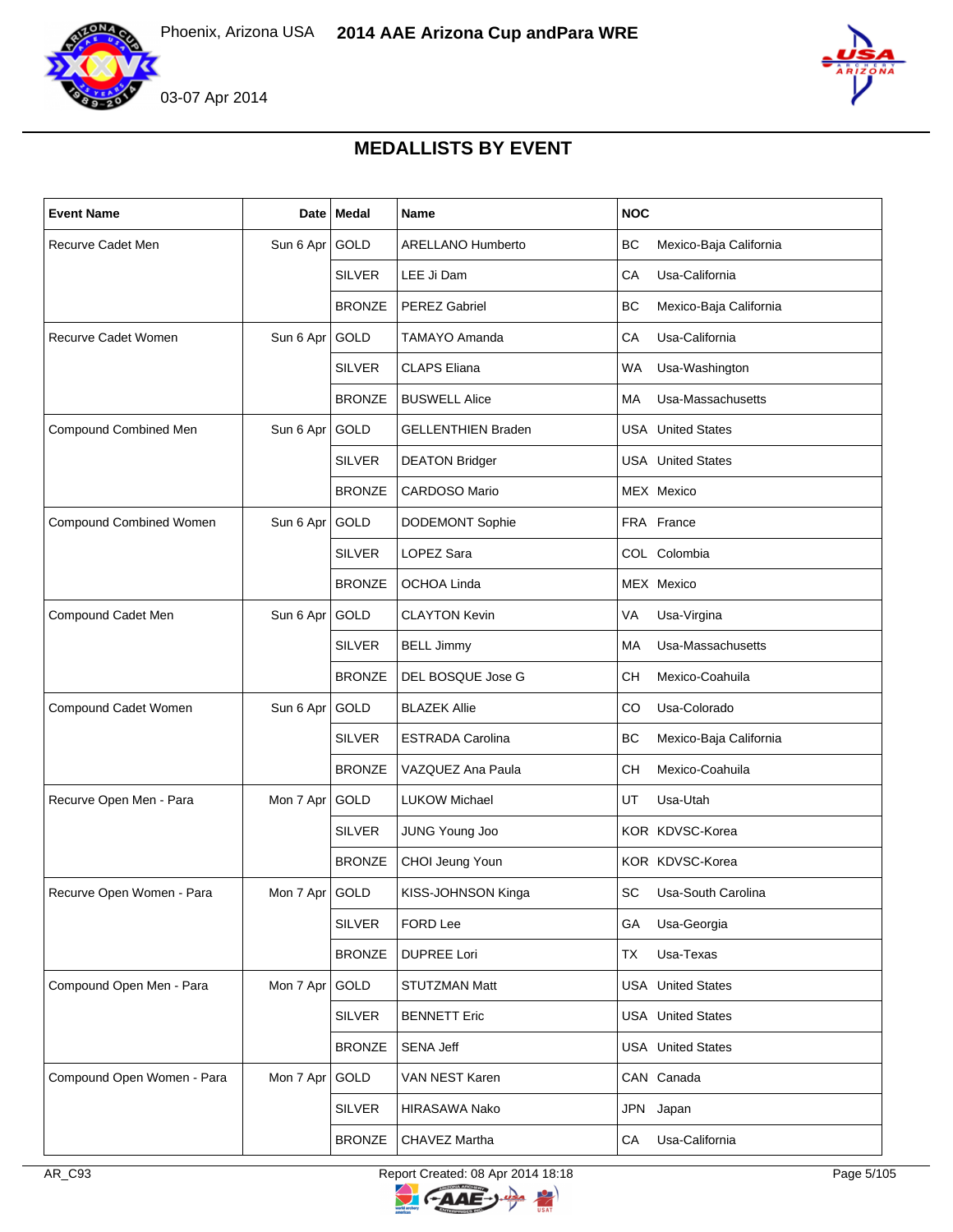





#### **MEDALLISTS BY EVENT**

| <b>Event Name</b>   |                | Date   Medal  | <b>Name</b>                   | <b>NOC</b>            |
|---------------------|----------------|---------------|-------------------------------|-----------------------|
| Compound - W1- Para | Mon 7 Apr GOLD |               | l FABRY Jeff                  | Usa-California<br>CA  |
|                     |                | <b>SILVER</b> | l MURPHY Norbert              | CAN Canada            |
|                     |                |               | BRONZE   ANTONIOS Jean-Pierre | Finland<br><b>FIN</b> |

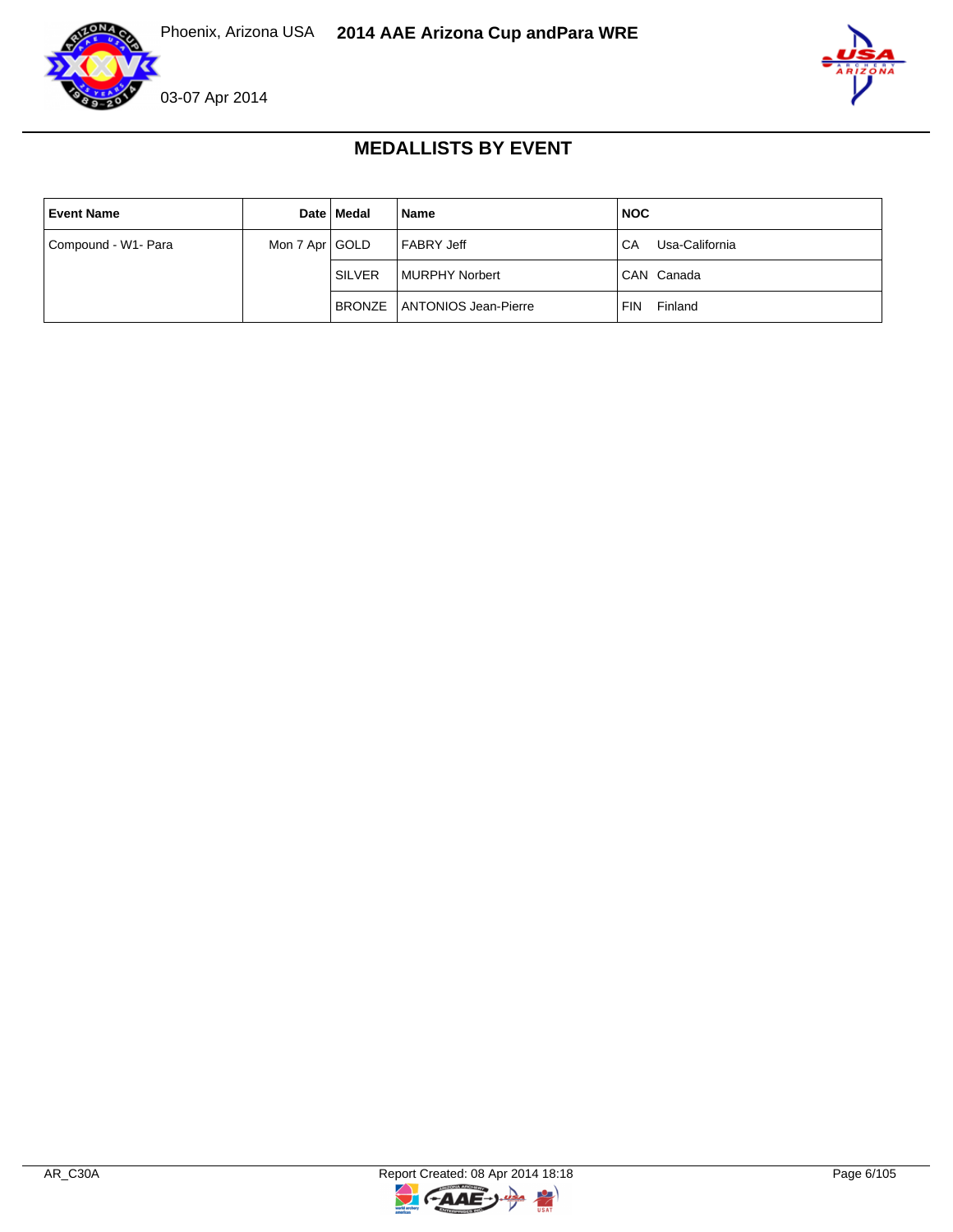



# **NUMBER OF ENTRIES BY COUNTRY**

| <b>NOC</b>      |                                | Men                 | Women                       | <b>Total</b>       | <b>Officials</b> | Total                   |
|-----------------|--------------------------------|---------------------|-----------------------------|--------------------|------------------|-------------------------|
|                 |                                |                     |                             | <b>Competitors</b> |                  |                         |
| AL              | Usa-Alabama                    | $\overline{2}$      | 0                           | 2                  | 0                | 2                       |
| ARG             | Argentina                      | $\mathbf 0$         | 1                           | 1                  | $\pmb{0}$        | $\mathbf{1}$            |
| AZ              | Usa-Arizona                    | 34                  | 18                          | 52                 | $\pmb{0}$        | 52                      |
| <b>BAR</b>      | <b>Barbados</b>                | 4                   | 2                           | 6                  | 0                | 6                       |
| BC              | Mexico-Baja California         | 19                  | 13                          | 32                 | 0                | 32                      |
| <b>BRA</b>      | <b>Brazil</b>                  | $\overline{2}$      | 1                           | 3                  | 0                | 3                       |
| CA              | Usa-California                 | 63                  | 51                          | 114                | 0                | 114                     |
| CAN             | Canada                         | 13                  | 9                           | 22                 | 0                | 22                      |
| <b>CH</b><br>CO | Mexico-Coahuila                | 7                   | 1                           | 8<br>11            | 0<br>$\mathbf 0$ | 8<br>11                 |
| <b>COL</b>      | Usa-Colorado                   | 9                   | 2                           |                    | 0                |                         |
| <b>CRC</b>      | Colombia<br>Costa Rica         | 5<br>$\overline{c}$ | 3<br>1                      | 8<br>3             | 0                | 8<br>3                  |
| <b>CT</b>       | Usa-Connecticut                | 3                   | 1                           | 4                  | 0                | 4                       |
| <b>DEN</b>      | Denmark                        | 1                   | 1                           | $\overline{2}$     | 0                | 2                       |
| DF              | Mexico-DF                      | 1                   | 0                           | 1                  | 0                | 1                       |
| <b>ESA</b>      | El Salvador                    | 1                   | 1                           | 2                  | 0                | $\overline{2}$          |
| <b>FIN</b>      | Finland                        | 1                   | 0                           | 1                  | $\mathbf 0$      | 1                       |
| FL.             | Usa-Florida                    | 4                   | 3                           | 7                  | 0                | $\overline{7}$          |
| <b>FRA</b>      | France                         | 3                   | 2                           | 5                  | 0                | 5                       |
| GA              | Usa-Georgia                    | 3                   | 3                           | 6                  | $\mathbf 0$      | 6                       |
| <b>GBR</b>      | Great Britain                  | 2                   | 1                           | 3                  | 0                | 3                       |
| <b>GUA</b>      | Guatemala                      | 6                   | 4                           | 10                 | 0                | 10                      |
| HG              | Mexico-Hidalgo                 | 3                   | 1                           | 4                  | $\mathbf 0$      | $\overline{4}$          |
| HI              | Usa-Hawaii                     | 1                   | 2                           | 3                  | 0                | 3                       |
| ΙA              | Usa-lowa                       | $\overline{2}$      | 0                           | $\overline{2}$     | $\pmb{0}$        | 2                       |
| ID              | Usa-Idaho                      | 4                   | 0                           | 4                  | $\pmb{0}$        | 4                       |
| IL.             | Usa-Illinois                   | $\overline{2}$      | 0                           | $\overline{c}$     | 0                | 2                       |
| <b>ISV</b>      | Virgin Islands                 | 0                   | 1                           | 1                  | 0                | $\mathbf{1}$            |
| <b>ITA</b>      | Italy                          | 7                   | 3                           | 10                 | $\pmb{0}$        | 10                      |
| <b>JPN</b>      | Japan                          | 3                   | 1                           | 4                  | 0                | 4                       |
| <b>KOR</b>      | KDVSC-Korea                    | 9                   | 0                           | 9                  | 0                | 9                       |
| KS              | Usa-Kansas                     | 0                   | 1                           | 1                  | 0                | 1                       |
| MA              | Usa-Massachusetts              | 6                   | 3                           | 9                  | 0                | 9                       |
| <b>MD</b>       | Usa-Maryland                   | 1                   | 3                           | 4                  | 0                | 4                       |
| <b>ME</b>       | Usa-Maine                      | 1                   | $\overline{2}$              | 3                  | 0                | 3                       |
| <b>MEX</b>      | Mexico                         | 16                  | 16                          | 32                 | 0                | 32                      |
| MI              | Usa-Michigan                   | 1                   | 1                           | $\overline{2}$     | 0                | 2                       |
| <b>MN</b>       | Usa-Minnesota                  | $\overline{c}$      | 0                           | $\overline{c}$     | 0                | 2                       |
| <b>MO</b>       | Usa-Missouri                   | 3                   | 1                           | 4                  | $\pmb{0}$        | 4                       |
| МT              | Usa-Montana                    | 0                   | 1                           | 1                  | 0                | 1                       |
| <b>NC</b>       | Usa-North Carolina             | 0                   | 1                           | 1                  | 0                | 1                       |
| NJ              | Usa-New Jersey                 | $\overline{2}$      | 3                           | 5                  | 0                | 5                       |
| NL.             | Mexico-Nuevo Leon              | 0                   | 1                           | 1                  | 0                | 1                       |
| <b>NM</b>       | Usa-New Mexico                 | 1                   | 1                           | 2                  | $\pmb{0}$        | $\overline{\mathbf{c}}$ |
| <b>NV</b>       | Usa-Nevada                     | $\mathbf{2}$        | $\pmb{0}$                   | $\overline{2}$     | 0                | $\overline{c}$          |
| NY              | Usa-New York                   | 4                   | 1                           | 5                  | 0                | 5                       |
| OH              | Usa-Ohio                       | 5                   | 1                           | 6                  | 0                | 6                       |
| OK<br>OR        | Usa-Oklahoma                   | 1<br>4              | $\mathbf{2}$<br>$\mathbf 0$ | 3<br>4             | 0                | 3<br>4                  |
| PA              | Usa-Oregon<br>Usa-Pennsylvania | 4                   | $\mathbf{2}$                | 6                  | 0<br>0           | 6                       |
| PAN             | Panama                         | 1                   | $\mathbf 0$                 | 1                  | 0                | 1                       |
| PU              | Mexico-Puebla                  | 0                   | $\mathbf{1}$                | 1                  | 0                | 1                       |
| <b>RUS</b>      | Russia                         | 1                   | $\mathbf 0$                 | 1                  | 0                | 1                       |
| SC              | Usa-South Carolina             | 1                   | $\overline{2}$              | 3                  | 0                | 3                       |
| <b>TN</b>       | Usa-Tennessee                  | $\mathbf{1}$        | $\overline{2}$              | 3                  | 0                | 3                       |
| TX              | Usa-Texas                      | 14                  | 6                           | 20                 | 0                | 20                      |
| <b>USA</b>      | <b>United States</b>           | 9                   | $\overline{7}$              | 16                 | 0                | 16                      |
| <b>USK</b>      | USA-Korea                      | 5                   | $\overline{7}$              | 12                 | 0                | 12                      |
| UT              | Usa-Utah                       | 9                   | $\overline{2}$              | 11                 | 0                | 11                      |
|                 |                                |                     |                             |                    |                  |                         |

 $\overline{z}$ 

C-AAE-J-

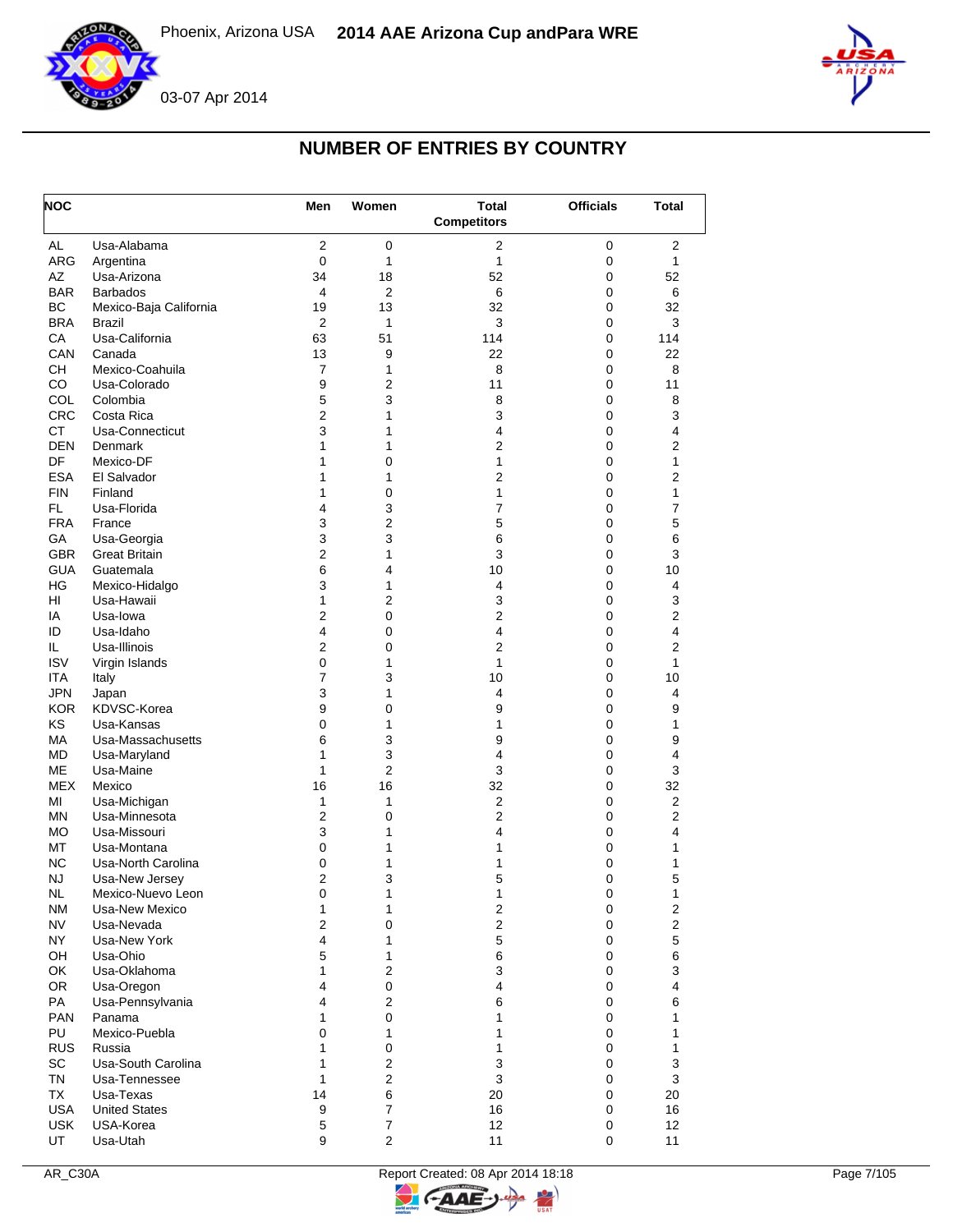



# **NUMBER OF ENTRIES BY COUNTRY**

| <b>NOC</b> |                | Men | Women | <b>Total</b><br><b>Competitors</b> | <b>Officials</b> | <b>Total</b> |
|------------|----------------|-----|-------|------------------------------------|------------------|--------------|
| VA         | Usa-Virgina    | 2   |       | 3                                  | 0                | 3            |
| VT         | Usa-Vermont    |     |       |                                    | 0                |              |
| <b>WA</b>  | Usa-Washington | 10  |       | 17                                 | 0                | 17           |
| WI         | Usa-Wisconsin  | 2   | 3     | 5                                  | 0                | 5            |
| <b>WY</b>  | Usa-Wyoming    |     | 0     |                                    | 0                |              |
|            | Total: 64      | 326 | 205   | 531                                | 0                | 531          |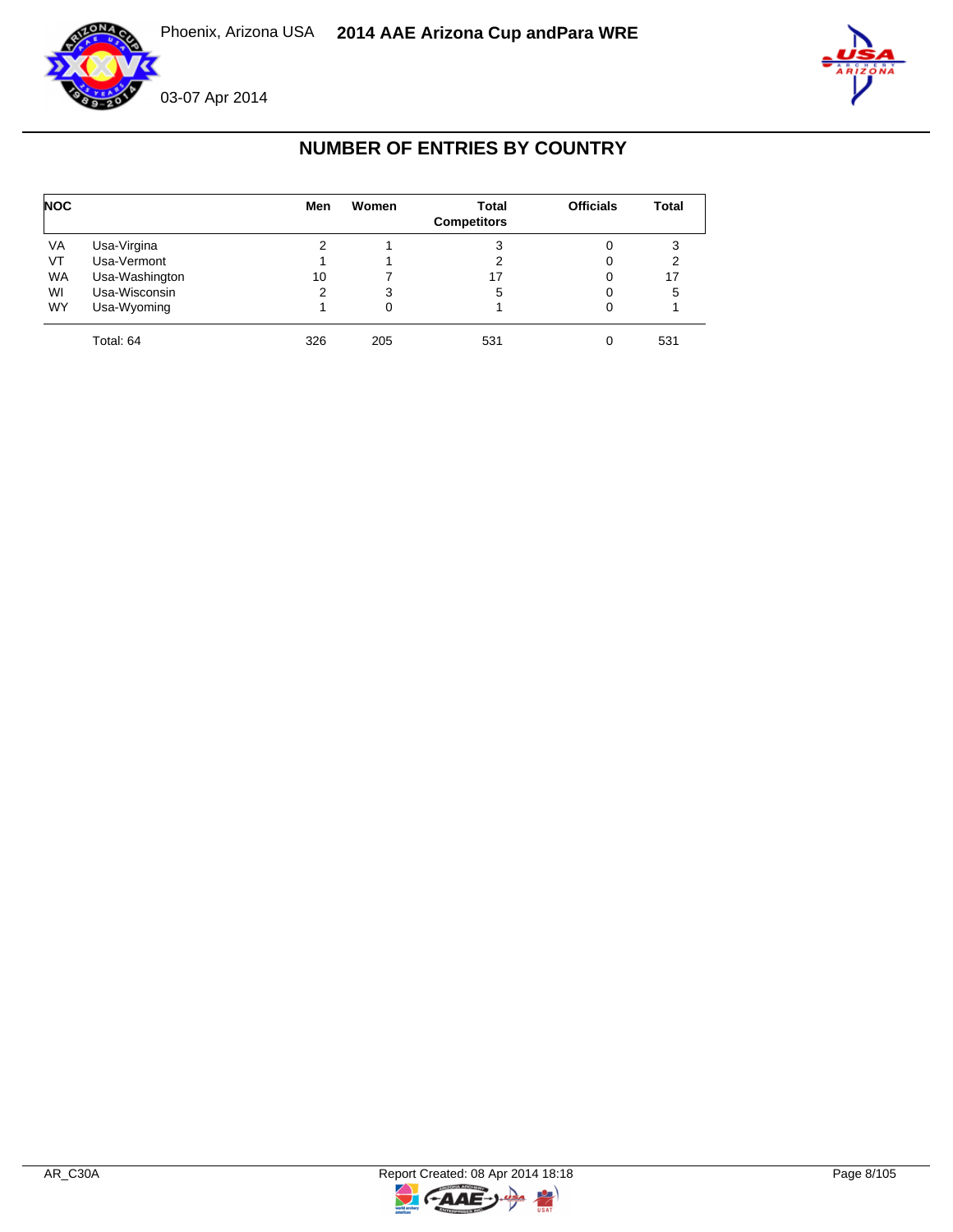



 $\mathbb{I}$ 

## **NUMBER OF ENTRIES BY EVENT**

| Event                          | <b>No. Athletes</b> | <b>No. Countries</b> | No. Teams |  |
|--------------------------------|---------------------|----------------------|-----------|--|
| Recurve Combined Men           | 133                 | 38                   |           |  |
| <b>Recurve Combined Women</b>  | 74                  | 28                   |           |  |
| Recurve Cadet Men              | 54                  | 17                   |           |  |
| Recurve Cadet Women            | 54                  |                      |           |  |
| Compound Combined Men          | 116                 | 39                   |           |  |
| <b>Compound Combined Women</b> | 55                  | 25                   |           |  |
| Compound Cadet Men             | 23                  | 13                   |           |  |
| Compound Cadet Women           | 22                  | 14                   |           |  |
| Recurve Open Men - Para        | 10                  |                      |           |  |
| Recurve Open Women - Para      | 5                   |                      |           |  |
| Compound Open Men - Para       | 16                  |                      |           |  |
| Compound Open Women - Para     | 4                   |                      |           |  |
| Compound - W1- Para            |                     |                      |           |  |
| Recurve Mixed Team             |                     |                      |           |  |
| Compound Mixed Team            |                     | o                    |           |  |

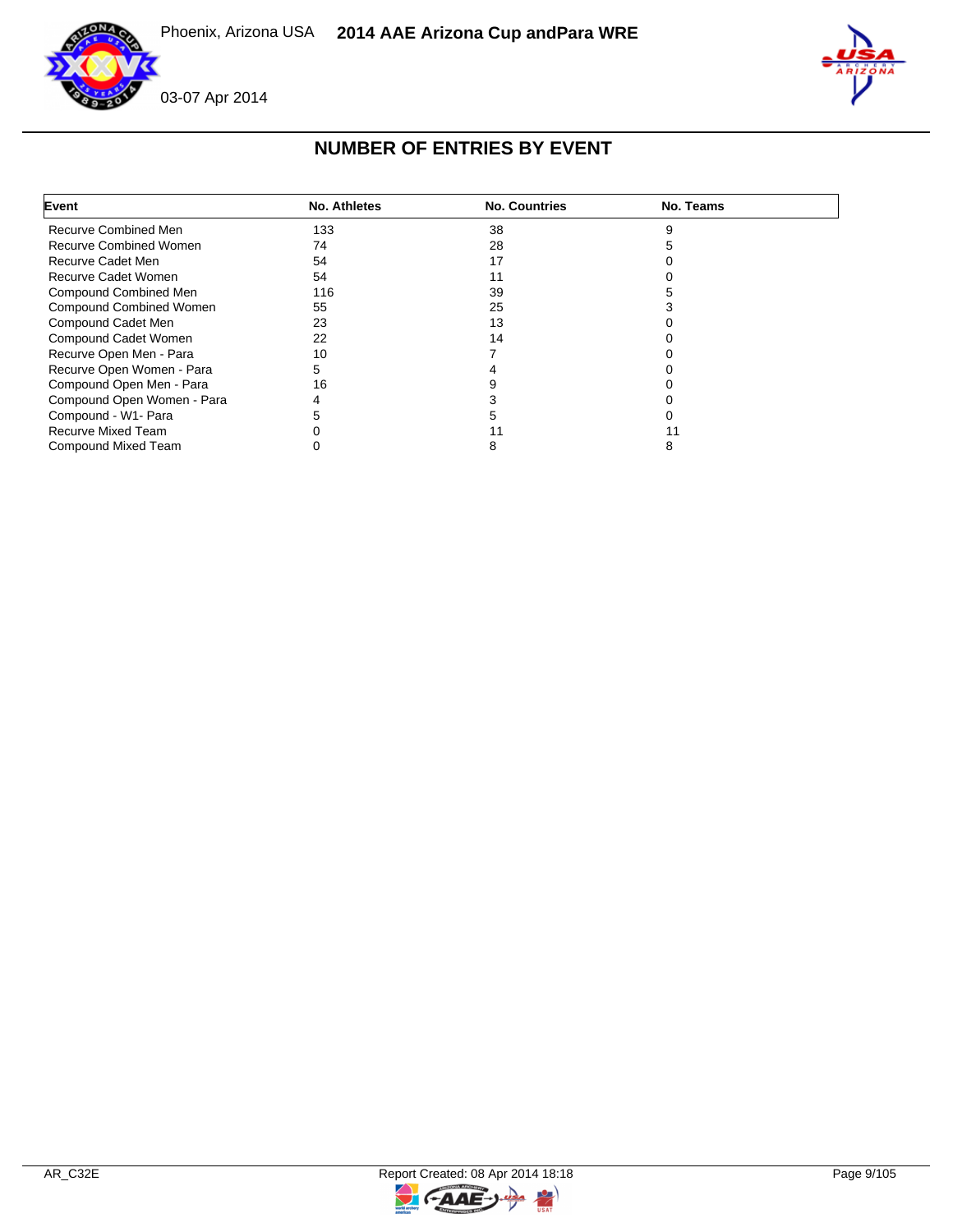





# **ENTRIES BY COUNTRY**

| <b>NOC</b> | Country          | Name                     | Date of Birth Back No. |      | Event                          |
|------------|------------------|--------------------------|------------------------|------|--------------------------------|
|            | USA-ALABAMA      | <b>SMITH Mason</b>       |                        | 008B | <b>Compound Combined Men</b>   |
| AL         |                  | <b>SMITH Steve</b>       |                        | 035C | Compound Combined Men          |
| ARG        | <b>ARGENTINA</b> | <b>BACKIS Vanina</b>     |                        | 021C | <b>Compound Combined Women</b> |
| AZ         | USA-ARIZONA      | <b>AGHILI Ardesher</b>   |                        | 054B | Recurve Combined Men           |
|            |                  | <b>AGHILI Yasmin</b>     |                        | 061D | Recurve Cadet Women            |
|            |                  | <b>ALEXANDER Katie</b>   |                        | 041B | <b>Recurve Combined Women</b>  |
|            |                  | <b>BACHMAN Tyler</b>     |                        | 001A | Compound Cadet Men             |
|            |                  | <b>BARDEN Paul</b>       |                        | 013A | Compound Combined Men          |
|            |                  | <b>BECK Robert</b>       |                        | 011A | <b>Compound Combined Men</b>   |
|            |                  | <b>BELL Rebecca</b>      |                        | 055D | <b>Recurve Combined Women</b>  |
|            |                  | <b>BELZNER Catherine</b> |                        | 016D | <b>Compound Combined Women</b> |
|            |                  | <b>BORETSKY Cody</b>     |                        | 024C | Recurve Combined Men           |
|            |                  | <b>BOWMAN Scott</b>      |                        | 030C | Recurve Combined Men           |
|            |                  | <b>BROWN Roland</b>      |                        | 017A | Compound Combined Men          |
|            |                  | <b>BULLIS Brian</b>      |                        | 068B | Recurve Cadet Men              |
|            |                  | <b>BUTLER Blakelee</b>   |                        | 001C | Compound Cadet Women           |
|            |                  | <b>COLE Donnie</b>       |                        | 057B | Recurve Combined Men           |
|            |                  | <b>CORRIDORI Jeremy</b>  |                        | 003A | Compound Cadet Men             |
|            |                  | <b>EALY Sydney</b>       |                        | 063D | Recurve Cadet Women            |
|            |                  | <b>ELLISON Brady</b>     |                        | 028C | Recurve Combined Men           |
|            |                  | <b>ESCKELSON Roy</b>     |                        | 015A | Compound Combined Men          |
|            |                  | <b>FISHER Nick</b>       |                        | 021A | Compound Combined Men          |
|            |                  | FOX, JR. Joe             |                        | 067B | Recurve Cadet Men              |
|            |                  | <b>FURMAN Robert</b>     |                        | 026C | Recurve Combined Men           |
|            |                  | <b>GUNN Danii</b>        |                        | 003C | Compound Cadet Women           |
|            |                  | <b>JOHNSON Cody</b>      |                        | 002A | Compound Cadet Men             |
|            |                  | <b>LAURITA Jerry</b>     |                        | 027C | Recurve Combined Men           |
|            |                  | <b>LITZLER Brett</b>     |                        | 025C | Recurve Combined Men           |
|            |                  | <b>MACDONALD Matthew</b> |                        | 009A | <b>Compound Combined Men</b>   |
|            |                  | <b>MARQUEZ Anthony</b>   |                        | 024A | <b>Compound Combined Men</b>   |
|            |                  | <b>MATEO Andrew</b>      |                        | 056B | Recurve Combined Men           |
|            |                  | MCCURRY John             |                        | 029C | Recurve Combined Men           |
|            |                  | <b>MCROY Steve</b>       |                        | 014A | Compound Combined Men          |
|            |                  | <b>MILLER David</b>      |                        | 012A | Compound Combined Men          |
|            |                  | NICHOLS Wade             |                        | 016A | Compound Combined Men          |
|            |                  | NICHOLSON Zach           |                        | 018A | <b>Compound Combined Men</b>   |
|            |                  | <b>NIELSEN Heather</b>   |                        | 015D | <b>Compound Combined Women</b> |
|            |                  | <b>OSTLING Turia</b>     |                        | 044B | <b>Recurve Combined Women</b>  |
|            |                  | PETERSHEIM Haley         |                        | 064D | Recurve Cadet Women            |
|            |                  | <b>RAREBA Bethmarie</b>  |                        | 042B | <b>Recurve Combined Women</b>  |
|            |                  | REYNOLDS Danielle        |                        | 008C | <b>Compound Combined Women</b> |
|            |                  | RODRIGUEZ Eleanor        |                        | 062D | Recurve Cadet Women            |
|            |                  | <b>RUIZ Alexis</b>       |                        | 002C | Compound Cadet Women           |
|            |                  | <b>SHELDON Daniel</b>    |                        | 023A | <b>Compound Combined Men</b>   |
|            |                  | SIELOFF Debra            |                        | 017D | <b>Compound Combined Women</b> |
|            |                  | <b>SIMON Andrew</b>      |                        | 022A | <b>Compound Combined Men</b>   |
|            |                  | <b>SMITH Walter</b>      |                        | 010A | Compound Bow Senior Men        |
|            |                  | <b>SPECK Michael</b>     |                        | 020A | <b>Compound Combined Men</b>   |
|            |                  | <b>SPORE Sidney</b>      |                        | 065D | Recurve Cadet Women            |
|            |                  | <b>STRICKLAND Ashley</b> |                        | 043B | <b>Recurve Combined Women</b>  |
|            |                  | VAINAUSKAS Adam          |                        | 031C | <b>Recurve Combined Men</b>    |
|            |                  | <b>WEBSTER Chris</b>     |                        | 023C | Recurve Combined Men           |
|            |                  | <b>WHALEY Ryan</b>       |                        | 019A | Compound Bow Senior Men        |
|            |                  | YAMAGUCHI Karissa        |                        | 056D | Recurve Combined Women         |
|            |                  | <b>YEE Spencer</b>       |                        | 004A | Compound Cadet Men             |

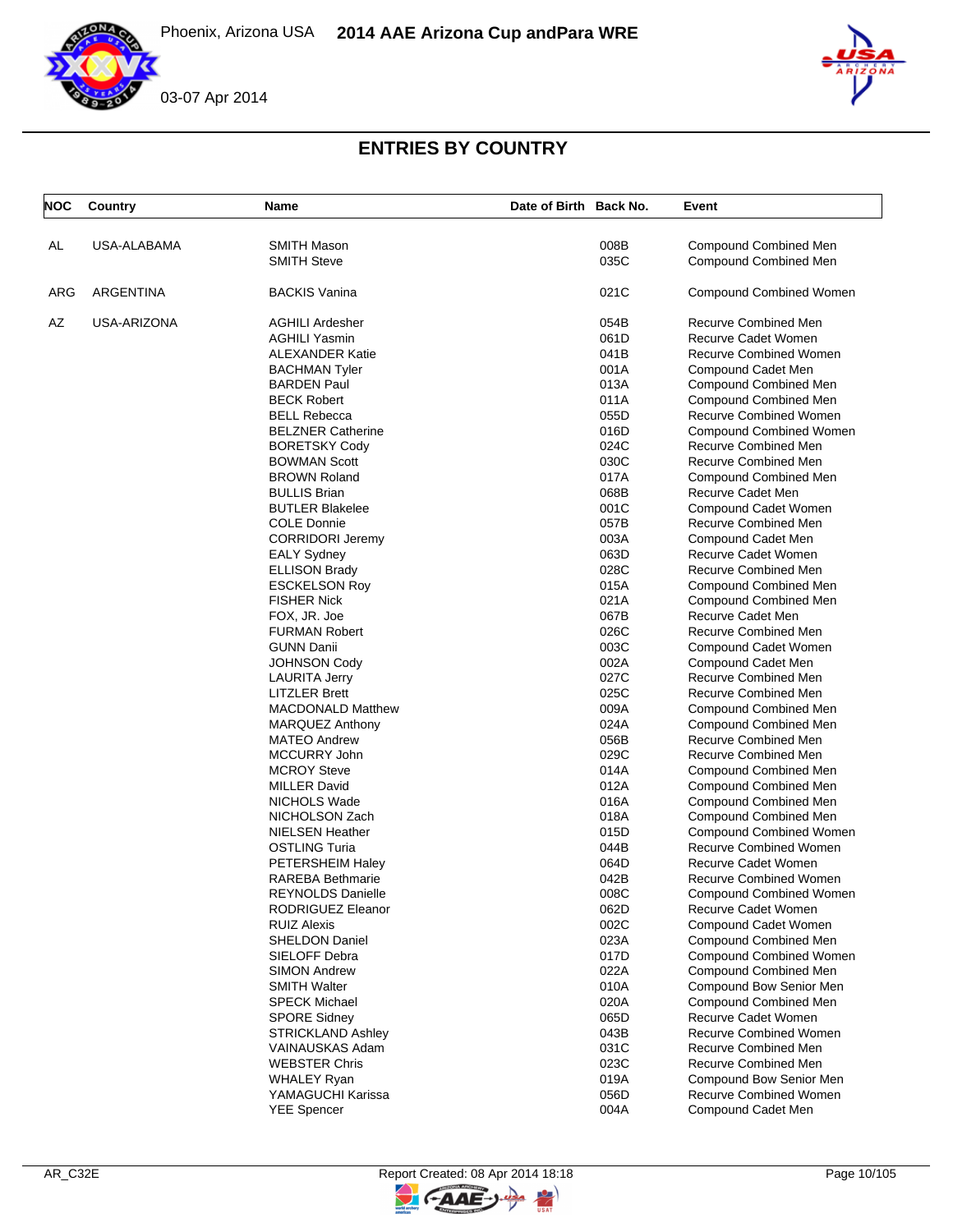Phoenix, Arizona USA **2014 AAE Arizona Cup and Para WRE**





# **ENTRIES BY COUNTRY**

| <b>NOC</b> | Country                | Name                           | Date of Birth Back No. |      | Event                                             |
|------------|------------------------|--------------------------------|------------------------|------|---------------------------------------------------|
|            |                        |                                |                        |      |                                                   |
| <b>BAR</b> | <b>BARBADOS</b>        | FIELD Brandon                  |                        | 042B | Recurve Combined Men                              |
|            |                        | <b>HAGLEY Dwight</b>           |                        | 041B | Recurve Combined Men                              |
|            |                        | <b>MAHABIR Raveena</b>         |                        | 054A | <b>Recurve Combined Women</b>                     |
|            |                        | <b>MORRIS Carin</b>            |                        | 020C | <b>Compound Combined Women</b>                    |
|            |                        | <b>MORRIS Richard</b>          |                        | 039B | Recurve Combined Men                              |
|            |                        | <b>SMITH Kirk</b>              |                        | 037C | Compound Combined Men                             |
| <b>BC</b>  | MEXICO-BAJA CALIFORNIA | <b>ALFARO Luis</b>             |                        | 032A | Compound Combined Men                             |
|            |                        | <b>ARELLANO Humberto</b>       |                        | 062D | Recurve Cadet Men                                 |
|            |                        | <b>BARRAGAN Victor</b>         |                        | 063D | Recurve Cadet Men                                 |
|            |                        | <b>CANO Carolina</b>           |                        | 067B | Recurve Cadet Women                               |
|            |                        | CASTILLO CRUZ Jaime Luis       |                        | 047A | Recurve Combined Men                              |
|            |                        | CASTRO CASTAÑEDA Emely Joselin |                        | 005A | Compound Cadet Women                              |
|            |                        | <b>CASTRO Jesus</b>            |                        | 061D | <b>Recurve Cadet Men</b>                          |
|            |                        | <b>CASTRO Luis</b>             |                        | 003C | Compound Cadet Men                                |
|            |                        | <b>CHONG Josue</b>             |                        | 001C | Compound Cadet Men                                |
|            |                        | <b>ESTRADA Carolina</b>        |                        | 002A | Compound Cadet Women                              |
|            |                        | <b>FIGUEROA Mario</b>          |                        | 065D | Recurve Cadet Men                                 |
|            |                        | <b>GURROLA Osvaldo</b>         |                        | 048A | Recurve Combined Men                              |
|            |                        | <b>HERNANDEZ Ana Paulina</b>   |                        | 003A | Compound Cadet Women                              |
|            |                        | LOPEZ Andrea                   |                        | 066B | <b>Recurve Cadet Women</b>                        |
|            |                        | <b>LOPEZ GALLO Humberto</b>    |                        | 007A | <b>Compound Combined Men</b>                      |
|            |                        | LOPEZ Tania                    |                        | 016C | <b>Compound Combined Women</b>                    |
|            |                        | <b>MARIN Javier</b>            |                        | 008A | Compound Combined Men                             |
|            |                        | <b>MARQUEZ Fernando</b>        |                        | 007C | <b>Compound Combined Men</b>                      |
|            |                        | <b>MARQUEZ Rebeca</b>          |                        | 069B | <b>Recurve Cadet Women</b>                        |
|            |                        | <b>MORENO Karen</b>            |                        | 004A | Compound Cadet Women                              |
|            |                        | <b>ORIHUELA Gabriel</b>        |                        | 002C | Compound Cadet Men                                |
|            |                        | <b>OVIEDO Salvador</b>         |                        | 004C | Compound Bow Cadet Men                            |
|            |                        | <b>PAREDES Samantha</b>        |                        | 001A | Compound Cadet Women                              |
|            |                        | <b>PEREZ Gabriel</b>           |                        | 064D | Recurve Cadet Men                                 |
|            |                        | RODRIGUEZ Cuauhtemoc           |                        | 033A | Compound Combined Men                             |
|            |                        | <b>SALINAS Stephanie</b>       |                        | 015C | Compound Combined Women                           |
|            |                        | SANTACRUZ Carmen               |                        | 014B | <b>Compound Combined Women</b>                    |
|            |                        | <b>URIARTE Pablo</b>           |                        | 054C | Recurve Combined Men                              |
|            |                        | <b>URIAS Gerardo</b>           |                        | 031A | Compound Combined Men                             |
|            |                        | <b>VALADEZ Luis</b>            |                        | 008C | Compound Combined Men                             |
|            |                        | VILLA Ana-Karen                |                        | 068B | Recurve Cadet Women                               |
|            |                        | <b>VILLEGAS Luz</b>            |                        | 008A | Compound Combined Women                           |
| <b>BRA</b> | <b>BRAZIL</b>          | <b>LAYOLLE Patricia</b>        |                        | 052B | Recurve Combined Women, Recurve Open Women - Para |
|            |                        | <b>REZENDE Luciano</b>         |                        | 044B | Recurve Open Men - Para, Recurve Combined Men     |
|            |                        | <b>SANTOS Magdiel</b>          |                        | 043A | <b>Recurve Combined Men</b>                       |

 $\rightarrow$ 

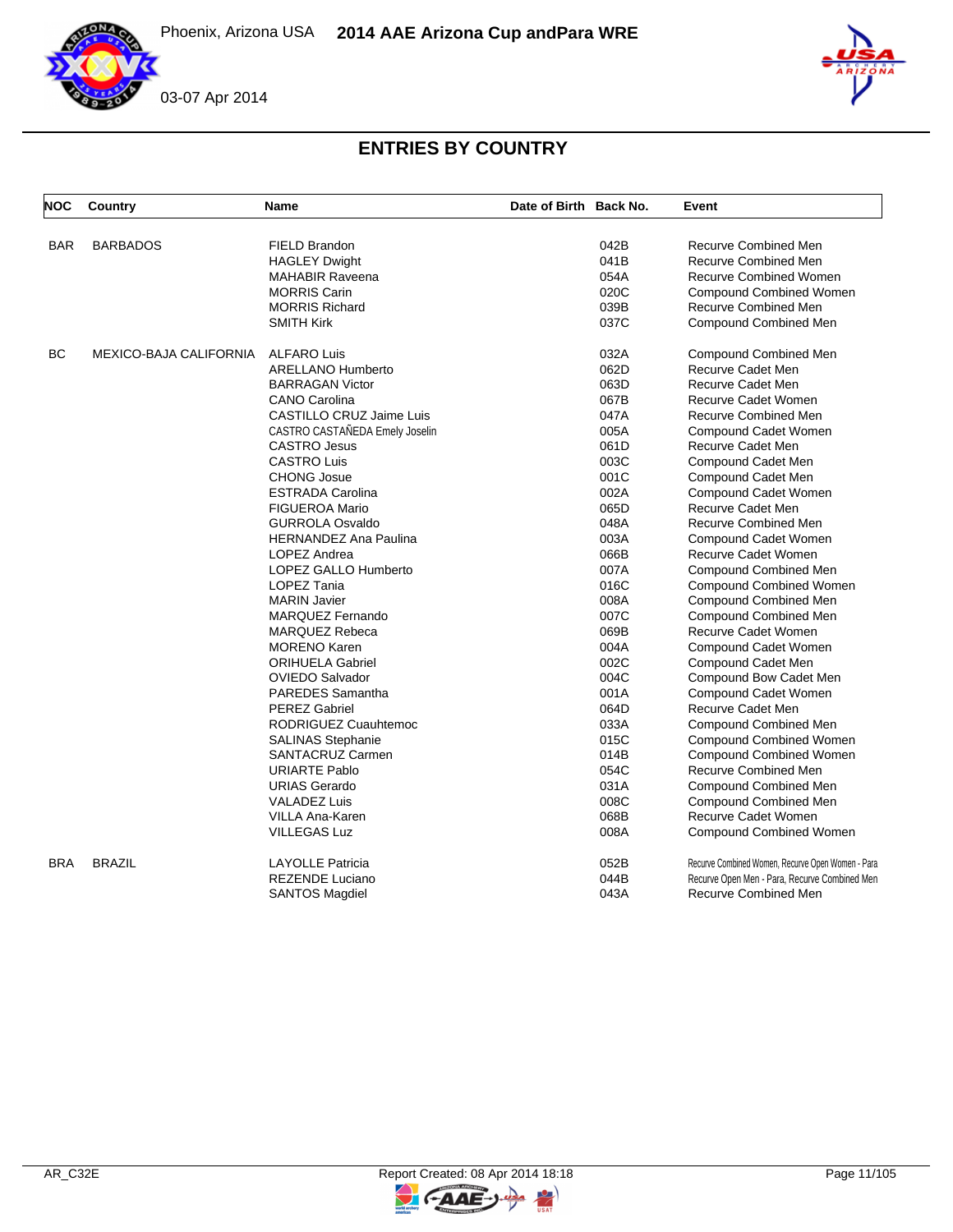



## **ENTRIES BY COUNTRY**

| <b>NOC</b> | Country               | Name                      | Date of Birth Back No. |      | Event                                               |
|------------|-----------------------|---------------------------|------------------------|------|-----------------------------------------------------|
| СA         | <b>USA-CALIFORNIA</b> | AHN Jenna                 |                        | 057C | <b>Recurve Combined Women</b>                       |
|            |                       | <b>ALLEN Brent</b>        |                        | 040A | Recurve Combined Men                                |
|            |                       | <b>ARCEO</b> Arsi         |                        | 034A | <b>Recurve Combined Men</b>                         |
|            |                       | <b>BOONE Ahnika</b>       |                        | 042A | <b>Recurve Combined Women</b>                       |
|            |                       |                           |                        |      |                                                     |
|            |                       | <b>BRADLEY Angela</b>     |                        | 012B | Compound Combined Women                             |
|            |                       | <b>BURNS Mina</b>         |                        | 065C | Recurve Cadet Women                                 |
|            |                       | <b>CAIOPOULOS Athena</b>  |                        | 003D | Compound Cadet Women                                |
|            |                       | <b>CHAN Harrison</b>      |                        | 041A | Recurve Combined Men                                |
|            |                       | <b>CHAN Nicole</b>        |                        | 068C | Recurve Cadet Women                                 |
|            |                       | <b>CHANG Sean</b>         |                        | 073A | Recurve Cadet Men                                   |
|            |                       | CHAVEZ Martha             |                        | 011B | Compound Combined Women, Compound Open Women - Para |
|            |                       | <b>CHO Elliot</b>         |                        | 061C | Recurve Cadet Men                                   |
|            |                       | CHOI Brandon              |                        | 066A | Recurve Cadet Men                                   |
|            |                       | <b>CHOI Matthew</b>       |                        | 064A | Recurve Cadet Men                                   |
|            |                       | CHOO Young Joo            |                        | 074C | Recurve Cadet Women                                 |
|            |                       | CHUNG Hye sim             |                        | 064C | Recurve Cadet Women                                 |
|            |                       | <b>CLAMON Lauren</b>      |                        | 057A | <b>Recurve Combined Women</b>                       |
|            |                       | <b>CODAY Bill</b>         |                        | 013C | Compound Combined Men                               |
|            |                       | <b>CONLEY Hunter</b>      |                        | 062B | Recurve Cadet Men                                   |
|            |                       | CUNNINGHAM, JR. Daniel    |                        | 058A | Recurve Combined Men                                |
|            |                       | <b>DACUAG Harry</b>       |                        | 030A | Recurve Combined Men                                |
|            |                       | DUNAWAY Alanna            |                        | 011C | Compound Combined Women                             |
|            |                       | <b>FABRY Jeff</b>         |                        | 015B | Compound - W1- Para, Compound Combined Men          |
|            |                       | <b>FANCHIN Joe</b>        |                        | 023A | Recurve Combined Men                                |
|            |                       | <b>FERKO Kate</b>         |                        | 061A | Recurve Cadet Women                                 |
|            |                       |                           |                        | 073C | Recurve Cadet Men                                   |
|            |                       | <b>FLYNN Brendan</b>      |                        |      |                                                     |
|            |                       | <b>GADDAMADUGU Pranav</b> |                        | 070A | Recurve Cadet Men                                   |
|            |                       | <b>GARCES Joe</b>         |                        | 028A | Recurve Bow Senior Men                              |
|            |                       | GARRETT Zach              |                        | 025A | Recurve Combined Men                                |
|            |                       | <b>GHIZZI Roberto</b>     |                        | 033A | <b>Recurve Combined Men</b>                         |
|            |                       | <b>HAN Isaac</b>          |                        | 068A | Recurve Cadet Men                                   |
|            |                       | <b>HAN Jenny</b>          |                        | 055A | <b>Recurve Combined Women</b>                       |
|            |                       | <b>HESS D Arce</b>        |                        | 009C | Compound Combined Women                             |
|            |                       | <b>HUNTON Irina</b>       |                        | 045A | <b>Recurve Combined Women</b>                       |
|            |                       | <b>HWANG Angella</b>      |                        | 065A | Recurve Cadet Women                                 |
|            |                       | <b>JEONG Yena</b>         |                        | 067C | <b>Recurve Bow Cadet Women</b>                      |
|            |                       | <b>KALAL Matthew</b>      |                        | 032A | Recurve Combined Men                                |
|            |                       | <b>KALE Nick</b>          |                        | 024A | Recurve Combined Men                                |
|            |                       | <b>KANG JoonHee Ariel</b> |                        | 066C | <b>Recurve Cadet Women</b>                          |
|            |                       | <b>KANG Matthew</b>       |                        | 072C | Recurve Cadet Men                                   |
|            |                       | <b>KAZAMA Daisuke</b>     |                        | 027A | Recurve Combined Men                                |
|            |                       | <b>KELLY Connor</b>       |                        | 009C | Compound Combined Men                               |
|            |                       | KELLY Joshua              |                        | 065C | Recurve Cadet Men                                   |
|            |                       | <b>KIM Christine</b>      |                        | 064A | Recurve Cadet Women                                 |
|            |                       | <b>KIM Daniel</b>         |                        | 071C | Recurve Cadet Men                                   |
|            |                       | <b>KIM Diana</b>          |                        | 072A | <b>Recurve Cadet Women</b>                          |
|            |                       | KIM Erika                 |                        | 066A | Recurve Cadet Women                                 |
|            |                       | <b>KIM Geun</b>           |                        | 069C | Recurve Cadet Men                                   |
|            |                       | <b>KIM Grace</b>          |                        | 074A | Recurve Cadet Women                                 |
|            |                       | KIM Jin                   |                        | 055B | Recurve Combined Men                                |
|            |                       | <b>KIM Julie</b>          |                        | 063A | Recurve Cadet Women                                 |
|            |                       | <b>KIM Michelle</b>       |                        | 069A | Recurve Cadet Women                                 |
|            |                       |                           |                        |      |                                                     |
|            |                       | <b>KIM Minsoo</b>         |                        | 070C | Recurve Cadet Men                                   |
|            |                       | <b>KIM Rachael</b>        |                        | 067A | Recurve Cadet Women                                 |
|            |                       | <b>KIM Stephanie</b>      |                        | 058A | <b>Recurve Combined Women</b>                       |
|            |                       | <b>KLYMKO</b> Friedhelm   |                        | 026A | Recurve Combined Men                                |
|            |                       | <b>LEE Albert</b>         |                        | 061B | Recurve Cadet Men                                   |
|            |                       | <b>LEE David</b>          |                        | 067C | Recurve Cadet Men                                   |
|            |                       | LEE Je-Oh (Daniel)        |                        | 062C | Recurve Cadet Men                                   |

 $\overline{z}$ 

G-AAE-J-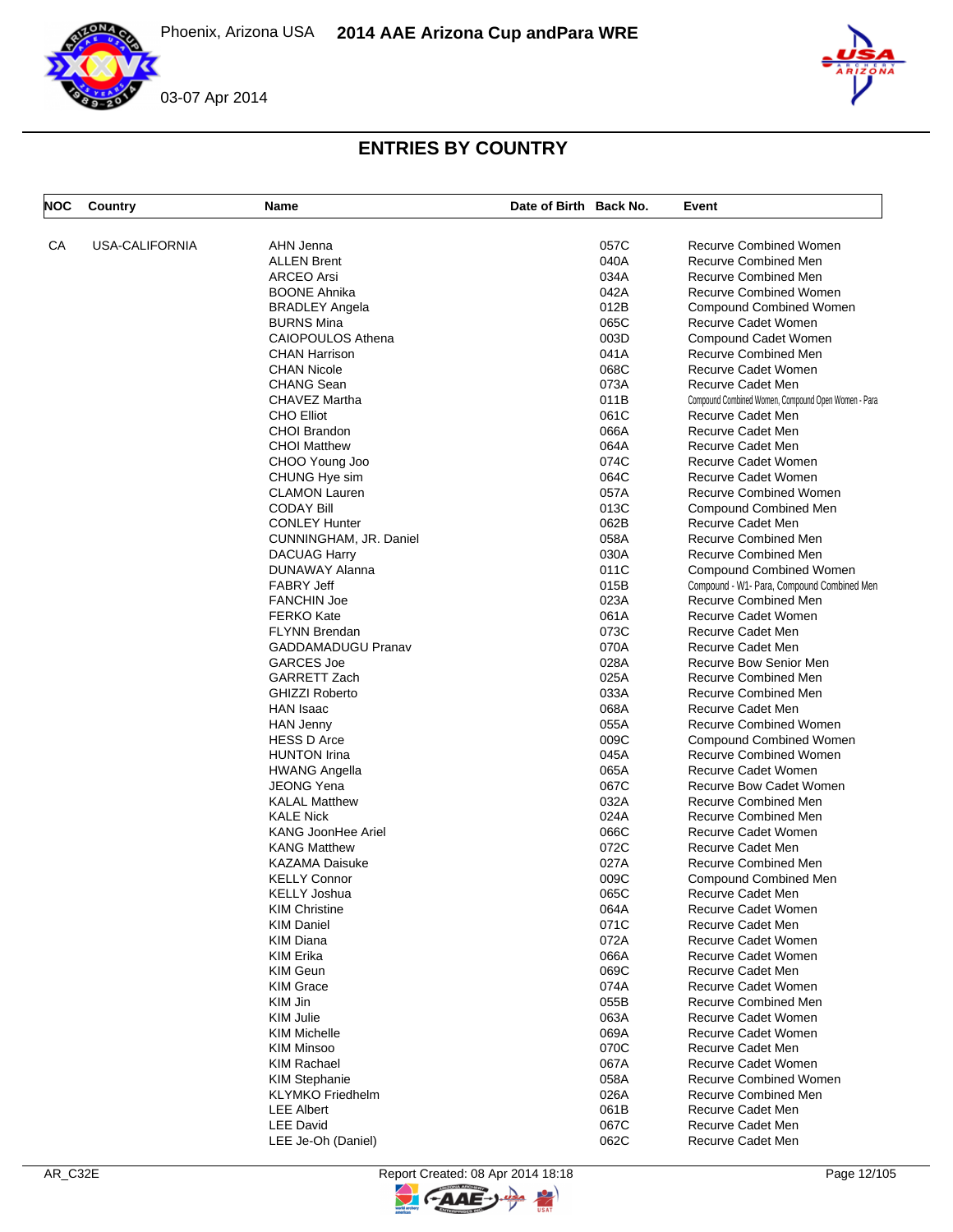



# **ENTRIES BY COUNTRY**

| <b>NOC</b> | Country | Name                                  | Date of Birth Back No. |              | Event                                             |
|------------|---------|---------------------------------------|------------------------|--------------|---------------------------------------------------|
|            |         | LEE Ji Dam                            |                        | 064C         | Recurve Cadet Men                                 |
|            |         | LEE Jie-Ae                            |                        | 063C         | Recurve Cadet Women                               |
|            |         | LEE Kenn                              |                        | 072A         | Recurve Cadet Men                                 |
|            |         | <b>LEE Yeseulmi</b>                   |                        | 060A         | Recurve Combined Women                            |
|            |         | LI Linus                              |                        | 062A         | Recurve Cadet Men                                 |
|            |         | <b>LIM Rebecca</b>                    |                        | 062C         | Recurve Cadet Women                               |
|            |         | LUND Bryan                            |                        | 036A         | Recurve Combined Men                              |
|            |         | <b>MAITLAND Pamela</b>                |                        | 043A         | <b>Recurve Combined Women</b>                     |
|            |         | <b>MCLAUGHLIN Daniel</b>              |                        | 044A         | Recurve Combined Men                              |
|            |         | MCLAUGHLIN Sean                       |                        | 029A         | Recurve Combined Men                              |
|            |         | <b>MIN Songhee</b>                    |                        | 071C         | Recurve Cadet Women                               |
|            |         | <b>MISCIONE Anna</b>                  |                        | 056A         | <b>Recurve Combined Women</b>                     |
|            |         | <b>MURPHY Rachael</b>                 |                        | 041A         | <b>Recurve Combined Women</b>                     |
|            |         | <b>NITTA Kent</b>                     |                        | 056A         | Recurve Combined Men                              |
|            |         | NUNNA Tanay                           |                        | 066C         | Recurve Cadet Men                                 |
|            |         | OH Benjamin                           |                        | 067A         | Recurve Cadet Men                                 |
|            |         | OHLENDORF Jake                        |                        | 063C         | Recurve Cadet Men                                 |
|            |         | PAGUIA Raymond                        |                        | 045A         | Recurve Combined Men                              |
|            |         | <b>PAN Katherine</b>                  |                        | 071A         | Recurve Cadet Women                               |
|            |         | PAN, JR. Patrick                      |                        | 065A         | Recurve Cadet Men                                 |
|            |         | <b>PARK Alice</b>                     |                        | 069C         | Recurve Cadet Women                               |
|            |         | <b>PARK Danielle</b>                  |                        | 070C         | Recurve Cadet Women                               |
|            |         | <b>PARK David</b>                     |                        | 055A         | Recurve Combined Men                              |
|            |         | PARK Jiah                             |                        | 059A         | <b>Recurve Combined Women</b>                     |
|            |         | <b>PARK Kenneth</b>                   |                        | 059A         | Recurve Bow Junior Men                            |
|            |         | PARK Nathan                           |                        | 063A         | Recurve Cadet Men                                 |
|            |         | <b>PARK Sean</b>                      |                        | 069A         | Recurve Cadet Men                                 |
|            |         |                                       |                        | 057A         |                                                   |
|            |         | PLUMEAU Chris                         |                        | 010C         | Recurve Bow Junior Men                            |
|            |         | POOLE Greg                            |                        |              | Compound Combined Men                             |
|            |         | PRITCHARD Lanola                      |                        | 046A         | <b>Recurve Combined Women</b>                     |
|            |         | RYU Kwang Hyun                        |                        | 061A         | Recurve Cadet Men                                 |
|            |         | <b>SHAW Jeremy</b>                    |                        | 007D         | Compound Combined Men                             |
|            |         | <b>SHIN Andrew</b>                    |                        | 056C         | Recurve Combined Men                              |
|            |         | <b>SHIN Clare</b>                     |                        | 072C         | Recurve Cadet Women                               |
|            |         | SIM Suzanna                           |                        | 068A         | Recurve Cadet Women                               |
|            |         | SMITH Josh                            |                        | 031A         | Recurve Combined Men                              |
|            |         | SON Young Woo                         |                        | 054A         | Recurve Combined Men                              |
|            |         | <b>STROUD Branduin</b>                |                        | 044A         | <b>Recurve Combined Women</b>                     |
|            |         | <b>SUH Candace</b>                    |                        | 073C         | Recurve Cadet Women                               |
|            |         | <b>SUK Andrew</b>                     |                        | 071A         | Recurve Cadet Men                                 |
|            |         | <b>TAMAYO Amanda</b>                  |                        | 061C         | Recurve Cadet Women                               |
|            |         | <b>TANIGUCHI Sonia Mayu</b>           |                        | 007B         | Compound Combined Women                           |
|            |         | <b>TODISCO Andrew</b>                 |                        | 011C         | Compound Combined Men                             |
|            |         | <b>TURONEK Philippa</b>               |                        | 049A         | Recurve Combined Women                            |
|            |         | VACCARELLO Jason                      |                        | 046A         | Recurve Combined Men                              |
|            |         | <b>WOLF Cassandra</b>                 |                        | 047A         | <b>Recurve Combined Women</b>                     |
|            |         | YAMAGUCHI Nathan                      |                        | 042A         | Recurve Combined Men                              |
|            |         |                                       |                        |              |                                                   |
|            |         | YON Elina                             |                        | 070A         | Recurve Cadet Women                               |
|            |         | <b>YON Iris</b>                       |                        | 055C         | <b>Recurve Combined Women</b>                     |
|            |         | YOO Joyce                             |                        | 062A         | Recurve Cadet Women                               |
|            |         | <b>YOON Elizabeth</b>                 |                        | 056C         | Recurve Bow Junior Women                          |
|            |         | <b>YU Aileen</b>                      |                        |              | Recurve Cadet Women                               |
|            |         |                                       |                        | 073A         |                                                   |
|            |         | <b>YUN Samuel</b><br>ZAMANINEJAD Reza |                        | 068C<br>012C | Recurve Cadet Men<br><b>Compound Combined Men</b> |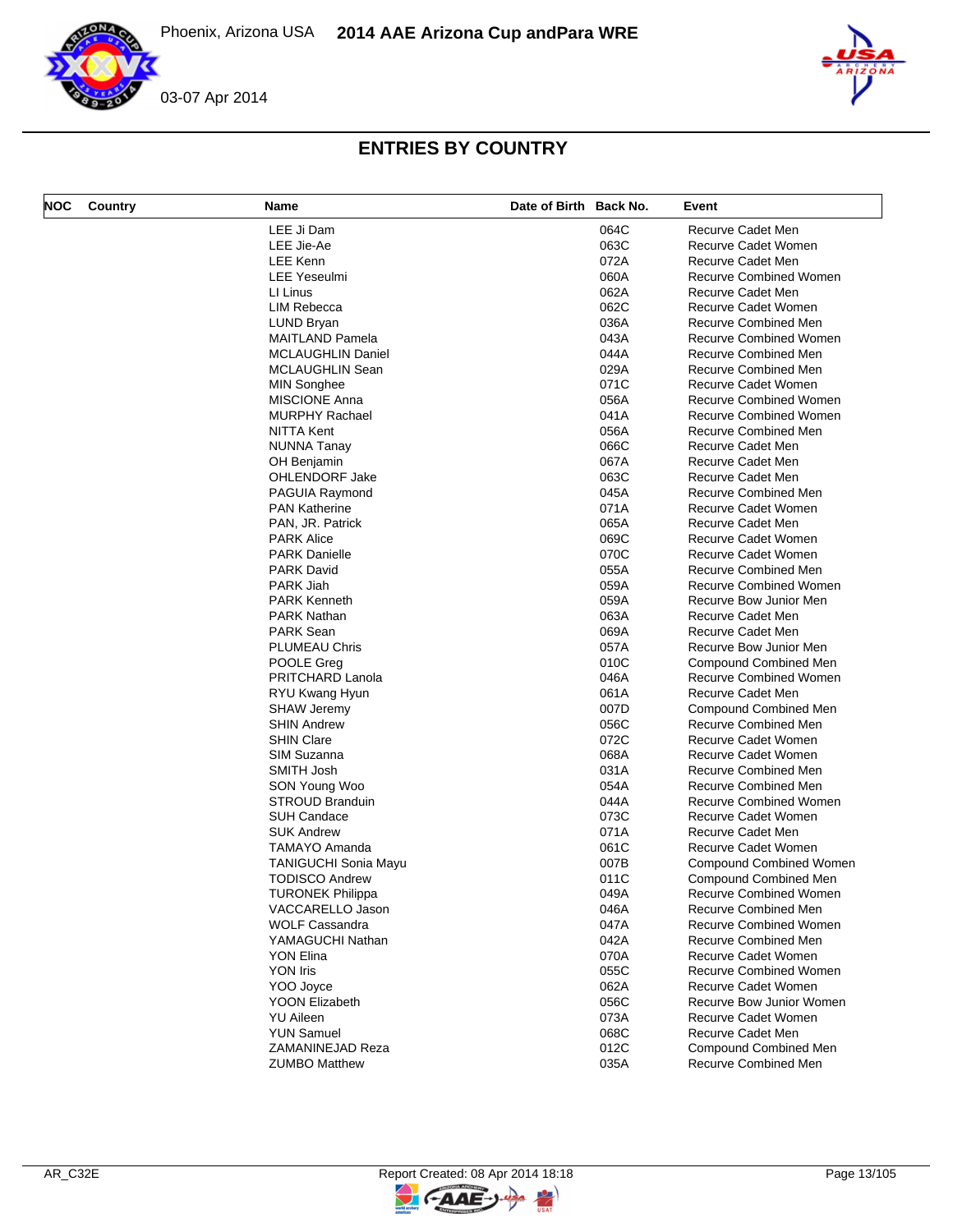Phoenix, Arizona USA **2014 AAE Arizona Cup and Para WRE**



# **ENTRIES BY COUNTRY**

| <b>NOC</b> | Country           | <b>Name</b>                        | Date of Birth Back No. |      | Event                                               |
|------------|-------------------|------------------------------------|------------------------|------|-----------------------------------------------------|
| CAN        | <b>CANADA</b>     | <b>ARSENAULT Phil</b>              |                        | 033C | Recurve Combined Men                                |
|            |                   | <b>BENOIT William</b>              |                        | 002D | Compound Cadet Men                                  |
|            |                   | <b>BRAYFORD Kevin</b>              |                        | 017C | <b>Compound Combined Men</b>                        |
|            |                   |                                    |                        |      |                                                     |
|            |                   | <b>CHÉNIER Virginie</b>            |                        | 059B | <b>Recurve Combined Women</b>                       |
|            |                   | <b>DENYS Alec</b>                  |                        | 017B | Compound Open Men - Para, Compound Combined Men     |
|            |                   | <b>DUENAS CrispIn</b>              |                        | 032C | Recurve Combined Men                                |
|            |                   | <b>EVANS Kevin</b>                 |                        | 019B | Compound Open Men - Para, Compound Combined Men     |
|            |                   | GROSZKO Dawn                       |                        | 010C | <b>Compound Combined Women</b>                      |
|            |                   | <b>HEILANDT Matt</b>               |                        | 035C | Recurve Combined Men                                |
|            |                   | <b>HUDSON Robert</b>               |                        | 016B | Compound Open Men - Para, Compound Combined Men     |
|            |                   | <b>JOHNSON Brittany</b>            |                        | 007A | <b>Compound Combined Women</b>                      |
|            |                   | <b>JOHNSON Elaine</b>              |                        | 009B | <b>Compound Combined Women</b>                      |
|            |                   | <b>LEE Vanessa</b>                 |                        | 050A | <b>Recurve Combined Women</b>                       |
|            |                   | MACDONALD Hugh                     |                        | 034C | Recurve Combined Men                                |
|            |                   | <b>MARTIN Jim</b>                  |                        | 015C | Compound Combined Men                               |
|            |                   | <b>MORAN Tristan</b>               |                        | 001D |                                                     |
|            |                   |                                    |                        |      | Compound Cadet Men                                  |
|            |                   | <b>MORRIS Tricia</b>               |                        | 012C | <b>Compound Combined Women</b>                      |
|            |                   | <b>MURPHY Norbert</b>              |                        | 018B | Compound - W1- Para, Compound Combined Men          |
|            |                   | ROUSSEAU Simon                     |                        | 016C | <b>Compound Combined Men</b>                        |
|            |                   | THIFFEAULT PICARD Georcy-Stéphanie |                        | 051A | <b>Recurve Combined Women</b>                       |
|            |                   | <b>TREMBLAY Lyne</b>               |                        | 010B | Compound Combined Women, Compound Open Women - Para |
|            |                   | <b>VAN NEST Karen</b>              |                        | 013B | Compound Combined Women, Compound Open Women - Para |
| <b>CH</b>  | MEXICO-COAHUILA   | <b>ADAME David</b>                 |                        | 073D | Recurve Cadet Men                                   |
|            |                   | <b>ANCIRA Victor</b>               |                        | 074D | Recurve Cadet Men                                   |
|            |                   | DE LA GARZA Armando                |                        | 008D | Compound Cadet Men                                  |
|            |                   | DEL BOSQUE Jose G                  |                        | 026B | Compound Cadet Men                                  |
|            |                   | <b>GONZALES Ricardo</b>            |                        | 004B | Compound Cadet Men                                  |
|            |                   | <b>INFANTE Luis Esteban</b>        |                        | 055D | Recurve Combined Men                                |
|            |                   | <b>MARTINEZ Enrique</b>            |                        | 014C | Compound Combined Men                               |
|            |                   | VAZQUEZ Ana Paula                  |                        | 006B | Compound Cadet Women                                |
| CO         | USA-COLORADO      | <b>BLAZEK Allie</b>                |                        | 001D | Compound Cadet Women                                |
|            |                   | <b>CRITES Byron</b>                |                        | 035B | Recurve Combined Men                                |
|            |                   | DAVIS Adam                         |                        | 037B | Recurve Combined Men                                |
|            |                   | DEMARCO Max                        |                        | 002B | Compound Cadet Men                                  |
|            |                   |                                    |                        | 036B | Recurve Combined Men                                |
|            |                   | <b>HENSON Tony</b>                 |                        |      |                                                     |
|            |                   | <b>MILLER Caleb</b>                |                        | 058B | <b>Recurve Combined Men</b>                         |
|            |                   | PELLEGRINO William                 |                        | 034C | Compound Combined Men                               |
|            |                   | <b>TAYLOR Samantha</b>             |                        | 002D | Compound Cadet Women                                |
|            |                   | <b>TWOMBLY Gregory</b>             |                        | 038B | Recurve Combined Men                                |
|            |                   | <b>WARDRIP Jason</b>               |                        | 033C | Compound Combined Men                               |
|            |                   | <b>WHITE Samuel</b>                |                        | 001B | Compound Bow Cadet Men                              |
| COL        | <b>COLOMBIA</b>   | <b>CARDONA Camilo</b>              |                        | 028B | Compound Combined Men                               |
|            |                   | <b>GARCIA Hector</b>               |                        | 038C | <b>Recurve Combined Men</b>                         |
|            |                   | LOPEZ Sara                         |                        | 019D | <b>Compound Combined Women</b>                      |
|            |                   | <b>MARCEN Maja</b>                 |                        | 020A | <b>Compound Combined Women</b>                      |
|            |                   | <b>OSPINA Jose Carlos</b>          |                        | 027A | <b>Compound Combined Men</b>                        |
|            |                   | <b>PACHECO Daniel</b>              |                        | 041C | <b>Recurve Combined Men</b>                         |
|            |                   | <b>RENDON Ana Maria</b>            |                        | 049B | <b>Recurve Combined Women</b>                       |
|            |                   | <b>TORRES Diego</b>                |                        | 040C | Recurve Combined Men                                |
| <b>CRC</b> | <b>COSTA RICA</b> | BERMÚDEZ Gloriana                  |                        | 050B | <b>Recurve Combined Women</b>                       |
|            |                   | JIMÉNEZ Rubén                      |                        |      | <b>Recurve Combined Men</b>                         |
|            |                   |                                    |                        | 039C |                                                     |
|            |                   | <b>RUIZ Gustavo</b>                |                        | 029B | Compound Combined Men                               |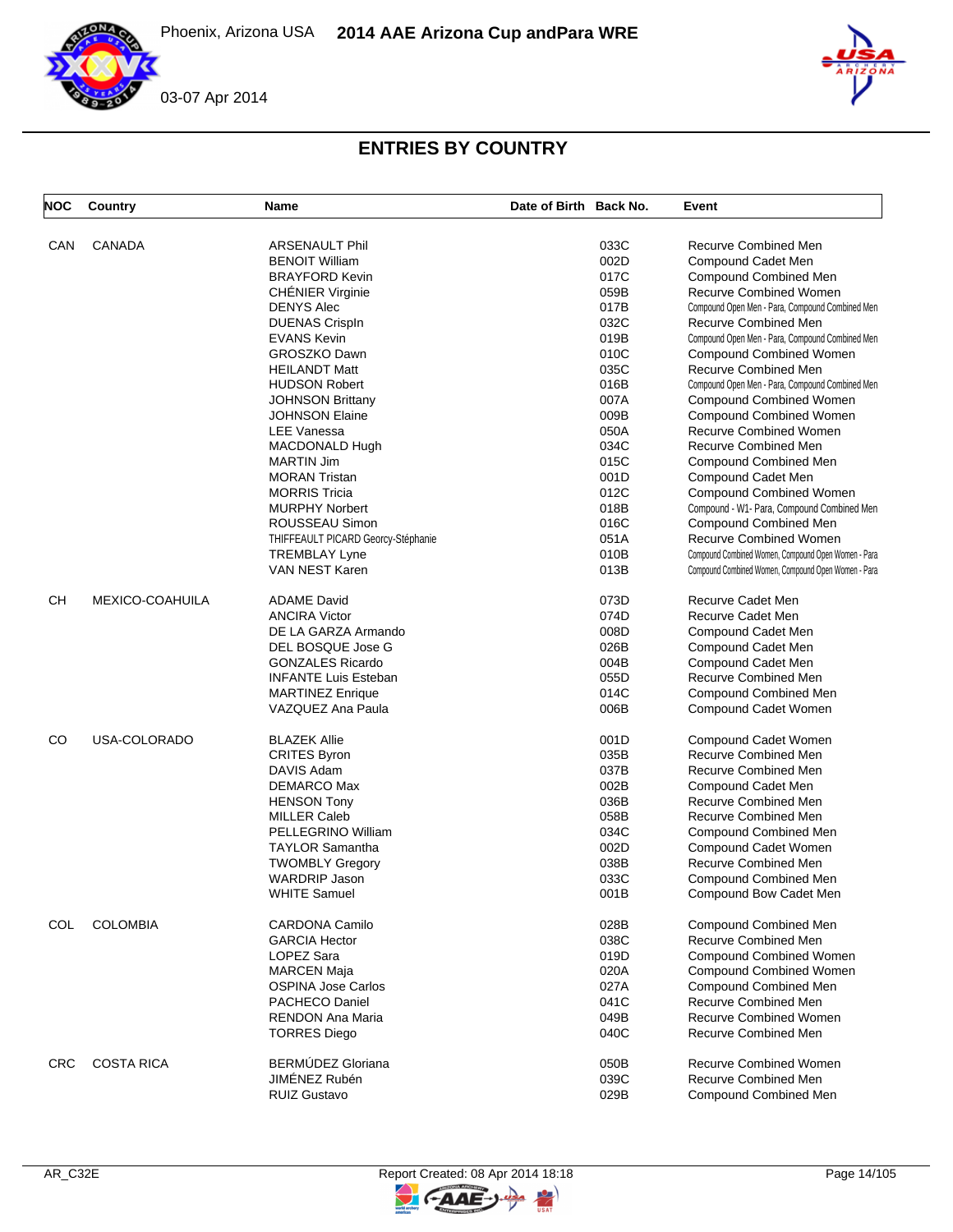





# **ENTRIES BY COUNTRY**

| <b>NOC</b> | Country              | <b>Name</b>                  | Date of Birth Back No. |      | Event                                             |
|------------|----------------------|------------------------------|------------------------|------|---------------------------------------------------|
| СT         | USA-CONNECTICUT      | <b>BRUSH Tyler</b>           |                        | 006B | Compound Combined Men                             |
|            |                      | <b>GAUVIN Crystal</b>        |                        | 020B | Compound Combined Women                           |
|            |                      | <b>GAUVIN Rich</b>           |                        |      | Recurve Combined Men                              |
|            |                      |                              |                        | 046D |                                                   |
|            |                      | <b>JOHNSON Richard</b>       |                        | 045D | Recurve Combined Men                              |
| <b>DEN</b> | <b>DENMARK</b>       | JEREMIASSEN Henny            |                        | 052C | <b>Recurve Combined Women</b>                     |
|            |                      | <b>THORKILDSEN Steffen</b>   |                        | 051B | Recurve Combined Men                              |
| DF         | <b>MEXICO-DF</b>     | CANO MENDEZ Jose Antonio     |                        | 057D | Recurve Combined Men                              |
| <b>ESA</b> | EL SALVADOR          | <b>HERNANDEZ Roberto</b>     |                        | 039B | Compound Combined Men                             |
|            |                      | <b>UMANZOR Marisol</b>       |                        | 019B | Compound Combined Women                           |
| <b>FIN</b> | <b>FINLAND</b>       | <b>ANTONIOS Jean-Pierre</b>  |                        | 033B | Compound - W1- Para, Compound Combined Men        |
| FL.        | USA-FLORIDA          | <b>HALL John</b>             |                        | 052C | Recurve Combined Men                              |
|            |                      | <b>HARRIS Emma</b>           |                        | 074B | Recurve Cadet Women                               |
|            |                      | OLIVER Ryan                  |                        | 069D | Recurve Cadet Men                                 |
|            |                      | PETITT Meagan                |                        | 005C | Compound Cadet Women                              |
|            |                      | RAMIREZ Angel                |                        | 019D | Compound Combined Men                             |
|            |                      | <b>RAMIREZ Angelica</b>      |                        | 008B | <b>Compound Combined Women</b>                    |
|            |                      | <b>SHELBY Andre</b>          |                        | 025B | Compound Open Men - Para, Compound Combined Men   |
| <b>FRA</b> | <b>FRANCE</b>        | <b>AUBERT Thomas</b>         |                        | 052B | Recurve Combined Men                              |
|            |                      | <b>DELOCHE Pierre-Julien</b> |                        | 039A | Compound Combined Men                             |
|            |                      | <b>DODEMONT Sophie</b>       |                        | 017B | <b>Compound Combined Women</b>                    |
|            |                      | <b>GALLIFET Thomas</b>       |                        | 047B | Recurve Combined Men                              |
|            |                      | <b>LEBECQUE Pascale</b>      |                        | 018A | Compound Combined Women                           |
| GА         | USA-GEORGIA          | <b>BALDOWSKI S. Phillip</b>  |                        | 049C | Recurve Combined Men                              |
|            |                      | <b>FORD Lee</b>              |                        | 051B | Recurve Combined Women, Recurve Open Women - Para |
|            |                      | <b>GRANT Sydney</b>          |                        | 006A | Compound Cadet Women                              |
|            |                      | <b>LUMAN Chris</b>           |                        | 058D | Recurve Bow Junior Men                            |
|            |                      | <b>PATTON Edward Jr</b>      |                        |      | Recurve Combined Men                              |
|            |                      | <b>PELTON Cassandra</b>      |                        | 058C | <b>Recurve Combined Women</b>                     |
| <b>GBR</b> | <b>GREAT BRITAIN</b> |                              |                        | 050C | Recurve Combined Men                              |
|            |                      | <b>ALEXANDER Malcolm</b>     |                        |      |                                                   |
|            |                      | <b>HIRST Curtis</b>          |                        | 070D | Recurve Cadet Men                                 |
|            |                      | <b>HIRST Fiona</b>           |                        | 053A | <b>Recurve Combined Women</b>                     |
| <b>GUA</b> | <b>GUATEMALA</b>     | <b>BARILLAS Julio</b>        |                        | 043C | Recurve Combined Men                              |
|            |                      | <b>CASTRO Diego</b>          |                        | 042C | Recurve Combined Men                              |
|            |                      | CORDERO Arturo               |                        | 030D | Compound Combined Men                             |
|            |                      | <b>MARTINEZ Diana</b>        |                        | 019A | <b>Compound Combined Women</b>                    |
|            |                      | PAIZ Maria Andre             |                        | 049D | Recurve Combined Women                            |
|            |                      | <b>PAIZ Rafael</b>           |                        | 029D | <b>Compound Combined Men</b>                      |
|            |                      | PARRILLA Olmo                |                        | 044C | Recurve Combined Men                              |
|            |                      | <b>RAMILA Gabriel</b>        |                        | 028D | Compound Combined Men                             |
|            |                      | <b>ROMERO Regina</b>         |                        | 060C | <b>Recurve Combined Women</b>                     |
|            |                      | <b>VALENCIA Yesenia</b>      |                        | 050D | <b>Recurve Combined Women</b>                     |
| HG         | MEXICO-HIDALGO       | <b>BULOS Lourdes</b>         |                        | 072D | Recurve Cadet Women                               |
|            |                      | CRUZ REYEZ Jose Miguel       |                        | 056D | Recurve Combined Men                              |
|            |                      | <b>ZAMORA Oldair</b>         |                        | 052A | Recurve Combined Men                              |
|            |                      | <b>ZAMORA Omar</b>           |                        | 055C | Recurve Combined Men                              |
| HI         | USA-HAWAII           | <b>KIM Linsey</b>            |                        | 070D | Recurve Cadet Women                               |
|            |                      | PIPER Sep                    |                        | 038D | Compound Combined Men                             |
|            |                      | <b>TURINA Nicole</b>         |                        | 071D | Recurve Cadet Women                               |
|            |                      |                              |                        |      |                                                   |



**FAAE** 

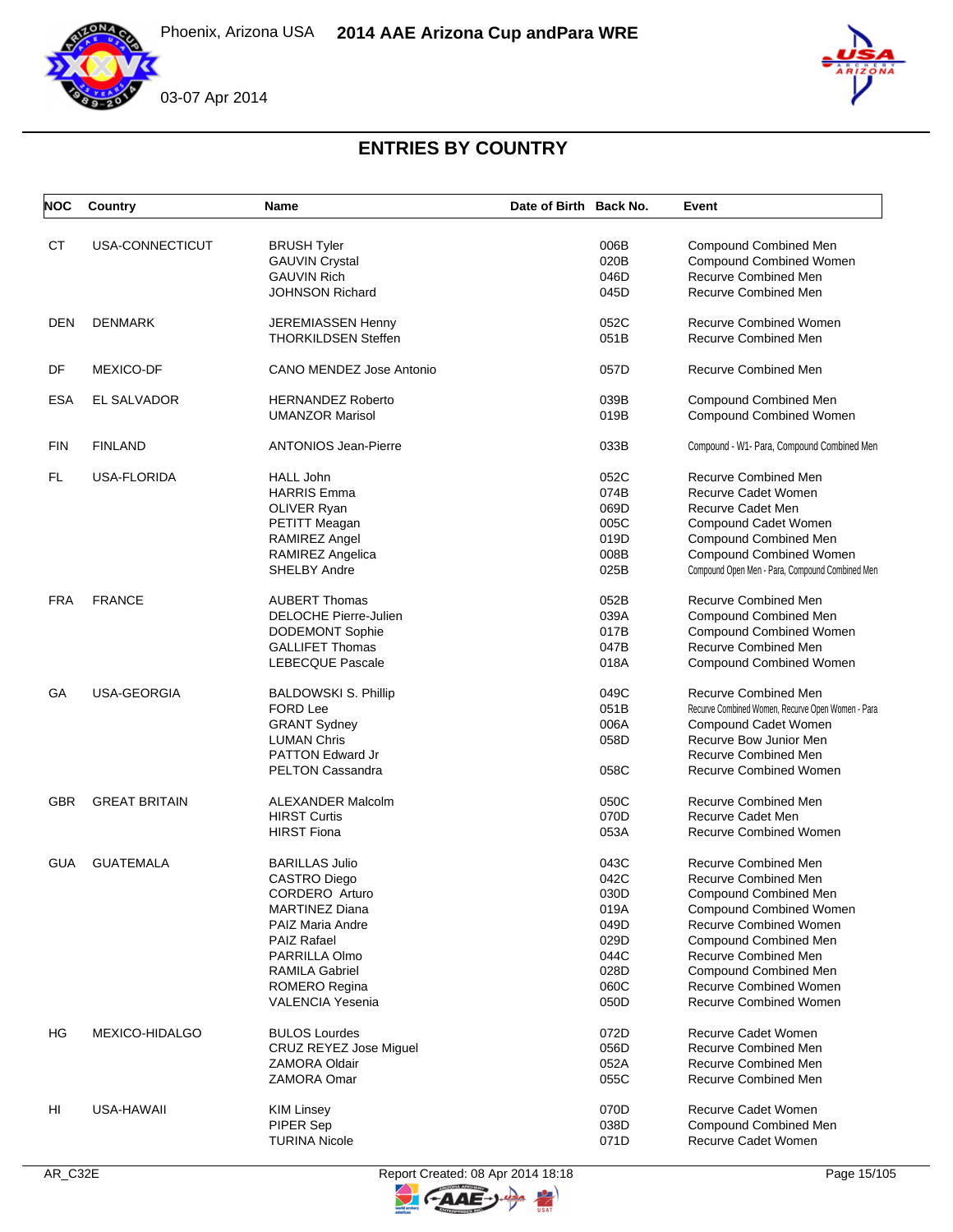





# **ENTRIES BY COUNTRY**

| <b>NOC</b> | Country               | Name                         | Date of Birth Back No. |      | Event                                               |
|------------|-----------------------|------------------------------|------------------------|------|-----------------------------------------------------|
| IA         | USA-IOWA              | <b>BISINGER Zackary</b>      |                        | 057C | Recurve Combined Men                                |
|            |                       | <b>OLSON Alexander</b>       |                        | 058C | <b>Recurve Combined Men</b>                         |
| ID         | <b>USA-IDAHO</b>      | <b>ANDERSON Steve</b>        |                        | 036A | Compound Combined Men                               |
|            |                       | KIM Joony                    |                        | 072B | Recurve Cadet Men                                   |
|            |                       | <b>PERRY Robert</b>          |                        | 050B | Recurve Open Men - Para, Recurve Combined Men       |
|            |                       | <b>RIDENOUR Marc</b>         |                        | 034A | <b>Compound Combined Men</b>                        |
| IL         | USA-ILLINOIS          | <b>TIMPANARO Dennis</b>      |                        | 048C | <b>Recurve Combined Men</b>                         |
|            |                       | <b>WIFLER Alex</b>           |                        | 049A | <b>Recurve Combined Men</b>                         |
| <b>ISV</b> | <b>VIRGIN ISLANDS</b> | <b>ABERNATHY Anne</b>        |                        | 054C | <b>Recurve Combined Women</b>                       |
| ITA        | <b>ITALY</b>          | <b>FRANGILLI Michele</b>     |                        | 035D | Recurve Combined Men                                |
|            |                       | <b>GALIAZZO Marco</b>        |                        | 034D | <b>Recurve Combined Men</b>                         |
|            |                       | LIONETTI Pia Carmen Maria    |                        | 047B | <b>Recurve Combined Women</b>                       |
|            |                       | <b>MANDIA Claudia</b>        |                        | 046B | <b>Recurve Combined Women</b>                       |
|            |                       | <b>MANDIA Massimiliano</b>   |                        | 037D | <b>Recurve Combined Men</b>                         |
|            |                       | <b>MELOTTO Luca</b>          |                        | 036D | Recurve Combined Men                                |
|            |                       | <b>NESPOLI Mauro</b>         |                        | 038D | Recurve Combined Men                                |
|            |                       | <b>PAGNI Sergio</b>          |                        | 038A | Compound Combined Men                               |
|            |                       | <b>SARTORI Guendalina</b>    |                        | 048B | <b>Recurve Combined Women</b>                       |
|            |                       | <b>TONELLI Amedeo</b>        |                        | 039D | <b>Recurve Combined Men</b>                         |
| <b>JPN</b> | <b>JAPAN</b>          | AJIMA Yutaka                 |                        | 040B | Recurve Open Men - Para, Recurve Combined Men       |
|            |                       | <b>HIRASAWA Nako</b>         |                        | 018B | Compound Combined Women, Compound Open Women - Para |
|            |                       | <b>TAMAI Fumihiro</b>        |                        | 036C | Recurve Combined Men                                |
|            |                       | WATANABE Masayoshi           |                        | 037C | Recurve Open Men - Para, Recurve Combined Men       |
| <b>KOR</b> | <b>KDVSC-KOREA</b>    | CHOI Jeung Youn              |                        | 031B | Recurve Open Men - Para, Recurve Combined Men       |
|            |                       | GO Sung Kil                  |                        | 012B | Compound Open Men - Para, Compound Combined Men     |
|            |                       | JUNG Young Joo               |                        | 032B | Recurve Open Men - Para, Recurve Combined Men       |
|            |                       | <b>KOO Dongsub</b>           |                        | 009B | Compound - W1- Para, Compound Combined Men          |
|            |                       | KOO Ja Yong                  |                        | 033B | Recurve Open Men - Para, Recurve Combined Men       |
|            |                       | KWEON Hyun Ju                |                        | 013B | Compound Open Men - Para, Compound Combined Men     |
|            |                       | <b>LEE Chel Soo</b>          |                        | 010B | Compound Open Men - Para, Compound Combined Men     |
|            |                       | PARK Hong Jo                 |                        |      | Recurve Combined Men                                |
|            |                       | SON Sung Sik                 |                        | 011B | Compound Open Men - Para, Compound Combined Men     |
| KS         | USA-KANSAS            | <b>CROOK Dahlia</b>          |                        | 004C | Compound Cadet Women                                |
| MA         | USA-MASSACHUSETTS     | <b>BELL Jimmy</b>            |                        | 005C | Compound Cadet Men                                  |
|            |                       | <b>BUSWELL Alice</b>         |                        | 070B | Recurve Cadet Women                                 |
|            |                       | FOWLE Brandon                |                        | 072D | Recurve Cadet Men                                   |
|            |                       | <b>GIANOS Sarah</b>          |                        | 005B | Compound Cadet Women                                |
|            |                       | <b>KENNEDY Jason</b>         |                        | 022D | <b>Compound Combined Men</b>                        |
|            |                       | <b>TURMEL Kevin</b>          |                        | 024D | <b>Compound Combined Men</b>                        |
|            |                       | VISCO Brian                  |                        | 026C | Compound Combined Men                               |
|            |                       | <b>WILKIN Joe</b>            |                        | 023D | <b>Compound Combined Men</b>                        |
|            |                       | <b>YUE Kai-Lou</b>           |                        | 071B | Recurve Cadet Women                                 |
| MD         | <b>USA-MARYLAND</b>   | <b>BENNETT Victoria</b>      |                        | 050C | <b>Recurve Combined Women</b>                       |
|            |                       | <b>BITNER-PARISH Matthew</b> |                        | 074B | Recurve Cadet Men                                   |
|            |                       | <b>GILBERT Michelle</b>      |                        | 049C | <b>Recurve Combined Women</b>                       |
|            |                       | <b>KOVAL Jill</b>            |                        | 007D | <b>Compound Combined Women</b>                      |
| ME         | USA-MAINE             | <b>CYR Gabrielle</b>         |                        | 006C | <b>Compound Combined Women</b>                      |
|            |                       | EILINGER Hayden              |                        | 005D | Compound Cadet Men                                  |
|            |                       | LOXTERKAMP Elizabeth         |                        | 060B | <b>Recurve Combined Women</b>                       |



 $-AAE$ 

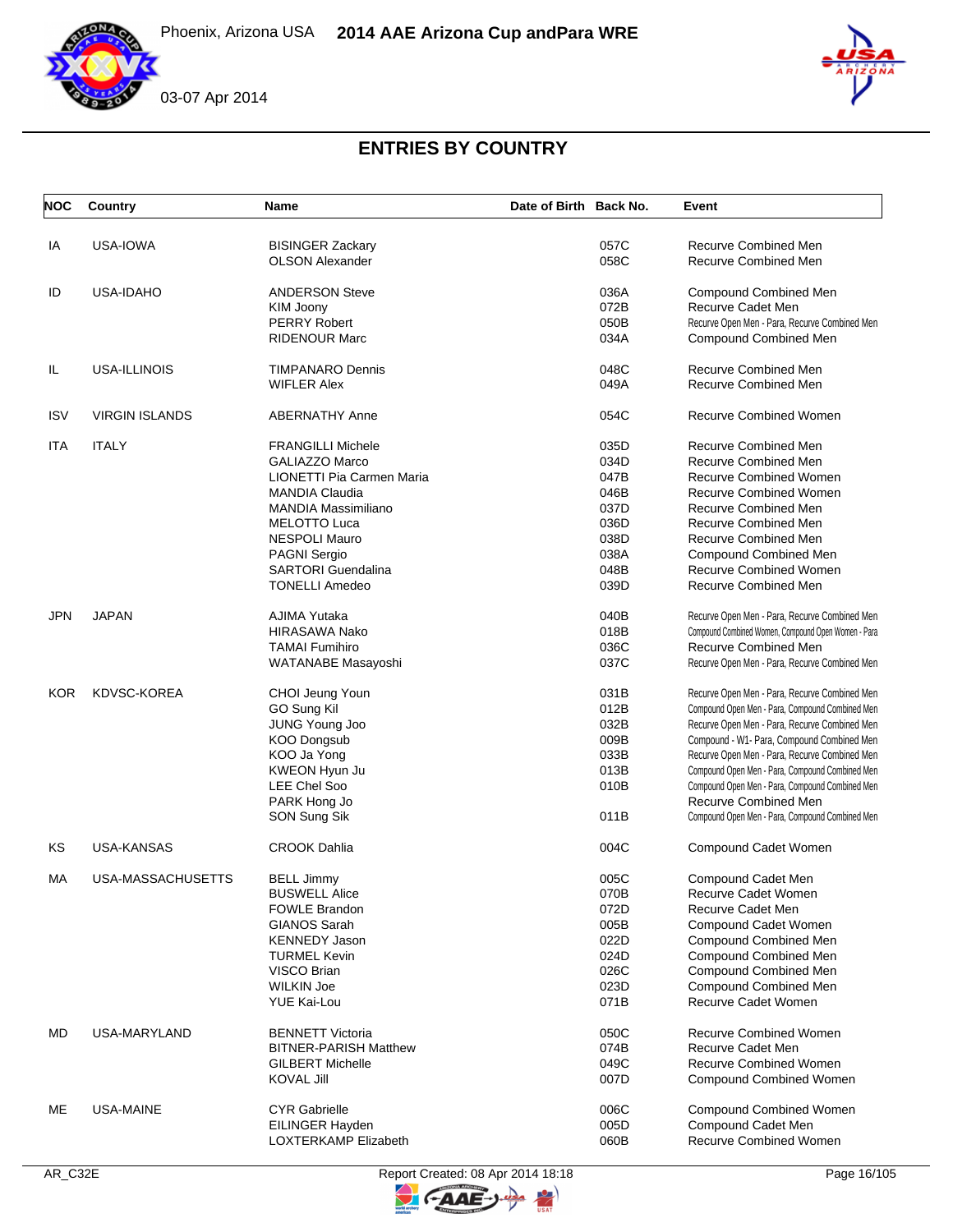Phoenix, Arizona USA **2014 AAE Arizona Cup and Para WRE**





# **ENTRIES BY COUNTRY**

| <b>NOC</b> | Country             | <b>Name</b>                 | Date of Birth Back No. |      | Event                                           |
|------------|---------------------|-----------------------------|------------------------|------|-------------------------------------------------|
| <b>MEX</b> | <b>MEXICO</b>       | <b>ALVARADO Gerardo</b>     |                        | 019C |                                                 |
|            |                     |                             |                        |      | <b>Compound Combined Men</b>                    |
|            |                     | <b>ALVAREZ Luis Antonio</b> |                        | 027B | Recurve Combined Men                            |
|            |                     | <b>AVITIA Mariana</b>       |                        | 046C | <b>Recurve Combined Women</b>                   |
|            |                     | <b>BAYARDO Gabriela</b>     |                        | 044C | <b>Recurve Combined Women</b>                   |
|            |                     | <b>CARDOSO Mario</b>        |                        | 018C | <b>Compound Combined Men</b>                    |
|            |                     | CASTILLO Ali Citlali        |                        | 012A | Compound Combined Women                         |
|            |                     | CHÀVEZ Julia                |                        | 048C | <b>Recurve Combined Women</b>                   |
|            |                     | <b>DEL VALLE Daniel K</b>   |                        | 023C | <b>Compound Combined Men</b>                    |
|            |                     |                             |                        | 025C |                                                 |
|            |                     | FIERRO Julio                |                        |      | Compound Combined Men                           |
|            |                     | <b>GARCIA Mariana</b>       |                        | 043C | Recurve Combined Women                          |
|            |                     | GONZALEZ Gina L.            |                        | 041C | <b>Recurve Combined Women</b>                   |
|            |                     | GONZALEZ Ivan               |                        | 029B | <b>Recurve Combined Men</b>                     |
|            |                     | <b>GONZALEZ Rodolfo</b>     |                        | 021C | <b>Compound Combined Men</b>                    |
|            |                     | <b>HERNANDEZ Martha C.</b>  |                        | 016A | Compound Combined Women                         |
|            |                     | <b>JAIME Hafid</b>          |                        | 020C | Compound Combined Men                           |
|            |                     | <b>MADRID Alexis</b>        |                        | 017A | <b>Compound Combined Women</b>                  |
|            |                     |                             |                        |      |                                                 |
|            |                     | <b>MEDINA Adolfo</b>        |                        | 022C | Compound Combined Men                           |
|            |                     | <b>MERINO Brenda</b>        |                        | 015A | <b>Compound Combined Women</b>                  |
|            |                     | <b>MURILLO Alba</b>         |                        | 042C | Recurve Combined Women                          |
|            |                     | OCHOA Linda                 |                        | 013A | <b>Compound Combined Women</b>                  |
|            |                     | <b>PARMENTIER Laurent</b>   |                        | 026B | <b>Recurve Combined Men</b>                     |
|            |                     | QUEVEDO Cecilio E.          |                        | 024C | <b>Compound Combined Men</b>                    |
|            |                     | RODRIGUEZ Karime            |                        | 047C | <b>Recurve Combined Women</b>                   |
|            |                     | RODRIGUEZ Katya S.          |                        | 009A | <b>Compound Combined Women</b>                  |
|            |                     |                             |                        |      | <b>Compound Combined Women</b>                  |
|            |                     | SANDOVAL Fernada Del R.     |                        | 011A |                                                 |
|            |                     | <b>SERRANO Juan Rene</b>    |                        | 025B | Recurve Combined Men                            |
|            |                     | <b>TAPIA Luis</b>           |                        | 030B | <b>Recurve Combined Men</b>                     |
|            |                     | <b>URIBE Orlando</b>        |                        | 028B | Recurve Combined Men                            |
|            |                     | <b>VALENCIA Alejandra</b>   |                        | 045C | <b>Recurve Combined Women</b>                   |
|            |                     | VELEZ Luis Eduardo          |                        | 023B | <b>Recurve Combined Men</b>                     |
|            |                     | <b>VIVAS Pedro</b>          |                        | 024B | Recurve Combined Men                            |
|            |                     | ZAMORA Valeria M.           |                        | 010A | Compound Combined Women                         |
| MI         | <b>USA-MICHIGAN</b> | <b>BAILEY Joseph</b>        |                        | 036C | Compound Open Men - Para, Compound Combined Men |
|            |                     | <b>ERTLE Grace</b>          |                        | 007C | <b>Compound Combined Women</b>                  |
| MN         | USA-MINNESOTA       | <b>GALVEZ Tito</b>          |                        | 037B | Compound Bow Senior Men                         |
|            |                     | <b>MENKE Matthew</b>        |                        | 003D | Compound Cadet Men                              |
|            |                     |                             |                        |      |                                                 |
|            |                     |                             |                        |      |                                                 |
| MO         | USA-MISSOURI        | FITZGERALD Ryan             |                        | 020D | Compound Combined Men                           |
|            |                     | <b>GRELLNER Janis</b>       |                        | 053C | <b>Recurve Combined Women</b>                   |
|            |                     | <b>LEAR Charles</b>         |                        | 027B | Compound - W1- Para, Compound Combined Men      |
|            |                     | <b>THORNTON Lance</b>       |                        | 021D | Compound Open Men - Para, Compound Combined Men |
| MT         | <b>USA-MONTANA</b>  | <b>JURENKA Jahna</b>        |                        | 021A | <b>Compound Combined Women</b>                  |
| <b>NC</b>  | USA-NORTH CAROLINA  | <b>EATON Allison</b>        |                        | 051C | <b>Recurve Combined Women</b>                   |
| <b>NJ</b>  | USA-NEW JERSEY      | <b>DIAB Bernadette</b>      |                        | 021B | Compound Combined Women                         |
|            |                     | <b>HELLER Alexis</b>        |                        | 008D | Compound Combined Women                         |
|            |                     |                             |                        |      |                                                 |
|            |                     | <b>HELLER Courtney</b>      |                        | 004B | Compound Cadet Women                            |
|            |                     | <b>MARINO Anthony</b>       |                        | 050A | Recurve Combined Men                            |
|            |                     | <b>THOMPSON Jeffrey</b>     |                        | 036D | Compound Combined Men                           |
| NL         | MEXICO-NUEVO LEON   | VÁZQUEZ Paulina             |                        | 057D | Recurve Combined Women                          |
| ΝM         | USA-NEW MEXICO      | COX Cassidy                 |                        | 003B | Compound Cadet Women                            |
|            |                     | <b>LIMBOURNE Scott</b>      |                        | 038B | Compound Combined Men                           |

 $\blacktriangleright$ 

GAAE-J.

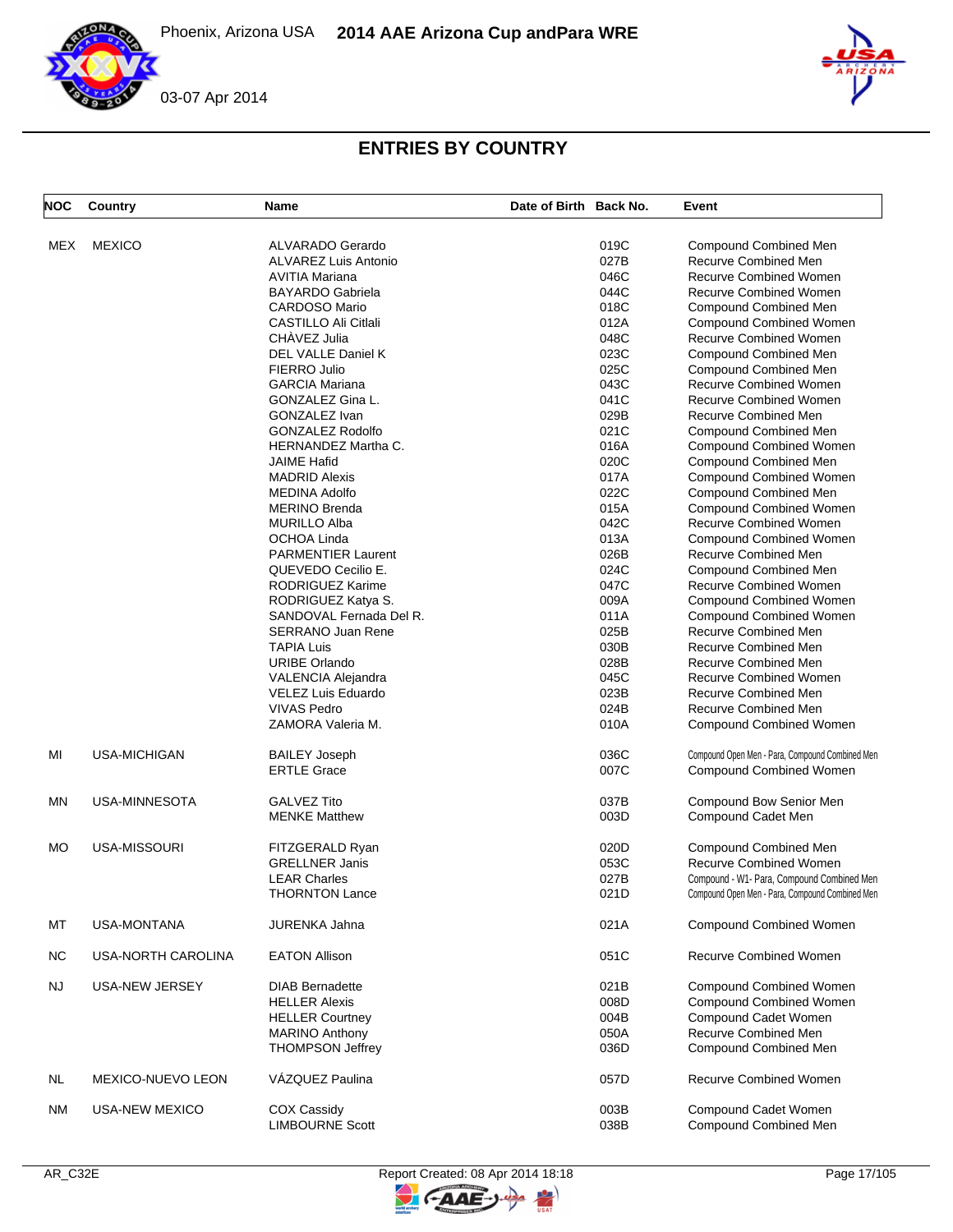





# **ENTRIES BY COUNTRY**

| <b>NOC</b> | Country              | <b>Name</b>                | Date of Birth Back No. | Event                                             |
|------------|----------------------|----------------------------|------------------------|---------------------------------------------------|
| <b>NV</b>  | USA-NEVADA           | <b>HILL Chris</b>          | 051C                   | <b>Recurve Combined Men</b>                       |
|            |                      | <b>SEWALL Arthur</b>       | 036B                   | Compound Combined Men                             |
| <b>NY</b>  | <b>USA-NEW YORK</b>  | CHU Tung Ying              | 053D                   | <b>Recurve Combined Women</b>                     |
|            |                      | <b>LAZAROFF Brett</b>      | 041D                   | Recurve Combined Men                              |
|            |                      | MCGLYN Joseph              | 042D                   | <b>Recurve Combined Men</b>                       |
|            |                      | <b>MCMENEMAY Dillon</b>    | 059B                   | <b>Recurve Combined Men</b>                       |
|            |                      | PALUMBO Timothy            | 043D                   | Recurve Open Men - Para, Recurve Combined Men     |
| OH         | USA-OHIO             | <b>CORLEY Jason</b>        | 032C                   | Compound Combined Men                             |
|            |                      | <b>LANE Daniel</b>         | 031C                   | <b>Compound Combined Men</b>                      |
|            |                      | PFISTER Jason              | 047D                   | Recurve Combined Men                              |
|            |                      | SHEDROFF Noah              | 068D                   | Recurve Cadet Men                                 |
|            |                      | <b>SMITH Isabelle</b>      | 072B                   | Recurve Cadet Women                               |
|            |                      | <b>WUKIE Jacob</b>         | 048D                   | <b>Recurve Combined Men</b>                       |
| OK         | <b>USA-OKLAHOMA</b>  | <b>CANADAY Allie</b>       | 004D                   | Compound Cadet Women                              |
|            |                      | <b>NEWMAN Blaise</b>       | 059C                   | <b>Recurve Combined Women</b>                     |
|            |                      | <b>WOLFE Russell</b>       | 049B                   | Recurve Open Men - Para, Recurve Combined Men     |
| 0R         | USA-OREGON           | <b>AUDEH Maurice</b>       | 031D                   | Compound Combined Men                             |
|            |                      | <b>CLAYTON Jesse</b>       | 003B                   | Compound Cadet Men                                |
|            |                      | <b>ENGLISH Ben</b>         | 032D                   | Compound Combined Men                             |
|            |                      | OFFCHISS Cody              | 070B                   | Recurve Cadet Men                                 |
| <b>PA</b>  | USA-PENNSYLVANIA     | <b>BROADWATER Jesse</b>    | 038C                   | Compound Combined Men                             |
|            |                      | <b>COLIN Christie</b>      | 018C                   | Compound Combined Women                           |
|            |                      | <b>HOUSER David</b>        | 006D                   | Compound Combined Men                             |
|            |                      | <b>LAWTON Ralph</b>        | 071B                   | <b>Recurve Cadet Men</b>                          |
|            |                      | <b>MARCOZZI Gabriel</b>    | 005B                   | Compound Cadet Men                                |
|            |                      | <b>MICHEL Lindsay</b>      | 005D                   | Compound Bow Cadet Women                          |
| <b>PAN</b> | <b>PANAMA</b>        | <b>LEE Matias</b>          | 069B                   | <b>Recurve Cadet Men</b>                          |
| PU         | <b>MEXICO-PUEBLA</b> | <b>LOPEZ Abril</b>         | 009D                   | <b>Compound Combined Women</b>                    |
| <b>RUS</b> | <b>RUSSIA</b>        | PAVLOV Vadim               | 051A                   | <b>Recurve Combined Men</b>                       |
| SC         | USA-SOUTH CAROLINA   | KISS-JOHNSON Kinga         | 054B                   | Recurve Combined Women, Recurve Open Women - Para |
|            |                      | <b>THOMPSON Benjamin</b>   | 034B                   | Compound Open Men - Para, Compound Combined Men   |
|            |                      | <b>WALLACE Teresa</b>      | 045B                   | Recurve Combined Women, Recurve Open Women - Para |
| <b>TN</b>  | <b>USA-TENNESSEE</b> | <b>BEAUBOUEF Chance</b>    | 035A                   | Compound Bow Senior Men                           |
|            |                      | <b>GUNTERMAN Elizabeth</b> | 073B                   | Recurve Cadet Women                               |
|            |                      | <b>SEIBERT Alexis</b>      | 006D                   | <b>Compound Combined Women</b>                    |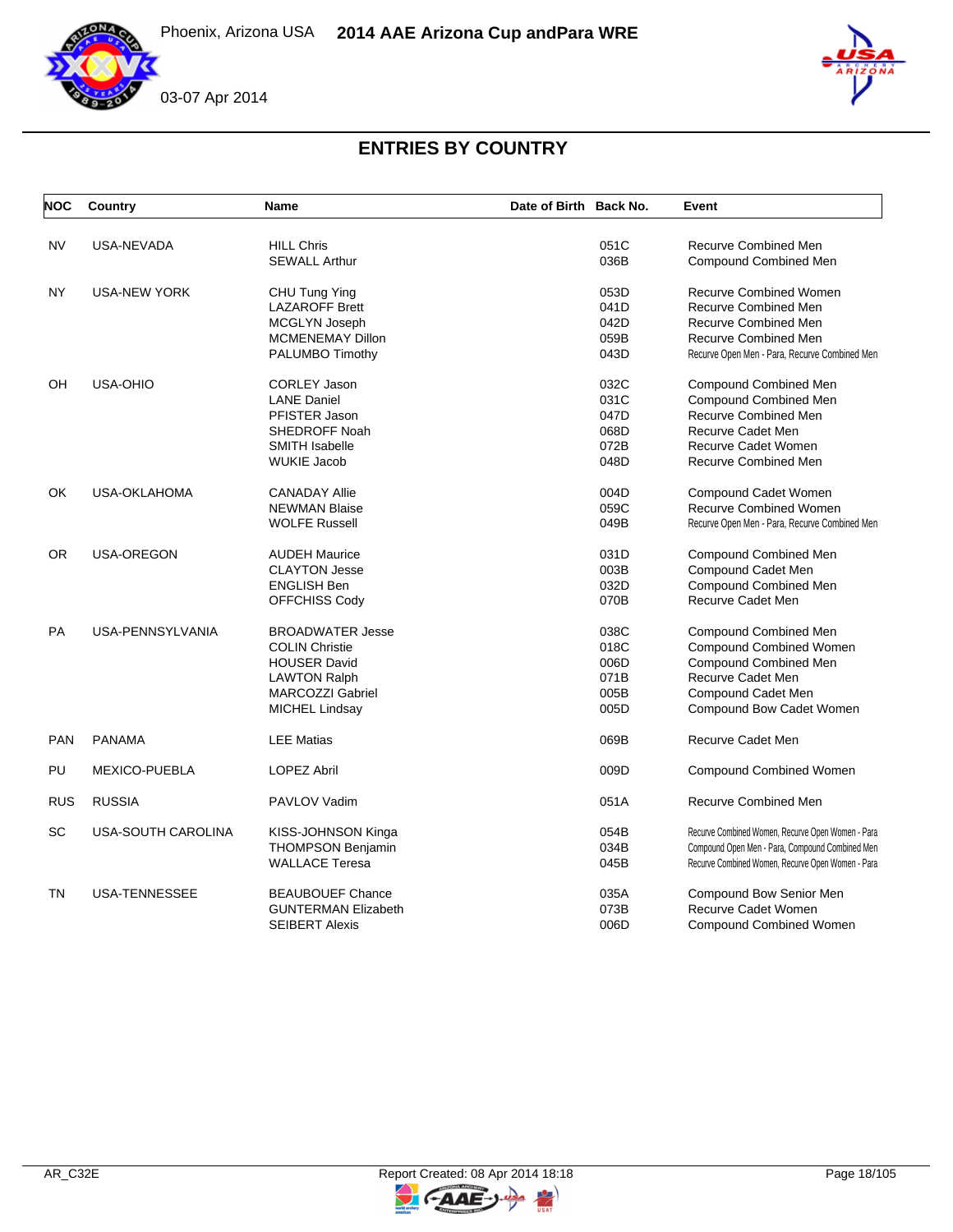Phoenix, Arizona USA **2014 AAE Arizona Cup and Para WRE**





# **ENTRIES BY COUNTRY**

| <b>NOC</b> | Country              | <b>Name</b>               | Date of Birth Back No. |      | Event                                             |
|------------|----------------------|---------------------------|------------------------|------|---------------------------------------------------|
| <b>TX</b>  | <b>USA-TEXAS</b>     | <b>AKIN Travis</b>        |                        | 029D | <b>Recurve Combined Men</b>                       |
|            |                      |                           |                        |      |                                                   |
|            |                      | <b>BRAENDLE Gus</b>       |                        | 067D | Recurve Cadet Men                                 |
|            |                      | <b>DUPREE Lori</b>        |                        | 044D | Recurve Combined Women, Recurve Open Women - Para |
|            |                      | <b>EDWARDS Shannon</b>    |                        | 042D | <b>Recurve Combined Women</b>                     |
|            |                      | FORTENBERRY Ryan          |                        | 027D | Recurve Combined Men                              |
|            |                      | <b>GESHER Hugh</b>        |                        | 023D | Recurve Combined Men                              |
|            |                      | <b>GREEN Tyler</b>        |                        | 006C | <b>Compound Combined Men</b>                      |
|            |                      | <b>HARDY Jennifer</b>     |                        | 041D | <b>Recurve Combined Women</b>                     |
|            |                      | <b>KOCUREK Zachary</b>    |                        | 066D | <b>Recurve Cadet Men</b>                          |
|            |                      | <b>KOEHL Heather</b>      |                        | 043D | <b>Recurve Combined Women</b>                     |
|            |                      | <b>MCADAMS</b> Georgia    |                        | 002B | Compound Cadet Women                              |
|            |                      | PHETTEPLACE Enoch         |                        | 029A | Compound Combined Men                             |
|            |                      | <b>REQUA Matthew</b>      |                        | 026D | Recurve Combined Men                              |
|            |                      | <b>RIVERA Louie</b>       |                        | 028A | <b>Compound Combined Men</b>                      |
|            |                      | SHEWCHUK John             |                        | 028D | Recurve Combined Men                              |
|            |                      | <b>SPANGLER Andrew</b>    |                        | 026A | <b>Compound Combined Men</b>                      |
|            |                      | <b>TAYLOR Dacota</b>      |                        | 030A | Compound Combined Men                             |
|            |                      | <b>WARRINGTON Shelby</b>  |                        | 001B | Compound Bow Cadet Women                          |
|            |                      | <b>WEBB Stacy</b>         |                        | 024D | <b>Recurve Combined Men</b>                       |
|            |                      | <b>WUNDERLE Victor</b>    |                        | 025D | <b>Recurve Combined Men</b>                       |
| <b>USA</b> | <b>UNITED STATES</b> | <b>BENNETT Eric</b>       |                        | 023B | Compound Open Men - Para, Compound Combined Men   |
|            |                      | <b>BROWN Mackenzie</b>    |                        | 046D | <b>Recurve Combined Women</b>                     |
|            |                      | <b>CUSICK Jeremiah</b>    |                        | 037A | Recurve Combined Men                              |
|            |                      | <b>DEATON Bridger</b>     |                        | 031B | Compound Combined Men                             |
|            |                      | <b>GELLENTHIEN Braden</b> |                        | 032B | <b>Compound Combined Men</b>                      |
|            |                      | <b>GIBILARO Ariel</b>     |                        | 048D | Recurve Combined Women                            |
|            |                      | <b>JONES Erika</b>        |                        | 014A | <b>Compound Combined Women</b>                    |
|            |                      | <b>KAMINSKI Jake</b>      |                        | 039A | Recurve Combined Men                              |
|            |                      | <b>KLIMITCHEK Collin</b>  |                        | 038A | Recurve Combined Men                              |
|            |                      | <b>LANCE Sarah</b>        |                        | 015B | <b>Compound Combined Women</b>                    |
|            |                      | <b>LORIG Khatuna</b>      |                        | 048A | <b>Recurve Combined Women</b>                     |
|            |                      | <b>MICKELBERRY Erin</b>   |                        | 047D | <b>Recurve Combined Women</b>                     |
|            |                      | <b>SENA Jeff</b>          |                        | 014B | Compound Open Men - Para, Compound Combined Men   |
|            |                      | STUTZMAN Matt             |                        | 035B | Compound Open Men - Para, Compound Combined Men   |
|            |                      | VAN NATTA Jamie           |                        | 016B | <b>Compound Combined Women</b>                    |
|            |                      | <b>WILDE Reo</b>          |                        | 030B | <b>Compound Combined Men</b>                      |
| <b>USK</b> | <b>USA-KOREA</b>     | CHO Soo Min               |                        | 068D | <b>Recurve Cadet Women</b>                        |
|            |                      | CHOI Yoonseo              |                        | 069D | Recurve Cadet Women                               |
|            |                      | <b>CHUN Saewon</b>        |                        | 057B | <b>Recurve Combined Women</b>                     |
|            |                      | JEH Se Eun                |                        | 066D | <b>Recurve Bow Cadet Women</b>                    |
|            |                      | <b>KIM Dong Myung</b>     |                        | 053B | <b>Recurve Combined Women</b>                     |
|            |                      | KIM Min Ki                |                        | 059C | Recurve Combined Men                              |
|            |                      | KIM Sang Hyo              |                        | 064B | <b>Recurve Cadet Men</b>                          |
|            |                      | <b>LEE Donghyeon</b>      |                        | 063B | Recurve Cadet Men                                 |
|            |                      | LEE Ha Hyun               |                        | 065B | Recurve Cadet Men                                 |
|            |                      | LEE Sean                  |                        | 066B | <b>Recurve Cadet Men</b>                          |
|            |                      |                           |                        |      |                                                   |
|            |                      | NA Hyewon                 |                        | 067D | <b>Recurve Cadet Women</b>                        |
|            |                      | <b>PARK Hyeongeun</b>     |                        | 058B | Recurve Combined Women                            |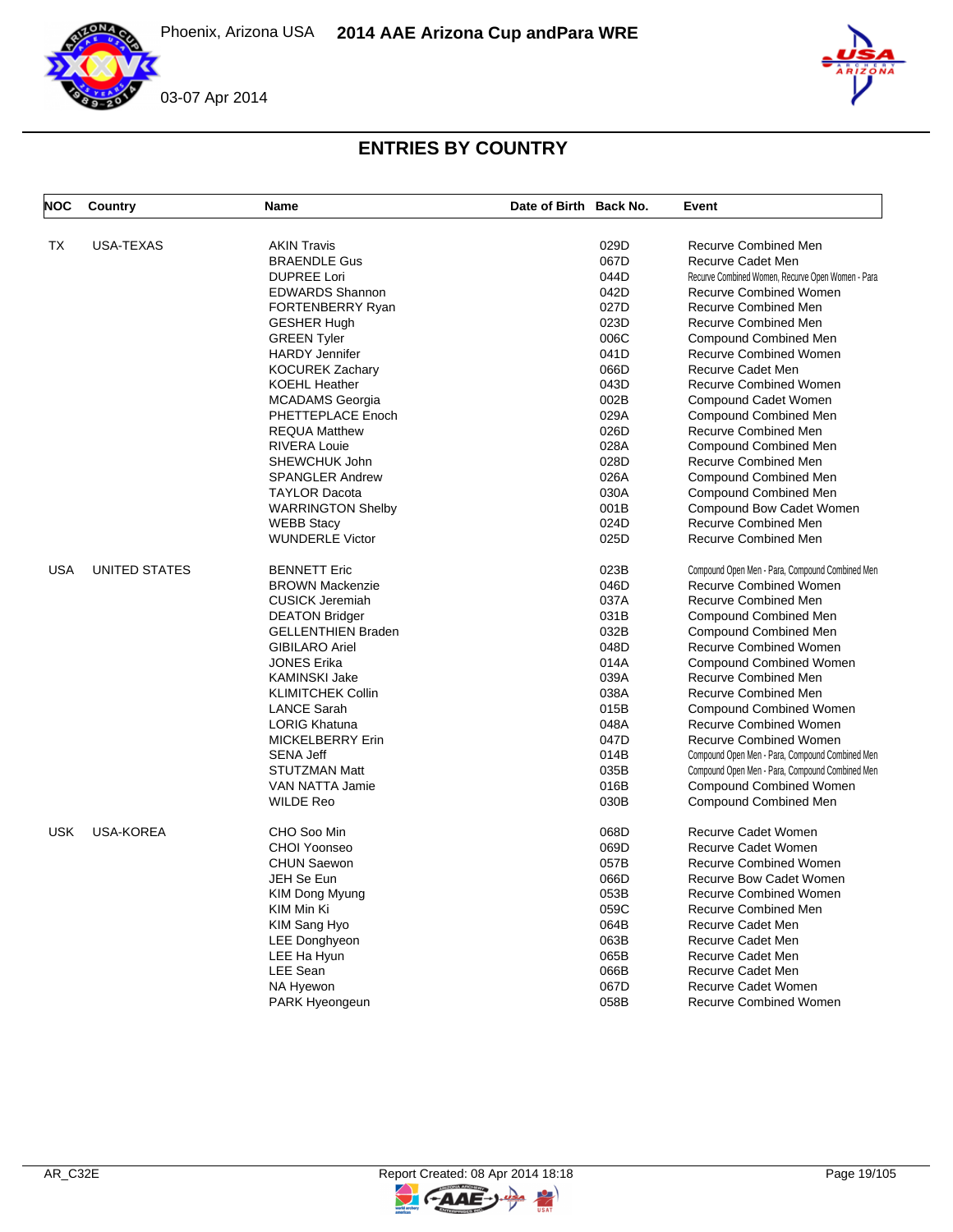Phoenix, Arizona USA **2014 AAE Arizona Cup and Para WRE**





# **ENTRIES BY COUNTRY**

| <b>NOC</b> | Country            | Name                               | Date of Birth Back No. |      | Event                                           |
|------------|--------------------|------------------------------------|------------------------|------|-------------------------------------------------|
| UT         | USA-UTAH           |                                    |                        | 017C | <b>Compound Combined Women</b>                  |
|            |                    | AMRANI Regina<br><b>BASS Henry</b> |                        | 025A | <b>Compound Combined Men</b>                    |
|            |                    | <b>BOSSON Steven</b>               |                        | 024B | Compound Open Men - Para, Compound Combined Men |
|            |                    | <b>BROCK Easter</b>                |                        | 019C | Compound Combined Women                         |
|            |                    | <b>ELIASON Edwin</b>               |                        | 045C | Recurve Bow Senior Men                          |
|            |                    | <b>GILLINGHAM Tim</b>              |                        | 021B | <b>Compound Combined Men</b>                    |
|            |                    | <b>LUKOW Michael</b>               |                        | 046C |                                                 |
|            |                    | <b>MARTINEZ Domonic</b>            |                        | 007B | Recurve Open Men - Para, Recurve Combined Men   |
|            |                    |                                    |                        | 022B | Compound Combined Men                           |
|            |                    | <b>MORENO Joel</b>                 |                        |      | <b>Compound Combined Men</b>                    |
|            |                    | <b>SULLIVAN Matt</b>               |                        | 039D | Compound Combined Men                           |
|            |                    | <b>WILDE Logan</b>                 |                        | 039C | <b>Compound Combined Men</b>                    |
| <b>VA</b>  | <b>USA-VIRGINA</b> | <b>ABRAHAM Abigail</b>             |                        | 052D | <b>Recurve Combined Women</b>                   |
|            |                    | <b>CLAYTON Kevin</b>               |                        | 005A | Compound Cadet Men                              |
|            |                    | WILLETT, JR. Rodger                |                        | 020B | Compound Combined Men                           |
| <b>VT</b>  | <b>USA-VERMONT</b> | <b>ABELL Corv</b>                  |                        | 004D | Compound Cadet Men                              |
|            |                    | <b>RAINES Candice</b>              |                        | 052A | <b>Recurve Combined Women</b>                   |
| <b>WA</b>  | USA-WASHINGTON     | <b>ANDERSON Jeff</b>               |                        | 045B | <b>Recurve Combined Men</b>                     |
|            |                    | <b>ANDERSON Larry</b>              |                        | 046B | <b>Recurve Combined Men</b>                     |
|            |                    | ARNOLD L.T.                        |                        | 030C | Compound Open Men - Para, Compound Combined Men |
|            |                    | <b>BUNKER Logan</b>                |                        | 006A | Compound Cadet Men                              |
|            |                    | <b>CHRISTENSEN Trevor</b>          |                        | 071D | Recurve Cadet Men                               |
|            |                    | <b>CLAPS Alexa</b>                 |                        | 065B | <b>Recurve Bow Cadet Women</b>                  |
|            |                    | <b>CLAPS Eliana</b>                |                        | 064B | Recurve Cadet Women                             |
|            |                    | <b>DRAKE Cara</b>                  |                        | 063B | <b>Recurve Cadet Women</b>                      |
|            |                    | <b>DRAKE Kelsey</b>                |                        | 061B | Recurve Cadet Women                             |
|            |                    | <b>EICH Madison</b>                |                        | 056B | <b>Recurve Combined Women</b>                   |
|            |                    | <b>HINES Timm</b>                  |                        | 043B | Recurve Combined Men                            |
|            |                    | <b>JOHNSON Wyatt</b>               |                        | 027C | <b>Compound Combined Men</b>                    |
|            |                    | <b>KOLKE Josef</b>                 |                        | 059D | Recurve Combined Men                            |
|            |                    | <b>MCGRATH Megan</b>               |                        | 055B | <b>Recurve Combined Women</b>                   |
|            |                    | SIEMERING Ken                      |                        | 028C | <b>Compound Combined Men</b>                    |
|            |                    | <b>VINCENT Shawnn</b>              |                        | 029C | <b>Compound Combined Men</b>                    |
|            |                    | <b>WHITE Sabrina</b>               |                        | 062B | <b>Recurve Cadet Women</b>                      |
|            |                    |                                    |                        |      |                                                 |
| WI         | USA-WISCONSIN      | <b>BOYCE Judi</b>                  |                        | 014C | Compound Combined Women                         |
|            |                    | <b>GOVIER Daniel</b>               |                        | 047C | <b>Recurve Combined Men</b>                     |
|            |                    | <b>KELLER Lexi</b>                 |                        | 013C | Compound Combined Women                         |
|            |                    | <b>KLUS John</b>                   |                        | 074A | Recurve Cadet Men                               |
|            |                    | <b>SKARVAN Tristan</b>             |                        | 012D | <b>Compound Combined Women</b>                  |
| <b>WY</b>  | USA-WYOMING        | <b>KOLB Dan</b>                    |                        | 037A | Compound Combined Men                           |

 $\blacktriangleright$ 

GAAE-J.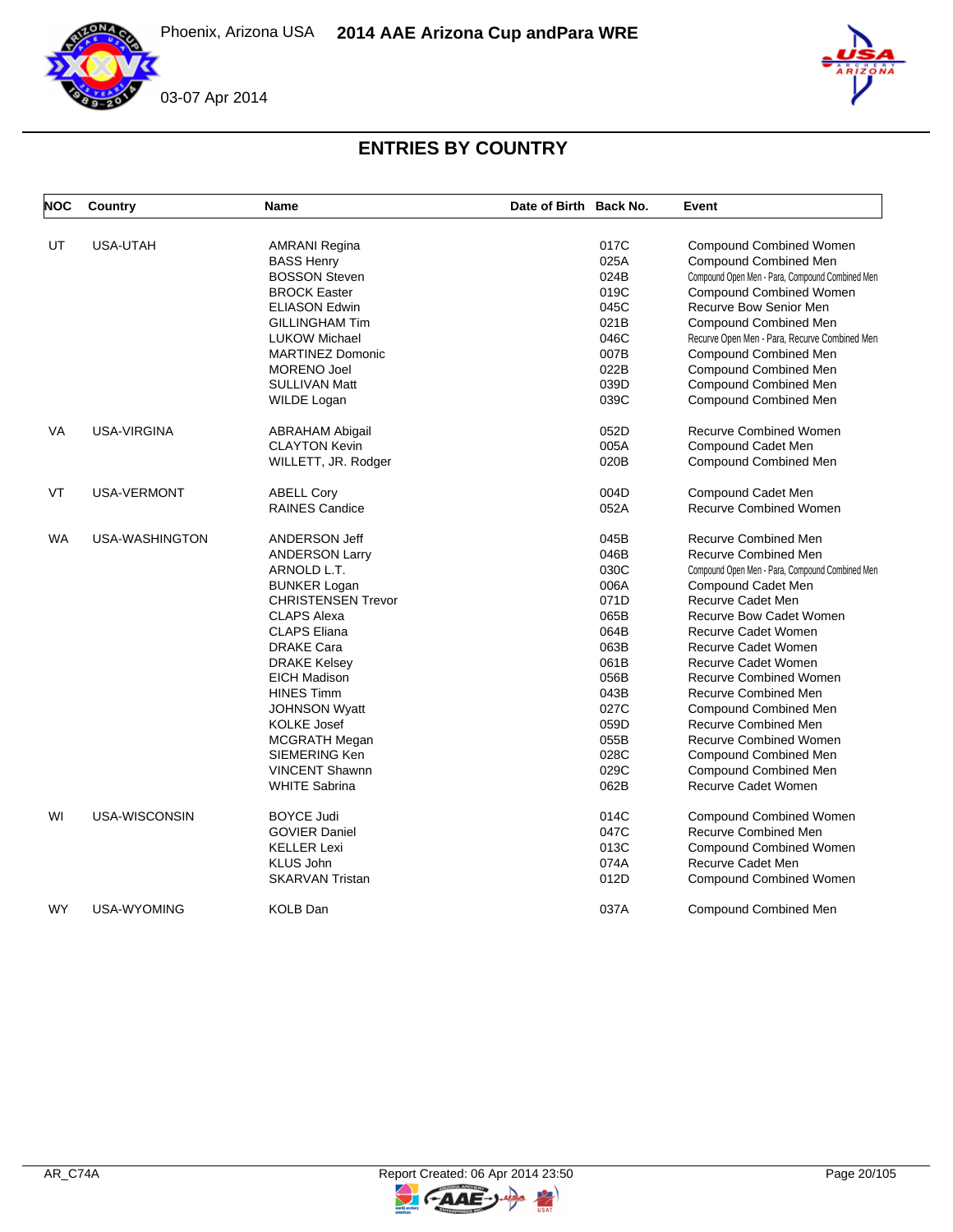

**Recurve Combined Men**



### 03-07 Apr 2014

| Rk       | Name                                           | <b>NOC</b>       |                                | <b>RR Score</b><br>Rank | 1/48  | 1/24                | 1/16   | 1/8    | 1/4            | 1/2            | <b>Finals</b> |
|----------|------------------------------------------------|------------------|--------------------------------|-------------------------|-------|---------------------|--------|--------|----------------|----------------|---------------|
| 1        | <b>ELLISON Brady</b>                           | AΖ               | Usa-Arizona                    | 658 / 05                |       | -Bye-<br>-Bye-      | 6      | 7      | 6              | 6              | 6<br>T.10     |
| 2        | <b>MELOTTO Luca</b>                            | ITA              | Italy                          | 643 /19                 |       | 6<br>6              | 6      | 6      | 6              | 6              | 5<br>T.8      |
| 3        | <b>CUSICK Jeremiah</b>                         | USA              | <b>United States</b>           | 644 /18                 |       | 6<br>6              | 6      | 7      | 6              | 4              | 6             |
| 4        | <b>VELEZ Luis Eduardo</b>                      | MEX              | Mexico                         | 644 /17                 |       | 6<br>6              | 6      | 6      | 6              | 2              | 4             |
| 5        | <b>ZAMORA Oldair</b>                           | ΗG               | Mexico-Hidalgo                 | 651 /10                 |       | 6<br>6              | 6      | 6      | 5              | (135)          |               |
| 6<br>7   | <b>FRANGILLI Michele</b>                       | ITA<br><b>CT</b> | Italy<br>Usa-Connecticut       | 648 /13<br>652 /09      |       | 6<br>6<br>6         | 6<br>6 | 6<br>7 | 4              | (130)          |               |
| 8        | <b>JOHNSON Richard</b><br><b>REQUA Matthew</b> | ТX               | Usa-Texas                      | 641 /22                 |       | 6<br>6<br>6         | 7      | 6      | $\overline{2}$ | (105)<br>0(71) |               |
| 9        | ALVAREZ Luis Antonio                           | MEX              | Mexico                         | 641 /21                 |       | $\overline{7}$<br>6 | 6      | 3      |                |                |               |
| 9        | <b>KAMINSKI Jake</b>                           | <b>USA</b>       | <b>United States</b>           | 665 /01                 |       | -Bye-<br>-Bye-      | 6      | 5      |                |                |               |
| 9        | <b>KLIMITCHEK Collin</b>                       | <b>USA</b>       | <b>United States</b>           | 631 /30                 |       | 6<br>6              | 7      | 4      |                |                |               |
| 9        | <b>MATEO Andrew</b>                            | AΖ               | Usa-Arizona                    | 634 /29                 |       | 6<br>6              | 6      | 2      |                |                |               |
| 9        | <b>NESPOLI Mauro</b>                           | ITA              | Italy                          | 664 / 02                | -Bye- | -Bye-               | 6      | 1      |                |                |               |
| 9        | PFISTER Jason                                  | OН               | Usa-Ohio                       | 638 /26                 |       | 6<br>6              | 6      | 4      |                |                |               |
| 9        | <b>WEBSTER Chris</b>                           | AΖ               | Usa-Arizona                    | 637 /27                 |       | 6<br>6              | 6      | 2      |                |                |               |
| 9        | YAMAGUCHI Nathan                               | СA               | Usa-California                 | 652 /08                 | -Bye- | -Bye-               | 6      | 1      |                |                |               |
| 17       | <b>BOWMAN Scott</b>                            | AZ               | Usa-Arizona                    | 602 /59                 |       | 6<br>6              | 3      |        |                |                |               |
| 17<br>17 | CRUZ REYEZ Jose Miguel HG                      | CAN              | Mexico-Hidalgo<br>Canada       | 620<br>/42<br>662 /03   |       | 6<br>6              | 0<br>3 |        |                |                |               |
| 17       | <b>DUENAS Crispln</b><br><b>FANCHIN Joe</b>    | CA               | Usa-California                 | 649 /12                 | -Bye- | -Bye-<br>6<br>7     | 2      |        |                |                |               |
| 17       | <b>GALIAZZO Marco</b>                          | ITA              | Italy                          | 654 / 06                | -Bye- | -Bye-               | 2      |        |                |                |               |
| 17       | <b>INFANTE Luis Esteban</b>                    | CН               | Mexico-Coahuila                | 625 /33                 |       | 6<br>6              | 2      |        |                |                |               |
| 17       | <b>KALE Nick</b>                               | CA               | Usa-California                 | 629 /31                 |       | 7<br>6              | 5      |        |                |                |               |
| 17       | MACDONALD Hugh                                 | CAN              | Canada                         | 623 /37                 |       | $\overline{7}$<br>6 | 0      |        |                |                |               |
| 17       | <b>MANDIA Massimiliano</b>                     | ITA              | Italy                          | 645 /16                 |       | 6<br>6              | 4      |        |                |                |               |
| 17       | <b>MCLAUGHLIN Daniel</b>                       | СA               | Usa-California                 | 652 /07                 | -Bye- | -Bye-               | 4      |        |                |                |               |
| 17       | PACHECO Daniel                                 | COL              | Colombia                       | 642 /20                 |       | 6<br>6              | 2      |        |                |                |               |
| 17       | <b>SERRANO Juan Rene</b>                       | MEX              | Mexico                         | 662 /04                 |       | -Bye-<br>-Bye-      | 5      |        |                |                |               |
| 17       | TIMPANARO Dennis                               | IL.              | Usa-Illinois                   | 535<br>/98              |       | 6<br>6              | 0      |        |                |                |               |
| 17<br>17 | <b>URIBE Orlando</b><br><b>WUNDERLE Victor</b> | MEX<br>ТX        | Mexico<br>Usa-Texas            | 648 / 14<br>638 /25     |       | 6<br>7<br>6<br>6    | 2<br>2 |        |                |                |               |
| 17       | <b>ZUMBO Matthew</b>                           | СA               | Usa-California                 | /24<br>638              |       | 6<br>6              | 5      |        |                |                |               |
| 33       | ANDERSON Jeff                                  | WA               | Usa-Washington                 | 621 /41                 |       | 5<br>6              |        |        |                |                |               |
| 33       | <b>ARSENAULT Phil</b>                          | CAN              | Canada                         | 623 /38                 |       | 6<br>4              |        |        |                |                |               |
| 33       | <b>AUBERT Thomas</b>                           | FRA              | France                         | 651 /11                 |       | $\overline{7}$<br>4 |        |        |                |                |               |
| 33       | <b>CRITES Byron</b>                            | CO               | Usa-Colorado                   | 613<br>/48              |       | 6<br>2              |        |        |                |                |               |
| 33       | FORTENBERRY Ryan                               | ТX               | Usa-Texas                      | 605 / 56                |       | 6<br>4              |        |        |                |                |               |
| 33       | <b>GALLIFET Thomas</b>                         | <b>FRA</b>       | France                         | 599 /63                 |       | $\overline{7}$<br>4 |        |        |                |                |               |
| 33       | <b>GARRETT Zach</b>                            | СA               | Usa-California                 | 627 /32                 |       | 7<br>4              |        |        |                |                |               |
| 33       | GONZALEZ Ivan                                  | MEX              | Mexico                         | 640 /23                 |       | 6<br>5              |        |        |                |                |               |
| 33       | <b>GURROLA Osvaldo</b>                         | BC               | Mexico-Baja California         | 607 / 52                |       | 7<br>0              |        |        |                |                |               |
| 33<br>33 | <b>HEILANDT Matt</b><br>KIM Jin                | CAN<br>CА        | Canada                         | 618 / 44                |       | 6<br>1<br>6<br>1    |        |        |                |                |               |
| 33       | MCGLYN Joseph                                  | ΝY               | Usa-California<br>Usa-New York | 610 / 51<br>618 / 45    |       | 5<br>6              |        |        |                |                |               |
| 33       | MCLAUGHLIN Sean                                | CA               | Usa-California                 | 619 /43                 |       | 5<br>6              |        |        |                |                |               |
| 33       | <b>NITTA Kent</b>                              | CA               | Usa-California                 | 606 / 55                |       | 5<br>6              |        |        |                |                |               |
| 33       | PAVLOV Vadim                                   | <b>RUS</b>       | Russia                         | 601 /60                 |       | 3<br>6              |        |        |                |                |               |
| 33       | <b>REZENDE Luciano</b>                         | BRA              | <b>Brazil</b>                  | 583 /73                 |       | 6<br>0              |        |        |                |                |               |
| 33       | <b>TAMAI Fumihiro</b>                          | <b>JPN</b>       | Japan                          | 623 / 36                |       | 6<br>0              |        |        |                |                |               |
| 33       | <b>THORKILDSEN Steffen</b>                     | DEN              | Denmark                        | 611 /49                 |       | 6<br>4              |        |        |                |                |               |
| 33       | <b>TONELLI Amedeo</b>                          | <b>ITA</b>       | Italy                          | 618 / 46                |       | 6<br>0              |        |        |                |                |               |
| 33       | <b>TORRES Diego</b>                            | <b>COL</b>       | Colombia                       | 625 /34                 |       | 2<br>6              |        |        |                |                |               |
| 33       | <b>VIVAS Pedro</b>                             |                  | MEX Mexico                     | 622 /39                 |       | 2<br>6              |        |        |                |                |               |
| 33<br>33 | <b>WIFLER Alex</b><br><b>WUKIE Jacob</b>       | IL.<br>OH        | Usa-Illinois<br>Usa-Ohio       | 625 /35<br>634 /28      |       | 0<br>6<br>6<br>1    |        |        |                |                |               |
| 33       | ZAMORA Omar                                    | HG               | Mexico-Hidalgo                 | 613 /47                 |       | 5<br>6              |        |        |                |                |               |
| 57       | <b>AGHILI Ardesher</b>                         | AZ               | Usa-Arizona                    | 520 /03                 |       | 0                   |        |        |                |                |               |
| 57       | AJIMA Yutaka                                   | <b>JPN</b>       | Japan                          | 578 /77                 |       | 0                   |        |        |                |                |               |
| 57       | ALEXANDER Malcolm                              | GBR              | <b>Great Britain</b>           | 607 / 53                |       | 2                   |        |        |                |                |               |



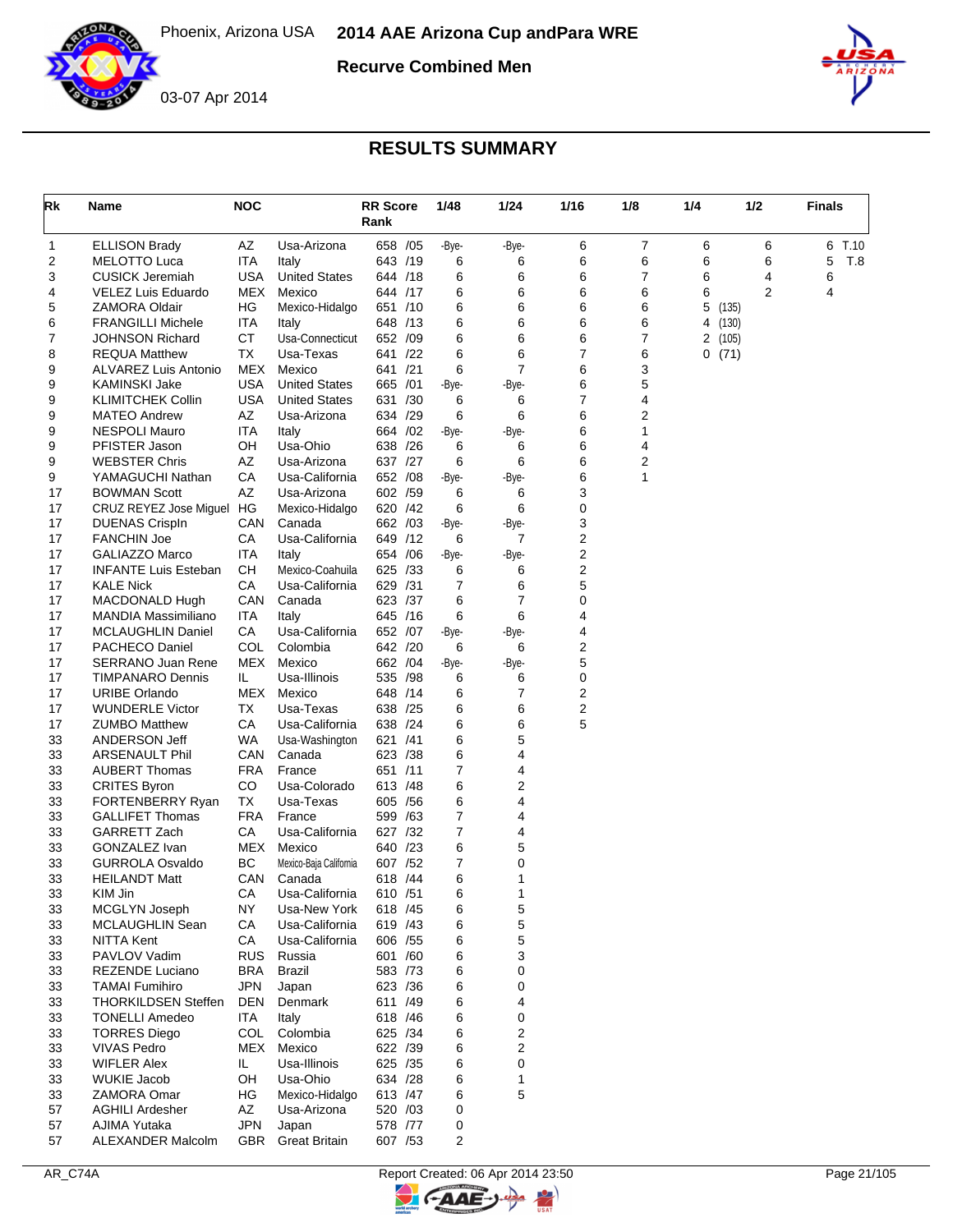

**Recurve Combined Men**



## **RESULTS SUMMARY**

| Rk         | Name                                                    | <b>NOC</b>              |                                   | <b>RR</b> Score<br>Rank |     | 1/48   | 1/24 | 1/16 | 1/8 | 1/4 | 1/2 | <b>Finals</b> |
|------------|---------------------------------------------------------|-------------------------|-----------------------------------|-------------------------|-----|--------|------|------|-----|-----|-----|---------------|
| 57         | <b>ALLEN Brent</b>                                      | CA                      | Usa-California                    | 559 /85                 |     | 0      |      |      |     |     |     |               |
| 57         | <b>ANDERSON Larry</b>                                   | WA                      | Usa-Washington                    | 582 /74                 |     | 0      |      |      |     |     |     |               |
| 57         | <b>ARCEO Arsi</b>                                       | СA                      | Usa-California                    | 575 /81                 |     | 3      |      |      |     |     |     |               |
| 57         | <b>BALDOWSKI S. Phillip</b>                             | GA                      | Usa-Georgia                       | 550 /92                 |     | 2      |      |      |     |     |     |               |
| 57         | <b>BARILLAS Julio</b>                                   | GUA                     | Guatemala                         | 559 /87                 |     | 4      |      |      |     |     |     |               |
| 57         | <b>BISINGER Zackary</b>                                 | ΙA                      | Usa-lowa                          | 545 /95                 |     | 0      |      |      |     |     |     |               |
| 57         | <b>BORETSKY Cody</b>                                    | AZ<br>DF                | Usa-Arizona<br>Mexico-DF          | 538 /97<br>534 /99      |     | 0<br>2 |      |      |     |     |     |               |
| 57<br>57   | CANO MENDEZ Jose Antonio<br>CASTILLO CRUZ Jaime Luis BC |                         | Mexico-Baja California            | 611 /50                 |     | 1      |      |      |     |     |     |               |
| 57         | CASTRO Diego                                            | <b>GUA</b>              | Guatemala                         | 589 /71                 |     | 0      |      |      |     |     |     |               |
| 57         | CHOI Jeung Youn                                         | KOR.                    | KDVSC-Korea                       | 533 /00                 |     | 2      |      |      |     |     |     |               |
| 57         | <b>COLE Donnie</b>                                      | AZ                      | Usa-Arizona                       | 556 /90                 |     | 0      |      |      |     |     |     |               |
| 57         | CUNNINGHAM, JR. Daniel                                  | CA                      | Usa-California                    | 558 /88                 |     | 0      |      |      |     |     |     |               |
| 57         | FIELD Brandon                                           | <b>BAR</b>              | <b>Barbados</b>                   | 515 /04                 |     | 4      |      |      |     |     |     |               |
| 57         | <b>GARCIA Hector</b>                                    | COL                     | Colombia                          | 545 /94                 |     | 2      |      |      |     |     |     |               |
| 57         | <b>GAUVIN Rich</b>                                      | CT                      | Usa-Connecticut                   | 550 /93                 |     | 2      |      |      |     |     |     |               |
| 57         | <b>GHIZZI Roberto</b>                                   | CA                      | Usa-California                    | 601 /61                 |     | 1      |      |      |     |     |     |               |
| 57         | <b>GOVIER Daniel</b>                                    | WI                      | Usa-Wisconsin                     | 559 /86                 |     | 0      |      |      |     |     |     |               |
| 57<br>57   | <b>HAGLEY Dwight</b><br><b>HINES Timm</b>               | <b>BAR</b><br><b>WA</b> | <b>Barbados</b>                   | 576 /80<br>604 / 58     |     | 2<br>0 |      |      |     |     |     |               |
| 57         | JIMÉNEZ Rubén                                           | <b>CRC</b>              | Usa-Washington<br>Costa Rica      | 543                     | /96 | 0      |      |      |     |     |     |               |
| 57         | <b>JUNG Young Joo</b>                                   | KOR.                    | KDVSC-Korea                       | 591 /66                 |     | 4      |      |      |     |     |     |               |
| 57         | KIM Min Ki                                              | <b>USK</b>              | USA-Korea                         | 554 /91                 |     | 5      |      |      |     |     |     |               |
| 57         | <b>LAZAROFF Brett</b>                                   | NY                      | Usa-New York                      | 576 /78                 |     | 4      |      |      |     |     |     |               |
| 57         | <b>LITZLER Brett</b>                                    | AZ                      | Usa-Arizona                       | 576 /79                 |     | 4      |      |      |     |     |     |               |
| 57         | <b>LUKOW Michael</b>                                    | UT                      | Usa-Utah                          | 594 /65                 |     | 4      |      |      |     |     |     |               |
| 57         | LUND Bryan                                              | СA                      | Usa-California                    | 589 /69                 |     | 2      |      |      |     |     |     |               |
| 57         | <b>MARINO Anthony</b>                                   | <b>NJ</b>               | Usa-New Jersey                    | 581 /75                 |     | 2      |      |      |     |     |     |               |
| 57         | MCCURRY John                                            | AZ                      | Usa-Arizona                       | 563 /83                 |     | 0      |      |      |     |     |     |               |
| 57         | MCMENEMAY Dillon                                        | NY                      | Usa-New York                      | 606 / 54                |     | 5      |      |      |     |     |     |               |
| 57<br>57   | <b>MILLER Caleb</b><br><b>OLSON Alexander</b>           | CO<br>IA                | Usa-Colorado<br>Usa-lowa          | 604 /57<br>589 /67      |     | 2<br>4 |      |      |     |     |     |               |
| 57         | PAGUIA Raymond                                          | CA                      | Usa-California                    | 596 /64                 |     | 0      |      |      |     |     |     |               |
| 57         | PALUMBO Timothy                                         | <b>NY</b>               | Usa-New York                      | 580 /76                 |     | 0      |      |      |     |     |     |               |
| 57         | <b>PARK David</b>                                       | CA                      | Usa-California                    | 562 / 84                |     | 0      |      |      |     |     |     |               |
| 57         | <b>PARMENTIER Laurent</b>                               | MEX                     | Mexico                            | 645 /15                 |     | 2      |      |      |     |     |     |               |
| 57         | PARRILLA Olmo                                           | GUA                     | Guatemala                         | 621 /40                 |     | 5      |      |      |     |     |     |               |
| 57         | SHEWCHUK John                                           | TX                      | Usa-Texas                         | 587 /72                 |     | 0      |      |      |     |     |     |               |
| 57         | SMITH Josh                                              | CA                      | Usa-California                    | 599 /62                 |     | 2      |      |      |     |     |     |               |
| 57         | <b>TAPIA Luis</b>                                       | MEX                     | Mexico                            | 589 /68                 |     | 5      |      |      |     |     |     |               |
| 57         | <b>TWOMBLY Gregory</b>                                  | CO                      | Usa-Colorado                      | 589 /70                 |     | 0      |      |      |     |     |     |               |
| 57         | <b>URIARTE Pablo</b>                                    | ВC                      | Mexico-Baja California            | 526 /02                 |     | 1      |      |      |     |     |     |               |
| 57<br>57   | VACCARELLO Jason<br>VAINAUSKAS Adam                     | CА<br>AZ                | Usa-California<br>Usa-Arizona     | 573 / 82<br>556 /89     |     | 1<br>2 |      |      |     |     |     |               |
| 57         | WATANABE Masayoshi                                      | <b>JPN</b>              | Japan                             | 529 /01                 |     | 0      |      |      |     |     |     |               |
| 105        | <b>LAURITA Jerry</b>                                    | AZ                      | Usa-Arizona                       | 508 /05                 |     |        |      |      |     |     |     |               |
| 106        | <b>PERRY Robert</b>                                     | ID                      | Usa-Idaho                         | 506 /06                 |     |        |      |      |     |     |     |               |
| 107        | <b>HILL Chris</b>                                       | <b>NV</b>               | Usa-Nevada                        | 505 /07                 |     |        |      |      |     |     |     |               |
| 108        | <b>DACUAG Harry</b>                                     | CA                      | Usa-California                    | 505 /08                 |     |        |      |      |     |     |     |               |
| 109        | <b>KLYMKO Friedhelm</b>                                 | CA                      | Usa-California                    | 505 /09                 |     |        |      |      |     |     |     |               |
| 110        | <b>HENSON Tony</b>                                      | CO                      | Usa-Colorado                      | 503 /10                 |     |        |      |      |     |     |     |               |
| 111        | <b>WOLFE Russell</b>                                    | OK                      | Usa-Oklahoma                      | 499 /11                 |     |        |      |      |     |     |     |               |
| 112        | <b>KALAL Matthew</b>                                    | СA                      | Usa-California                    | 494 /12                 |     |        |      |      |     |     |     |               |
| 113<br>114 | KOO Ja Yong<br><b>KAZAMA Daisuke</b>                    | CA                      | KOR KDVSC-Korea<br>Usa-California | 493 /13<br>488 /14      |     |        |      |      |     |     |     |               |
| 115        | <b>SANTOS Magdiel</b>                                   | BRA                     | Brazil                            | 487 /15                 |     |        |      |      |     |     |     |               |
| 116        | HALL John                                               | FL.                     | Usa-Florida                       | 481 /16                 |     |        |      |      |     |     |     |               |
| 117        | SON Young Woo                                           | CA                      | Usa-California                    | 480 /17                 |     |        |      |      |     |     |     |               |
| 118        | <b>WEBB Stacy</b>                                       | ТX                      | Usa-Texas                         | 474 /18                 |     |        |      |      |     |     |     |               |

 $\blacktriangleright$ 

GAAE-J.

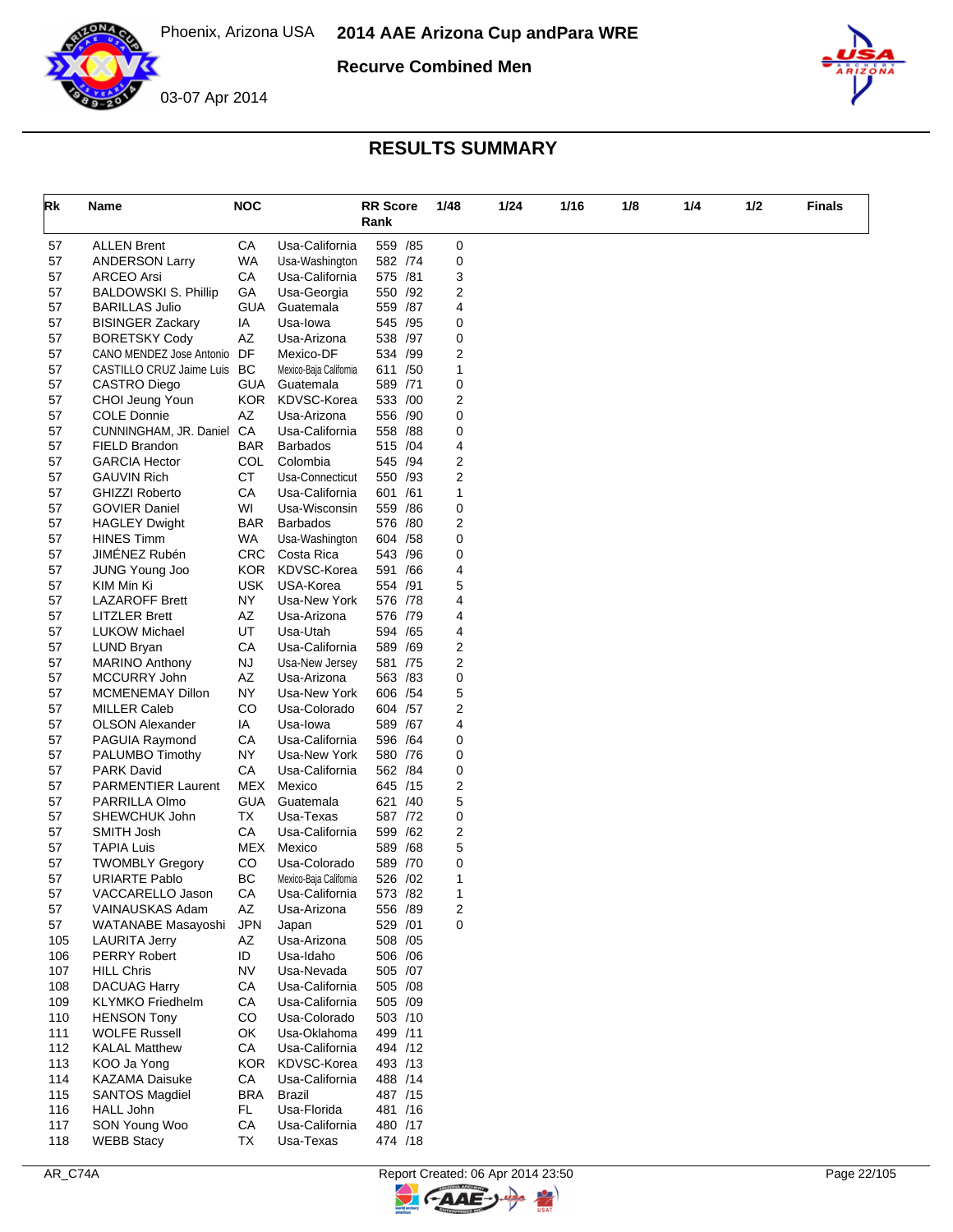

**Recurve Combined Men**



| Rk  | Name                  | <b>NOC</b> |                 | <b>RR</b> Score<br>Rank | 1/48 | 1/24 | 1/16 | 1/8 | 1/4 | 1/2 | <b>Finals</b> |
|-----|-----------------------|------------|-----------------|-------------------------|------|------|------|-----|-----|-----|---------------|
| 119 | <b>SHIN Andrew</b>    | СA         | Usa-California  | 470 /19                 |      |      |      |     |     |     |               |
| 120 | <b>CHAN Harrison</b>  | CA         | Usa-California  | 459 /20                 |      |      |      |     |     |     |               |
| 121 | AKIN Travis           | ТX         | Usa-Texas       | 428 /21                 |      |      |      |     |     |     |               |
| 122 | KOLKE Josef           | <b>WA</b>  | Usa-Washington  | 414 /22                 |      |      |      |     |     |     |               |
| 123 | <b>MORRIS Richard</b> | <b>BAR</b> | <b>Barbados</b> | 408 /23                 |      |      |      |     |     |     |               |
| 124 | <b>FURMAN Robert</b>  | AZ         | Usa-Arizona     | 393 /24                 |      |      |      |     |     |     |               |
| 125 | <b>GESHER Hugh</b>    | TX         | Usa-Texas       | 351 /25                 |      |      |      |     |     |     |               |
| 126 | DAVIS Adam            | CO         | Usa-Colorado    | 332 /26                 |      |      |      |     |     |     |               |

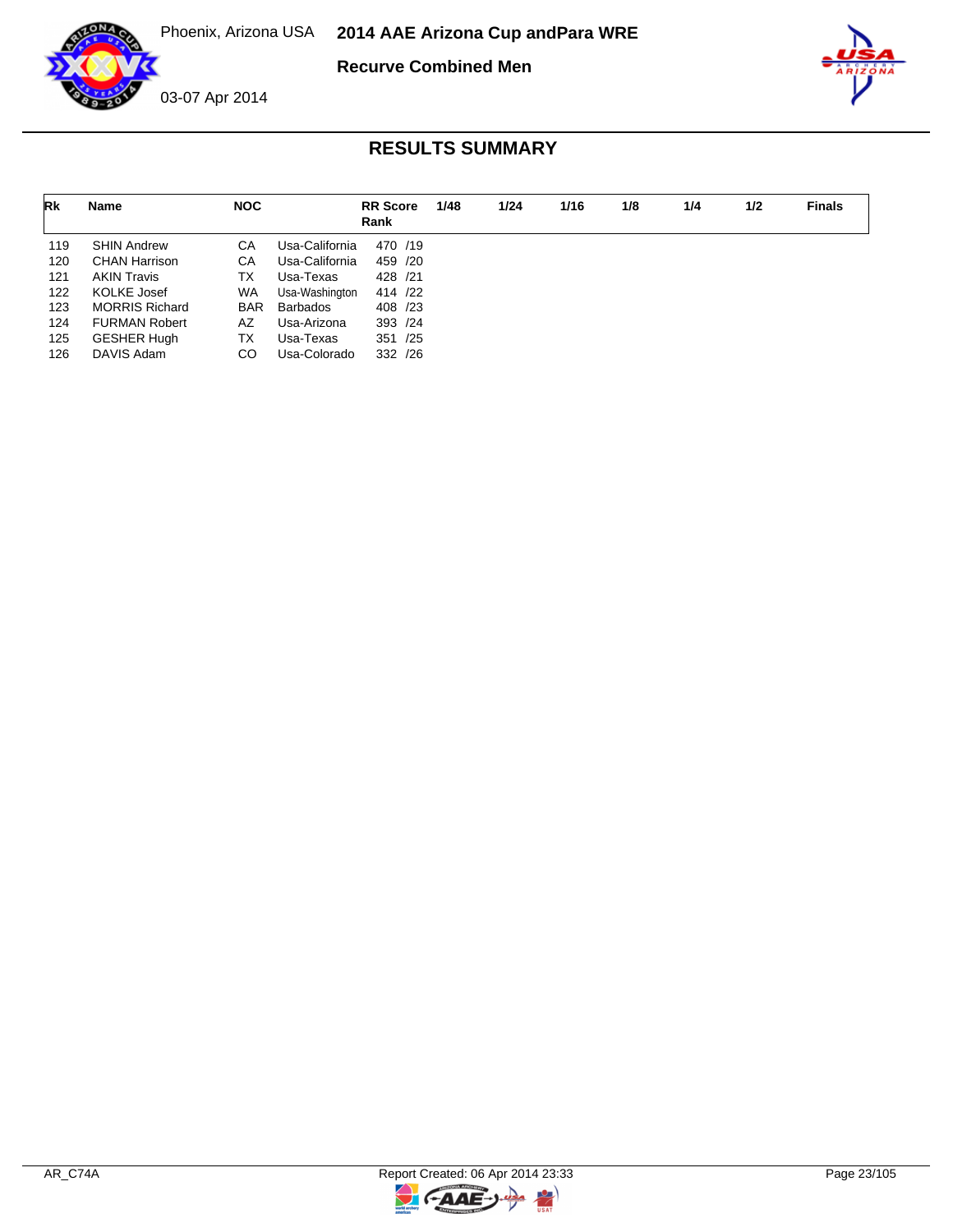

**Recurve Combined Women**





| Rk       | Name                                             | <b>NOC</b> |                             | <b>RR Score</b><br>Rank | 1/32                    | 1/16   | 1/8    | 1/4     | 1/2   | Finals    |
|----------|--------------------------------------------------|------------|-----------------------------|-------------------------|-------------------------|--------|--------|---------|-------|-----------|
| 1        | <b>BROWN Mackenzie</b>                           | USA        | <b>United States</b>        | 604 /17                 | 6                       | 6      | 6      | 6       | 6     | 6         |
| 2        | VALENCIA Alejandra                               | MEX        | Mexico                      | 645 / 02                | 6                       | 6      | 6      | 6       | 7     | 4         |
| 3        | <b>HARDY Jennifer</b>                            | ТX         | Usa-Texas                   | 642 /03                 | -Bye-                   | 6      | 6      | 6       | 1     | 6<br>T.10 |
| 4        | GONZALEZ Gina L.                                 | MEX        | Mexico                      | 633 /05                 | 6                       | 6      | 6      | 6       | 0     | 5<br>T.9  |
| 5        | AVITIA Mariana                                   | MEX        | Mexico                      | 637 / 04                | 6                       | 6      | 6      | 5       | (130) |           |
| 6        | PRITCHARD Lanola                                 | СA         | Usa-California              | 621<br>/09              | 7                       | 7      | 6      | 4 (131) |       |           |
| 7        | <b>LORIG Khatuna</b>                             | <b>USA</b> | <b>United States</b>        | 629<br>/06              | 6                       | 6      | 7      | 2(106)  |       |           |
| 8        | <b>GILBERT Michelle</b>                          | МD         | Usa-Maryland                | 625 /07                 | $\overline{7}$          | 7<br>7 | 6      | 0(69)   |       |           |
| 9<br>9   | <b>BAYARDO Gabriela</b><br><b>GARCIA Mariana</b> | MEX<br>MEX | Mexico<br>Mexico            | 616 /13<br>620 /10      | 6<br>6                  | 6      | 4<br>2 |         |       |           |
| 9        | <b>KOEHL Heather</b>                             | ТX         | Usa-Texas                   | 609 /15                 | 6                       | 6      | 5      |         |       |           |
| 9        | LIONETTI Pia Carmen Maria                        | ITA        | Italy                       | 617 /12                 | 6                       | 7      | 5      |         |       |           |
| 9        | <b>MURILLO Alba</b>                              | MEX        | Mexico                      | 615 /14                 | 6                       | 6      | 2      |         |       |           |
| 9        | RENDON Ana Maria                                 | COL        | Colombia                    | 657 /01                 | 7                       | 7      | 4      |         |       |           |
| 9        | <b>SARTORI Guendalina</b>                        | ITA        | Italy                       | 622 / 08                | 6                       | 6      | 0      |         |       |           |
| 9        | THIFFEAULT PICARD Georcy-Stéphanie               | CAN        | Canada                      | 617 /11                 | 6                       | 6      | 3      |         |       |           |
| 17       | AHN Jenna                                        | СA         | Usa-California              | 573 /29                 | 6                       | 2      |        |         |       |           |
| 17       | <b>ALEXANDER Katie</b>                           | AZ         | Usa-Arizona                 | 583 /24                 | 6                       | 3      |        |         |       |           |
| 17       | <b>CHENIER Virginie</b>                          | CAN        | Canada                      | 588 /21                 | 6                       | 3      |        |         |       |           |
| 17       | <b>CLAMON Lauren</b>                             | СA         | Usa-California              | 578 /28                 | 6                       | 4      |        |         |       |           |
| 17       | <b>GIBILARO Ariel</b>                            | <b>USA</b> | <b>United States</b>        | 603 /18                 | 6                       | 4      |        |         |       |           |
| 17       | <b>HAN Jenny</b>                                 | СA         | Usa-California              | 580 /27                 | 7                       | 4      |        |         |       |           |
| 17       | <b>KIM Stephanie</b>                             | СA         | Usa-California              | 593 /19                 | 6                       | 2      |        |         |       |           |
| 17       | KISS-JOHNSON Kinga                               | <b>SC</b>  | Usa-South Carolina          | 545 /34                 | 6                       | 0      |        |         |       |           |
| 17       | <b>MANDIA Claudia</b>                            | ITA        | Italy                       | 608 /16                 | 6                       | 4      |        |         |       |           |
| 17       | MICKELBERRY Erin                                 | <b>USA</b> | <b>United States</b>        | 586 /23                 | 6                       | 5      |        |         |       |           |
| 17       | <b>MISCIONE Anna</b>                             | CA         | Usa-California              | 592 /20                 | 6                       | 1      |        |         |       |           |
| 17       | RODRIGUEZ Karime                                 | MEX        | Mexico                      | 580 /26                 | 6                       | 1      |        |         |       |           |
| 17       | ROMERO Regina                                    | GUA        | Guatemala                   | 535<br>/40              | 6                       | 0      |        |         |       |           |
| 17       | <b>STRICKLAND Ashley</b>                         | AZ         | Usa-Arizona                 | 518 /43                 | 6                       | 2      |        |         |       |           |
| 17       | <b>VALENCIA Yesenia</b>                          | GUA        | Guatemala                   | 556 /33                 | 6                       | 1      |        |         |       |           |
| 17       | YAMAGUCHI Karissa                                | AΖ         | Usa-Arizona                 | 572 /30                 | 6                       | 0      |        |         |       |           |
| 33       | <b>ABERNATHY Anne</b>                            | <b>ISV</b> | Virgin Islands              | 484 /49                 | 0                       |        |        |         |       |           |
| 33       | ABRAHAM Abigail                                  | VA<br>AZ   | Usa-Virgina                 | 444 /54                 | 0                       |        |        |         |       |           |
| 33<br>33 | <b>BELL Rebecca</b><br><b>BENNETT Victoria</b>   | MD         | Usa-Arizona<br>Usa-Maryland | 418<br>/59<br>458 / 53  | 0<br>2                  |        |        |         |       |           |
| 33       | <b>BERMUDEZ Gloriana</b>                         | CRC        | Costa Rica                  | 528 /41                 | 2                       |        |        |         |       |           |
| 33       | <b>BOONE Ahnika</b>                              | СA         | Usa-California              | 426 /57                 | 0                       |        |        |         |       |           |
| 33       | CHÀVEZ Julia                                     | MEX        | Mexico                      | 587 /22                 | 4                       |        |        |         |       |           |
| 33       | <b>CHUN Saewon</b>                               | <b>USK</b> | USA-Korea                   | 390<br>/64              | 1                       |        |        |         |       |           |
| 33       | <b>EATON Allison</b>                             | ΝC         | Usa-North Carolina          | 536 /39                 | 4                       |        |        |         |       |           |
| 33       | <b>EICH Madison</b>                              | WA         | Usa-Washington              | 583 /25                 | 2                       |        |        |         |       |           |
| 33       | FORD Lee                                         | GА         | Usa-Georgia                 | 559 /31                 | 2                       |        |        |         |       |           |
| 33       | <b>GRELLNER Janis</b>                            | МO         | Usa-Missouri                | 559 /32                 | $\overline{\mathbf{c}}$ |        |        |         |       |           |
| 33       | <b>HIRST Fiona</b>                               | <b>GBR</b> | <b>Great Britain</b>        | 511 /45                 | 0                       |        |        |         |       |           |
| 33       | <b>JEREMIASSEN Henny</b>                         | DEN        | Denmark                     | 410 /61                 | 0                       |        |        |         |       |           |
| 33       | KIM Dong Myung                                   | <b>USK</b> | USA-Korea                   | 426 / 58                | 1                       |        |        |         |       |           |
| 33       | <b>LAYOLLE Patricia</b>                          | <b>BRA</b> | <b>Brazil</b>               | 434 / 55                | 0                       |        |        |         |       |           |
| 33       | LEE Vanessa                                      | CAN        | Canada                      | 515 /44                 | $\overline{\mathbf{c}}$ |        |        |         |       |           |
| 33       | LOXTERKAMP Elizabeth                             | МE         | Usa-Maine                   | 469 / 51                | 2                       |        |        |         |       |           |
| 33       | <b>MAHABIR Raveena</b>                           | BAR        | <b>Barbados</b>             | 427 / 56                | 1                       |        |        |         |       |           |
| 33       | MAITLAND Pamela                                  | CA         | Usa-California              | 462 /52                 | 0                       |        |        |         |       |           |
| 33       | <b>MCGRATH Megan</b>                             | WA         | Usa-Washington              | 484 / 48                | 0                       |        |        |         |       |           |
| 33       | <b>NEWMAN Blaise</b>                             | OK         | Usa-Oklahoma                | 479 / 50                | 0                       |        |        |         |       |           |
| 33       | <b>OSTLING Turia</b>                             | AZ         | Usa-Arizona                 | 413 /60                 | 0                       |        |        |         |       |           |
| 33       | PAIZ Maria Andre                                 | <b>GUA</b> | Guatemala                   | 540 /35                 | 0                       |        |        |         |       |           |
| 33       | PARK Jiah                                        | CA         | Usa-California              | 408 / 62                | 0                       |        |        |         |       |           |
| 33       | PELTON Cassandra                                 | GA         | Usa-Georgia                 | 509 /46                 | 4                       |        |        |         |       |           |
| 33       | <b>RAINES Candice</b>                            | <b>VT</b>  | Usa-Vermont                 | 518 /42                 | $\overline{2}$          |        |        |         |       |           |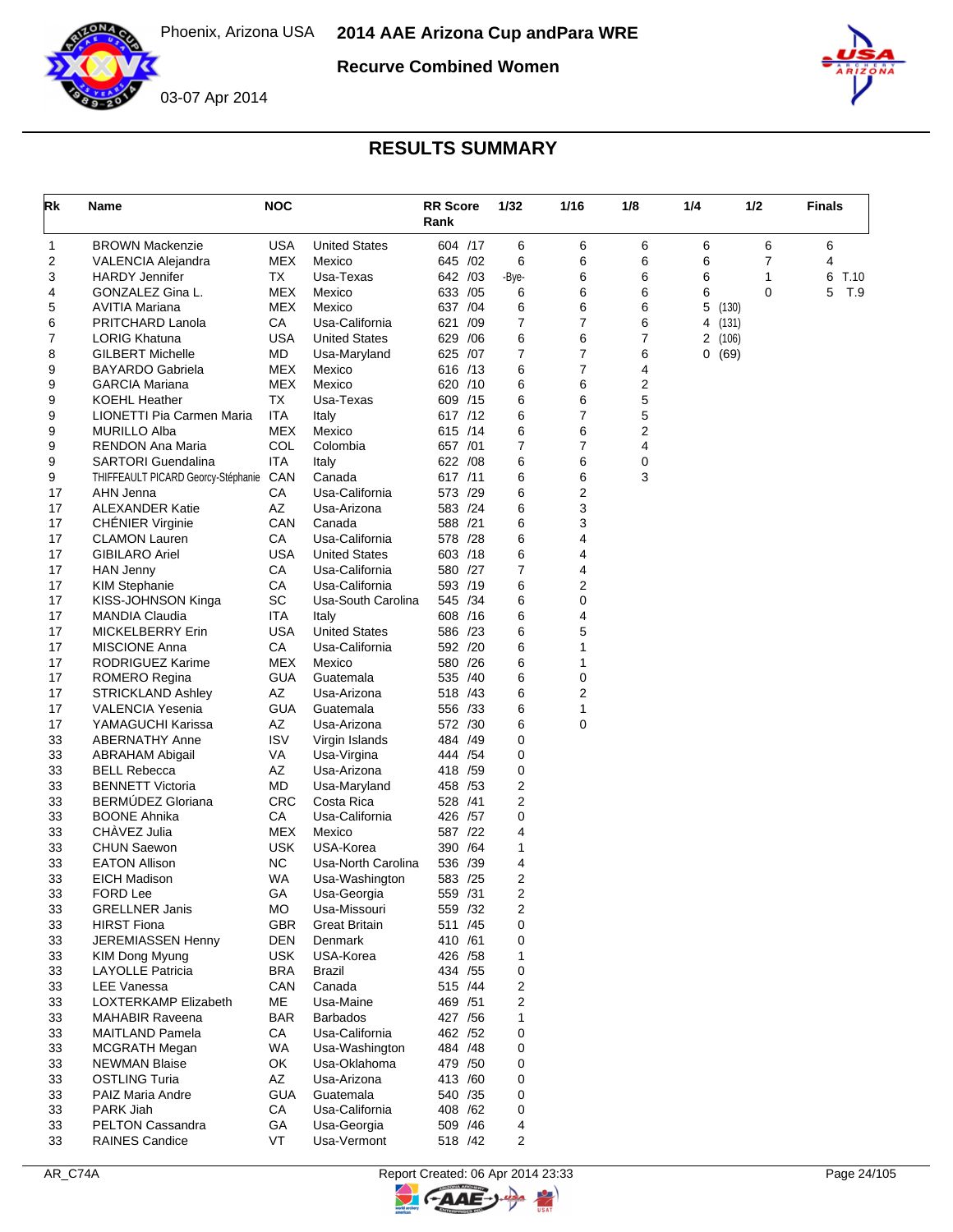

**Recurve Combined Women**



| Rk | Name                    | <b>NOC</b> |                    | <b>RR</b> Score<br>Rank | 1/32 | 1/16 | 1/8 | 1/4 | 1/2 | <b>Finals</b> |
|----|-------------------------|------------|--------------------|-------------------------|------|------|-----|-----|-----|---------------|
| 33 | <b>STROUD Branduin</b>  | СA         | Usa-California     | 500 / 47                | 0    |      |     |     |     |               |
| 33 | <b>TURONEK Philippa</b> | СA         | Usa-California     | 538<br>/36              | 0    |      |     |     |     |               |
| 33 | VÁZQUEZ Paulina         | <b>NL</b>  | Mexico-Nuevo Leon  | 537<br>/38              | 3    |      |     |     |     |               |
| 33 | <b>WOLF Cassandra</b>   | СA         | Usa-California     | 538 /37                 | 5    |      |     |     |     |               |
| 33 | YON Iris                | СA         | Usa-California     | 405<br>/63              | 0    |      |     |     |     |               |
| 65 | <b>DUPREE Lori</b>      | ТX         | Usa-Texas          | 373 / 65                |      |      |     |     |     |               |
| 66 | <b>HUNTON Irina</b>     | СA         | Usa-California     | 372 /66                 |      |      |     |     |     |               |
| 67 | CHU Tung Ying           | NY         | Usa-New York       | 370 /67                 |      |      |     |     |     |               |
| 68 | <b>EDWARDS Shannon</b>  | ТX         | Usa-Texas          | 370 /68                 |      |      |     |     |     |               |
| 69 | MURPHY Rachael          | СA         | Usa-California     | 369 /69                 |      |      |     |     |     |               |
| 70 | PARK Hyeongeun          | <b>USK</b> | USA-Korea          | 258 /70                 |      |      |     |     |     |               |
| 71 | <b>WALLACE Teresa</b>   | SC.        | Usa-South Carolina | 209 /71                 |      |      |     |     |     |               |
| 72 | <b>LEE Yeseulmi</b>     | СA         | Usa-California     | 183 /72                 |      |      |     |     |     |               |
| 73 | <b>RAREBA Bethmarie</b> | AZ         | Usa-Arizona        | 168 / 73                |      |      |     |     |     |               |

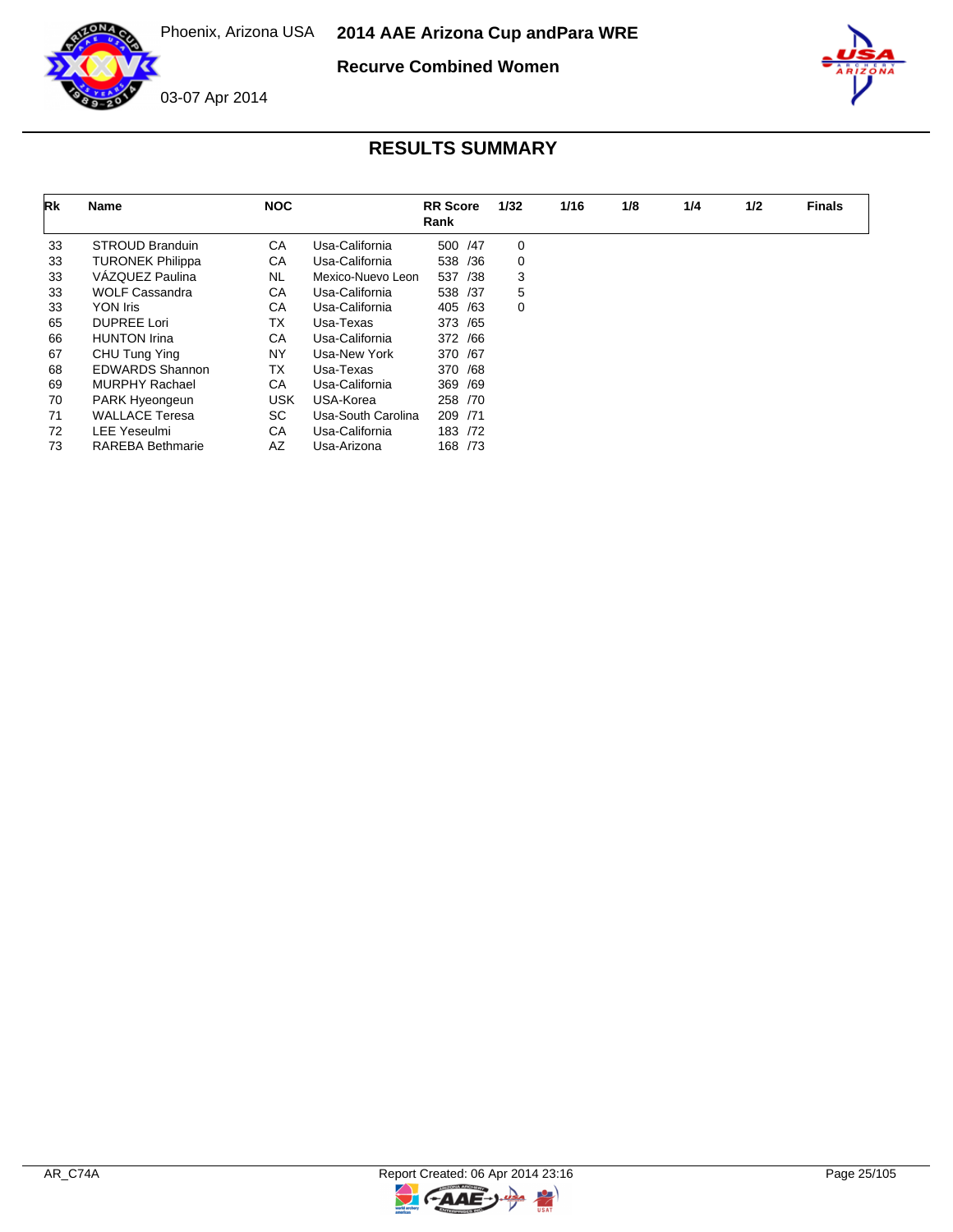

**Recurve Cadet Men**



## 03-07 Apr 2014

| Rk | Name                         | <b>NOC</b> |                        | <b>RR Score</b><br>Rank |          | 1/32  | 1/16             | 1/8 | 1/4            | 1/2            | <b>Finals</b> |
|----|------------------------------|------------|------------------------|-------------------------|----------|-------|------------------|-----|----------------|----------------|---------------|
| 1  | <b>ARELLANO Humberto</b>     | <b>BC</b>  | Mexico-Baja California | 624 /11                 |          | 6     | 6                | 6   | 6              | $\overline{7}$ | 6             |
| 2  | LEE Ji Dam                   | CA         | Usa-California         | 578 /28                 |          | 7     | 6                | 6   | 6              | 6              | 2             |
| 3  | <b>PEREZ Gabriel</b>         | ВC         | Mexico-Baja California | 624 /10                 |          | -Bye- | 6                | 7   | 6              | 1              | 6             |
| 4  | OHLENDORF Jake               | CA         | Usa-California         | 647 /01                 |          | -Bye- | 7                | 6   | 6              | $\mathbf 0$    | 0             |
| 5  | SHEDROFF Noah                | OН         | Usa-Ohio               |                         | 637 /04  | -Bye- | 6                | 7   | 4              | (129)          |               |
| 6  | <b>KIM Geun</b>              | СA         | Usa-California         | 645 /02                 |          | -Bye- | 7                | 7   | 2<br>(106)     |                |               |
| 7  | <b>FOWLE Brandon</b>         | МA         | Usa-Massachusetts      | 642 /03                 |          | -Bye- | 6                | 6   | $\overline{a}$ | (103)          |               |
| 8  | <b>FLYNN Brendan</b>         | СA         | Usa-California         |                         | 535 /40  | 7     | 6                | 6   | 2(90)          |                |               |
| 9  | <b>BARRAGAN Victor</b>       | BC         | Mexico-Baja California | 628 /09                 |          | -Bye- | 6                | 2   |                |                |               |
| 9  | <b>BITNER-PARISH Matthew</b> | MD         | Usa-Maryland           |                         | 619 /14  | 6     | 6                | 0   |                |                |               |
| 9  | <b>BRAENDLE Gus</b>          | ТX         | Usa-Texas              |                         | 620 /13  | 6     | 7                | 3   |                |                |               |
| 9  | <b>BULLIS Brian</b>          | AZ         | Usa-Arizona            | 611 /18                 |          | 6     | 7                | 3   |                |                |               |
| 9  | <b>CONLEY Hunter</b>         | CA         | Usa-California         | 602 /21                 |          | 6     | 7                | 2   |                |                |               |
| 9  | <b>FIGUEROA Mario</b>        | <b>BC</b>  | Mexico-Baja California | 632 /06                 |          | -Bye- | 6                | 0   |                |                |               |
| 9  | LEE Ha Hyun                  | <b>USK</b> | USA-Korea              | 630 /07                 |          | -Bye- | 6                | 3   |                |                |               |
| 9  | OLIVER Ryan                  | FL.        | Usa-Florida            |                         | 614 /16  | 6     | 7                | 2   |                |                |               |
| 17 | <b>ADAME David</b>           | <b>CH</b>  | Mexico-Coahuila        |                         | 613 /17  | 6     | 3                |     |                |                |               |
| 17 | <b>ANCIRA Victor</b>         | <b>CH</b>  | Mexico-Coahuila        | 600 /22                 |          | 6     | 0                |     |                |                |               |
| 17 | <b>CASTRO Jesus</b>          | BC         | Mexico-Baja California | 636 /05                 |          | -Bye- | 4                |     |                |                |               |
| 17 | <b>CHANG Sean</b>            | CA         | Usa-California         | 584 /26                 |          | 6     | 0                |     |                |                |               |
| 17 | <b>CHO Elliot</b>            | CA         | Usa-California         |                         | 621 /12  | 6     | 1                |     |                |                |               |
| 17 | <b>CHOI Matthew</b>          | CA         | Usa-California         | 579 /27                 |          | 6     | 0                |     |                |                |               |
| 17 | <b>CHRISTENSEN Trevor</b>    | WA         | Usa-Washington         | 562 /31                 |          | 6     | 3                |     |                |                |               |
| 17 | <b>GADDAMADUGU Pranav</b>    | СA         | Usa-California         | 534 /41                 |          | 6     | 0                |     |                |                |               |
| 17 | <b>KIM Daniel</b>            | CA         | Usa-California         | 501 /45                 |          | 6     | 3                |     |                |                |               |
| 17 | <b>KIM Minsoo</b>            | СA         | Usa-California         | 629 /08                 |          | -Bye- | $\boldsymbol{2}$ |     |                |                |               |
| 17 | <b>KLUS John</b>             | WI         | Usa-Wisconsin          | 615 /15                 |          | 6     | 1                |     |                |                |               |
| 17 | <b>LAWTON Ralph</b>          | <b>PA</b>  | Usa-Pennsylvania       | 578 /29                 |          | 6     | 0                |     |                |                |               |
| 17 | LEE Je-Oh (Daniel)           | СA         | Usa-California         |                         | 552 /33  | 6     | 1                |     |                |                |               |
| 17 | LEE Sean                     | <b>USK</b> | USA-Korea              |                         | 531 /42  | 7     | $\overline{2}$   |     |                |                |               |
| 17 | <b>OFFCHISS Cody</b>         | OR.        | Usa-Oregon             | 609 /19                 |          | 6     | 4                |     |                |                |               |
| 17 | <b>SUK Andrew</b>            | СA         | Usa-California         | 549 /35                 |          | 6     | 2                |     |                |                |               |
| 33 | <b>CHOI Brandon</b>          | CA         | Usa-California         | 452 /49                 |          | 2     |                  |     |                |                |               |
| 33 | FOX, JR. Joe                 | AZ         | Usa-Arizona            | 598 /23                 |          | 1     |                  |     |                |                |               |
| 33 | <b>HAN</b> Isaac             | CA         | Usa-California         | 518 /43                 |          | 0     |                  |     |                |                |               |
| 33 | <b>HIRST Curtis</b>          | <b>GBR</b> | <b>Great Britain</b>   | 476 / 48                |          | 0     |                  |     |                |                |               |
| 33 | <b>KANG Matthew</b>          | СA         | Usa-California         |                         | 550 /34  | 2     |                  |     |                |                |               |
| 33 | <b>KELLY Joshua</b>          | CA         | Usa-California         |                         | 203 / 54 | 0     |                  |     |                |                |               |
| 33 | KIM Joony                    | ID         | Usa-Idaho              | 565 /30                 |          | 4     |                  |     |                |                |               |
| 33 | KIM Sang Hyo                 | <b>USK</b> | USA-Korea              |                         | 546 /37  | 3     |                  |     |                |                |               |
| 33 | <b>KOCUREK Zachary</b>       | TX         | Usa-Texas              | 544 /39                 |          | 4     |                  |     |                |                |               |
| 33 | <b>LEE Albert</b>            | СA         | Usa-California         | 450 /51                 |          | 2     |                  |     |                |                |               |
| 33 | LEE David                    | CA.        | Usa-California         |                         | 545 /38  | 0     |                  |     |                |                |               |
| 33 | <b>LEE Donghyeon</b>         | <b>USK</b> | USA-Korea              |                         | 502 /44  | 2     |                  |     |                |                |               |
| 33 | <b>LEE Kenn</b>              | CA         | Usa-California         |                         | 499 / 46 | 4     |                  |     |                |                |               |
| 33 | <b>LEE Matias</b>            | <b>PAN</b> | Panama                 |                         | 451 /50  | 0     |                  |     |                |                |               |
| 33 | LI Linus                     | CA         | Usa-California         |                         | 556 /32  | 0     |                  |     |                |                |               |
| 33 | <b>NUNNA Tanay</b>           | CA         | Usa-California         |                         | 267 / 53 | 0     |                  |     |                |                |               |
| 33 | OH Benjamin                  | CA         | Usa-California         |                         | 486 / 47 | 0     |                  |     |                |                |               |
| 33 | PAN, JR. Patrick             | CA         | Usa-California         |                         | 290 /52  | 0     |                  |     |                |                |               |
| 33 | <b>PARK Nathan</b>           | CA         | Usa-California         |                         | 603 /20  | 5     |                  |     |                |                |               |
| 33 | <b>PARK Sean</b>             | CA         | Usa-California         |                         | 548 / 36 | 5     |                  |     |                |                |               |
| 33 | RYU Kwang Hyun               | CA         | Usa-California         |                         | 591 /24  | 4     |                  |     |                |                |               |
| 33 | <b>YUN Samuel</b>            | CA         | Usa-California         |                         | 590 /25  | 1     |                  |     |                |                |               |

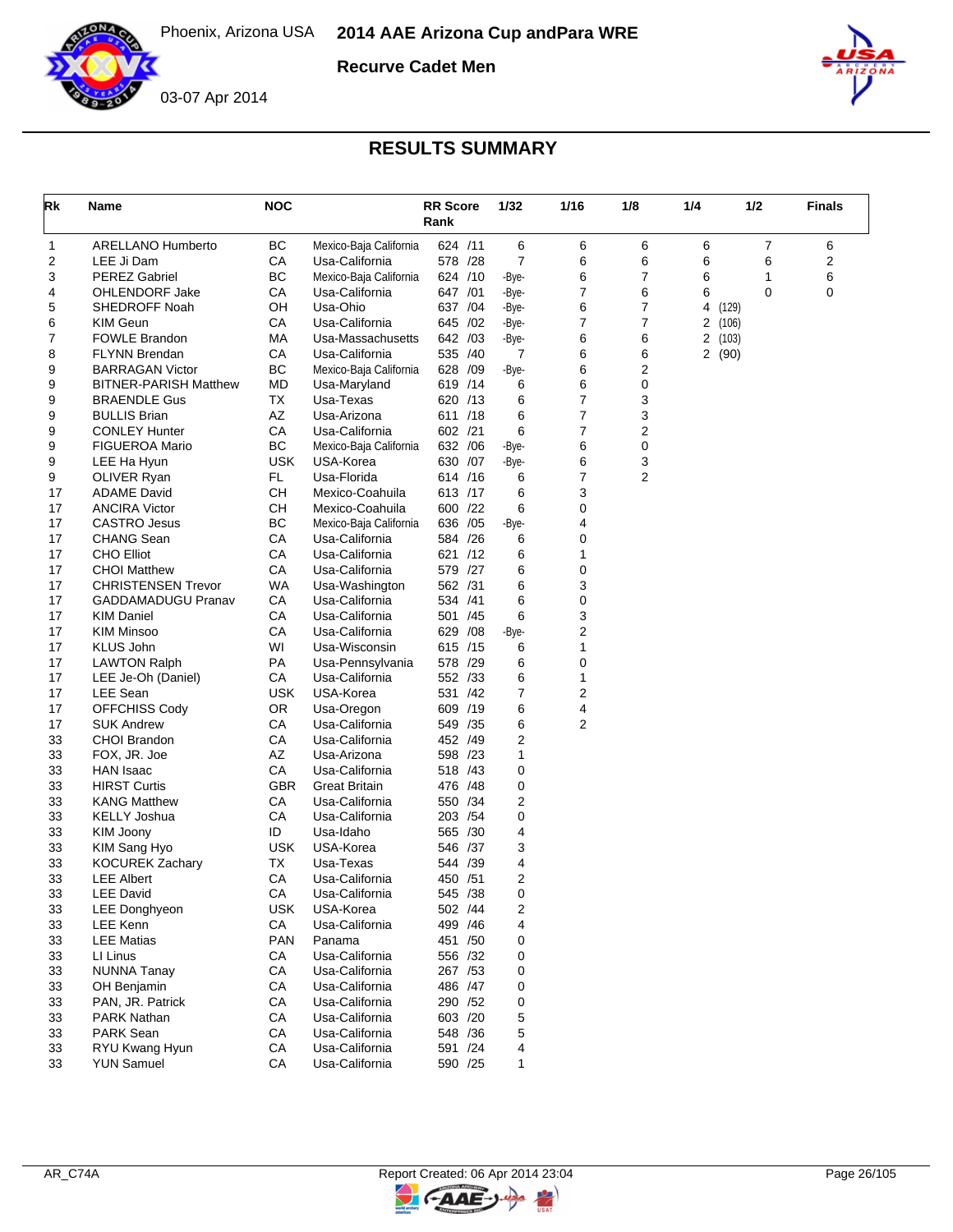

**Recurve Cadet Women**



## **RESULTS SUMMARY**

| Rk | Name                       | <b>NOC</b> |                        | <b>RR</b> Score<br>Rank |          | 1/32           | 1/16 | 1/8 | 1/4 | 1/2   | <b>Finals</b> |
|----|----------------------------|------------|------------------------|-------------------------|----------|----------------|------|-----|-----|-------|---------------|
| 1  | TAMAYO Amanda              | CA         | Usa-California         | 599 /06                 |          | -Bye-          | 6    | 6   | 6   | 6     | 6             |
| 2  | <b>CLAPS Eliana</b>        | WA         | Usa-Washington         | 641 /01                 |          | -Bye-          | 6    | 6   | 6   | 6     | 4             |
| 3  | <b>BUSWELL Alice</b>       | МA         | Usa-Massachusetts      | 610 /04                 |          | -Bye-          | 6    | 7   | 6   | 4     | 6             |
| 4  | KIM Rachael                | СA         | Usa-California         | 563 /18                 |          | 6              | 6    | 6   | 6   | 0     | 2             |
| 5  | <b>KIM Christine</b>       | СA         | Usa-California         | 589 /09                 |          | -Bye-          | 6    | 7   | 4   | (127) |               |
| 6  | LOPEZ Andrea               | BC         | Mexico-Baja California | 575 /12                 |          | -Bye-          | 6    | 6   | 4   | (120) |               |
| 7  | <b>SHIN Clare</b>          | CA         | Usa-California         | 597 /07                 |          | -Bye-          | 6    | 6   | 2   | (90)  |               |
| 8  | <b>CANO Carolina</b>       | ВC         | Mexico-Baja California | 575 /14                 |          | 6              | 6    | 6   | 0   | (68)  |               |
| 9  | <b>BULOS Lourdes</b>       | HG         | Mexico-Hidalgo         | 580 /11                 |          | -Bye-          | 6    | 0   |     |       |               |
| 9  | CHOI Yoonseo               | <b>USK</b> | USA-Korea              | 532 /28                 |          | 6              | 7    | 2   |     |       |               |
| 9  | DRAKE Cara                 | WA         | Usa-Washington         | 587 /10                 |          | -Bye-          | 7    | 4   |     |       |               |
| 9  | <b>DRAKE Kelsey</b>        | WA         | Usa-Washington         | 575 /13                 |          | -Bye-          | 6    | 1   |     |       |               |
| 9  | <b>KIM Grace</b>           | СA         | Usa-California         | 617 /03                 |          | -Bye-          | 6    | 2   |     |       |               |
| 9  | MARQUEZ Rebeca             | BC         | Mexico-Baja California | 633 /02                 |          | -Bye-          | 6    | 4   |     |       |               |
| 9  | SIM Suzanna                | CA         | Usa-California         |                         | 596 /08  | -Bye-          | 6    | 3   |     |       |               |
| 9  | <b>YU Aileen</b>           | СA         | Usa-California         |                         | 568 /17  | 6              | 7    | 0   |     |       |               |
| 17 | <b>BURNS Mina</b>          | СA         | Usa-California         | 557 /20                 |          | 6              | 4    |     |     |       |               |
| 17 | CHO Soo Min                | <b>USK</b> | USA-Korea              | 537 /27                 |          | 6              | 0    |     |     |       |               |
| 17 | <b>HARRIS Emma</b>         | FL.        | Usa-Florida            | 502 /32                 |          | 6              | 0    |     |     |       |               |
| 17 | <b>HWANG Angella</b>       | CA         | Usa-California         | 546 /24                 |          | 6              | 5    |     |     |       |               |
| 17 | KANG JoonHee Ariel         | СA         | Usa-California         | 554 /21                 |          | 6              | 5    |     |     |       |               |
| 17 | <b>KIM Diana</b>           | СA         | Usa-California         | 541 /25                 |          | 7              | 4    |     |     |       |               |
| 17 | LIM Rebecca                | СA         | Usa-California         | 574 /15                 |          | 6              | 2    |     |     |       |               |
| 17 | <b>PAN Katherine</b>       | CA         | Usa-California         | 540 /26                 |          | 6              | 2    |     |     |       |               |
| 17 | <b>PARK Danielle</b>       | СA         | Usa-California         | 603 / 05                |          | -Bye-          | 3    |     |     |       |               |
| 17 | RODRIGUEZ Eleanor          | AZ         | Usa-Arizona            | 492 /35                 |          | 6              | 0    |     |     |       |               |
| 17 | <b>SMITH Isabelle</b>      | OH         | Usa-Ohio               | 548 /23                 |          | 6              | 1    |     |     |       |               |
| 17 | <b>TURINA Nicole</b>       | HI         | Usa-Hawaii             |                         | 552 /22  | 6              | 0    |     |     |       |               |
| 17 | VILLA Ana-Karen            | BC         | Mexico-Baja California | 561 /19                 |          | 6              | 0    |     |     |       |               |
| 17 | <b>WHITE Sabrina</b>       | WA         | Usa-Washington         | 479 /36                 |          | 7              | 0    |     |     |       |               |
| 17 | YOO Joyce                  | СA         | Usa-California         | 573 /16                 |          | 6              | 3    |     |     |       |               |
| 17 | YUE Kai-Lou                | МA         | Usa-Massachusetts      | 506 /31                 |          | 6              | 0    |     |     |       |               |
| 33 | <b>AGHILI Yasmin</b>       | AZ         | Usa-Arizona            | 530 /29                 |          | 1              |      |     |     |       |               |
| 33 | <b>CHAN Nicole</b>         | СA         | Usa-California         | 493 /33                 |          | 0              |      |     |     |       |               |
| 33 | CHOO Young Joo             | CA         | Usa-California         | 474 /39                 |          | $\overline{2}$ |      |     |     |       |               |
| 33 | CHUNG Hye sim              | СA         | Usa-California         | 479 /37                 |          | 2              |      |     |     |       |               |
| 33 | <b>EALY Sydney</b>         | AZ         | Usa-Arizona            | 305 /50                 |          | 0              |      |     |     |       |               |
| 33 | <b>FERKO Kate</b>          | CA         | Usa-California         | 477 /38                 |          | 0              |      |     |     |       |               |
| 33 | <b>GUNTERMAN Elizabeth</b> | TN         | Usa-Tennessee          | 424 /43                 |          | 0              |      |     |     |       |               |
| 33 | <b>KIM Erika</b>           | СA         | Usa-California         | 247 /51                 |          | 0              |      |     |     |       |               |
| 33 | KIM Julie                  | СA         | Usa-California         | 381                     | /48      | 2              |      |     |     |       |               |
| 33 | <b>KIM Linsey</b>          | HI         | Usa-Hawaii             | 403 / 45                |          | 0              |      |     |     |       |               |
| 33 | KIM Michelle               | CA         | Usa-California         |                         | 439 / 42 | 0              |      |     |     |       |               |
| 33 | LEE Jie-Ae                 | CA         | Usa-California         |                         | 466 /40  | 3              |      |     |     |       |               |
| 33 | <b>MIN Songhee</b>         | CA         | Usa-California         |                         | 492 /34  | 5              |      |     |     |       |               |
| 33 | NA Hyewon                  | <b>USK</b> | USA-Korea              |                         | 357 /49  | 0              |      |     |     |       |               |
| 33 | <b>PARK Alice</b>          | CA         | Usa-California         |                         | 386 /46  | 0              |      |     |     |       |               |
| 33 | PETERSHEIM Haley           | AZ         | Usa-Arizona            | 455 /41                 |          | 0              |      |     |     |       |               |
| 33 | <b>SPORE Sidney</b>        | AZ         | Usa-Arizona            |                         | 404 / 44 | 0              |      |     |     |       |               |
| 33 | <b>SUH Candace</b>         | CA         | Usa-California         |                         | 385 /47  | 0              |      |     |     |       |               |
| 33 | YON Elina                  | CA         | Usa-California         |                         | 515 /30  | 4              |      |     |     |       |               |

 $\blacktriangleright$ 

C-AAE-J-

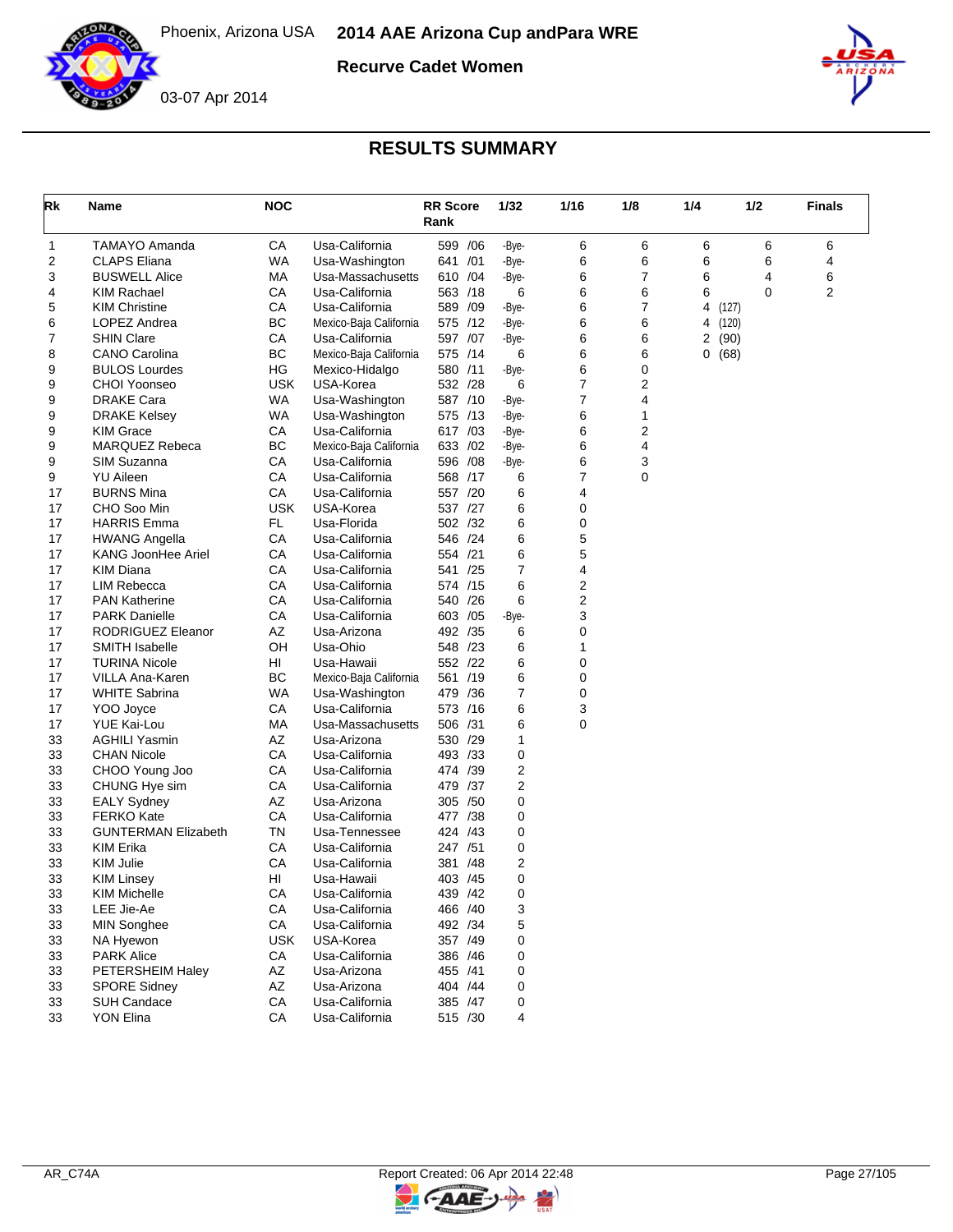

**Compound Combined Men**



| Rk       | Name                                          | <b>NOC</b>       |                                    | <b>RR Score</b><br>Rank | 1/48         | 1/24       | 1/16       | 1/8        | 1/4 | 1/2 | <b>Finals</b> |
|----------|-----------------------------------------------|------------------|------------------------------------|-------------------------|--------------|------------|------------|------------|-----|-----|---------------|
| 1        | <b>GELLENTHIEN Braden</b>                     | <b>USA</b>       | <b>United States</b>               | 705 /02                 | -Bye-        | -Bye-      | 140        | 148        | 146 | 145 | 147           |
| 2        | <b>DEATON Bridger</b>                         | <b>USA</b>       | <b>United States</b>               | 703 /04                 | -Bye-        | -Bye-      | 144        | 143        | 148 | 146 | 144           |
| 3        | <b>CARDOSO Mario</b>                          | MEX              | Mexico                             | 692 /17                 | 144          | 132        | 141        | 145        | 144 | 145 | 143           |
| 4        | WILLETT, JR. Rodger                           | VA               | Usa-Virgina                        | 694 /11                 | 147          | 137        | 144        | 144        | 147 | 144 | 140           |
| 5        | FIERRO Julio                                  | MEX              | Mexico                             | 695 /10                 | 149          | 134        | 142        | 145        | 144 |     |               |
| 5        | <b>WILDE Reo</b>                              | <b>USA</b>       | <b>United States</b>               | 704 /03                 | -Bye-        | -Bye-      | 143        | 142        | 144 |     |               |
| 7        | <b>PAGNI Sergio</b>                           | ITA              | Italy                              | 702 /05                 | -Bye-        | -Bye-      | 143        | 145        | 143 |     |               |
| 8        | <b>STUTZMAN Matt</b>                          | <b>USA</b>       | <b>United States</b>               | 669 /41                 | 142          | 140        | 141        | 144        | 141 |     |               |
| 9        | <b>ANDERSON Steve</b>                         | ID               | Usa-Idaho                          | 707 /01                 | -Bye-        | -Bye-      | 141        | 143        |     |     |               |
| 9        | <b>BROADWATER Jesse</b>                       | PA               | Usa-Pennsylvania                   | 697 /07                 | -Bye-        | -Bye-      | 143        | 141        |     |     |               |
| 9        | <b>MEDINA Adolfo</b>                          | MEX              | Mexico                             | 688 /20                 | 141          | 139        | 138        | 138        |     |     |               |
| 9        | PELLEGRINO William                            | CO               | Usa-Colorado                       | 691<br>/18              | 144          | 137        | 140        | 138        |     |     |               |
| 9        | QUEVEDO Cecilio E.                            | <b>MEX</b>       | Mexico                             | 697 /06                 | -Bye-        | -Bye-      | 141        | 143        |     |     |               |
| 9        | <b>SULLIVAN Matt</b><br><b>VINCENT Shawnn</b> | UT<br><b>WA</b>  | Usa-Utah                           | 683 /25<br>/51          | 141<br>142   | 135<br>132 | 137        | 138<br>138 |     |     |               |
| 9<br>9   | <b>WARDRIP Jason</b>                          | CO               | Usa-Washington<br>Usa-Colorado     | 665<br>662 /60          |              | 133        | 139<br>132 | 137        |     |     |               |
| 17       | <b>BASS Henry</b>                             | UT               | Usa-Utah                           | 689 /19                 | -Bye-<br>146 | 140        | 138        |            |     |     |               |
| 17       | <b>BRAYFORD Kevin</b>                         | CAN              | Canada                             | 675 /33                 | 137          | 132        | 134        |            |     |     |               |
| 17       | DELOCHE Pierre-Julien                         | <b>FRA</b>       | France                             | 697 /08                 | -Bye-        | -Bye-      | 136        |            |     |     |               |
| 17       | <b>FABRY Jeff</b>                             | СA               | Usa-California                     | 653 /74                 | 142          | 134        | 134        |            |     |     |               |
| 17       | <b>GILLINGHAM Tim</b>                         | UT               | Usa-Utah                           | 672 /37                 | 145          | 141        | 141        |            |     |     |               |
| 17       | <b>GONZALEZ Rodolfo</b>                       | <b>MEX</b>       | Mexico                             | 680 /27                 | 142          | 134        | 139        |            |     |     |               |
| 17       | <b>HERNANDEZ Roberto</b>                      | <b>ESA</b>       | El Salvador                        | 695 /09                 | 144          | 130        | 135        |            |     |     |               |
| 17       | <b>JAIME Hafid</b>                            | MEX              | Mexico                             | 678 /30                 | 143          | 138        | 138        |            |     |     |               |
| 17       | <b>KELLY Connor</b>                           | СA               | Usa-California                     | 686 /23                 | 146          | 131        | 140        |            |     |     |               |
| 17       | LOPEZ GALLO Humberto                          | BC               | Mexico-Baja California             | 665 /52                 | 138          | 139        | 133        |            |     |     |               |
| 17       | <b>MARTIN Jim</b>                             | CAN              | Canada                             | 659 /69                 | 143          | 133        | 128        |            |     |     |               |
| 17       | NICHOLSON Zach                                | AZ               | Usa-Arizona                        | 692 /15                 | 142          | 128        | 127        |            |     |     |               |
| 17       | <b>OSPINA Jose Carlos</b>                     | COL              | Colombia                           | 673 /36                 | 141          | 139        | 137        |            |     |     |               |
| 17       | ROUSSEAU Simon                                | CAN              | Canada                             | 687 /22                 | 144          | 135        | 140        |            |     |     |               |
| 17       | <b>SMITH Mason</b>                            | AL               | Usa-Alabama                        | 677 /31                 | 139          | 131        | 135        |            |     |     |               |
| 17       | WILDE Logan                                   | UT               | Usa-Utah                           | 692 /16                 | 144          | 134        | 136        |            |     |     |               |
| 33       | ALVARADO Gerardo                              | MEX              | Mexico                             | 675 /35                 | 144          | 132        |            |            |     |     |               |
| 33       | <b>BECK Robert</b>                            | AZ               | Usa-Arizona                        | 667 / 48                | 140          | 114        |            |            |     |     |               |
| 33       | <b>BENNETT Eric</b>                           | <b>USA</b>       | <b>United States</b>               | 680 /28                 | 144          | 135        |            |            |     |     |               |
| 33       | <b>BRUSH Tyler</b>                            | <b>CT</b>        | Usa-Connecticut                    | 668 /42                 | 139          | 128        |            |            |     |     |               |
| 33       | <b>CARDONA Camilo</b>                         | <b>COL</b>       | Colombia                           | 683 /26                 | 142          | 131        |            |            |     |     |               |
| 33       | <b>ENGLISH Ben</b>                            | OR.              | Usa-Oregon                         | 694 /12                 | 143          | 132        |            |            |     |     |               |
| 33       | GO Sung Kil                                   | <b>KOR</b>       | KDVSC-Korea                        | 656 /70                 | 137          | 132        |            |            |     |     |               |
| 33       | <b>HOUSER David</b>                           | PA               | Usa-Pennsylvania                   | 692 /14                 | 145          | 120        |            |            |     |     |               |
| 33       | MARQUEZ Fernando                              | BC               | Mexico-Baja California             | 653 /73                 | 141          | 114        |            |            |     |     |               |
| 33       | <b>MARTINEZ Domonic</b>                       | UT               | Usa-Utah                           | 662 / 59                | 139          | 109        |            |            |     |     |               |
| 33       | <b>MILLER David</b>                           | AZ               | Usa-Arizona                        | 668 / 45                | 142          | 125        |            |            |     |     |               |
| 33       | MORENO Joel                                   | UT               | Usa-Utah                           | 653 /75                 | 140          | 126        |            |            |     |     |               |
| 33       | NICHOLS Wade                                  | AZ               | Usa-Arizona                        | 664 / 55                | 141          | 121        |            |            |     |     |               |
| 33       | POOLE Greg                                    | CA               | Usa-California                     | 676 /32                 | 147          | 124        |            |            |     |     |               |
| 33       | <b>RIDENOUR Marc</b>                          | ID               | Usa-Idaho                          | 675 /34<br>663 / 56     | 143          | 104        |            |            |     |     |               |
| 33       | <b>RUIZ Gustavo</b><br><b>SENA Jeff</b>       | <b>CRC</b>       | Costa Rica<br><b>United States</b> | 668 / 46                | 140<br>145   | 122<br>129 |            |            |     |     |               |
| 33<br>33 | SIEMERING Ken                                 | USA<br><b>WA</b> | Usa-Washington                     | 683 /24                 | 138          | 131        |            |            |     |     |               |
| 33       | <b>TAYLOR Dacota</b>                          | TX               | Usa-Texas                          | 687 /21                 | 143          | 129        |            |            |     |     |               |
| 33       | <b>THOMPSON Jeffrey</b>                       | <b>NJ</b>        | Usa-New Jersey                     | 667 / 47                | 145          | 125        |            |            |     |     |               |
| 33       | <b>TODISCO Andrew</b>                         | CA               | Usa-California                     | 661 /63                 | 138          | 128        |            |            |     |     |               |
| 33       | <b>URIAS Gerardo</b>                          | BC               | Mexico-Baja California             | 666 /49                 | 141          | 124        |            |            |     |     |               |
| 33       | <b>WILKIN Joe</b>                             | MA               | Usa-Massachusetts                  | 679 /29                 | 141          | 130        |            |            |     |     |               |
| 33       | ZAMANINEJAD Reza                              | CA               | Usa-California                     | 692 /13                 | 141          | 132        |            |            |     |     |               |
| 57       | <b>ALFARO Luis</b>                            | <b>BC</b>        | Mexico-Baja California             | 633 /97                 | 140          |            |            |            |     |     |               |
| 57       | <b>ANTONIOS Jean-Pierre</b>                   | <b>FIN</b>       | Finland                            | 634 /94                 | 139          |            |            |            |     |     |               |
| 57       | <b>AUDEH Maurice</b>                          | OR               | Usa-Oregon                         | 639 /89                 | 132          |            |            |            |     |     |               |

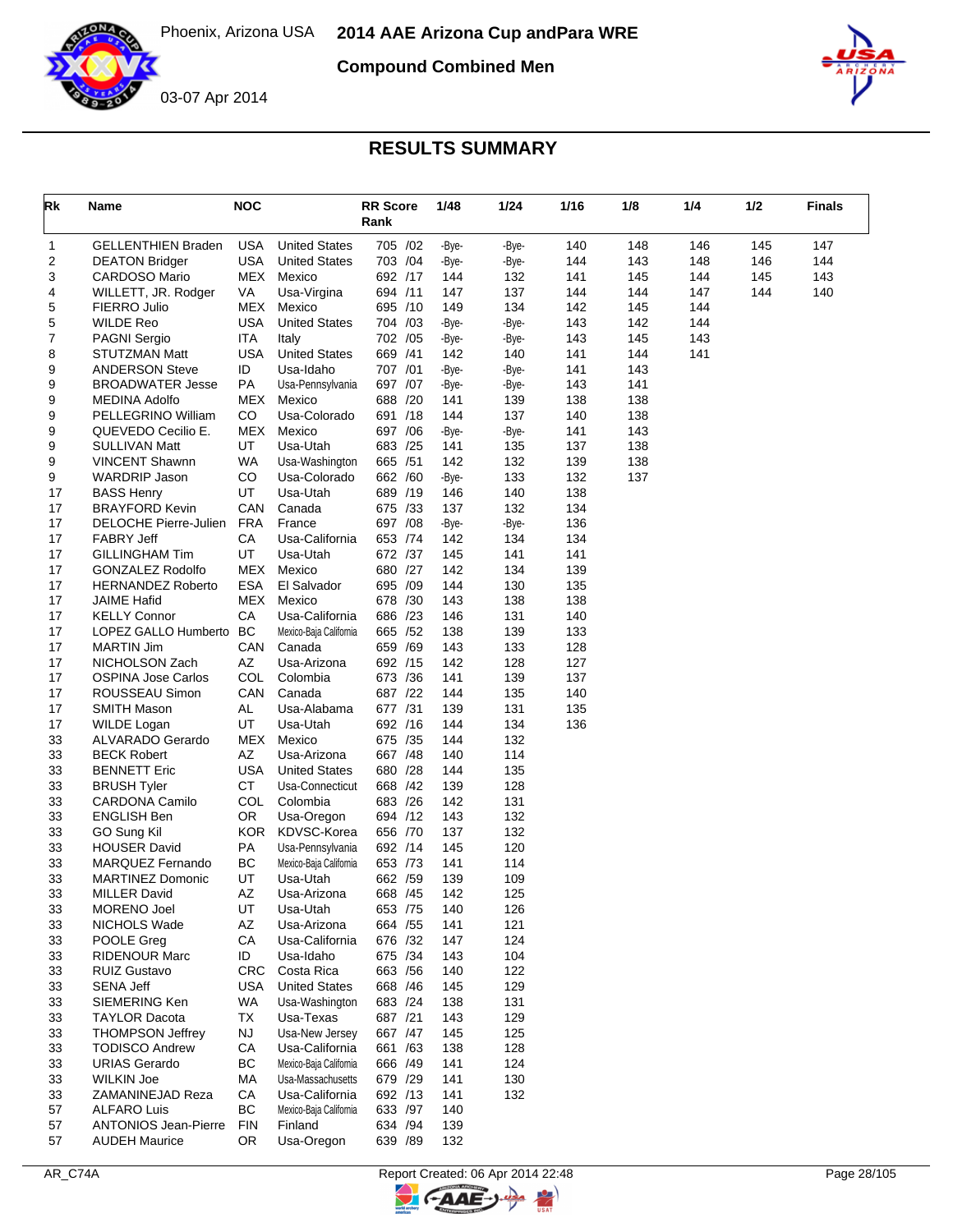

**Compound Combined Men**



## **RESULTS SUMMARY**

| Rk       | Name                                        | <b>NOC</b> |                        | <b>RR Score</b><br>Rank | 1/48       | 1/24 | 1/16 | 1/8 | 1/4 | 1/2 | Finals |
|----------|---------------------------------------------|------------|------------------------|-------------------------|------------|------|------|-----|-----|-----|--------|
| 57       | <b>BAILEY Joseph</b>                        | MI         | Usa-Michigan           | 636 /93                 | 140        |      |      |     |     |     |        |
| 57       | <b>BOSSON Steven</b>                        | UT         | Usa-Utah               | 639 / 88                | 131        |      |      |     |     |     |        |
| 57       | <b>BROWN Roland</b>                         | AZ         | Usa-Arizona            | 613 /02                 | 127        |      |      |     |     |     |        |
| 57       | CORDERO Arturo                              | GUA        | Guatemala              | 668 /44                 | 138        |      |      |     |     |     |        |
| 57       | <b>CORLEY Jason</b>                         | OH         | Usa-Ohio               | 612 /03                 | 124        |      |      |     |     |     |        |
| 57       | DEL VALLE Daniel K                          | MEX        | Mexico                 | 669 /39                 | 141        |      |      |     |     |     |        |
| 57       | <b>DENYS Alec</b>                           | CAN        | Canada                 | 652 /78                 | 139        |      |      |     |     |     |        |
| 57       | <b>ESCKELSON Roy</b>                        | AZ         | Usa-Arizona            | 641 /87                 | 140        |      |      |     |     |     |        |
| 57       | <b>EVANS Kevin</b>                          | CAN        | Canada                 | 662 /61                 | 134        |      |      |     |     |     |        |
| 57       | <b>FISHER Nick</b>                          | AZ         | Usa-Arizona            | 638 /91                 | 142        |      |      |     |     |     |        |
| 57       | FITZGERALD Ryan                             | <b>MO</b>  | Usa-Missouri           | 627 /00                 | 125        |      |      |     |     |     |        |
| 57       | <b>GREEN Tyler</b>                          | ТX         | Usa-Texas              | 664 / 53                | 0          |      |      |     |     |     |        |
| 57       | <b>HUDSON Robert</b>                        | CAN        | Canada                 | 660 / 67                | 132        |      |      |     |     |     |        |
| 57       | <b>JOHNSON Wyatt</b>                        | <b>WA</b>  | Usa-Washington         | 660 / 65                | 138        |      |      |     |     |     |        |
| 57       | <b>KENNEDY Jason</b>                        | МA         | Usa-Massachusetts      | 661 / 64                | 133        |      |      |     |     |     |        |
| 57       | KOLB Dan                                    | <b>WY</b>  | Usa-Wyoming            | 651 /79                 | 136        |      |      |     |     |     |        |
| 57       | KWEON Hyun Ju                               | KOR.       | KDVSC-Korea            | 633 / 96                | 128        |      |      |     |     |     |        |
| 57       | <b>LANE Daniel</b>                          | OH         | Usa-Ohio               | 660 / 66                | 138        |      |      |     |     |     |        |
| 57       | <b>LIMBOURNE Scott</b>                      | ΝM         | Usa-New Mexico         | 668 /43                 | 132        |      |      |     |     |     |        |
| 57       | <b>MACDONALD Matthew</b>                    | AZ         | Usa-Arizona            | 661 /62                 | 136        |      |      |     |     |     |        |
| 57       | <b>MARIN Javier</b>                         | BC         | Mexico-Baja California | 649 / 82                | 137        |      |      |     |     |     |        |
| 57       | <b>MARQUEZ Anthony</b>                      | AZ         | Usa-Arizona            | 648 / 83                | 136        |      |      |     |     |     |        |
| 57       | <b>MARTINEZ Enrique</b>                     | CН         | Mexico-Coahuila        | 663 /57                 | 130        |      |      |     |     |     |        |
| 57       | <b>MCROY Steve</b>                          | AZ<br>CAN  | Usa-Arizona            | 638 /90                 | 138        |      |      |     |     |     |        |
| 57       | <b>MURPHY Norbert</b><br><b>PAIZ Rafael</b> | <b>GUA</b> | Canada                 | 628 / 98<br>647 / 84    | 127<br>127 |      |      |     |     |     |        |
| 57<br>57 | PHETTEPLACE Enoch                           | ТX         | Guatemala<br>Usa-Texas | 642 / 85                | 139        |      |      |     |     |     |        |
| 57       | PIPER Sep                                   | HI         | Usa-Hawaii             | 666 /50                 | 137        |      |      |     |     |     |        |
| 57       | <b>RAMILA Gabriel</b>                       | GUA        | Guatemala              | 649 /81                 | 131        |      |      |     |     |     |        |
| 57       | RAMIREZ Angel                               | FL.        | Usa-Florida            | 659 / 68                | 137        |      |      |     |     |     |        |
| 57       | <b>RIVERA Louie</b>                         | TX         | Usa-Texas              | 653 /76                 | 134        |      |      |     |     |     |        |
| 57       | RODRIGUEZ Cuauhtemoc                        | BC         | Mexico-Baja California | 654 /72                 | 132        |      |      |     |     |     |        |
| 57       | <b>SEWALL Arthur</b>                        | NV         | Usa-Nevada             | 650 /80                 | 136        |      |      |     |     |     |        |
| 57       | <b>SHAW Jeremy</b>                          | CA         | Usa-California         | 611 /04                 | 128        |      |      |     |     |     |        |
| 57       | <b>SHELBY Andre</b>                         | FL         | Usa-Florida            | 652 /77                 | 140        |      |      |     |     |     |        |
| 57       | <b>SIMON Andrew</b>                         | AZ         | Usa-Arizona            | 669 / 40                | 139        |      |      |     |     |     |        |
| 57       | <b>SMITH Steve</b>                          | AL         | Usa-Alabama            | 634 /95                 | 131        |      |      |     |     |     |        |
| 57       | SON Sung Sik                                | KOR.       | KDVSC-Korea            | 628 /99                 | 129        |      |      |     |     |     |        |
| 57       | <b>SPANGLER Andrew</b>                      | ТX         | Usa-Texas              | 614 /01                 | 133        |      |      |     |     |     |        |
| 57       | <b>SPECK Michael</b>                        | AZ         | Usa-Arizona            | 642 / 86                | 140        |      |      |     |     |     |        |
| 57       | <b>THOMPSON Benjamin</b>                    | SC         | Usa-South Carolina     | 638 /92                 | 134        |      |      |     |     |     |        |
| 57       | <b>THORNTON Lance</b>                       | МO         | Usa-Missouri           | 662 / 58                | 137        |      |      |     |     |     |        |
| 57       | <b>TURMEL Kevin</b>                         | MA         | Usa-Massachusetts      | 664 / 54                | 138        |      |      |     |     |     |        |
| 57       | <b>VALADEZ Luis</b>                         | BC         | Mexico-Baja California | 655 /71                 | 129        |      |      |     |     |     |        |
| 57       | VISCO Brian                                 | МA         | Usa-Massachusetts      | 672 /38                 | 140        |      |      |     |     |     |        |
| 105      | KOO Dongsub                                 | <b>KOR</b> | KDVSC-Korea            | 608 / 05                |            |      |      |     |     |     |        |
| 106      | <b>CODAY Bill</b>                           | CA         | Usa-California         | 606 / 06                |            |      |      |     |     |     |        |
| 107      | <b>SHELDON Daniel</b>                       | AZ         | Usa-Arizona            | 604 /07                 |            |      |      |     |     |     |        |
| 108      | <b>BARDEN Paul</b>                          | AZ         | Usa-Arizona            | 600 / 08                |            |      |      |     |     |     |        |
| 109      | <b>LEAR Charles</b>                         | <b>MO</b>  | Usa-Missouri           | 583 /09                 |            |      |      |     |     |     |        |
| 110      | ARNOLD L.T.                                 | WA         | Usa-Washington         | 580 /10                 |            |      |      |     |     |     |        |
| 111      | <b>SMITH Kirk</b>                           | <b>BAR</b> | <b>Barbados</b>        | 558 /11                 |            |      |      |     |     |     |        |
| 112      | LEE Chel Soo                                | KOR        | KDVSC-Korea            | 432 /12                 |            |      |      |     |     |     |        |

 $\blacktriangleright$ 

GAAE-J.

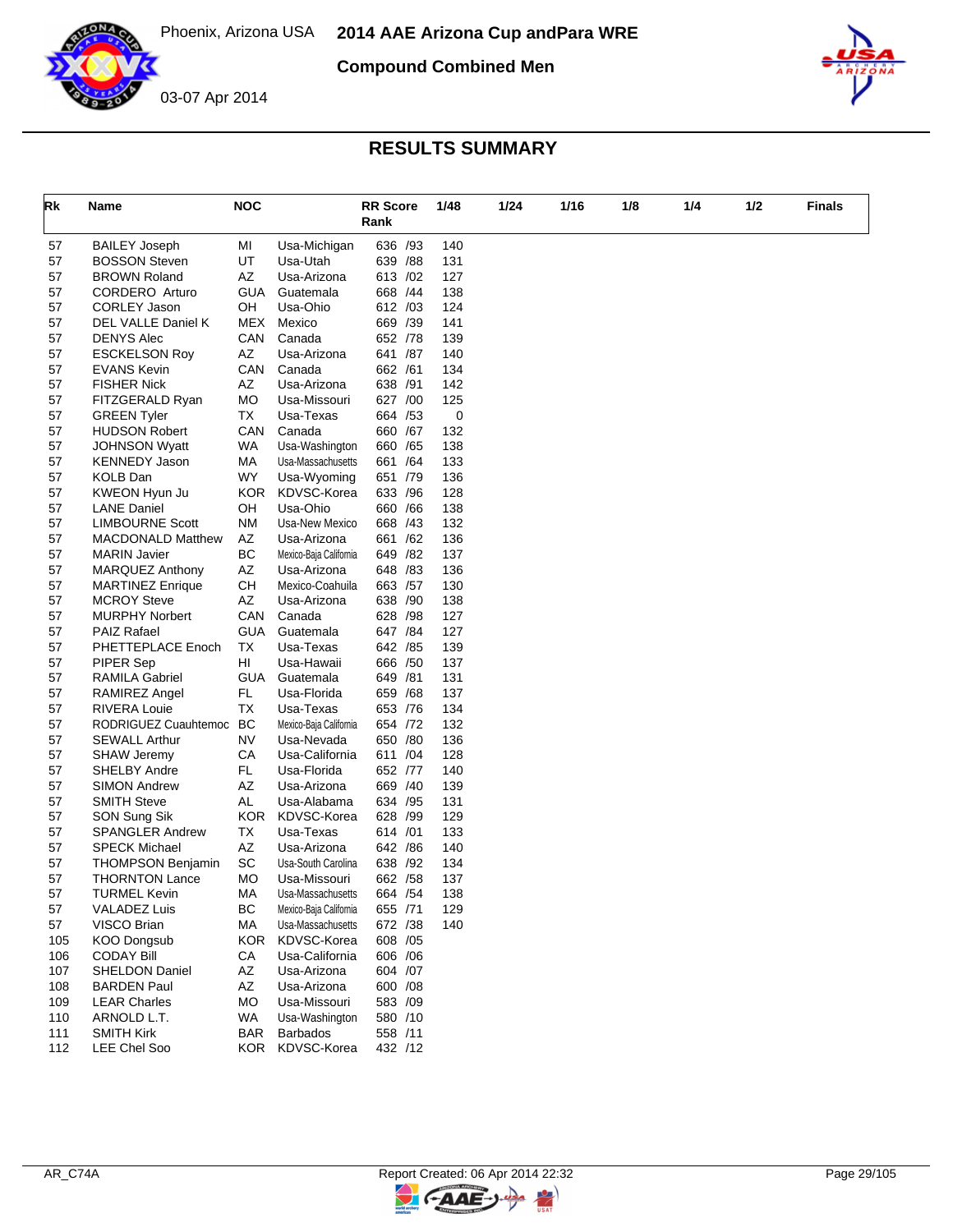

**Compound Combined Women**





| Rk | Name                        | <b>NOC</b> |                        | <b>RR Score</b><br>Rank |     | 1/32  | 1/16 | 1/8 | 1/4 | 1/2 | <b>Finals</b> |
|----|-----------------------------|------------|------------------------|-------------------------|-----|-------|------|-----|-----|-----|---------------|
| 1  | <b>DODEMONT Sophie</b>      | <b>FRA</b> | France                 | 684 / 06                |     | -Bye- | 141  | 144 | 146 | 147 | 147           |
| 2  | LOPEZ Sara                  | COL        | Colombia               | 683 / 08                |     | -Bye- | 138  | 146 | 144 | 145 | 145           |
| 3  | OCHOA Linda                 | <b>MEX</b> | Mexico                 | 685 /05                 |     | -Bye- | 138  | 145 | 141 | 142 | 143           |
| 4  | <b>BRADLEY Angela</b>       | CA         | Usa-California         | 656 /26                 |     | 128   | 135  | 138 | 138 | 133 | 136           |
| 5  | <b>JONES Erika</b>          | <b>USA</b> | <b>United States</b>   | 695 /01                 |     | -Bye- | 136  | 143 | 143 |     |               |
| 6  | <b>GAUVIN Crystal</b>       | <b>CT</b>  | Usa-Connecticut        | 685 /04                 |     | -Bye- | 135  | 143 | 138 |     |               |
| 7  | <b>MERINO Brenda</b>        | <b>MEX</b> | Mexico                 | 673 /14                 |     | 131   | 133  | 137 | 137 |     |               |
| 8  | <b>TANIGUCHI Sonia Mayu</b> | СA         | Usa-California         | 664 /18                 |     | 118   | 130  | 140 | 136 |     |               |
| 9  | <b>LANCE Sarah</b>          | <b>USA</b> | <b>United States</b>   | 686 /03                 |     | -Bye- | 137  | 135 |     |     |               |
| 9  | LEBECQUE Pascale            | <b>FRA</b> | France                 | 680 /10                 |     | 123   | 138  | 135 |     |     |               |
| 9  | <b>MADRID Alexis</b>        | <b>MEX</b> | Mexico                 | 664 /17                 |     | 123   | 137  | 135 |     |     |               |
| 9  | <b>MARCEN Maja</b>          | COL        | Colombia               | 657 /24                 |     | 131   | 130  | 139 |     |     |               |
| 9  | <b>REYNOLDS Danielle</b>    | AZ         | Usa-Arizona            | 678 /11                 |     | 125   | 137  | 141 |     |     |               |
| 9  | RODRIGUEZ Katya S.          | <b>MEX</b> | Mexico                 | 662 /21                 |     | 134   | 140  | 138 |     |     |               |
| 9  | <b>SKARVAN Tristan</b>      | WI         | Usa-Wisconsin          | 675 /13                 |     | 124   | 136  | 141 |     |     |               |
| 9  | VAN NATTA Jamie             | <b>USA</b> | <b>United States</b>   | 687 /02                 |     | -Bye- | 136  | 140 |     |     |               |
| 17 | <b>AMRANI Regina</b>        | UT         | Usa-Utah               | 651 /29                 |     | 115   | 128  |     |     |     |               |
| 17 | <b>BROCK Easter</b>         | UT.        | Usa-Utah               | 662 /20                 |     | 124   | 132  |     |     |     |               |
| 17 | CASTILLO Ali Citlali        | MEX        | Mexico                 | 663 /19                 |     | 97    | 133  |     |     |     |               |
| 17 | <b>COLIN Christie</b>       | PA         | Usa-Pennsylvania       | 680 /09                 |     | -Bye- | 118  |     |     |     |               |
| 17 | <b>CYR Gabrielle</b>        | ME         | Usa-Maine              | 667 /15                 |     | 121   | 127  |     |     |     |               |
| 17 | GROSZKO Dawn                | CAN        | Canada                 | 657 /23                 |     | 113   | 132  |     |     |     |               |
| 17 | HERNANDEZ Martha C.         | <b>MEX</b> | Mexico                 | 655 /27                 |     | -Bye- | 137  |     |     |     |               |
| 17 | <b>JOHNSON Brittany</b>     | CAN        | Canada                 | 656 /25                 |     | 128   | 129  |     |     |     |               |
| 17 | <b>JOHNSON Elaine</b>       | CAN        | Canada                 | 644 / 35                |     | 103   | 114  |     |     |     |               |
| 17 | <b>KELLER Lexi</b>          | WI         | Usa-Wisconsin          | 683 /07                 |     | -Bye- | 131  |     |     |     |               |
| 17 | <b>MARTINEZ Diana</b>       | <b>GUA</b> | Guatemala              | 643 /37                 |     | 123   | 127  |     |     |     |               |
| 17 | <b>MORRIS Tricia</b>        | CAN        | Canada                 | 649 /31                 |     | 121   | 132  |     |     |     |               |
| 17 | <b>RAMIREZ Angelica</b>     | FL         | Usa-Florida            | 661 /22                 |     | 128   | 135  |     |     |     |               |
| 17 | <b>SALINAS Stephanie</b>    | <b>BC</b>  | Mexico-Baja California | 677 /12                 |     | 136   | 135  |     |     |     |               |
| 17 | SANDOVAL Fernada Del R.     | <b>MEX</b> | Mexico                 | 666 /16                 |     | 103   | 132  |     |     |     |               |
| 17 | <b>UMANZOR Marisol</b>      | <b>ESA</b> | El Salvador            | 647 /33                 |     | 124   | 110  |     |     |     |               |
| 33 | <b>BACKIS Vanina</b>        | <b>ARG</b> | Argentina              | 633 /44                 |     | 120   |      |     |     |     |               |
| 33 | <b>BELZNER Catherine</b>    | AZ         | Usa-Arizona            | 649 /30                 |     | 93    |      |     |     |     |               |
| 33 | <b>BOYCE Judi</b>           | WI         | Usa-Wisconsin          | 491 / 54                |     | 100   |      |     |     |     |               |
| 33 | CHAVEZ Martha               | СA         | Usa-California         | 602 /50                 |     | 109   |      |     |     |     |               |
| 33 | <b>DIAB Bernadette</b>      | NJ         | Usa-New Jersey         | 638 /41                 |     | 123   |      |     |     |     |               |
| 33 | DUNAWAY Alanna              | CA         | Usa-California         | 647 /32                 |     | 116   |      |     |     |     |               |
| 33 | <b>ERTLE Grace</b>          | MI         | Usa-Michigan           | 634 /43                 |     | 105   |      |     |     |     |               |
| 33 | <b>HELLER Alexis</b>        | <b>NJ</b>  | Usa-New Jersey         | 475 / 55                |     | 100   |      |     |     |     |               |
| 33 | <b>HESS D Arce</b>          | СA         | Usa-California         | 559                     | /52 | 107   |      |     |     |     |               |
| 33 | HIRASAWA Nako               | JPN        | Japan                  | 632 /45                 |     | 123   |      |     |     |     |               |
| 33 | JURENKA Jahna               | МT         | Usa-Montana            | 646 / 34                |     | 116   |      |     |     |     |               |
| 33 | KOVAL Jill                  | MD         | Usa-Maryland           | 628 /46                 |     | 90    |      |     |     |     |               |
| 33 | <b>LOPEZ Abril</b>          | PU         | Mexico-Puebla          | 641 /38                 |     | 0     |      |     |     |     |               |
| 33 | LOPEZ Tania                 | <b>BC</b>  | Mexico-Baja California | 641 /39                 |     | 120   |      |     |     |     |               |
| 33 | <b>MORRIS Carin</b>         | <b>BAR</b> | <b>Barbados</b>        | 640 /40                 |     | 101   |      |     |     |     |               |
| 33 | <b>NIELSEN Heather</b>      | AZ         | Usa-Arizona            | 617 / 48                |     | 112   |      |     |     |     |               |
| 33 | SANTACRUZ Carmen            | <b>BC</b>  | Mexico-Baja California | 634 /42                 |     | 98    |      |     |     |     |               |
| 33 | <b>SEIBERT Alexis</b>       | TN         | Usa-Tennessee          | 651 /28                 |     | 120   |      |     |     |     |               |
| 33 | SIELOFF Debra               | AZ         | Usa-Arizona            | 599 /51                 |     | 105   |      |     |     |     |               |
| 33 | <b>TREMBLAY Lyne</b>        | CAN        | Canada                 | 504 / 53                |     | 88    |      |     |     |     |               |
| 33 | VAN NEST Karen              | CAN        | Canada                 | 622 /47                 |     | 107   |      |     |     |     |               |
| 33 | <b>VILLEGAS Luz</b>         | BC         | Mexico-Baja California | 607 /49                 |     | 102   |      |     |     |     |               |
| 33 | ZAMORA Valeria M.           | MEX        | Mexico                 | 643 / 36                |     | 114   |      |     |     |     |               |



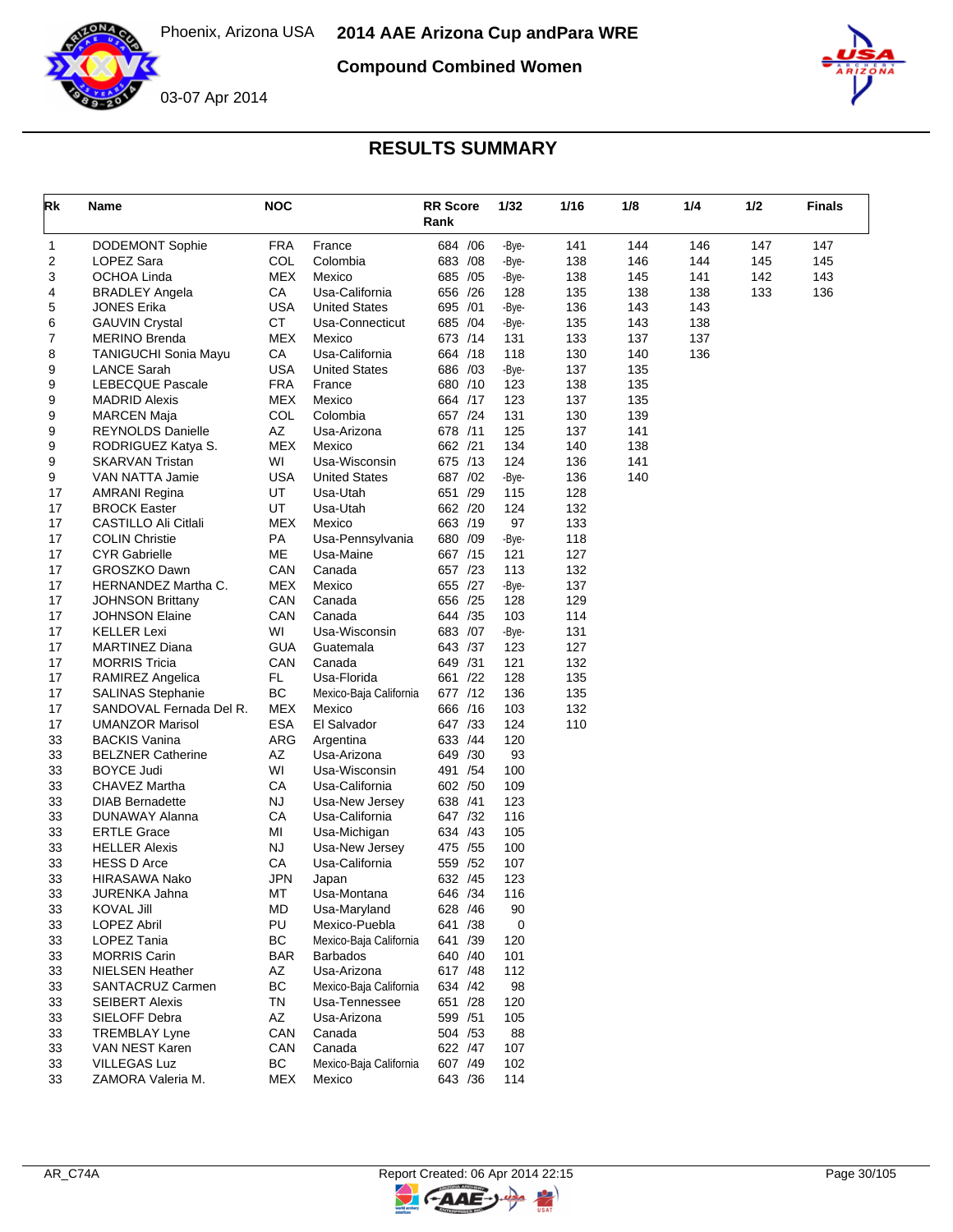

**Compound Cadet Men**



## **RESULTS SUMMARY**

| Rk | <b>Name</b>             | <b>NOC</b> |                        | <b>RR</b> Score<br>Rank | 1/16  | 1/8 | 1/4 | 1/2 | <b>Finals</b> |
|----|-------------------------|------------|------------------------|-------------------------|-------|-----|-----|-----|---------------|
|    | <b>CLAYTON Kevin</b>    | VA         | Usa-Virgina            | 671<br>/05              | -Bye- | 138 | 144 | 142 | 142<br>T.10   |
| 2  | <b>BELL Jimmy</b>       | <b>MA</b>  | Usa-Massachusetts      | 676 /02                 | -Bye- | 142 | 139 | 142 | 142<br>T.9    |
| 3  | DEL BOSQUE Jose G       | CН         | Mexico-Coahuila        | 674 /03                 | -Bye- | 137 | 139 | 137 | 142           |
| 4  | <b>GONZALES Ricardo</b> | CН         | Mexico-Coahuila        | 664 /09                 | -Bye- | 143 | 144 | 138 | 133           |
| 5  | <b>MENKE Matthew</b>    | <b>MN</b>  | Usa-Minnesota          | 682 /01                 | -Bye- | 142 | 142 |     |               |
| 6  | DE LA GARZA Armando     | CН         | Mexico-Coahuila        | 669 /07                 | -Bye- | 144 | 137 |     |               |
| 7  | <b>CHONG Josue</b>      | BC         | Mexico-Baja California | 663 /11                 | -Bye- | 137 | 136 |     |               |
| 8  | <b>CASTRO Luis</b>      | BC         | Mexico-Baja California | 672 /04                 | -Bye- | 134 | 134 |     |               |
| 9  | <b>BUNKER Logan</b>     | WA         | Usa-Washington         | 647 /17                 | 144   | 141 |     |     |               |
| 9  | <b>CORRIDORI Jeremy</b> | AZ         | Usa-Arizona            | 652 /14                 | 138   | 135 |     |     |               |
| 9  | DEMARCO Max             | CO         | Usa-Colorado           | 664 /10                 | -Bye- | 135 |     |     |               |
| 9  | EILINGER Hayden         | ME         | Usa-Maine              | 647 /18                 | 141   | 138 |     |     |               |
| 9  | <b>MARCOZZI Gabriel</b> | <b>PA</b>  | Usa-Pennsylvania       | 660 /12                 | 132   | 137 |     |     |               |
| 9  | <b>MORAN Tristan</b>    | CAN        | Canada                 | 670 / 06                | -Bye- | 136 |     |     |               |
| 9  | <b>ORIHUELA Gabriel</b> | BC         | Mexico-Baja California | 657 /13                 | 143   | 132 |     |     |               |
| 9  | <b>YEE Spencer</b>      | AZ         | Usa-Arizona            | 664 / 08                | -Bye- | 138 |     |     |               |
| 17 | <b>ABELL Cory</b>       | VT         | Usa-Vermont            | 651 /15                 | 140   |     |     |     |               |
| 17 | <b>BACHMAN Tyler</b>    | AZ         | Usa-Arizona            | 582 /21                 | 125   |     |     |     |               |
| 17 | <b>BENOIT William</b>   | CAN        | Canada                 | /20<br>589              | 129   |     |     |     |               |
| 17 | <b>CLAYTON Jesse</b>    | OR.        | Usa-Oregon             | 650 /16                 | 131   |     |     |     |               |
| 17 | <b>JOHNSON Cody</b>     | AZ         | Usa-Arizona            | 617 /19                 | 133   |     |     |     |               |



 $\overline{z}$ 

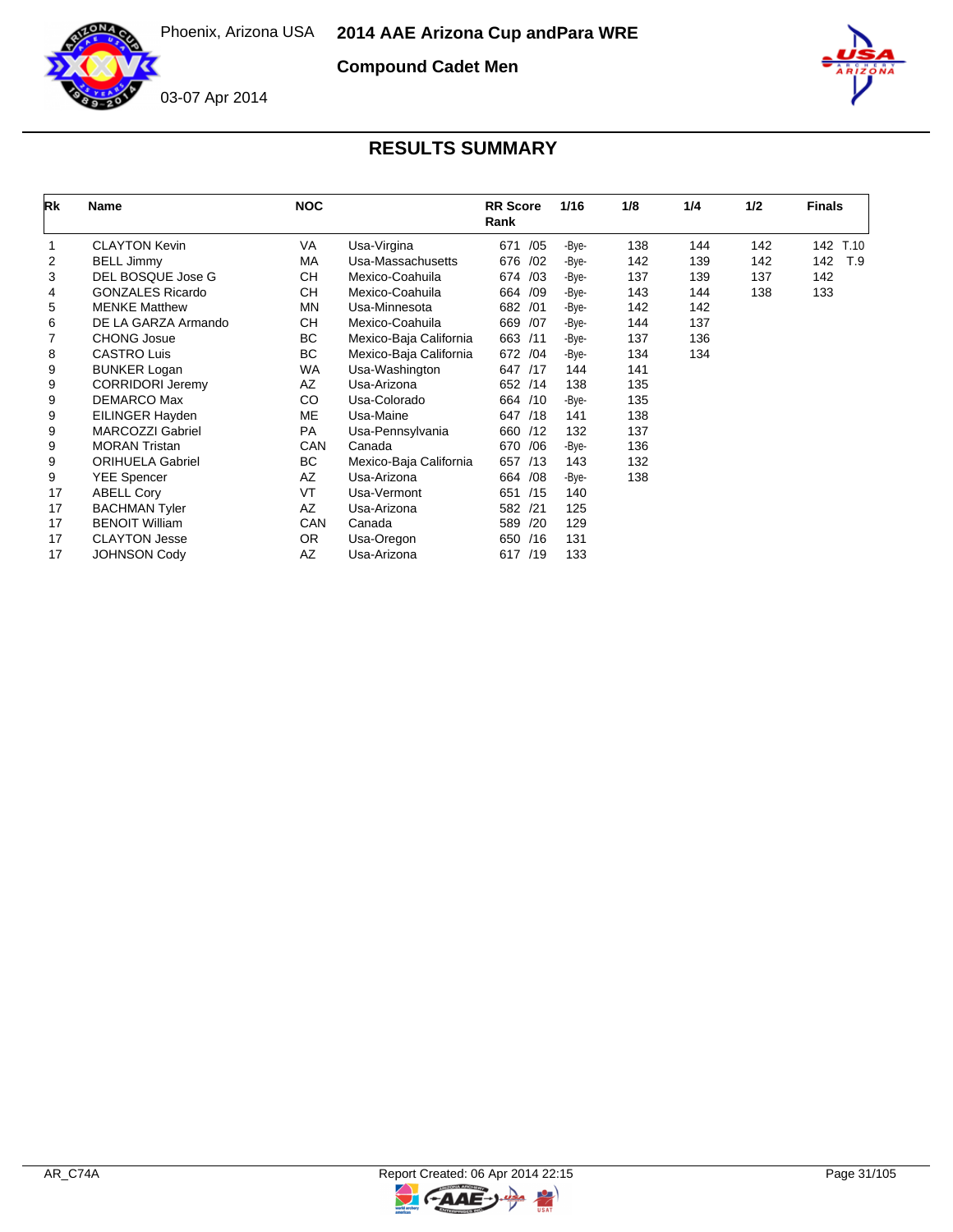

**Compound Cadet Women**



| Rk | Name                           | <b>NOC</b> |                        | <b>RR</b> Score<br>Rank | 1/16  | 1/8 | 1/4 | 1/2 | <b>Finals</b> |
|----|--------------------------------|------------|------------------------|-------------------------|-------|-----|-----|-----|---------------|
|    | <b>BLAZEK Allie</b>            | CO.        | Usa-Colorado           | /04<br>663              | -Bye- | 137 | 143 | 141 | 137           |
| 2  | <b>ESTRADA Carolina</b>        | ВC         | Mexico-Baja California | /10<br>644              | -Bye- | 137 | 139 | 135 | 127           |
| 3  | VAZQUEZ Ana Paula              | CН         | Mexico-Coahuila        | 675<br>/01              | -Bye- | 140 | 140 | 141 | 141           |
| 4  | <b>CROOK Dahlia</b>            | KS         | Usa-Kansas             | /06<br>655              | -Bye- | 134 | 132 | 128 | 133           |
| 5  | <b>COX Cassidy</b>             | <b>NM</b>  | Usa-New Mexico         | /05<br>659              | -Bye- | 140 | 141 |     |               |
| 6  | <b>MORENO Karen</b>            | BC         | Mexico-Baja California | 653<br>/08              | -Bye- | 140 | 135 |     |               |
|    | <b>CAIOPOULOS Athena</b>       | СA         | Usa-California         | 666<br>/02              | -Bye- | 138 | 134 |     |               |
| 8  | <b>CANADAY Allie</b>           | <b>OK</b>  | Usa-Oklahoma           | 663<br>/03              | -Bye- | 135 | 130 |     |               |
| 9  | CASTRO CASTAÑEDA Emely Joselin | <b>BC</b>  | Mexico-Baja California | 635<br>/14              | 125   | 129 |     |     |               |
| 9  | <b>GIANOS Sarah</b>            | МA         | Usa-Massachusetts      | 644<br>/11              | -Bye- | 130 |     |     |               |
| 9  | <b>GRANT Sydney</b>            | GA         | Usa-Georgia            | 614 /16                 | 131   | 131 |     |     |               |
| 9  | <b>GUNN Danii</b>              | AZ         | Usa-Arizona            | 615 /15                 | 128   | 129 |     |     |               |
| 9  | <b>HERNANDEZ Ana Paulina</b>   | ВC         | Mexico-Baja California | /13<br>640              | 135   | 136 |     |     |               |
| 9  | PAREDES Samantha               | BC         | Mexico-Baja California | 653<br>/07              | -Bye- | 131 |     |     |               |
| 9  | PETITT Meagan                  | FL         | Usa-Florida            | 646<br>/09              | -Bye- | 135 |     |     |               |
| 9  | <b>RUIZ Alexis</b>             | <b>AZ</b>  | Usa-Arizona            | 643<br>/12              | -Bye- | 132 |     |     |               |
| 17 | <b>BUTLER Blakelee</b>         | AZ         | Usa-Arizona            | 579<br>/19              | 122   |     |     |     |               |
| 17 | <b>HELLER Courtney</b>         | <b>NJ</b>  | Usa-New Jersey         | 533<br>/20              | 97    |     |     |     |               |
| 17 | <b>MCADAMS</b> Georgia         | ТX         | Usa-Texas              | 592<br>/17              | 119   |     |     |     |               |
| 17 | <b>TAYLOR Samantha</b>         | CO         | Usa-Colorado           | 582 /18                 | 122   |     |     |     |               |

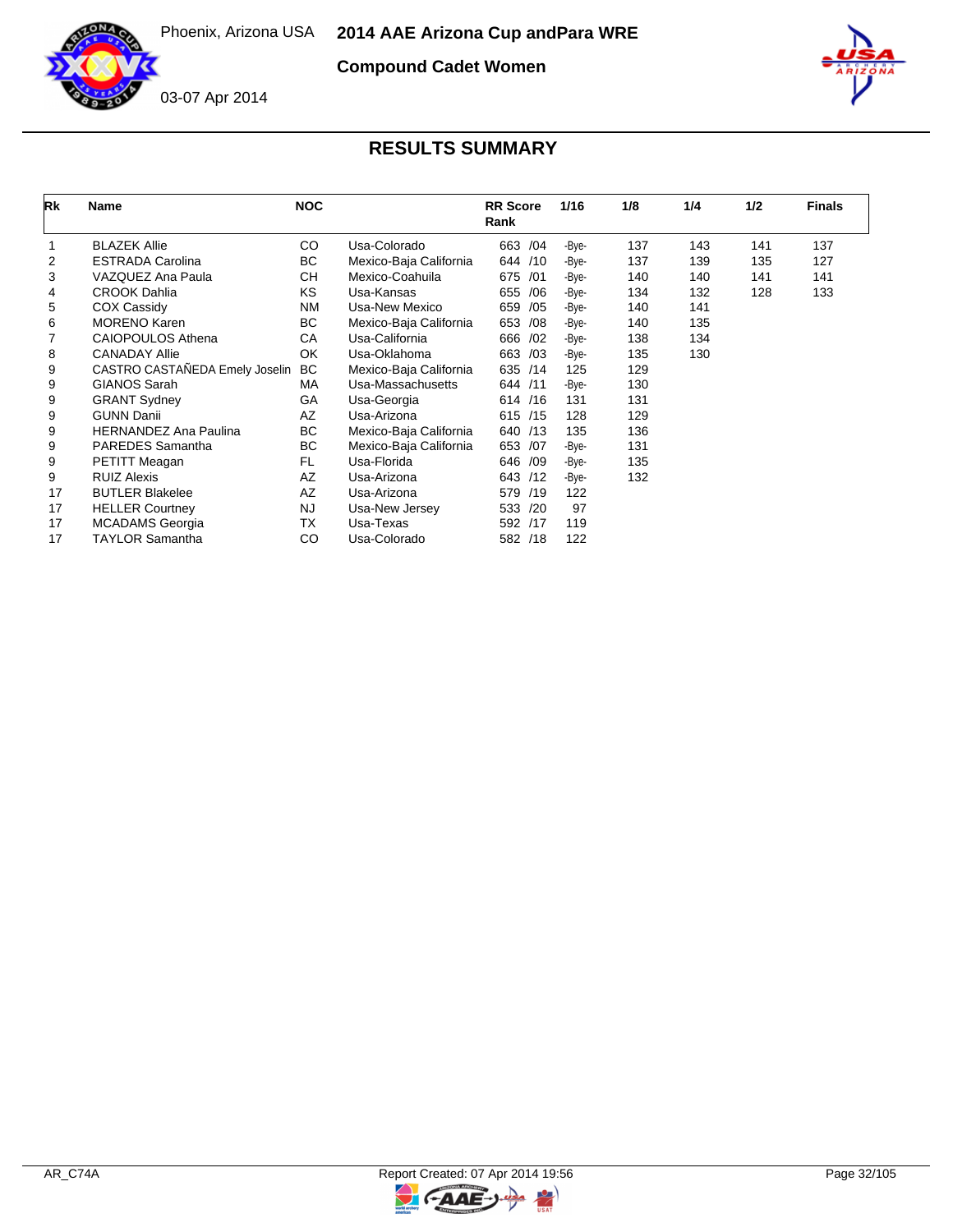

**Recurve Open Men - Para**



| Rk | <b>Name</b>            | <b>NOC</b> |              | <b>RR</b> Score<br>Rank | 1/8   | 1/4 | 1/2   | <b>Finals</b> |     |
|----|------------------------|------------|--------------|-------------------------|-------|-----|-------|---------------|-----|
|    | LUKOW Michael          | UT         | Usa-Utah     | 594 /01                 | -Bve- |     | 6     | 6             |     |
| 2  | <b>JUNG Young Joo</b>  | <b>KOR</b> | KDVSC-Korea  | 591<br>/02              | -Bve- | 6   | 6     |               |     |
| 3  | CHOI Jeung Youn        | <b>KOR</b> | KDVSC-Korea  | 533 /06                 | -Bve- | 6   | 4     | 6             | T.7 |
| 4  | AJIMA Yutaka           | <b>JPN</b> | Japan        | 578 / 05                | -Bye- | 6   | 0     | 5             | T.6 |
| 5  | PALUMBO Timothy        | NY         | Usa-New York | 580 /04                 | -Bve- |     | 2(86) |               |     |
| 6  | <b>REZENDE Luciano</b> | <b>BRA</b> | Brazil       | 583 /03                 | -Bve- |     | 2(83) |               |     |
|    | <b>PERRY Robert</b>    | ID         | Usa-Idaho    | 506 /08                 | -Bve- |     | 1(74) |               |     |
| 8  | KOO Ja Yong            | <b>KOR</b> | KDVSC-Korea  | 493 /10                 | 6     | 0   | (62)  |               |     |
| 9  | WATANABE Masayoshi     | <b>JPN</b> | Japan        | 529 /07                 | 4     |     |       |               |     |
| 9  | <b>WOLFE Russell</b>   | OK         | Usa-Oklahoma | 499 /09                 | 0     |     |       |               |     |

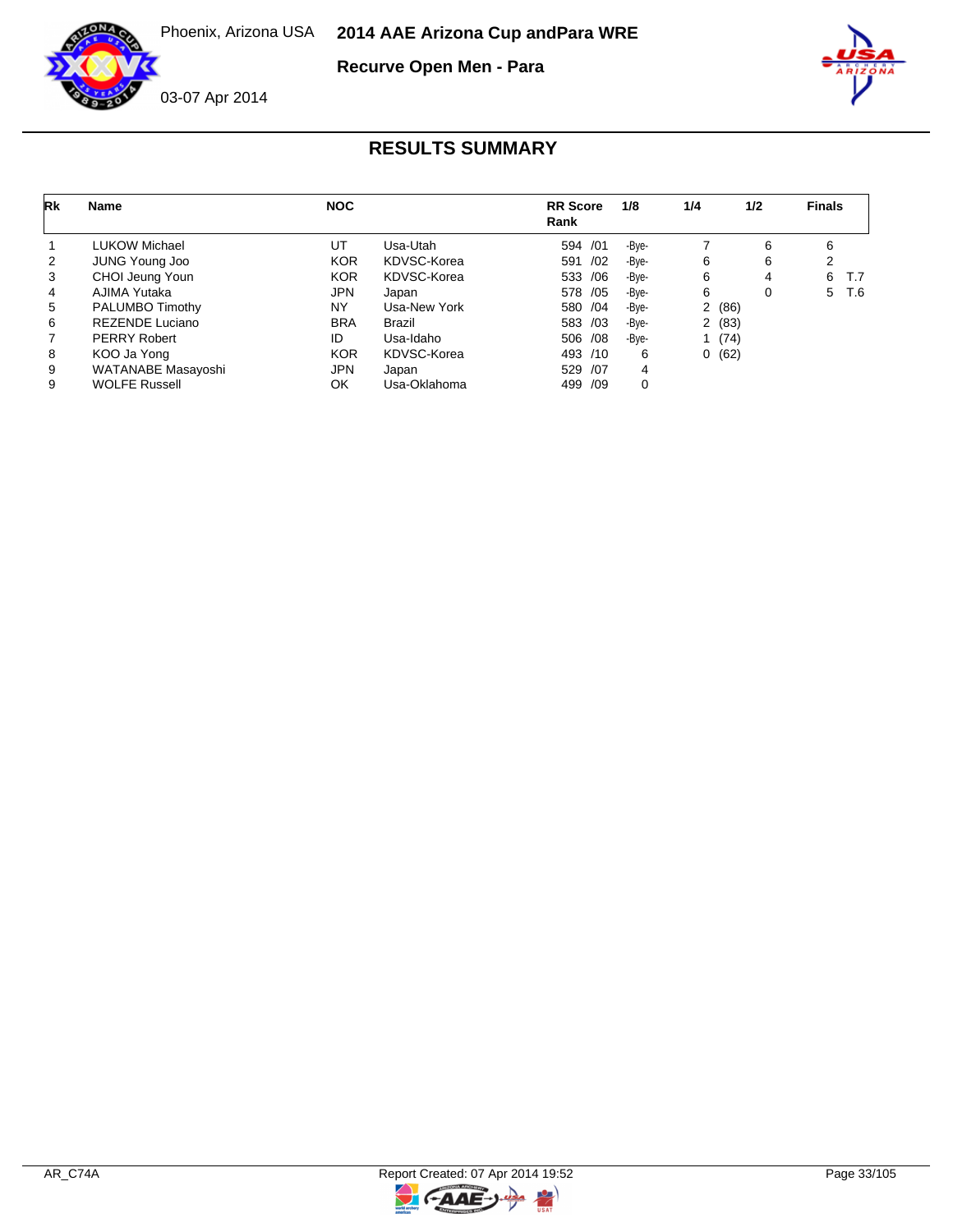

**Recurve Open Women - Para**



| Rk | <b>Name</b>             | <b>NOC</b> |                    | <b>RR</b> Score<br>Rank | 1/4   | 1/2 | <b>Finals</b> |
|----|-------------------------|------------|--------------------|-------------------------|-------|-----|---------------|
|    | KISS-JOHNSON Kinga      | SC         | Usa-South Carolina | 545 /02                 | -Bve- | 6   |               |
| 2  | FORD Lee                | GA         | Usa-Georgia        | 559 /01                 | -Bve- | 6   |               |
| 3  | <b>DUPREE Lori</b>      | ТX         | Usa-Texas          | 373 / 04                | 6     |     |               |
| 4  | <b>LAYOLLE Patricia</b> | <b>BRA</b> | Brazil             | 434 /03                 | -Bve- |     |               |
| 5  | <b>WALLACE Teresa</b>   | SC         | Usa-South Carolina | 209 / 05                | 0(18) |     |               |



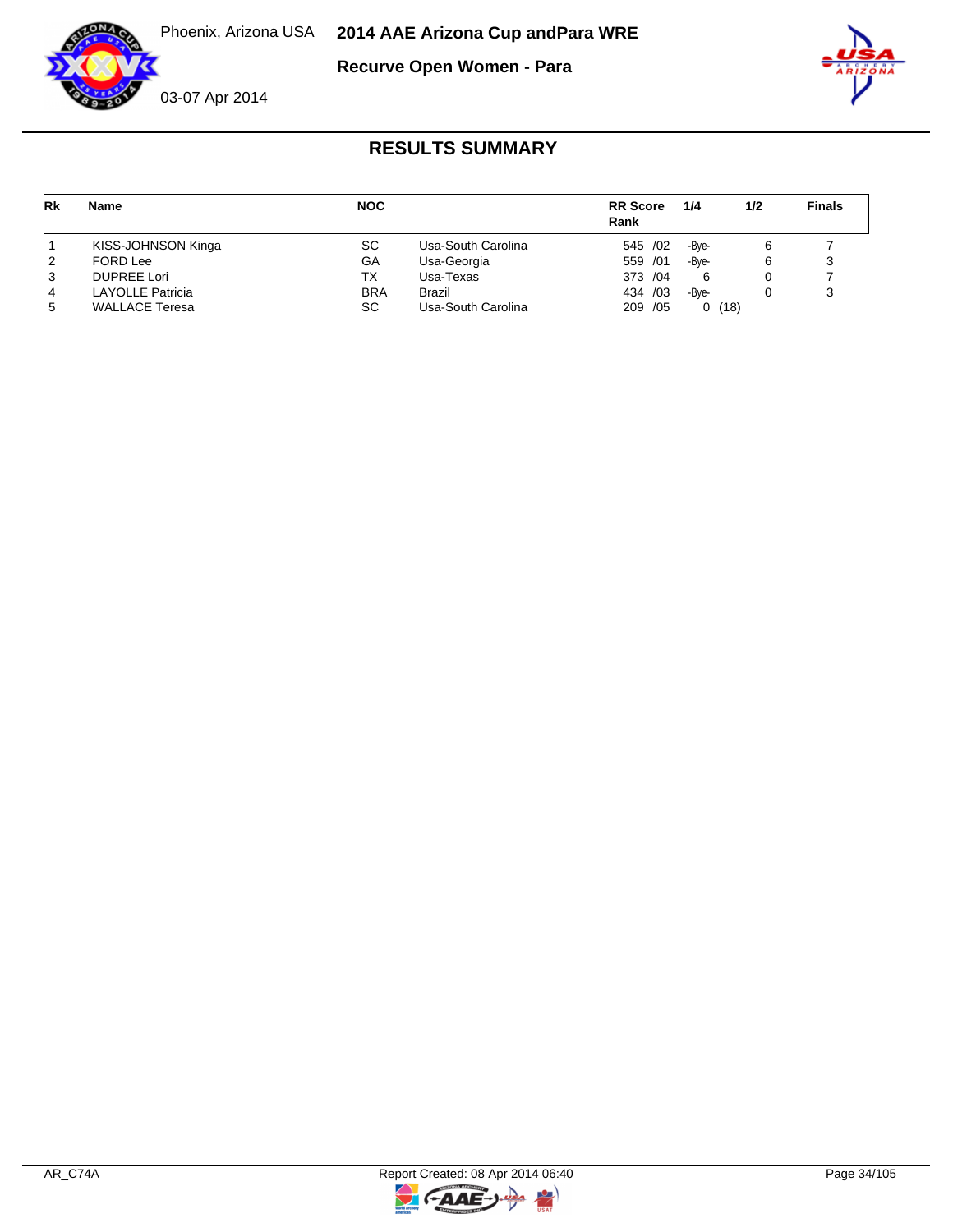

**Compound Open Men - Para**



| Rk | Name                     | <b>NOC</b> |                      | <b>RR</b> Score<br>Rank | 1/8 | 1/4 | 1/2 | <b>Finals</b> |
|----|--------------------------|------------|----------------------|-------------------------|-----|-----|-----|---------------|
|    | <b>STUTZMAN Matt</b>     | USA        | <b>United States</b> | 669<br>/02              | 141 | 142 | 138 | 144           |
| 2  | <b>BENNETT Eric</b>      | USA        | <b>United States</b> | 680 / 01                | 141 | 142 | 141 | 142           |
| 3  | <b>SENA Jeff</b>         | USA        | <b>United States</b> | 668 /03                 | 134 | 142 | 137 | 145           |
| 4  | <b>THORNTON Lance</b>    | MO.        | Usa-Missouri         | 662 /04                 | 140 | 139 | 140 | 142           |
| 5  | <b>DENYS Alec</b>        | <b>CAN</b> | Canada               | 652 /09                 | 138 | 138 |     |               |
| 6  | <b>BOSSON Steven</b>     | UT         | Usa-Utah             | 639 /10                 | 134 | 136 |     |               |
| 6  | <b>EVANS Kevin</b>       | <b>CAN</b> | Canada               | 662 / 05                | 127 | 136 |     |               |
| 8  | <b>THOMPSON Benjamin</b> | <b>SC</b>  | Usa-South Carolina   | 638 /11                 | 135 | 129 |     |               |
| 9  | ARNOLD L.T.              | <b>WA</b>  | Usa-Washington       | 580 /15                 | 114 |     |     |               |
| 9  | <b>BAILEY Joseph</b>     | MI         | Usa-Michigan         | 636 /12                 | 127 |     |     |               |
| 9  | GO Sung Kil              | <b>KOR</b> | KDVSC-Korea          | 656 /07                 | 126 |     |     |               |
| 9  | <b>HUDSON Robert</b>     | CAN        | Canada               | /06<br>660              | 126 |     |     |               |
| 9  | KWEON Hyun Ju            | <b>KOR</b> | KDVSC-Korea          | 633 /13                 | 129 |     |     |               |
| 9  | LEE Chel Soo             | <b>KOR</b> | KDVSC-Korea          | 432 /16                 | 111 |     |     |               |
| 9  | <b>SHELBY Andre</b>      | FL.        | Usa-Florida          | 652 /08                 | 135 |     |     |               |
| 9  | SON Sung Sik             | <b>KOR</b> | KDVSC-Korea          | 628<br>/14              | 128 |     |     |               |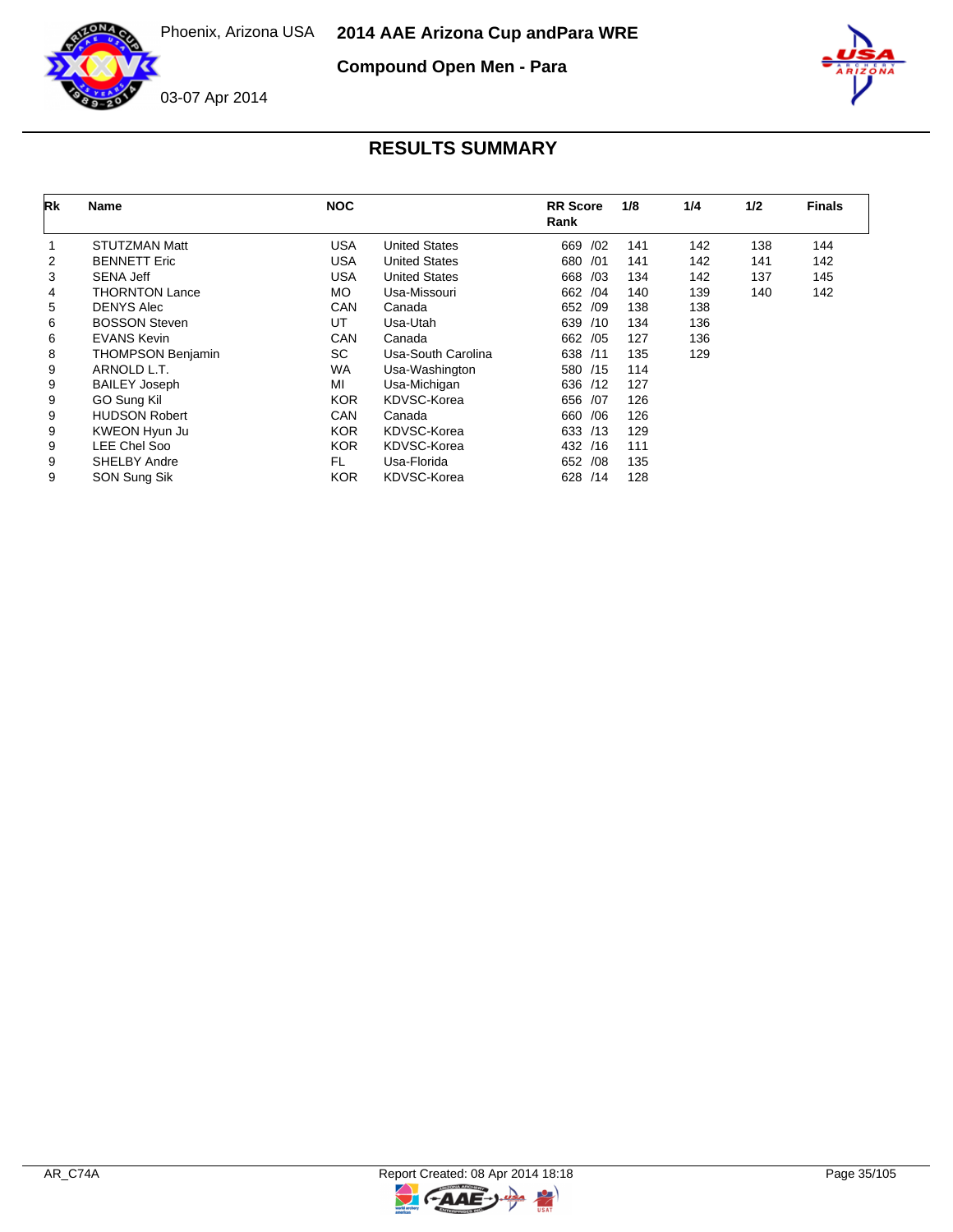

**Compound Open Women - Para**



| Rk | <b>Name</b>          | <b>NOC</b> |                | <b>RR</b> Score<br>Rank | 1/2 | <b>Finals</b> |
|----|----------------------|------------|----------------|-------------------------|-----|---------------|
|    | VAN NEST Karen       | CAN        | Canada         | 622 /02                 | 134 | 138           |
| 2  | HIRASAWA Nako        | <b>JPN</b> | Japan          | 632 /01                 | 126 | 135           |
| 3  | CHAVEZ Martha        | CA         | Usa-California | 602 /03                 | 123 | 117           |
| 4  | <b>TREMBLAY Lyne</b> | CAN        | Canada         | 504 /04                 | 117 | 107           |

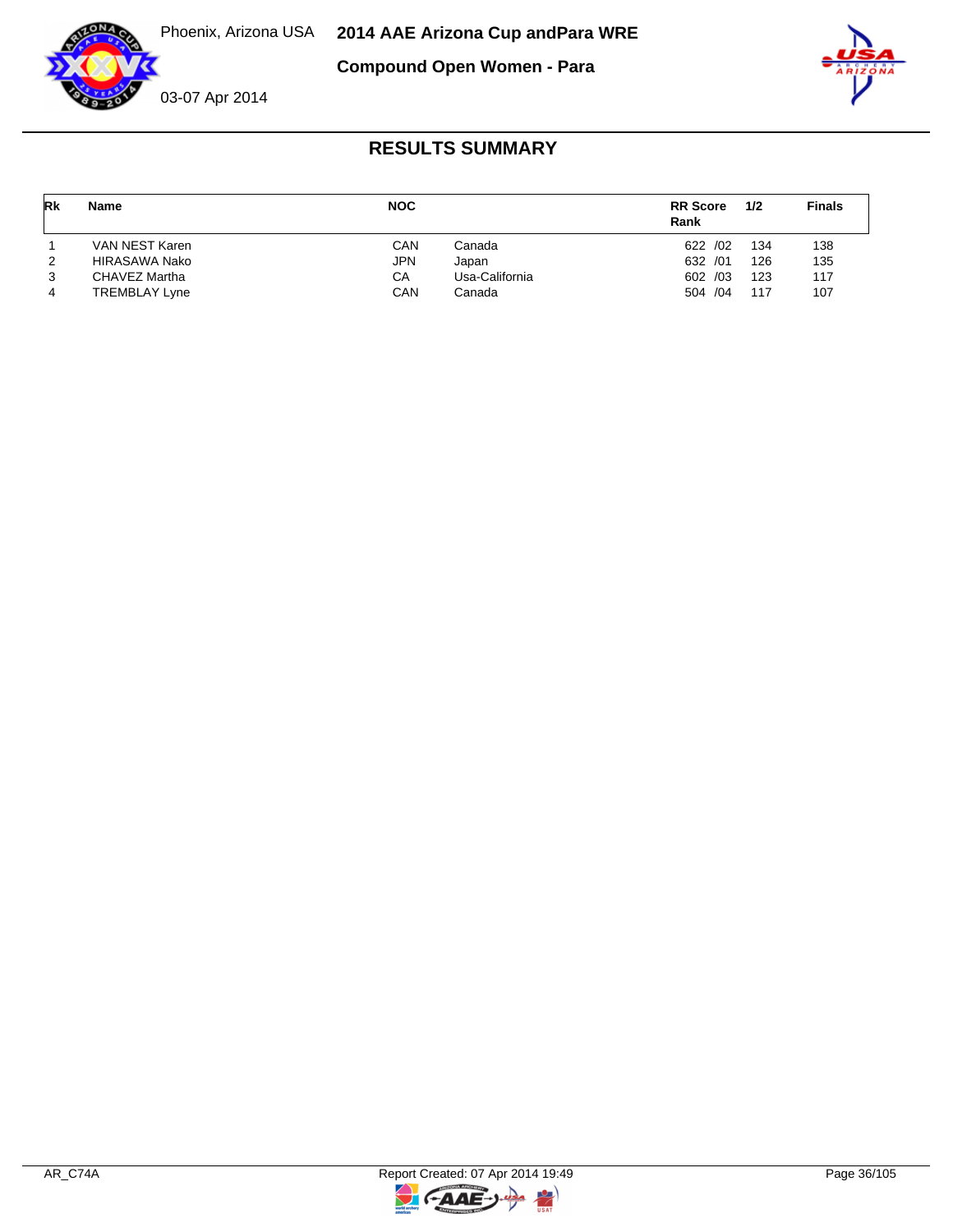**Compound - W1- Para**





# **RESULTS SUMMARY**

| Rk | <b>Name</b>                 | <b>NOC</b> |                | <b>RR</b> Score<br>Rank | 1/4   | 1/2 | <b>Finals</b> |
|----|-----------------------------|------------|----------------|-------------------------|-------|-----|---------------|
|    | <b>FABRY Jeff</b>           | CА         | Usa-California | 653 /01                 | -Bve- | 136 | 136           |
| 2  | <b>MURPHY Norbert</b>       | CAN        | Canada         | 628 /03                 | -Bve- | 134 | 120           |
| 3  | <b>ANTONIOS Jean-Pierre</b> | FIN        | Finland        | 634 / 02                | -Bve- | 133 | 132           |
|    | KOO Dongsub                 | <b>KOR</b> | KDVSC-Korea    | 608 / 04                | 118   | 126 | 128           |
| 5  | <b>LEAR Charles</b>         | <b>MO</b>  | Usa-Missouri   | 583 /05                 | 117   |     |               |

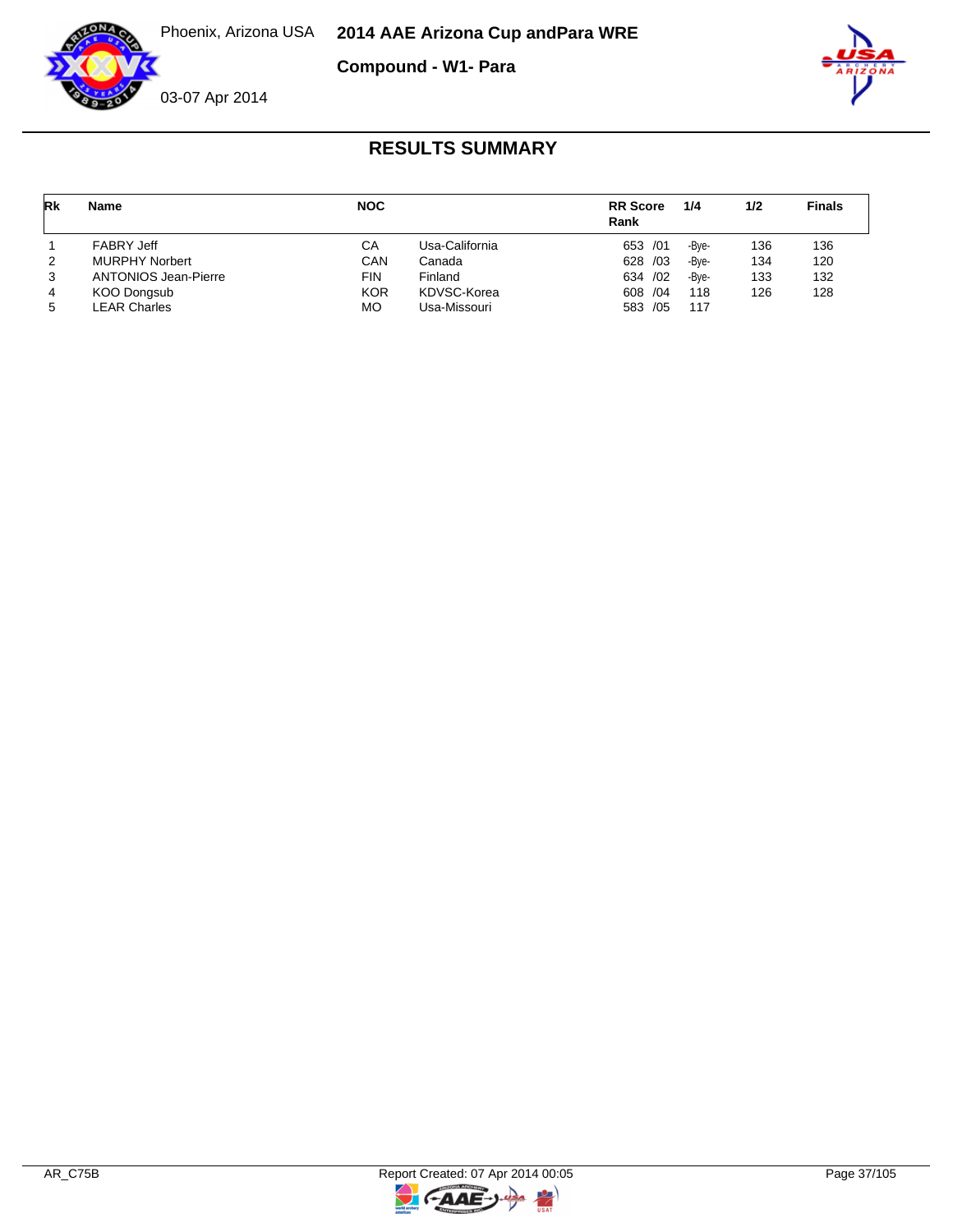**Recurve Combined Men**

**Final Round**

03-07 Apr 2014



|            | RR Rank /<br><b>Score</b> | <b>BkName</b><br>No.                       | <b>NOC</b><br>Code      | Quarterfinals                                    | <b>Semifinals</b>                         | <b>Finals</b>           |                                  |
|------------|---------------------------|--------------------------------------------|-------------------------|--------------------------------------------------|-------------------------------------------|-------------------------|----------------------------------|
| 17/<br>9/  | 644<br>652                | 17 VELEZ Luis Eduardo<br>9 JOHNSON Richard | <b>MEX</b><br><b>CT</b> | 6 (26,28,26,28)<br>2 (27,26,25,27)               | VELEZ LE (MEX)<br>2 (28,25,26,25)         | ELLISON B (AZ)          |                                  |
| 5/<br>13/  | 658<br>648                | 5 ELLISON Brady<br>13 FRANGILLI Michele    | AZ<br><b>ITA</b>        | 6 (28, 26, 24, 27, 28)<br>4 (23, 24, 28, 28, 27) | ELLISON B (AZ)<br>6 (26, 27, 27, 28)      | 6 T.10 (26,27,28,28,30) | <b>GOLD</b><br>ELLISON B (AZ)    |
| 19/<br>22/ | 643<br>641                | 19 MELOTTO Luca<br>22 REQUA Matthew        | <b>ITA</b><br>TX        | 6(28, 23, 29)<br>0(25, 22, 24)                   | MELOTTO L (ITA)<br>6 (24, 25, 28, 27, 29) | MELOTTO L (ITA)         |                                  |
| 10/<br>18/ | 651<br>644                | 10 ZAMORA Oldair<br>18 CUSICK Jeremiah     | HG<br><b>USA</b>        | 5 T.7 (27,26,26,27,29)<br>6 T.9 (26,26,28,28,27) | CUSICK J (USA)<br>4 (26,29,26,26,28)      | 5 T.8 (28,27,29,26,25)  | <b>SILVER</b><br>MELOTTO L (ITA) |



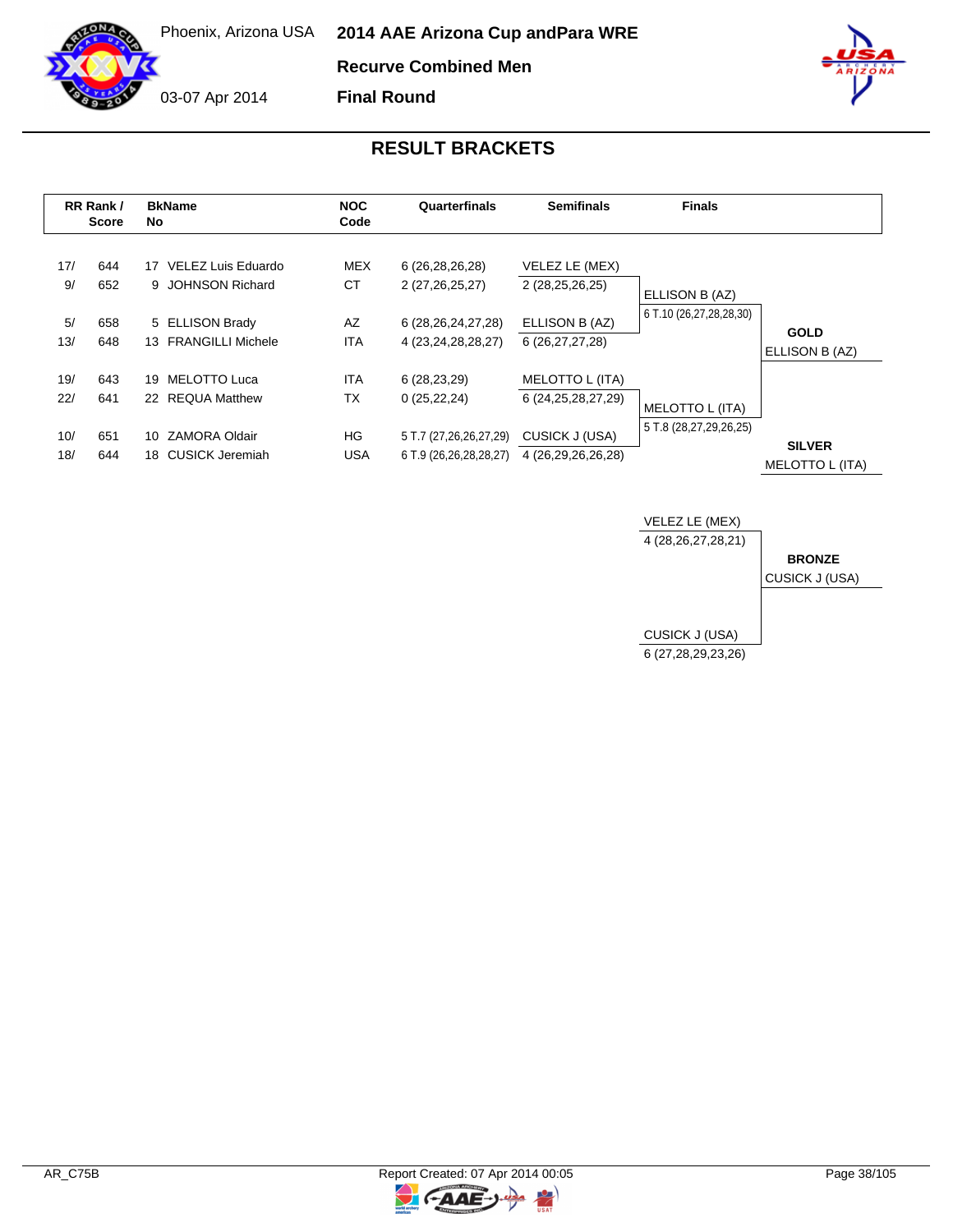

**Recurve Combined Men**

03-07 Apr 2014 **Elimination Round**



#### **RESULT BRACKETS**

|            | RR Rank /<br><b>Score</b> | No | <b>BkName</b>                                   | <b>NOC</b><br>Code | 1/48<br>Elimin. Round        | 1/24<br>Elimin. Round                         | 1/16<br>Elimin. Round                  | 1/8<br>Elimin. Round    | Quarterfinals      |
|------------|---------------------------|----|-------------------------------------------------|--------------------|------------------------------|-----------------------------------------------|----------------------------------------|-------------------------|--------------------|
| 1/         | 665                       |    | 1 KAMINSKI Jake                                 | <b>USA</b>         |                              | KAMINSKI J (USA)                              |                                        |                         |                    |
|            |                           |    | pre-seeded in 1/16th                            |                    |                              | -Bye-                                         | KAMINSKI J (USA)<br>6 (27, 26, 27, 27) |                         |                    |
|            |                           |    |                                                 |                    |                              |                                               |                                        | KAMINSKI J (USA)        |                    |
| 33/        | 625                       |    | 33 INFANTE Luis Esteban                         | CН                 | 6 (24, 26, 26, 22)           | <b>INFANTE LE (CH)</b>                        |                                        | 5 T.9 (23,25,26,25,29)  |                    |
| 80/        | 576                       |    | 80 HAGLEY Dwight                                | <b>BAR</b>         | 2 (21, 23, 26, 22)           | 6 (21,27,25,25,23)                            |                                        |                         |                    |
|            |                           |    |                                                 |                    |                              |                                               | INFANTE LE (CH)                        |                         |                    |
| 81/        | 575                       | 81 | <b>ARCEO Arsi</b>                               | CA                 | 3 (26, 28, 23, 24, 26)       | GARRETT Z (CA)                                | 2 (23,27,23,25)                        |                         |                    |
| 32/        | 627                       |    | 32 GARRETT Zach                                 | CA                 | 7 (26,26,28,26,28)           | 4 (27, 26, 27, 24, 20)                        |                                        |                         | VELEZ LE (MEX)     |
| 17/        | 644                       |    | 17 VELEZ Luis Eduardo                           | <b>MEX</b>         | 6(28, 28, 29)                | VELEZ LE (MEX)                                |                                        |                         | 6 (26,28,26,28)    |
| 96/        | 543                       |    | 96 JIMÉNEZ Rubén                                | CRC                | 0(18, 19, 17)                | 6 (24, 24, 25, 23)                            |                                        |                         |                    |
|            |                           |    |                                                 |                    |                              |                                               | VELEZ LE (MEX)                         |                         |                    |
| 65/        | 594                       |    | 65 LUKOW Michael                                | UT                 | 4 (27, 18, 23, 24, 21)       | CRITES B (CO)                                 | 6 (26,25,26,28,28)                     |                         |                    |
| 48/        | 613                       |    | 48 CRITES Byron                                 | CO                 | 6 (25,21,26,23,25)           | 2 (27, 22, 20, 14)                            |                                        | VELEZ LE (MEX)          |                    |
|            |                           |    |                                                 |                    |                              |                                               |                                        | 6 T.10 (25,25,24,28,27) |                    |
| 49/<br>64/ | 611<br>596                | 49 | <b>THORKILDSEN Steffen</b><br>64 PAGUIA Raymond | <b>DEN</b><br>CA   | 6(28, 27, 26)<br>0(26,26,24) | THORKILDSEN S (DEN)<br>4 (24, 18, 26, 23, 26) |                                        |                         |                    |
|            |                           |    |                                                 |                    |                              |                                               | MANDIA M (ITA)                         |                         |                    |
| 97/        | 538                       | 97 | <b>BORETSKY Cody</b>                            | AZ                 | 0(21,22,20)                  | MANDIA M (ITA)                                | 4 (24, 26, 26, 27, 28)                 |                         |                    |
| 16/        | 645                       |    | 16 MANDIA Massimiliano                          | <b>ITA</b>         | 6(29, 28, 27)                | 6 (24, 26, 24, 26, 26)                        |                                        |                         |                    |
| 9/         | 652                       | 9  | <b>JOHNSON Richard</b>                          | <b>CT</b>          | 6 (22, 26, 25, 25, 27)       | JOHNSON R (CT)                                |                                        |                         |                    |
| 104/       | 515                       |    | 104 FIELD Brandon                               | <b>BAR</b>         | 4 (14,27,18,26,23)           | 6 (24, 16, 25, 25, 26)                        | JOHNSON R (CT)                         |                         |                    |
|            |                           |    |                                                 |                    |                              |                                               | 6 T.8 (26,25,27,25,26)                 |                         |                    |
| 57/        | 604                       |    | 57 MILLER Caleb                                 | CO                 | 2 (22,27,24,21)              | FORTENBERRY R (TX)                            |                                        |                         |                    |
| 56/        | 605                       |    | 56 FORTENBERRY Ryan                             | ТX                 | 6 (24, 25, 27, 27)           | 4 (22, 24, 26, 21, 25)                        |                                        | JOHNSON R (CT)          |                    |
| 41/        | 621                       | 41 | ANDERSON Jeff                                   | <b>WA</b>          | 6(25, 28, 28)                | ANDERSON J (WA)                               |                                        | 7 (28,29,25,26)         |                    |
| 72/        | 587                       |    | 72 SHEWCHUK John                                | <b>TX</b>          | 0(23, 24, 18)                | 5 T.8 (26,21,26,15,27)                        |                                        |                         |                    |
|            |                           |    |                                                 |                    |                              |                                               | ZUMBO M (CA)<br>5 T.7 (25,26,26,27,26) |                         |                    |
| 89/        | 556                       | 89 | VAINAUSKAS Adam                                 | AZ                 |                              | 2 (25,28,26,24) ZUMBO M (CA)                  |                                        |                         |                    |
| 24/        | 638                       |    | 24 ZUMBO Matthew                                | CA                 | 6 (28,24,27,26)              | 6 T.9 (26,25,24,22,23)                        |                                        |                         | JOHNSON R (CT)     |
| 25/        | 638                       |    | 25 WUNDERLE Victor                              | <b>TX</b>          | 6 (27,29,29)                 | WUNDERLE V (TX)                               |                                        |                         | 2 (27, 26, 25, 27) |
| 88/        | 558                       |    | 88 CUNNINGHAM, JR. Daniel                       | CA                 | 0(19,23,23)                  | 6(26, 23, 25)                                 |                                        |                         |                    |
|            |                           |    |                                                 |                    |                              |                                               | WUNDERLE V (TX)                        |                         |                    |
| 73/        | 583                       |    | 73 REZENDE Luciano                              | <b>BRA</b>         | 6 T.9 (26,24,26,30,27)       | REZENDE L (BRA)                               | 2 (22, 27, 25, 25)                     |                         |                    |
| 40/        | 621                       |    | 40 PARRILLA Olmo                                | <b>GUA</b>         | 5 T.9 (27,26,26,29,26)       | 0(23, 12, 24)                                 |                                        | YAMAGUCHI N (CA)        |                    |
|            |                           |    |                                                 |                    |                              |                                               |                                        | 1 (27,25,25,25)         |                    |
|            |                           |    |                                                 |                    |                              | -Bye-                                         |                                        |                         |                    |
|            |                           |    |                                                 |                    |                              |                                               | YAMAGUCHI N (CA)                       |                         |                    |
|            |                           |    | pre-seeded in 1/16th                            |                    |                              | YAMAGUCHI N (CA)                              | 6 (24, 25, 27, 27)                     |                         |                    |
| 8/         | 652                       |    | 8 YAMAGUCHI Nathan                              | CA                 |                              |                                               |                                        |                         |                    |

 $\mathbb{F}$ 

**CAAE-**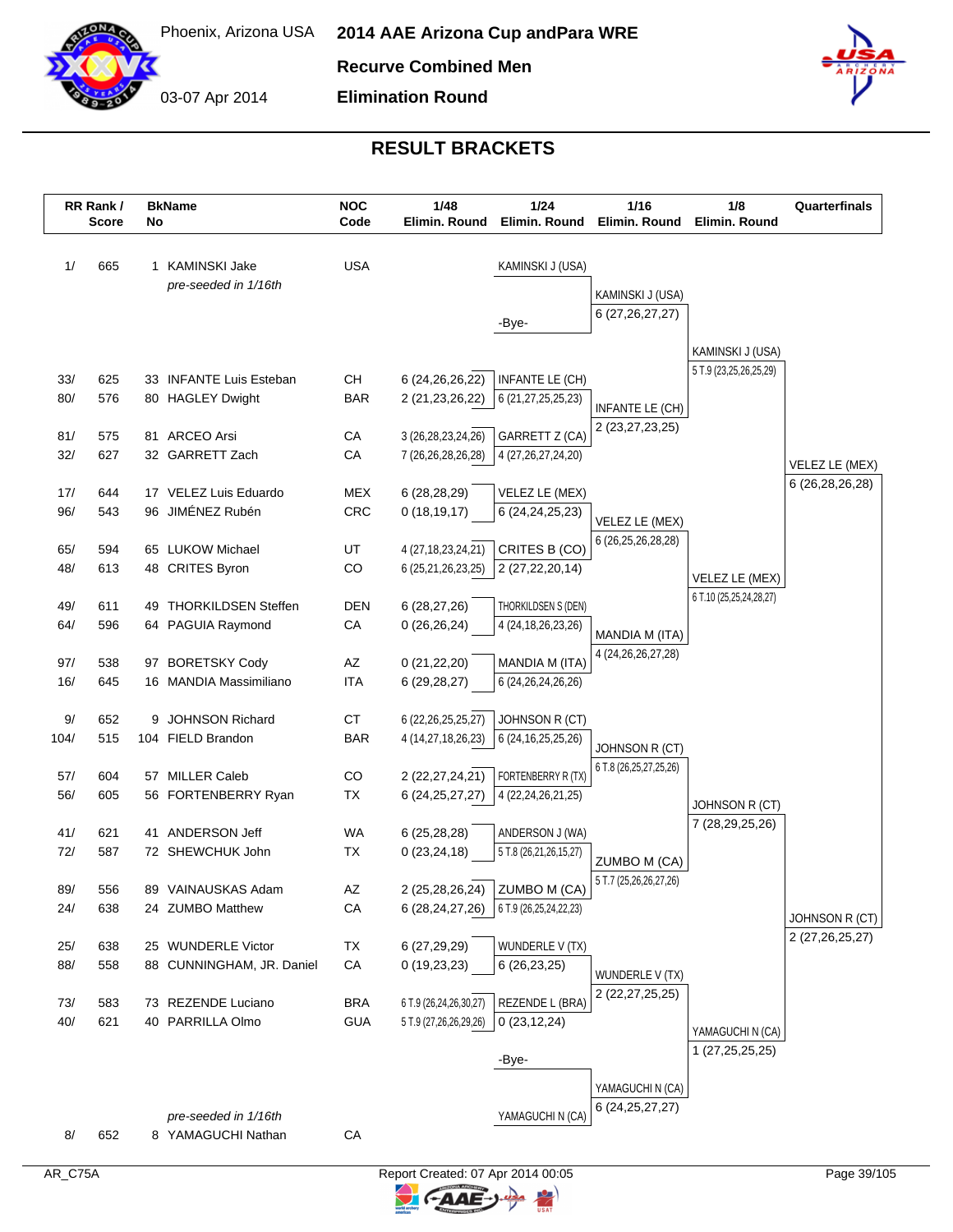

**Recurve Combined Men**

**Elimination Round**



|      | RR Rank /<br><b>Score</b> | No | <b>BkName</b>                               | <b>NOC</b><br>Code | 1/48<br>Elimin. Round  | 1/24<br>Elimin, Round                         | 1/16<br>Elimin. Round               | 1/8<br>Elimin. Round                    | Quarterfinals          |
|------|---------------------------|----|---------------------------------------------|--------------------|------------------------|-----------------------------------------------|-------------------------------------|-----------------------------------------|------------------------|
| 5/   | 658                       |    | 5 ELLISON Brady                             | AZ                 |                        | ELLISON B (AZ)                                |                                     |                                         |                        |
|      |                           |    | pre-seeded in 1/16th                        |                    |                        |                                               | ELLISON B (AZ)                      |                                         |                        |
|      |                           |    |                                             |                    |                        | -Bye-                                         | 6(27, 28, 24)                       |                                         |                        |
|      |                           |    |                                             |                    |                        |                                               |                                     | ELLISON B (AZ)<br>7 (25,29,28,27,28)    |                        |
| 37/  | 623                       |    | 37 MACDONALD Hugh                           | CAN                | 6 (27,26,26)           | MACDONALD H (CAN)                             |                                     |                                         |                        |
| 76/  | 580                       |    | 76 PALUMBO Timothy                          | <b>NY</b>          | 0(24, 24, 21)          | 7 (25,23,26,26)                               | MACDONALD H (CAN)<br>0(25, 23, 23)  |                                         |                        |
| 85/  | 559                       |    | 85 ALLEN Brent                              | CA                 | 0(22, 23, 26)          | WUKIE J (OH)                                  |                                     |                                         |                        |
| 28/  | 634                       |    | 28 WUKIE Jacob                              | OH                 | 6(28, 28, 27)          | 1 (23, 23, 22, 23)                            |                                     |                                         | ELLISON B (AZ)         |
| 21/  | 641                       |    | 21 ALVAREZ Luis Antonio                     | <b>MEX</b>         | 6 (27,27,26,27)        | ALVAREZ LA (MEX)                              |                                     |                                         | 6 (28, 26, 24, 27, 28) |
| 92/  | 550                       |    | 92 BALDOWSKI S. Phillip                     | GA                 | 2 (27,24,26,24)        | 7 (23,29,28,26)                               |                                     |                                         |                        |
|      |                           |    |                                             |                    |                        |                                               | ALVAREZ LA (MEX)<br>6 (24,24,25,28) |                                         |                        |
| 69/  | 589                       |    | 69 LUND Bryan                               | СA                 | 2 (17,22,26,24)        | HEILANDT M (CAN)                              |                                     |                                         |                        |
| 44/  | 618                       |    | 44 HEILANDT Matt                            | CAN                | 6 (27, 25, 24, 25)     | 1 (23,25,26,22)                               |                                     | ALVAREZ LA (MEX)                        |                        |
| 53/  | 607                       |    | 53 ALEXANDER Malcolm                        | GBR                | 2 (22, 26, 25, 26)     | PAVLOV V (RUS)                                |                                     | 3 (25, 28, 27, 28, 26)                  |                        |
| 60/  | 601                       |    | 60 PAVLOV Vadim                             | <b>RUS</b>         | 6 (21,27,27,30)        | 3 (26, 20, 27, 24, 15)                        | FANCHIN J (CA)                      |                                         |                        |
| 101/ | 529                       |    | 101 WATANABE Masayoshi                      | <b>JPN</b>         | 0(24,22,26)            | FANCHIN J (CA)                                | 2 (22, 23, 28, 25)                  |                                         |                        |
| 12/  | 649                       |    | 12 FANCHIN Joe                              | CA                 | 6(27, 29, 27)          | 7 (28, 26, 23, 24, 24)                        |                                     |                                         |                        |
| 13/  | 648                       |    | 13 FRANGILLI Michele                        | <b>ITA</b>         | 6 (27,26,28,28)        | FRANGILLI M (ITA)                             |                                     |                                         |                        |
| 100/ | 533                       |    | 100 CHOI Jeung Youn                         | <b>KOR</b>         | 2 (29,24,23,21)        | 6(26, 28, 28)                                 | FRANGILLI M (ITA)                   |                                         |                        |
| 61/  | 601                       |    | 61 GHIZZI Roberto                           | CA                 | 1 (28, 25, 27, 25)     | <b>GURROLA O (BC)</b>                         | 6 (26,29,24,27)                     |                                         |                        |
| 52/  | 607                       |    | 52 GURROLA Osvaldo                          | BC                 | 7 (28,27,28,28)        | 0(24, 27, 25)                                 |                                     |                                         |                        |
|      |                           |    |                                             |                    |                        |                                               |                                     | FRANGILLI M (ITA)<br>6 (21, 28, 27, 26) |                        |
| 45/  | 618                       |    | 45 MCGLYN Joseph                            | <b>NY</b>          | 6 T.9 (24,27,24,24,26) | MCGLYN J (NY)                                 |                                     |                                         |                        |
| 68/  | 589                       |    | 68 TAPIA Luis                               | <b>MEX</b>         | 5 T.8 (28,27,29,22,24) | 5 T.6 (23,21,28,22,24)                        | PACHECO D (COL)                     |                                         |                        |
| 93/  | 550                       |    | 93 GAUVIN Rich                              | СT                 |                        | 2 (26,24,21,20)   PACHECO D (COL)             | 2 (24, 26, 25, 25)                  |                                         |                        |
| 20/  | 642                       |    | 20 PACHECO Daniel                           | COL                |                        | 6 (24, 29, 28, 22) 6 T.8 (23, 24, 24, 21, 26) |                                     |                                         | FRANGILLI M (ITA)      |
| 29/  | 634                       |    | 29 MATEO Andrew                             | AZ                 | 6 (29,27,28)           | MATEO A (AZ)                                  |                                     |                                         | 4 (23, 24, 28, 28, 27) |
| 84/  | 562                       |    | 84 PARK David                               | CA                 | 0(22, 23, 22)          | 6 (28,27,29)                                  |                                     |                                         |                        |
|      |                           |    |                                             |                    |                        |                                               | MATEO A (AZ)                        |                                         |                        |
| 77/  | 578                       |    | 77 AJIMA Yutaka                             | <b>JPN</b>         | 0(22, 22, 25)          | TAMAI F (JPN)                                 | 6 T.9 (28,28,28,29,23)              |                                         |                        |
| 36/  | 623                       |    | 36 TAMAI Fumihiro                           | <b>JPN</b>         | 6 (24, 27, 29)         | 0(25, 23, 26)                                 |                                     | MATEO A (AZ)                            |                        |
|      |                           |    |                                             |                    |                        |                                               |                                     | 2 (27,26,26,24)                         |                        |
|      |                           |    |                                             |                    |                        | -Bye-                                         |                                     |                                         |                        |
|      |                           |    |                                             |                    |                        |                                               | SERRANO JR (MEX)                    |                                         |                        |
|      |                           |    |                                             |                    |                        | SERRANO JR (MEX)                              | 5 T.8 (25,29,28,24,24)              |                                         |                        |
| 4/   | 662                       |    | pre-seeded in 1/16th<br>4 SERRANO Juan Rene | <b>MEX</b>         |                        |                                               |                                     |                                         |                        |
|      |                           |    |                                             |                    |                        |                                               |                                     |                                         |                        |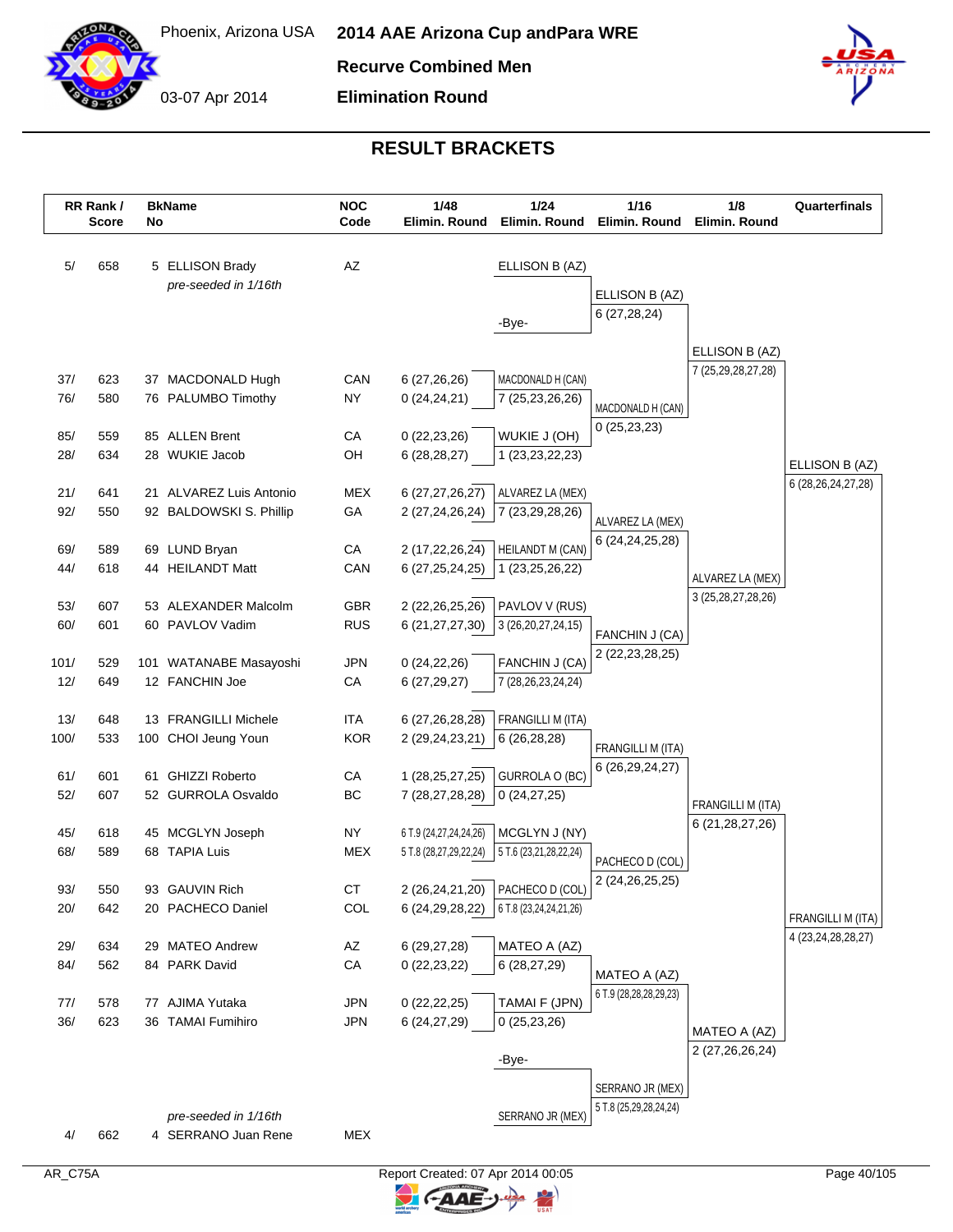

**Recurve Combined Men**

**Elimination Round**



|      | RR Rank /<br><b>Score</b> | No | <b>BkName</b>                            | <b>NOC</b><br>Code | 1/48<br>Elimin, Round  | $1/24$<br>Elimin, Round                       | 1/16<br>Elimin. Round                           | 1/8<br>Elimin. Round                      | Quarterfinals                   |
|------|---------------------------|----|------------------------------------------|--------------------|------------------------|-----------------------------------------------|-------------------------------------------------|-------------------------------------------|---------------------------------|
| 3/   | 662                       |    | 3 DUENAS Crispln<br>pre-seeded in 1/16th | CAN                |                        | DUENAS C (CAN)                                | DUENAS C (CAN)                                  |                                           |                                 |
|      |                           |    |                                          |                    |                        | -Bye-                                         | 3 (26,26,26,28,26)                              | KLIMITCHEK C (USA)                        |                                 |
| 35/  | 625                       |    | 35 WIFLER Alex                           | IL                 | 6 (18,28,24,25,26)     | WIFLER A (IL)                                 |                                                 | 4 (27, 26, 27, 26, 28)                    |                                 |
| 78/  | 576                       |    | 78 LAZAROFF Brett                        | <b>NY</b>          | 4 (20,25,25,23,19)     | 0(23,23,23)                                   | <b>KLIMITCHEK C (USA)</b><br>7 (25,26,28,29,27) |                                           |                                 |
| 83/  | 563                       |    | 83 MCCURRY John                          | AZ                 | 0(18, 19, 23)          | <b>KLIMITCHEK C (USA)</b>                     |                                                 |                                           |                                 |
| 30/  | 631                       |    | 30 KLIMITCHEK Collin                     | <b>USA</b>         | 6(25,26,24)            | 6(25, 26, 25)                                 |                                                 |                                           | MELOTTO L (ITA)<br>6 (28,23,29) |
| 19/  | 643                       |    | 19 MELOTTO Luca                          | <b>ITA</b>         | 6 (24, 26, 24, 27)     | MELOTTO L (ITA)                               |                                                 |                                           |                                 |
| 94/  | 545                       |    | 94 GARCIA Hector                         | COL                | 2 (26,25,23,24)        | 6(27, 27, 23)                                 | MELOTTO L (ITA)<br>6 (25,27,23,29)              |                                           |                                 |
| 67/  | 589                       |    | 67 OLSON Alexander                       | IA                 | 4 (26,26,26,24,24)     | <b>TONELLI A (ITA)</b>                        |                                                 |                                           |                                 |
| 46/  | 618                       |    | 46 TONELLI Amedeo                        | <b>ITA</b>         | 6 (23, 23, 27, 28, 26) | 0(25, 23, 19)                                 |                                                 | MELOTTO L (ITA)<br>6 (25, 28, 27, 26, 29) |                                 |
| 51/  | 610                       |    | 51 KIM Jin                               | CA                 | 6 (27, 25, 25, 25)     | KIM J (CA)                                    |                                                 |                                           |                                 |
| 62/  | 599                       |    | 62 SMITH Josh                            | CA                 | 2 (24, 30, 23, 18)     | 1 (19,27,12,16)                               | URIBE O (MEX)<br>2 (23,21,24,24)                |                                           |                                 |
| 99/  | 534                       |    | 99 CANO MENDEZ Jose Antonio              | DF                 | 2 (27,25,26,25)        | URIBE O (MEX)                                 |                                                 |                                           |                                 |
| 14/  | 648                       |    | 14 URIBE Orlando                         | <b>MEX</b>         | 6 (28, 25, 26, 28)     | 7 (26,27,25,26)                               |                                                 |                                           |                                 |
| 11/  | 651                       |    | 11 AUBERT Thomas                         | <b>FRA</b>         | 7 (29, 25, 27, 27)     | <b>AUBERT T (FRA)</b>                         |                                                 |                                           |                                 |
| 102/ | 526                       |    | 102 URIARTE Pablo                        | BC                 | 1 (24, 25, 24, 20)     | 4 (30,29,23,26,24)                            | <b>BOWMAN S (AZ)</b><br>3 (23,25,26,28,24)      |                                           |                                 |
| 59/  | 602                       |    | 59 BOWMAN Scott                          | AZ                 | 6 T.8 (25,26,13,24,29) | <b>BOWMAN S (AZ)</b>                          |                                                 |                                           |                                 |
| 54/  | 606                       |    | 54 MCMENEMAY Dillon                      | <b>NY</b>          | 5 T.7 (25,25,26,23,30) | 6 (24, 23, 24, 27, 25)                        |                                                 | REQUA M (TX)<br>6 (29, 30, 25, 28)        |                                 |
| 43/  | 619                       |    | 43 MCLAUGHLIN Sean                       | CA                 | 6(28, 28, 30)          | <b>MCLAUGHLIN S (CA)</b>                      |                                                 |                                           |                                 |
| 70/  | 589                       |    | 70 TWOMBLY Gregory                       | CO                 | 0(24,26,28)            | 5 T.7 (28,23,21,25,27)                        | REQUA M (TX)<br>7 (27, 24, 27, 28, 27)          |                                           |                                 |
| 91/  | 554                       |    | 91 KIM Min Ki                            | <b>USK</b>         |                        | 5 T.6 (28,25,20,25,27) REQUA M (TX)           |                                                 |                                           |                                 |
| 22/  | 641                       |    | 22 REQUA Matthew                         | TX                 |                        | 6 T.9 (26,26,29,24,27) 6 T.9 (23,23,27,27,22) |                                                 |                                           | REQUA M (TX)<br>0(25, 22, 24)   |
| 27/  | 637                       |    | 27 WEBSTER Chris                         | AZ                 | 6(29,26,25)            | WEBSTER C (AZ)                                |                                                 |                                           |                                 |
| 86/  | 559                       |    | 86 GOVIER Daniel                         | WI                 | 0(26,20,24)            | 6 (22, 26, 23, 27, 27)                        | <b>WEBSTER C (AZ)</b><br>6 (29,21,30,27)        |                                           |                                 |
| 75/  | 581                       |    | 75 MARINO Anthony                        | <b>NJ</b>          | 2 (27, 26, 23, 22)     | ARSENAULT P (CAN)                             |                                                 |                                           |                                 |
| 38/  | 623                       |    | 38 ARSENAULT Phil                        | CAN                | 6 (26,27,26,24)        | 4 (26, 26, 23, 21, 22)                        |                                                 | WEBSTER C (AZ)<br>2 (26,25,28,25)         |                                 |
|      |                           |    |                                          |                    |                        | -Bye-                                         | GALIAZZO M (ITA)                                |                                           |                                 |
|      |                           |    |                                          |                    |                        |                                               | 2 (23, 24, 26, 26)                              |                                           |                                 |
|      |                           |    | pre-seeded in 1/16th                     |                    |                        | GALIAZZO M (ITA)                              |                                                 |                                           |                                 |
| 6/   | 654                       |    | 6 GALIAZZO Marco                         | <b>ITA</b>         |                        |                                               |                                                 |                                           |                                 |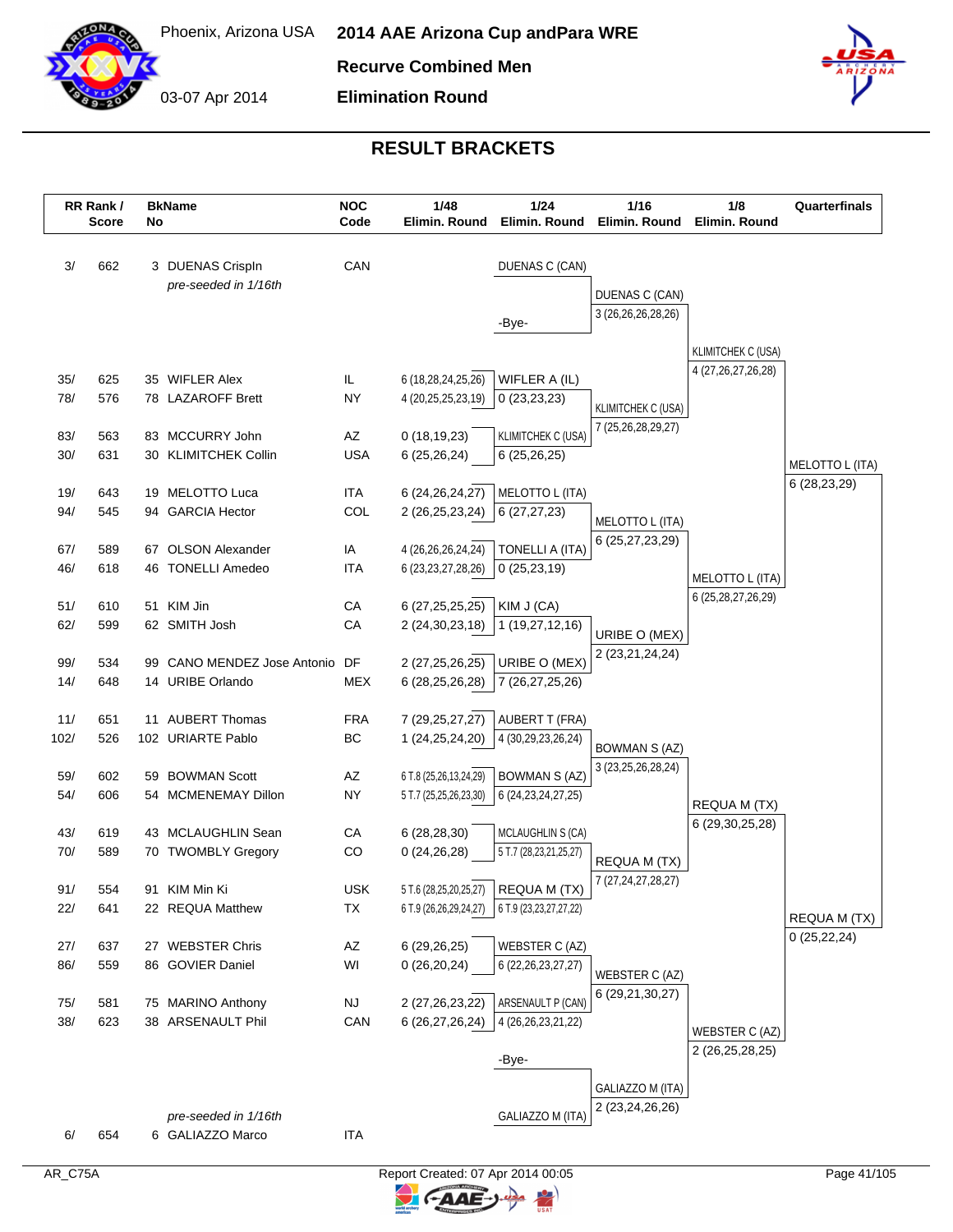

**Recurve Combined Men**

**Elimination Round**



|            | RR Rank /<br><b>Score</b> | No | <b>BkName</b>                                | <b>NOC</b><br>Code | 1/48<br>Elimin, Round                        | 1/24<br>Elimin. Round                      | 1/16<br>Elimin. Round   | 1/8<br>Elimin. Round                 | Quarterfinals          |
|------------|---------------------------|----|----------------------------------------------|--------------------|----------------------------------------------|--------------------------------------------|-------------------------|--------------------------------------|------------------------|
| 7/         | 652                       |    | 7 MCLAUGHLIN Daniel                          | CA                 |                                              | MCLAUGHLIN D (CA)                          |                         |                                      |                        |
|            |                           |    | pre-seeded in 1/16th                         |                    |                                              |                                            | MCLAUGHLIN D (CA)       |                                      |                        |
|            |                           |    |                                              |                    |                                              | -Bye-                                      | 4 (25,27,29,25,21)      |                                      |                        |
|            |                           |    |                                              |                    |                                              |                                            |                         |                                      |                        |
|            |                           |    |                                              |                    |                                              |                                            |                         | PFISTER J (OH)<br>4 (26,27,24,28,22) |                        |
| 39/        | 622                       |    | 39 VIVAS Pedro                               | <b>MEX</b>         | 6(25, 27, 27)                                | VIVAS P (MEX)                              |                         |                                      |                        |
| 74/        | 582                       |    | 74 ANDERSON Larry                            | WA                 | 0(24,26,24)                                  | 2 (24, 25, 25, 21)                         | PFISTER J (OH)          |                                      |                        |
| 87/        | 559                       |    | 87 BARILLAS Julio                            | <b>GUA</b>         | 4 (22, 25, 27, 28, 27)                       | PFISTER J (OH)                             | 6 (26, 23, 26, 26, 23)  |                                      |                        |
| 26/        | 638                       |    | 26 PFISTER Jason                             | OH                 | 6 (26,27,26,26,30)                           | 6 (23, 26, 26, 23)                         |                         |                                      | ZAMORA O (HG)          |
|            |                           |    |                                              |                    |                                              |                                            |                         |                                      | 5 T.7 (27,26,26,27,29) |
| 23/<br>90/ | 640<br>556                |    | 23 GONZALEZ Ivan<br>90 COLE Donnie           | <b>MEX</b><br>AZ   | 6 (28,29,28)                                 | GONZALEZ I (MEX)                           |                         |                                      |                        |
|            |                           |    |                                              |                    | 0(26, 23, 23)                                | 5 T.7 (26,27,23,23,24)                     | CRUZ REYEZ JM (HG)      |                                      |                        |
| 71/        | 589                       |    | 71 CASTRO Diego                              | <b>GUA</b>         | 0(25,26,25)                                  | CRUZ REYEZ JM (HG)                         | 0(24,24,24)             |                                      |                        |
| 42/        | 620                       |    | 42 CRUZ REYEZ Jose Miguel                    | HG                 | 6(26, 27, 28)                                | 6 T.9 (23,23,25,24,24)                     |                         | ZAMORA O (HG)                        |                        |
|            |                           |    |                                              |                    |                                              |                                            |                         | 6 (26, 26, 28, 28, 27)               |                        |
| 55/<br>58/ | 606<br>604                |    | 55 NITTA Kent<br>58 HINES Timm               | CA<br><b>WA</b>    | 6(26, 24, 25)<br>0(20,21,23)                 | NITTA K (CA)<br>5 T.8 (24, 25, 27, 18, 21) |                         |                                      |                        |
|            |                           |    |                                              |                    |                                              |                                            | ZAMORA O (HG)           |                                      |                        |
| 103/       | 520                       |    | 103 AGHILI Ardesher                          | AZ                 | 0(25, 24, 10)                                | ZAMORA O (HG)                              | 6(26, 27, 26)           |                                      |                        |
| 10/        | 651                       |    | 10 ZAMORA Oldair                             | HG                 | 6 (29,27,28)                                 | 6 T.9 (11,25,20,23,23)                     |                         |                                      |                        |
|            |                           |    |                                              |                    |                                              |                                            |                         |                                      |                        |
| 15/<br>98/ | 645<br>535                |    | 15 PARMENTIER Laurent<br>98 TIMPANARO Dennis | <b>MEX</b><br>IL   | 2 (25,25,25,24)<br>6 (27, 23, 28, 26)        | TIMPANARO D (IL)<br>6 (23, 23, 25, 19, 21) |                         |                                      |                        |
|            |                           |    |                                              |                    |                                              |                                            | TIMPANARO D (IL)        |                                      |                        |
| 63/        | 599                       |    | 63 GALLIFET Thomas                           | <b>FRA</b>         | 7 (28, 28, 28, 27)                           | <b>GALLIFET T (FRA)</b>                    | 0(19, 17, 23)           |                                      |                        |
| 50/        | 611                       |    | 50 CASTILLO CRUZ Jaime Luis                  | BC                 | 1 (27,28,23,25)                              | 4 (20,24,22,26,17)                         |                         | CUSICK J (USA)                       |                        |
|            |                           |    |                                              |                    |                                              |                                            |                         | 7 (27,29,27,29)                      |                        |
| 47/<br>66/ | 613<br>591                |    | 47 ZAMORA Omar<br>66 JUNG Young Joo          | HG<br><b>KOR</b>   | 6 (25,26,24,24,27)<br>4 (29, 25, 27, 23, 16) | ZAMORA O (HG)<br>5 T.6 (25,26,28,25,25)    |                         |                                      |                        |
|            |                           |    |                                              |                    |                                              |                                            | CUSICK J (USA)          |                                      |                        |
| 95/        | 545                       |    | 95 BISINGER Zackary                          | IA                 | 0(27, 25, 24)                                | CUSICK J (USA)                             | 6(26, 29, 26)           |                                      |                        |
| 18/        | 644                       |    | 18 CUSICK Jeremiah                           | <b>USA</b>         | 6 (29,28,29)                                 | 6 T.10 (28,26,26,29,24)                    |                         |                                      | CUSICK J (USA)         |
| 31/        | 629                       |    | 31 KALE Nick                                 | CA                 | 7 (26,27,24,27)                              | KALE N (CA)                                |                         |                                      | 6 T.9 (26,26,28,28,27) |
| 82/        | 573                       |    | 82 VACCARELLO Jason                          | ${\sf CA}$         | 1 (25,25,24,25)                              | 6 (24, 24, 22, 24)                         |                         |                                      |                        |
|            |                           |    |                                              |                    |                                              |                                            | KALE N (CA)             |                                      |                        |
| 79/        | 576                       |    | 79 LITZLER Brett                             | AZ                 | 4 (27,24,19,21,24)                           | <b>TORRES D (COL)</b>                      | 5 T.9 (26,27,26,27,22)  |                                      |                        |
| 34/        | 625                       |    | 34 TORRES Diego                              | COL                | 6 (25,22,26,29,25)                           | 2 (23, 22, 24, 21)                         |                         | NESPOLI M (ITA)                      |                        |
|            |                           |    |                                              |                    |                                              |                                            |                         | 1 (26,26,27,27)                      |                        |
|            |                           |    |                                              |                    |                                              | -Bye-                                      |                         |                                      |                        |
|            |                           |    |                                              |                    |                                              |                                            | <b>NESPOLI M (ITA)</b>  |                                      |                        |
|            |                           |    | pre-seeded in 1/16th                         |                    |                                              | <b>NESPOLI M (ITA)</b>                     | 6 T.9* (27,26,26,26,26) |                                      |                        |
| 2/         | 664                       |    | 2 NESPOLI Mauro                              | <b>ITA</b>         |                                              |                                            |                         |                                      |                        |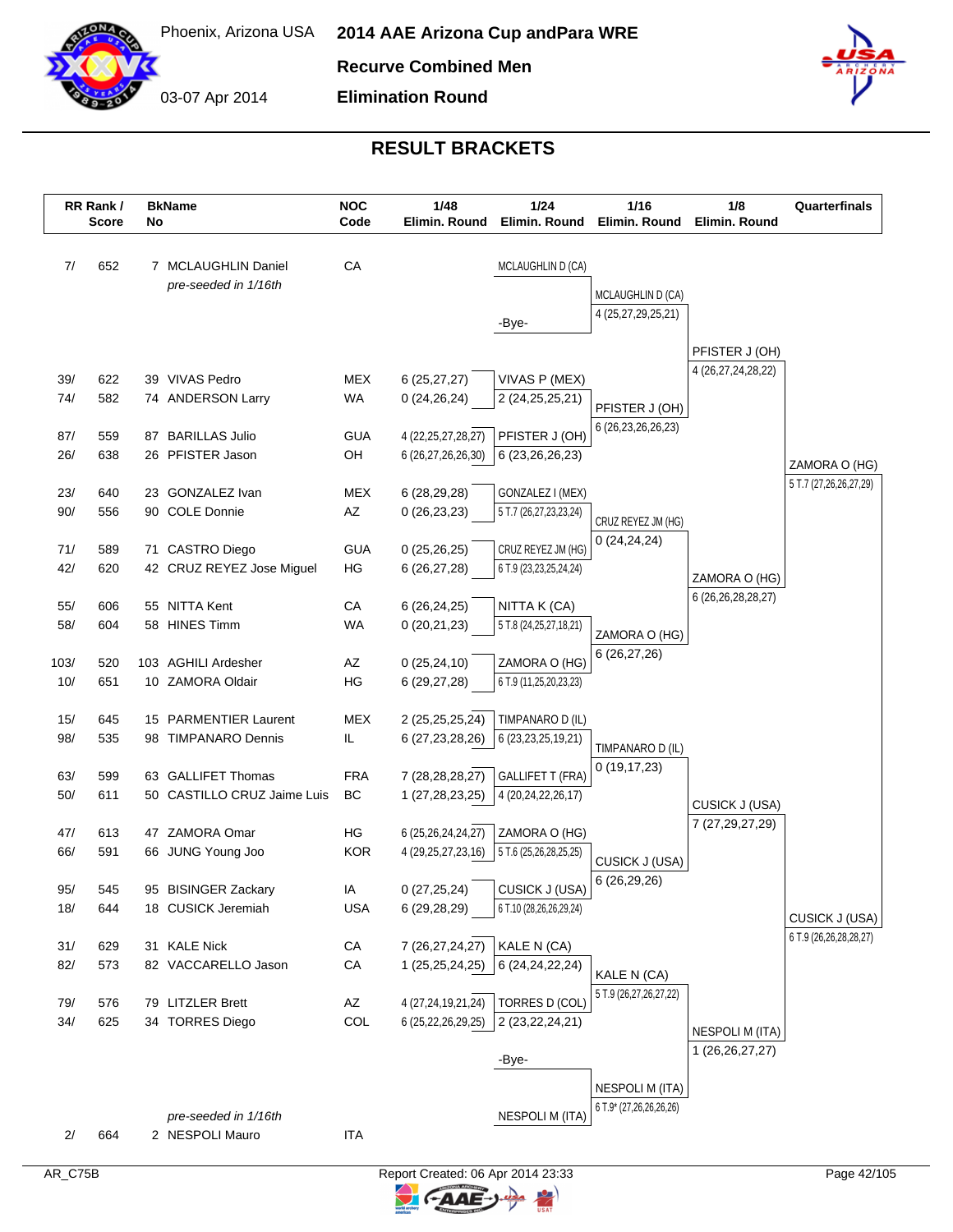Phoenix, Arizona USA **2014 AAE Arizona Cup and Para WRE**

**Recurve Combined Women**

**Final Round**

# **RESULT BRACKETS**

|           | RR Rank /<br><b>Score</b> | <b>BkName</b><br>No                                | <b>NOC</b><br>Code      | Quarterfinals                                    | <b>Semifinals</b>                       | <b>Finals</b>          |                                   |
|-----------|---------------------------|----------------------------------------------------|-------------------------|--------------------------------------------------|-----------------------------------------|------------------------|-----------------------------------|
| 17/<br>9/ | 604<br>621                | <b>BROWN Mackenzie</b><br>17<br>9 PRITCHARD Lanola | <b>USA</b><br>СA        | 6 (28, 28, 23, 24, 27)<br>4 (27, 26, 27, 28, 23) | BROWN M (USA)<br>6 (29,28,25)           | <b>BROWN M (USA)</b>   |                                   |
| 5/<br>4/  | 633<br>637                | 5 GONZALEZ Gina L.<br>4 AVITIA Mariana             | <b>MEX</b><br>MEX       | 6 T.9 (27,27,25,27,23)<br>5 T.8 (27,24,26,26,27) | <b>GONZALEZ GL (MEX)</b><br>0(26,26,23) | 6 (27,28,28,29,26)     | <b>GOLD</b><br>BROWN M (USA)      |
| 3/<br>6/  | 642<br>629                | 3 HARDY Jennifer<br>6 LORIG Khatuna                | <b>TX</b><br><b>USA</b> | 6 (29,27,26,29)<br>2 (26,27,26,27)               | HARDY J (TX)<br>1 (26,27,26,26)         | VALENCIA A (MEX)       |                                   |
| 7/<br>2/  | 625<br>645                | 7 GILBERT Michelle<br>2 VALENCIA Alejandra         | MD.<br><b>MEX</b>       | 0(22, 24, 23)<br>6(25, 27, 28)                   | VALENCIA A (MEX)<br>7 (26,29,28,27)     | 4 (29, 28, 27, 28, 26) | <b>SILVER</b><br>VALENCIA A (MEX) |



C-AAE-J-

 $\overline{\mathbf{z}}$ 





03-07 Apr 2014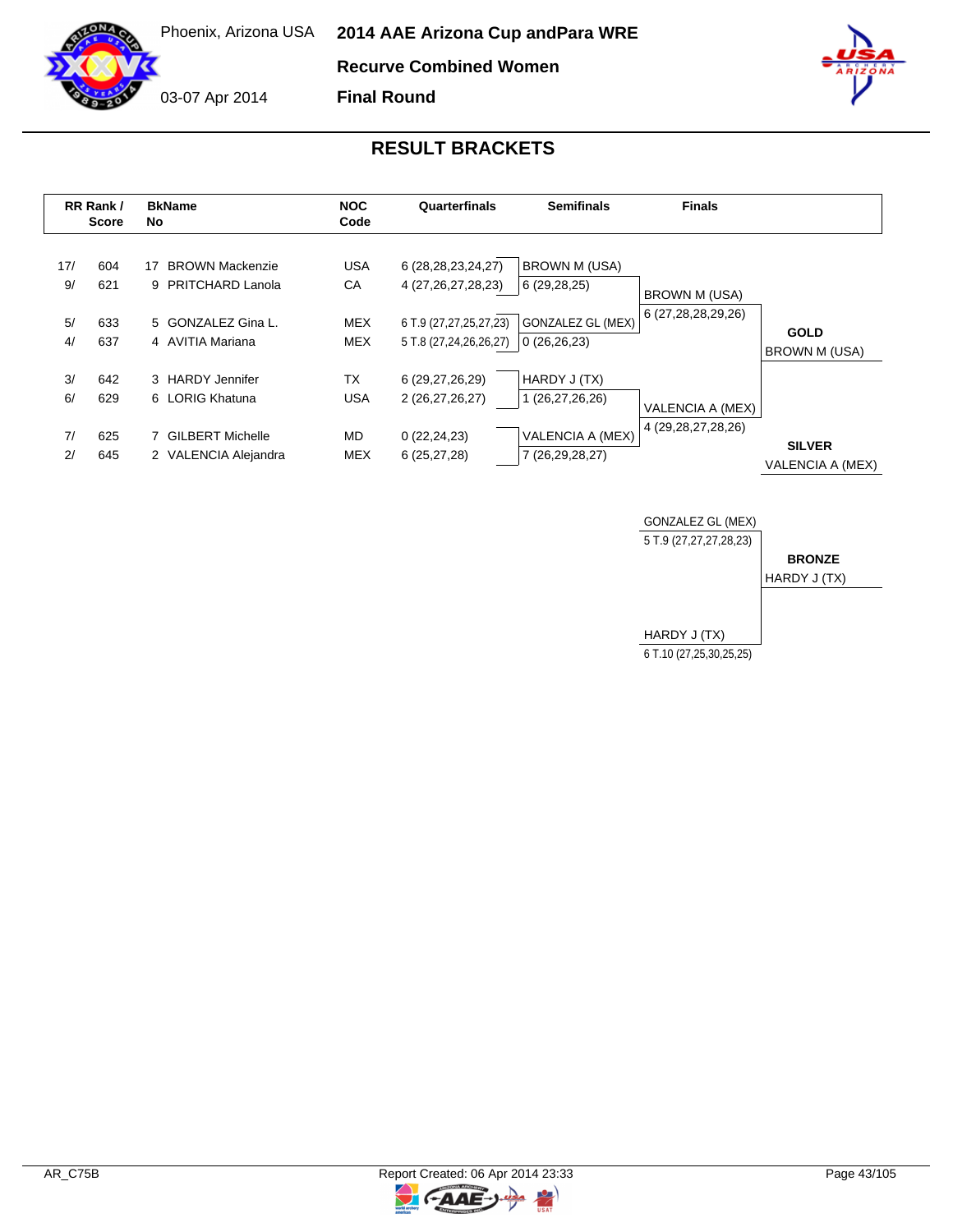

**Recurve Combined Women**

**Elimination Round**



|            | RR Rank /<br>Score | No | <b>BkName</b>                              | <b>NOC</b><br>Code | 1/32<br>Elimin. Round              | 1/16<br>Elimin. Round                       | 1/8<br>Elimin. Round       | Quarterfinals                               |
|------------|--------------------|----|--------------------------------------------|--------------------|------------------------------------|---------------------------------------------|----------------------------|---------------------------------------------|
|            |                    |    |                                            |                    |                                    |                                             |                            |                                             |
| 1/         | 657                |    | 1 RENDON Ana Maria                         | COL                | 7 (24, 19, 18, 21)                 | RENDON AM (COL)                             |                            |                                             |
| 64/        | 390                |    | 64 CHUN Saewon                             | <b>USK</b>         | 1(16,6,18,5)                       | 7 (24, 23, 28, 26)                          |                            |                                             |
|            |                    |    |                                            |                    |                                    |                                             | RENDON AM (COL)            |                                             |
| 33/        | 556                |    | 33 VALENCIA Yesenia                        | <b>GUA</b>         | 6 (21, 20, 19, 20)                 | VALENCIA Y (GUA)                            | 4 (27, 28, 27, 27, 26)     |                                             |
| 32/        | 559                |    | 32 GRELLNER Janis                          | MO                 | 2 (16,21,18,19)                    | 1 (23,23,26,21)                             |                            | BROWN M (USA)                               |
|            |                    |    |                                            |                    |                                    |                                             |                            | 6 (28, 28, 23, 24, 27)                      |
| 17/        | 604                |    | 17 BROWN Mackenzie                         | <b>USA</b>         | 6(21, 24, 24)                      | <b>BROWN M (USA)</b>                        |                            |                                             |
| 48/        | 484                |    | 48 MCGRATH Megan                           | WA                 | 0(18, 10, 18)                      | 6 (23, 23, 24, 28, 27)                      | <b>BROWN M (USA)</b>       |                                             |
| 49/        | 484                |    | 49 ABERNATHY Anne                          | <b>ISV</b>         | 0(20, 11, 12)                      | MANDIA C (ITA)                              | 6 (28,25,26,28,28)         |                                             |
| 16/        | 608                |    | 16 MANDIA Claudia                          | <b>ITA</b>         | 6(25, 27, 25)                      | 4 (22, 26, 27, 27, 26)                      |                            |                                             |
|            |                    |    |                                            |                    |                                    |                                             |                            |                                             |
| 9/         | 621                |    | 9 PRITCHARD Lanola                         | CA                 | 7 (26, 19, 19, 21)                 | PRITCHARD L (CA)                            |                            |                                             |
| 56/        | 427                |    | 56 MAHABIR Raveena                         | <b>BAR</b>         | 1(12, 19, 13, 0)                   | 7 (25,23,23,26,26)                          | PRITCHARD L (CA)           |                                             |
|            |                    |    |                                            |                    |                                    |                                             | 6 (27,26,24)               |                                             |
| 41/<br>24/ | 528<br>583         |    | 41 BERMÚDEZ Gloriana<br>24 ALEXANDER Katie | CRC<br>AZ          | 2 (24, 17, 21, 9)                  | ALEXANDER K (AZ)                            |                            |                                             |
|            |                    |    |                                            |                    | 6 (17,21,27,13)                    | 3 (22, 23, 25, 21, 25)                      |                            | PRITCHARD L (CA)                            |
| 25/        | 583                |    | 25 EICH Madison                            | WA                 | 2 (27,20,25,21)                    | ROMERO R (GUA)                              |                            | 4 (27, 26, 27, 28, 23)                      |
| 40/        | 535                |    | 40 ROMERO Regina                           | <b>GUA</b>         | 6 (14,24,26,22)                    | 0(20, 20, 19)                               |                            |                                             |
|            |                    |    |                                            |                    |                                    |                                             | SARTORI G (ITA)            |                                             |
| 57/        | 426                |    | 57 BOONE Ahnika                            | CA                 | 0(19, 15, 14)                      | SARTORI G (ITA)                             | 0(22,25,23)                |                                             |
| 8/         | 622                |    | 8 SARTORI Guendalina                       | ITA                | 6(27, 24, 24)                      | 6 (23,24,28)                                |                            |                                             |
|            |                    |    |                                            |                    |                                    |                                             |                            |                                             |
| 5/<br>60/  | 633<br>413         |    | 5 GONZALEZ Gina L.<br>60 OSTLING Turia     | <b>MEX</b><br>AZ   | 6(25,21,24)<br>0(18, 12, 7)        | GONZALEZ GL (MEX)<br>6 (27, 25, 24, 23, 25) |                            |                                             |
|            |                    |    |                                            |                    |                                    |                                             | GONZALEZ GL (MEX)          |                                             |
| 37/        | 538                |    | 37 WOLF Cassandra                          | CA                 | 5 T.5 (24, 22, 25, 9, 22)          | CLAMON L (CA)                               | 6 T.9 (24, 25, 26, 24, 23) |                                             |
| 28/        | 578                |    | 28 CLAMON Lauren                           | CA                 | 6 T.7 (23,20,26,19,22)             | 4 (21, 20, 27, 27, 24)                      |                            |                                             |
|            |                    |    |                                            |                    |                                    |                                             |                            | GONZALEZ GL (MEX)<br>6 T.9 (27,27,25,27,23) |
| 21/        | 588                |    | 21 CHÉNIER Virginie                        | CAN                | 6 (20,21,26,22)                    | CHÉNIER V (CAN)                             |                            |                                             |
| 44/        | 515                |    | 44 LEE Vanessa                             | CAN                | 2 (22, 18, 12, 19)                 | 3 (26,24,23,20,23)                          | LIONETTI PCM (ITA)         |                                             |
| 53/        | 458                |    | 53 BENNETT Victoria                        | MD                 |                                    | LIONETTI PCM (ITA)                          | 5 T.8 (18,28,26,22,24)     |                                             |
| 12/        | 617                |    | 12 LIONETTI Pia Carmen Maria               | ITA                | 2 (14,24,18,22)<br>6 (28,22,20,23) | 7 (29, 23, 23, 24, 27)                      |                            |                                             |
|            |                    |    |                                            |                    |                                    |                                             |                            |                                             |
| 13/        | 616                |    | 13 BAYARDO Gabriela                        | MEX                | 6(22, 26, 23)                      | BAYARDO G (MEX)                             |                            |                                             |
| 52/        | 462                |    | 52 MAITLAND Pamela                         | ${\sf CA}$         | 0(7,10,13)                         | 7 (28,23,26,30)                             | BAYARDO G (MEX)            |                                             |
|            |                    |    |                                            |                    |                                    |                                             | 4 (29, 25, 24, 22, 24)     |                                             |
| 45/        | 511                |    | 45 HIRST Fiona                             | <b>GBR</b>         | 0(21, 24, 21)                      | MISCIONE A (CA)                             |                            |                                             |
| 20/        | 592                |    | 20 MISCIONE Anna                           | CA                 | 6(24, 25, 24)                      | 1 (26,23,20,22)                             |                            | AVITIA M (MEX)                              |
| 29/        | 573                |    | 29 AHN Jenna                               | СA                 | 6 (20, 23, 24)                     | AHN J (CA)                                  |                            | 5 T.8 (27,24,26,26,27)                      |
| 36/        | 538                |    | 36 TURONEK Philippa                        | CA                 | 0(6,10,10)                         | 2 (19,22,26,22)                             |                            |                                             |
|            |                    |    |                                            |                    |                                    |                                             | AVITIA M (MEX)             |                                             |
| 61/        | 410                |    | 61 JEREMIASSEN Henny                       | <b>DEN</b>         | 0(18, 19, 19)                      | <b>AVITIA M (MEX)</b>                       | 6 (24, 20, 27, 25, 27)     |                                             |
| 4/         | 637                |    | 4 AVITIA Mariana                           | MEX                | 6(26, 22, 24)                      | 6 (26, 28, 23, 28)                          |                            |                                             |

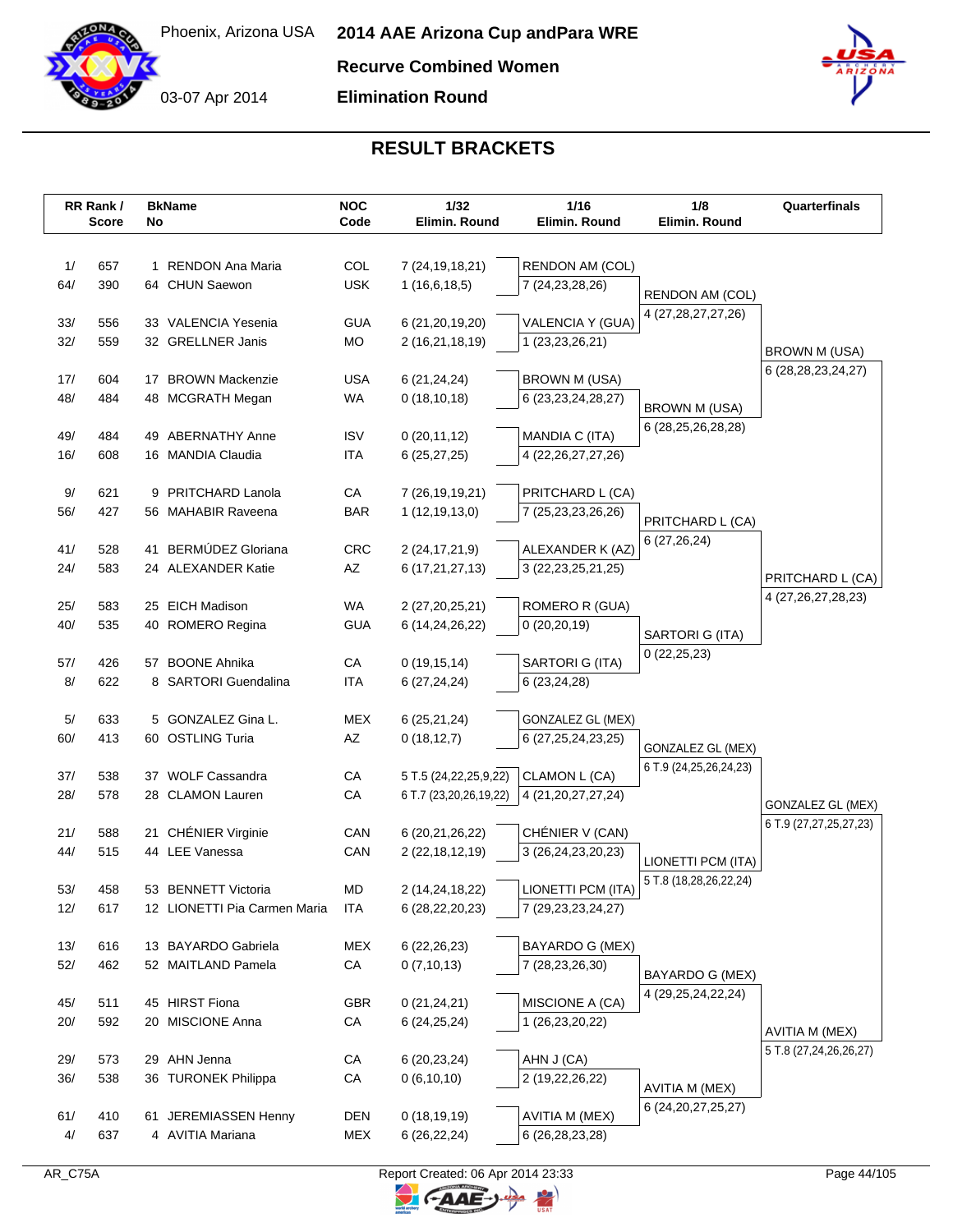



**Recurve Combined Women**

**Elimination Round**



# **RESULT BRACKETS**

|            | RR Rank /<br>Score | No | <b>BkName</b>                         | <b>NOC</b><br>Code | 1/32<br>Elimin. Round                    | 1/16<br>Elimin. Round                | 1/8<br>Elimin. Round                             | Quarterfinals      |
|------------|--------------------|----|---------------------------------------|--------------------|------------------------------------------|--------------------------------------|--------------------------------------------------|--------------------|
| 3/         | 642                |    | 3 HARDY Jennifer                      | <b>TX</b>          |                                          | HARDY J (TX)                         |                                                  |                    |
| 62/        | 408                |    | 62 PARK Jiah                          | CA                 | -Bye-                                    | 6 (23,26,28)                         |                                                  |                    |
|            |                    |    |                                       |                    |                                          |                                      | HARDY J (TX)                                     |                    |
| 35/        | 540                |    | 35 PAIZ Maria Andre                   | <b>GUA</b>         | 0(6,10,11)                               | YAMAGUCHI K (AZ)                     | 6 (23, 26, 27, 26)                               |                    |
| 30/        | 572                |    | 30 YAMAGUCHI Karissa                  | AZ                 | 6(22, 12, 22)                            | 0(20, 22, 25)                        |                                                  |                    |
|            |                    |    |                                       |                    |                                          |                                      |                                                  | HARDY J (TX)       |
| 19/        | 593                |    | 19 KIM Stephanie                      | СA                 | 6 (15, 16, 12, 18, 26)                   | KIM S (CA)                           |                                                  | 6 (29, 27, 26, 29) |
| 46/        | 509                |    | 46 PELTON Cassandra                   | GA                 | 4 (20, 12, 16, 9, 18)                    | 2 (20,21,27,18)                      | MURILLO A (MEX)                                  |                    |
|            |                    |    |                                       |                    |                                          |                                      | 2 (19,27,26,21)                                  |                    |
| 51/        | 469                |    | 51 LOXTERKAMP Elizabeth               | ME                 | 2 (13,22,13,10)                          | MURILLO A (MEX)                      |                                                  |                    |
| 14/        | 615                |    | 14 MURILLO Alba                       | <b>MEX</b>         | 6 (24, 17, 19, 22)                       | 6 (26,25,22,25)                      |                                                  |                    |
| 11/        | 617                |    | 11 THIFFEAULT PICARD Georcy-Stéphanie | CAN                | 6 (21,21,23)                             | THIFFEAULT PICARD GS (CAN)           |                                                  |                    |
| 54/        | 444                |    | 54 ABRAHAM Abigail                    | VA                 | 0(20,10,21)                              | 6 (23, 24, 26, 27)                   |                                                  |                    |
|            |                    |    |                                       |                    |                                          |                                      | THIFFEAULT PICARD GS (CAN)<br>3 (26,24,24,23,22) |                    |
| 43/        | 518                |    | 43 STRICKLAND Ashley                  | AZ                 | 6 (20,28,22,16,24)                       | STRICKLAND A (AZ)                    |                                                  |                    |
| 22/        | 587                |    | 22 CHÀVEZ Julia                       | <b>MEX</b>         | 4 (23, 18, 16, 21, 17)                   | 2 (24, 23, 24, 21)                   |                                                  | LORIG K (USA)      |
|            |                    |    |                                       |                    |                                          |                                      |                                                  | 2 (26,27,26,27)    |
| 27/<br>38/ | 580<br>537         |    | 27 HAN Jenny<br>38 VÁZQUEZ Paulina    | CA<br><b>NL</b>    | 7 (20,20,25,14,22)<br>3 (14,25,21,14,20) | HAN J (CA)<br>4 (23, 25, 23, 17, 18) |                                                  |                    |
|            |                    |    |                                       |                    |                                          |                                      | LORIG K (USA)                                    |                    |
| 59/        | 418                |    | 59 BELL Rebecca                       | AZ                 | 0(12,5,22)                               | LORIG K (USA)                        | 7 (26, 23, 27, 25, 23)                           |                    |
| 6/         | 629                |    | 6 LORIG Khatuna                       | <b>USA</b>         | 6(26, 24, 25)                            | 6 (22, 21, 27, 25, 25)               |                                                  |                    |
|            |                    |    |                                       |                    |                                          |                                      |                                                  |                    |
| 7/         | 625                |    | 7 GILBERT Michelle                    | MD                 | 7 (23, 26, 23, 24)                       | GILBERT M (MD)                       |                                                  |                    |
| 58/        | 426                |    | 58 KIM Dong Myung                     | <b>USK</b>         | 1 (15, 15, 23, 19)                       | 7 (23,24,29,26)                      | GILBERT M (MD)                                   |                    |
| 39/        | 536                |    | 39 EATON Allison                      | <b>NC</b>          | 4 (9,21,21,14,9)                         | RODRIGUEZ K (MEX)                    | 6 (24, 26, 26, 27)                               |                    |
| 26/        | 580                |    | 26 RODRIGUEZ Karime                   | <b>MEX</b>         | 6 (16, 19, 10, 26, 18)                   | 1 (13,24,23,24)                      |                                                  |                    |
|            |                    |    |                                       |                    |                                          |                                      |                                                  | GILBERT M (MD)     |
| 23/        | 586                |    | 23 MICKELBERRY Erin                   | USA                | 6 (19,29,26,23)                          | MICKELBERRY E (USA)                  |                                                  | 0(22, 24, 23)      |
| 42/        | 518                |    | 42 RAINES Candice                     | VT                 | 2 (20, 20, 17, 18)                       | 5 T.8 (23,25,25,24,26)               | <b>GARCIA M (MEX)</b>                            |                    |
|            |                    |    |                                       |                    |                                          |                                      | 2 (26,24,24,24)                                  |                    |
| 55/        | 434                |    | 55 LAYOLLE Patricia                   | <b>BRA</b>         | 0(8,6,15)                                | GARCIA M (MEX)                       |                                                  |                    |
| 10/        | 620                |    | 10 GARCIA Mariana                     | <b>MEX</b>         | 6(20, 24, 26)                            | 6 T.9 (21, 25, 27, 28, 23)           |                                                  |                    |
| 15/        | 609                |    | 15 KOEHL Heather                      | ТX                 | 6(26, 24, 25)                            | KOEHL H (TX)                         |                                                  |                    |
| 50/        | 479                |    | 50 NEWMAN Blaise                      | OK                 | 0(18,20,16)                              | 6 (22, 20, 25, 25, 27)               |                                                  |                    |
|            |                    |    |                                       |                    |                                          |                                      | KOEHL H (TX)                                     |                    |
| 47/        | 500                |    | 47 STROUD Branduin                    | СA                 | 0(14, 22, 13)                            | GIBILARO A (USA)                     | 5 T.8 (26,24,26,27,23)                           |                    |
| 18/        | 603                |    | 18 GIBILARO Ariel                     | <b>USA</b>         | 6(23,25,21)                              | 4 (22, 25, 22, 23, 27)               |                                                  | VALENCIA A (MEX)   |
|            |                    |    |                                       |                    |                                          |                                      |                                                  | 6(25, 27, 28)      |
| 31/        | 559                |    | 31 FORD Lee                           | GА                 | 2 (25,11,19,17)                          | KISS-JOHNSON K (SC)                  |                                                  |                    |
| 34/        | 545                |    | 34 KISS-JOHNSON Kinga                 | SC                 | 6 (24, 19, 21, 20)                       | 0(13, 18, 12)                        | VALENCIA A (MEX)                                 |                    |
| 63/        | 405                |    | 63 YON Iris                           | СA                 | 0(3, 12, 15)                             | VALENCIA A (MEX)                     | 6 T.9 (23,27,26,26,26)                           |                    |
| 2/         | 645                |    | 2 VALENCIA Alejandra                  | <b>MEX</b>         | 6(26,20,25)                              | 6 (28,27,26)                         |                                                  |                    |
|            |                    |    |                                       |                    |                                          |                                      |                                                  |                    |

뮈

C-AAE-J-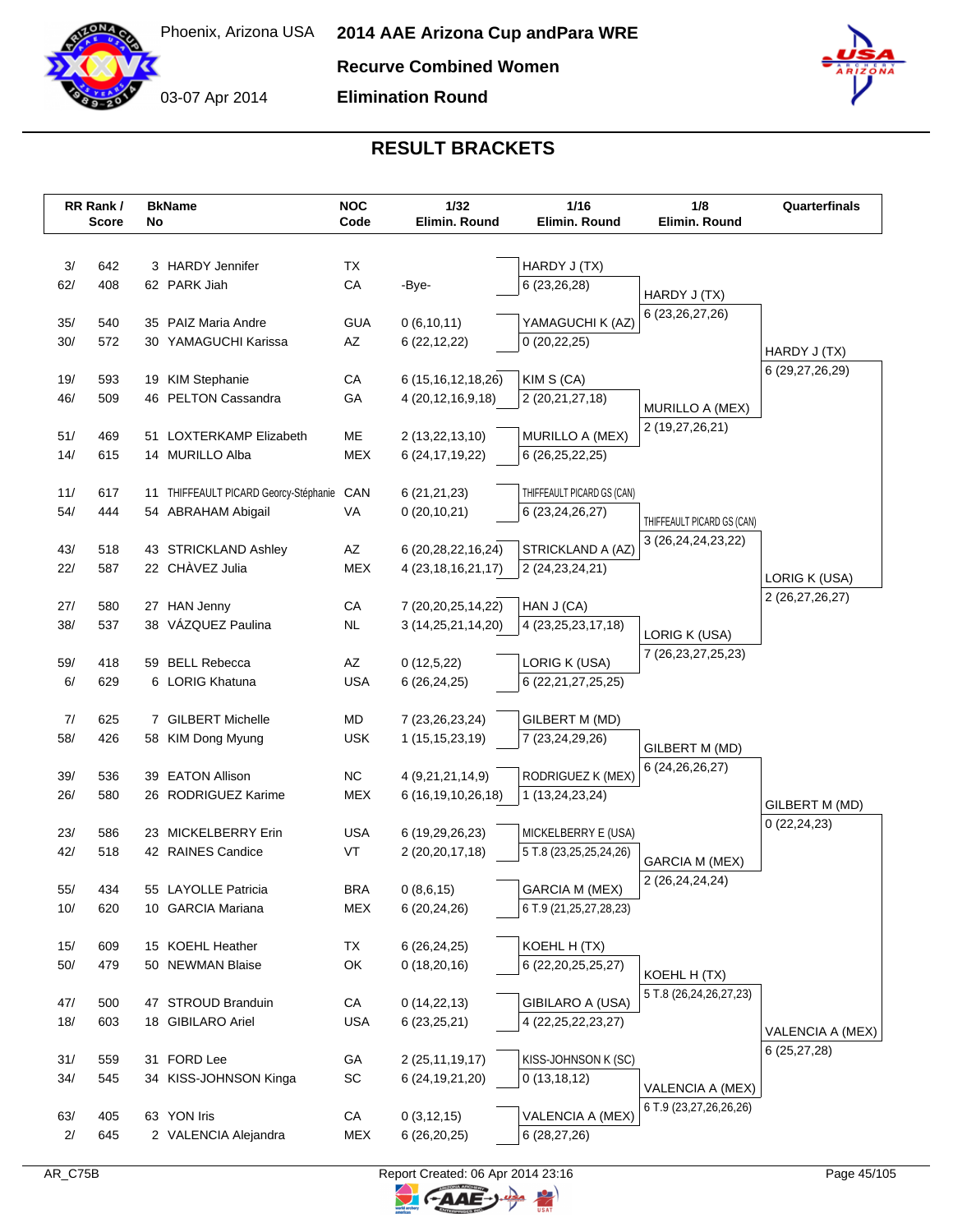

Phoenix, Arizona USA **2014 AAE Arizona Cup and Para WRE**

**Recurve Cadet Men**

**Final Round**

03-07 Apr 2014





#### **RESULT BRACKETS**

|           | RR Rank /<br><b>Score</b> | <b>BkName</b><br>No.                       | <b>NOC</b><br>Code | Quarterfinals                            | <b>Semifinals</b>                  | <b>Finals</b>   |                                |
|-----------|---------------------------|--------------------------------------------|--------------------|------------------------------------------|------------------------------------|-----------------|--------------------------------|
| 1/<br>40/ | 647<br>535                | 1 OHLENDORF Jake<br>40 FLYNN Brendan       | CA<br>CA           | 6 (25,25,26,27)<br>2 (26,19,23,22)       | OHLENDORF J (CA)<br>0(22, 27, 24)  | LEE JD (CA)     |                                |
| 28/<br>4/ | 578<br>637                | 28 LEE Ji Dam<br>4 SHEDROFF Noah           | CA<br>OH           | 6 (25,27,26,27,27)<br>4 (26,29,23,25,26) | LEE JD (CA)<br>6(24, 28, 25)       | 2 (25,21,21,27) | <b>GOLD</b><br>ARELLANO H (BC) |
| 3/<br>11/ | 642<br>624                | 3 FOWLE Brandon<br>ARELLANO Humberto<br>11 | <b>MA</b><br>ВC    | 2 (26,27,23,27)<br>6 (28,26,28,28)       | ARELLANO H (BC)<br>7 (27,27,27,28) | ARELLANO H (BC) |                                |
| 10/<br>2/ | 624<br>645                | 10 PEREZ Gabriel<br>2 KIM Geun             | BC.<br>СA          | 6 (28, 28, 27, 28)<br>2 (29,26,24,27)    | PEREZ G (BC)<br>1 (26,25,27,24)    | 6 (23,26,28,28) | <b>SILVER</b><br>LEE JD (CA)   |



 $\overline{z}$ 

C-AAE-J-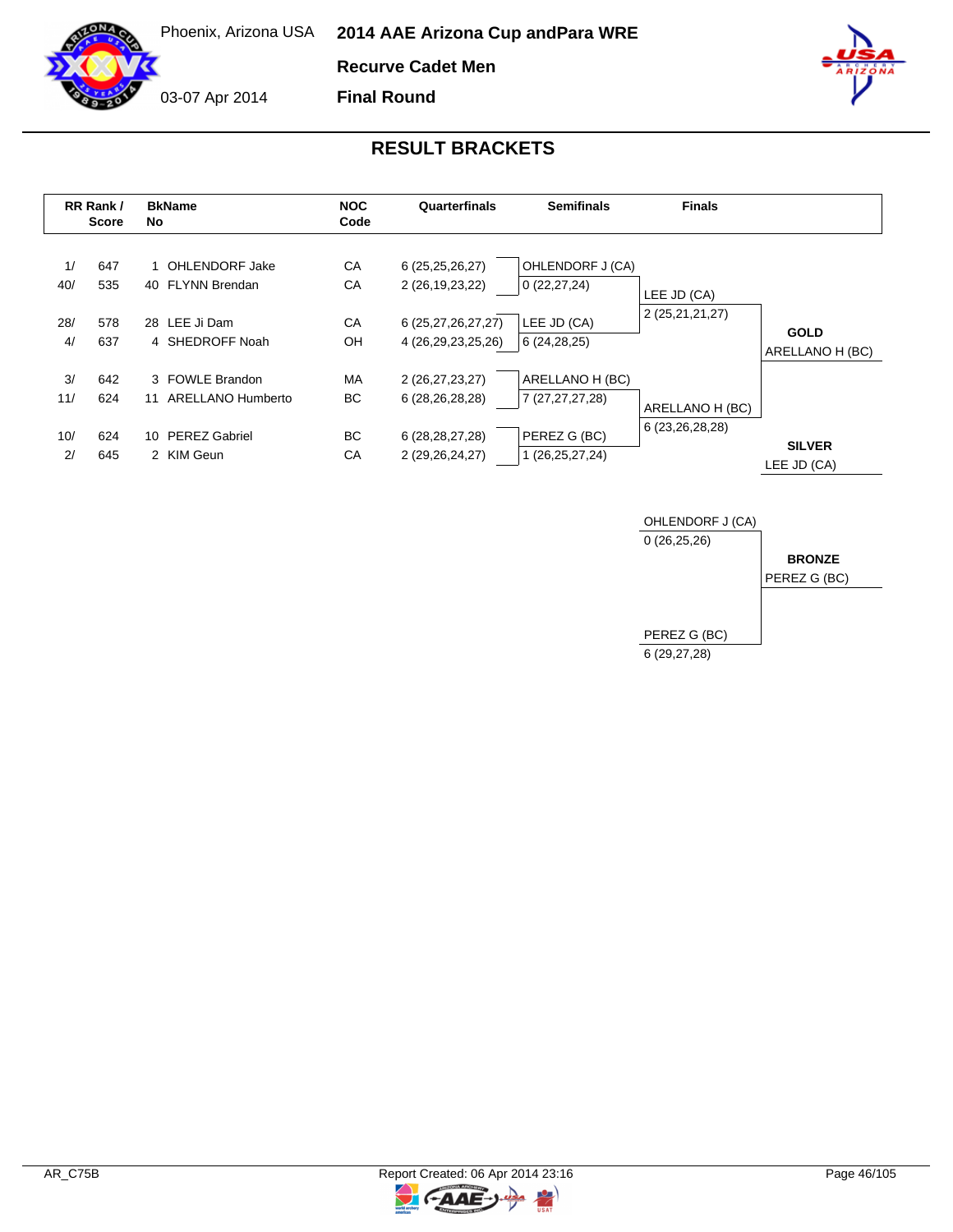

**Recurve Cadet Men**

**Elimination Round**



|            | RR Rank /<br><b>Score</b> | No | <b>BkName</b>                          | <b>NOC</b><br>Code | 1/32<br>Elimin. Round                    | 1/16<br>Elimin. Round                        | 1/8<br>Elimin. Round           | Quarterfinals                             |
|------------|---------------------------|----|----------------------------------------|--------------------|------------------------------------------|----------------------------------------------|--------------------------------|-------------------------------------------|
|            |                           |    |                                        |                    |                                          |                                              |                                |                                           |
| 1/         | 647                       |    | 1 OHLENDORF Jake                       | CA                 |                                          | OHLENDORF J (CA)                             |                                |                                           |
|            |                           |    | -Bye-                                  |                    |                                          | 7 (25,25,30,27)                              | OHLENDORF J (CA)               |                                           |
| 33/        | 552                       |    | 33 LEE Je-Oh (Daniel)                  | CA                 | 6(23, 24, 25)                            | LEE JO((CA)                                  | 6 (29,26,29,28)                |                                           |
| 32/        | 556                       |    | 32 LI Linus                            | CA                 | 0(21, 23, 19)                            | 1 (22, 25, 21, 23)                           |                                |                                           |
|            |                           |    |                                        |                    |                                          |                                              |                                | OHLENDORF J (CA)                          |
| 17/        | 613                       |    | 17 ADAME David                         | CН                 | 6(25, 28, 27)                            | ADAME D (CH)                                 |                                | 6 (25, 25, 26, 27)                        |
| 48/        | 476                       |    | 48 HIRST Curtis                        | GBR                | 0(24, 22, 19)                            | 3 (23,27,24,27,25)                           | OLIVER R (FL)                  |                                           |
|            |                           |    |                                        |                    |                                          |                                              | 2 (26, 28, 25, 23)             |                                           |
| 49/        | 452                       |    | 49 CHOI Brandon                        | CA                 | 2 (24, 26, 25, 21)                       | OLIVER R (FL)                                |                                |                                           |
| 16/        | 614                       |    | 16 OLIVER Ryan                         | FL.                | 6 (26, 28, 23, 26)                       | 7 (25,22,29,27,26)                           |                                |                                           |
| 9/         | 628                       |    | 9 BARRAGAN Victor                      | BC                 |                                          | BARRAGAN V (BC)                              |                                |                                           |
|            |                           |    | -Bye-                                  |                    |                                          | 6 (24,24,24)                                 | <b>BARRAGAN V (BC)</b>         |                                           |
|            |                           |    |                                        |                    |                                          |                                              | 2 (24, 28, 23, 25)             |                                           |
| 41/        | 534                       |    | 41 GADDAMADUGU Pranav                  | CA                 | 6 (28,24,28,21,20)                       | GADDAMADUGU P (CA)                           |                                |                                           |
| 24/        | 591                       |    | 24 RYU Kwang Hyun                      | CA                 | 4 (23,25,26,24,19)                       | 0(21,20,22)                                  |                                | FLYNN B (CA)                              |
| 25/        | 590                       |    | 25 YUN Samuel                          | CA                 | 1 (17,22,16,24)                          | FLYNN B (CA)                                 |                                | 2 (26, 19, 23, 22)                        |
| 40/        | 535                       |    | 40 FLYNN Brendan                       | CA                 | 7 (24, 22, 20, 27)                       | 6 (27,19,25,25)                              |                                |                                           |
|            |                           |    |                                        |                    |                                          |                                              | FLYNN B (CA)                   |                                           |
|            |                           |    | -Bye-                                  |                    |                                          | KIM M (CA)                                   | 6 (26, 22, 24, 27)             |                                           |
| 8/         | 629                       |    | 8 KIM Minsoo                           | CA                 |                                          | 2 (26, 28, 22, 23)                           |                                |                                           |
| 5/         | 636                       |    | 5 CASTRO Jesus                         | <b>BC</b>          |                                          | CASTRO J (BC)                                |                                |                                           |
|            |                           |    | -Bye-                                  |                    |                                          | 4 (22, 26, 26, 27, 24)                       |                                |                                           |
|            |                           |    |                                        |                    |                                          |                                              | LEE JD (CA)<br>6 (28,24,25,28) |                                           |
| 37/        | 546                       |    | 37 KIM Sang Hyo                        | <b>USK</b>         | 3 (22, 17, 25, 17, 25)                   | LEE JD (CA)                                  |                                |                                           |
| 28/        | 578                       |    | 28 LEE Ji Dam                          | CA                 | 7 (21, 30, 25, 28, 27)                   | 6 (27,27,24,24,26)                           |                                | LEE JD (CA)                               |
| 21/        | 602                       |    | 21 CONLEY Hunter                       | CA                 |                                          | CONLEY H (CA)                                |                                | 6 (25,27,26,27,27)                        |
| 44/        | 502                       |    | 44 LEE Donghyeon                       | <b>USK</b>         | 6 (25, 24, 25, 27)<br>2 (22, 25, 18, 20) | 7 (28,27,26,28)                              |                                |                                           |
|            |                           |    |                                        |                    |                                          |                                              | CONLEY H (CA)                  |                                           |
| 53/        | 267                       |    | 53 NUNNA Tanay                         | CA                 | 0(3,11,17)                               | CHO E (CA)                                   | 2 (24, 26, 23, 23)             |                                           |
| 12/        | 621                       |    | 12 CHO Elliot                          | CA                 | 6(27, 28, 22)                            | 1 (27,21,26,24)                              |                                |                                           |
|            |                           |    |                                        |                    |                                          |                                              |                                |                                           |
| 13/<br>52/ | 620<br>290                |    | 13 BRAENDLE Gus<br>52 PAN, JR. Patrick | TX<br>CA           | 6(24, 27, 28)<br>0(21, 10, 10)           | <b>BRAENDLE G (TX)</b><br>7 (20,27,21,27,25) |                                |                                           |
|            |                           |    |                                        |                    |                                          |                                              | <b>BRAENDLE G (TX)</b>         |                                           |
| 45/        | 501                       |    | 45 KIM Daniel                          | CA                 | 6 T.10 (22,22,23,28,23)                  | KIM D (CA)                                   | 3 (26, 26, 25, 26, 24)         |                                           |
| 20/        | 603                       |    | 20 PARK Nathan                         | CA                 | 5 T.9 (23,26,23,23,21)                   | 3 (25, 21, 21, 24, 23)                       |                                |                                           |
|            |                           |    |                                        |                    |                                          |                                              |                                | SHEDROFF N (OH)<br>4 (26, 29, 23, 25, 26) |
| 29/        | 578                       |    | 29 LAWTON Ralph                        | PA                 | 6 T.9 (23,19,12,27,22)                   | LAWTON R (PA)                                |                                |                                           |
| 36/        | 548                       |    | 36 PARK Sean                           | CA                 | 5 T.8 (21,27,26,24,22)                   | 0(22,21,20)                                  | SHEDROFF N (OH)                |                                           |
|            |                           |    |                                        |                    |                                          |                                              | 7 (27,25,27,26,26)             |                                           |
|            |                           |    | -Bye-                                  | OH                 |                                          | SHEDROFF N (OH)                              |                                |                                           |
| 4/         | 637                       |    | 4 SHEDROFF Noah                        |                    |                                          | 6(28, 29, 27)                                |                                |                                           |

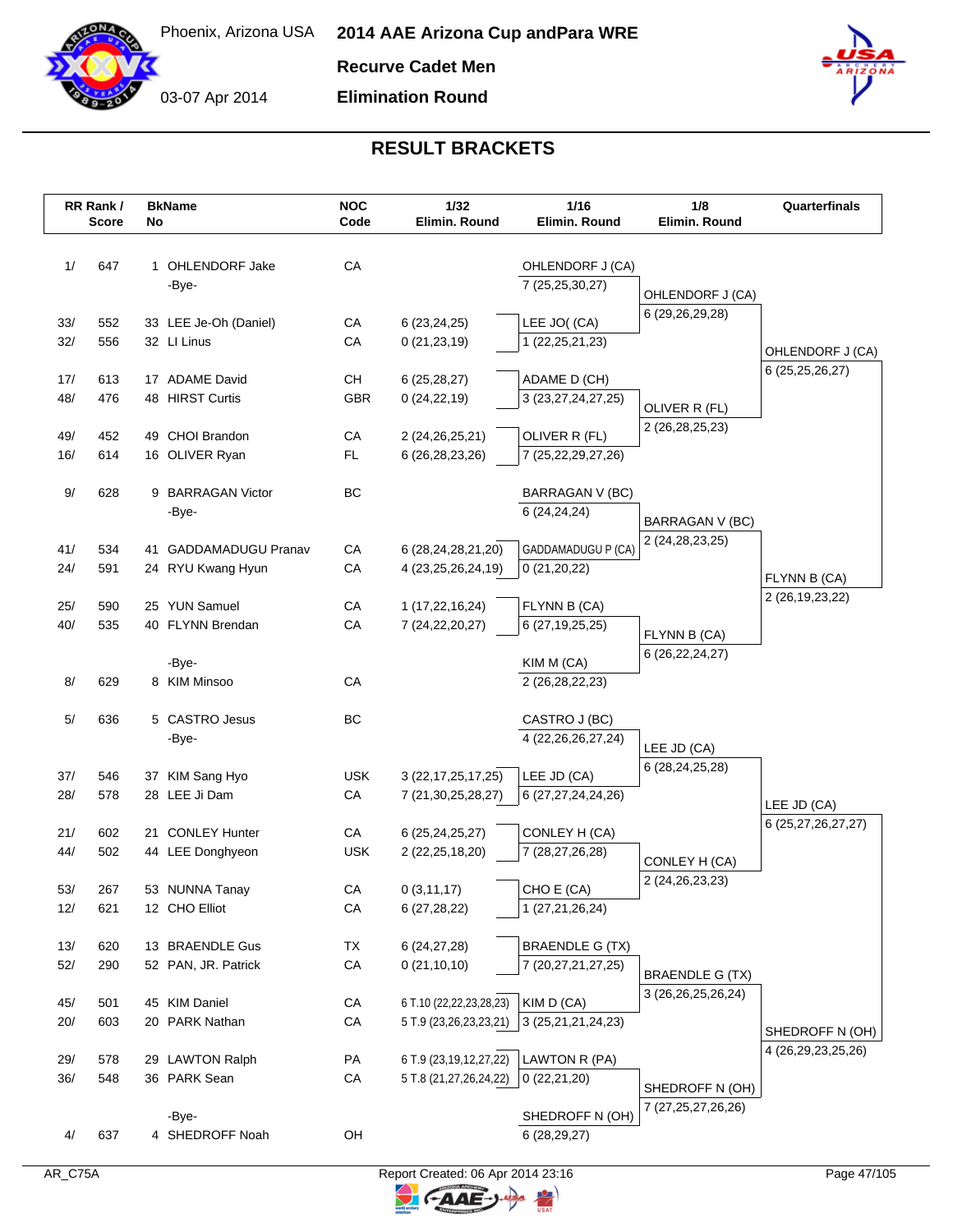

**Recurve Cadet Men**

**Elimination Round**



|       | RR Rank /<br><b>Score</b> | No | <b>BkName</b>            | <b>NOC</b><br>Code | 1/32<br>Elimin. Round  | 1/16<br>Elimin. Round  | 1/8<br>Elimin. Round                           | Quarterfinals      |
|-------|---------------------------|----|--------------------------|--------------------|------------------------|------------------------|------------------------------------------------|--------------------|
|       |                           |    |                          |                    |                        |                        |                                                |                    |
| 3/    | 642                       |    | 3 FOWLE Brandon          | MA                 |                        | FOWLE B (MA)           |                                                |                    |
|       |                           |    | -Bye-                    |                    |                        | 6 (29, 27, 25, 27)     | FOWLE B (MA)                                   |                    |
|       |                           |    |                          |                    |                        |                        | 6 (26,29,28)                                   |                    |
| 35/   | 549                       |    | 35 SUK Andrew            | CA                 | 6 (23, 20, 16, 25, 26) | SUK A (CA)             |                                                |                    |
| 30/   | 565                       |    | 30 KIM Joony             | ID                 | 4 (21, 16, 25, 26, 24) | 2 (18,23,26,26)        |                                                | FOWLE B (MA)       |
| 19/   | 609                       |    | 19 OFFCHISS Cody         | <b>OR</b>          | 6 (25, 22, 21, 28, 26) | OFFCHISS C (OR)        |                                                | 2 (26,27,23,27)    |
| 46/   | 499                       |    | 46 LEE Kenn              | CA                 | 4 (24, 23, 23, 17, 13) | 4 (28, 22, 24, 27, 20) |                                                |                    |
|       |                           |    |                          |                    |                        |                        | BITNER-PARISH M (MD)                           |                    |
| 51/   | 450                       |    | 51 LEE Albert            | CA                 | 2 (21,22,20,21)        | BITNER-PARISH M (MD)   | 0(26,27)                                       |                    |
| 14/   | 619                       |    | 14 BITNER-PARISH Matthew | <b>MD</b>          | 6 (25,29,18,26)        | 6 (27,27,26,26,25)     |                                                |                    |
| 11/   | 624                       |    | 11 ARELLANO Humberto     | BC                 | 6 (28,27,29)           | ARELLANO H (BC)        |                                                |                    |
| $54/$ | 203                       |    | 54 KELLY Joshua          | CA                 | 0(4,2,0)               | 6(28, 29, 27)          | ARELLANO H (BC)                                |                    |
|       |                           |    |                          |                    |                        |                        | 6(28, 28, 28)                                  |                    |
| 43/   | 518                       |    | 43 HAN Isaac             | CA                 | 0(23, 27, 26)          | ANCIRA V (CH)          |                                                |                    |
| 22/   | 600                       |    | 22 ANCIRA Victor         | <b>CH</b>          | 6(29, 28, 27)          | 0(27,26,25)            |                                                | ARELLANO H (BC)    |
| 27/   | 579                       |    | 27 CHOI Matthew          | CA                 | 6(25, 26, 26)          | CHOI M (CA)            |                                                | 6 (28, 26, 28, 28) |
| 38/   | 545                       |    | 38 LEE David             | CA                 | 0(12, 23, 25)          | 0(26, 26, 18)          |                                                |                    |
|       |                           |    |                          |                    |                        |                        | FIGUEROA M (BC)<br>0(26, 24, 25)               |                    |
|       |                           |    | -Bye-                    |                    |                        | FIGUEROA M (BC)        |                                                |                    |
| 6/    | 632                       |    | 6 FIGUEROA Mario         | BC                 |                        | 6(27, 28, 24)          |                                                |                    |
| 7/    | 630                       |    | 7 LEE Ha Hyun            | <b>USK</b>         |                        | LEE HH (USK)           |                                                |                    |
|       |                           |    | -Bye-                    |                    |                        | 6(27, 27, 29)          | LEE HH (USK)                                   |                    |
| 39/   | 544                       |    | 39 KOCUREK Zachary       | <b>TX</b>          | 4 (15,27,19,26,22)     | CHANG S (CA)           | 3 (25,27,25,29,25)                             |                    |
| 26/   | 584                       |    | 26 CHANG Sean            | CA                 | 6 (23, 26, 23, 25, 24) | 0(25,24,23)            |                                                |                    |
|       |                           |    |                          |                    |                        |                        |                                                | PEREZ G (BC)       |
| 23/   | 598                       |    | 23 FOX, JR. Joe          | AZ                 | 1 (22, 24, 25, 19)     | LEE S (USK)            |                                                | 6 (28, 28, 27, 28) |
| 42/   | 531                       |    | 42 LEE Sean              | <b>USK</b>         | 7 (23, 26, 25, 20)     | 2 (19,21,29,19)        | PEREZ G (BC)                                   |                    |
|       |                           |    |                          |                    |                        |                        | 7 (29,29,25,22,27)                             |                    |
|       |                           |    | -Bye-                    |                    |                        | PEREZ G (BC)           |                                                |                    |
| 10/   | 624                       |    | 10 PEREZ Gabriel         | BC                 |                        | 6 (25,26,27,26)        |                                                |                    |
| 15/   | 615                       |    | 15 KLUS John             | WI                 | 6 (22, 26, 27)         | KLUS J (WI)            |                                                |                    |
| $50/$ | 451                       |    | 50 LEE Matias            | <b>PAN</b>         | 0(19,20,26)            | 1 (26,26,26,24)        |                                                |                    |
|       |                           |    |                          |                    |                        |                        | <b>BULLIS B (AZ)</b><br>3 (29, 25, 24, 28, 26) |                    |
| 47/   | 486                       |    | 47 OH Benjamin           | CA                 | 0(21, 22, 22)          | <b>BULLIS B (AZ)</b>   |                                                |                    |
| 18/   | 611                       |    | 18 BULLIS Brian          | AZ                 | 6(27, 24, 24)          | 7 (27, 26, 27, 28)     |                                                | KIM G (CA)         |
| 31/   | 562                       |    | 31 CHRISTENSEN Trevor    | WA                 | 6 (26,25,24,26)        | CHRISTENSEN T (WA)     |                                                | 2 (29, 26, 24, 27) |
| 34/   | 550                       |    | 34 KANG Matthew          | ${\sf CA}$         | 2 (20,20,24,26)        | 3 (26, 23, 27, 27, 23) |                                                |                    |
|       |                           |    |                          |                    |                        |                        | KIM G (CA)                                     |                    |
|       |                           |    | -Bye-                    |                    |                        | KIM G (CA)             | 7 (27,27,27,28,27)                             |                    |
| 2/    | 645                       |    | 2 KIM Geun               | CA                 |                        | 7 (26,29,24,29,30)     |                                                |                    |

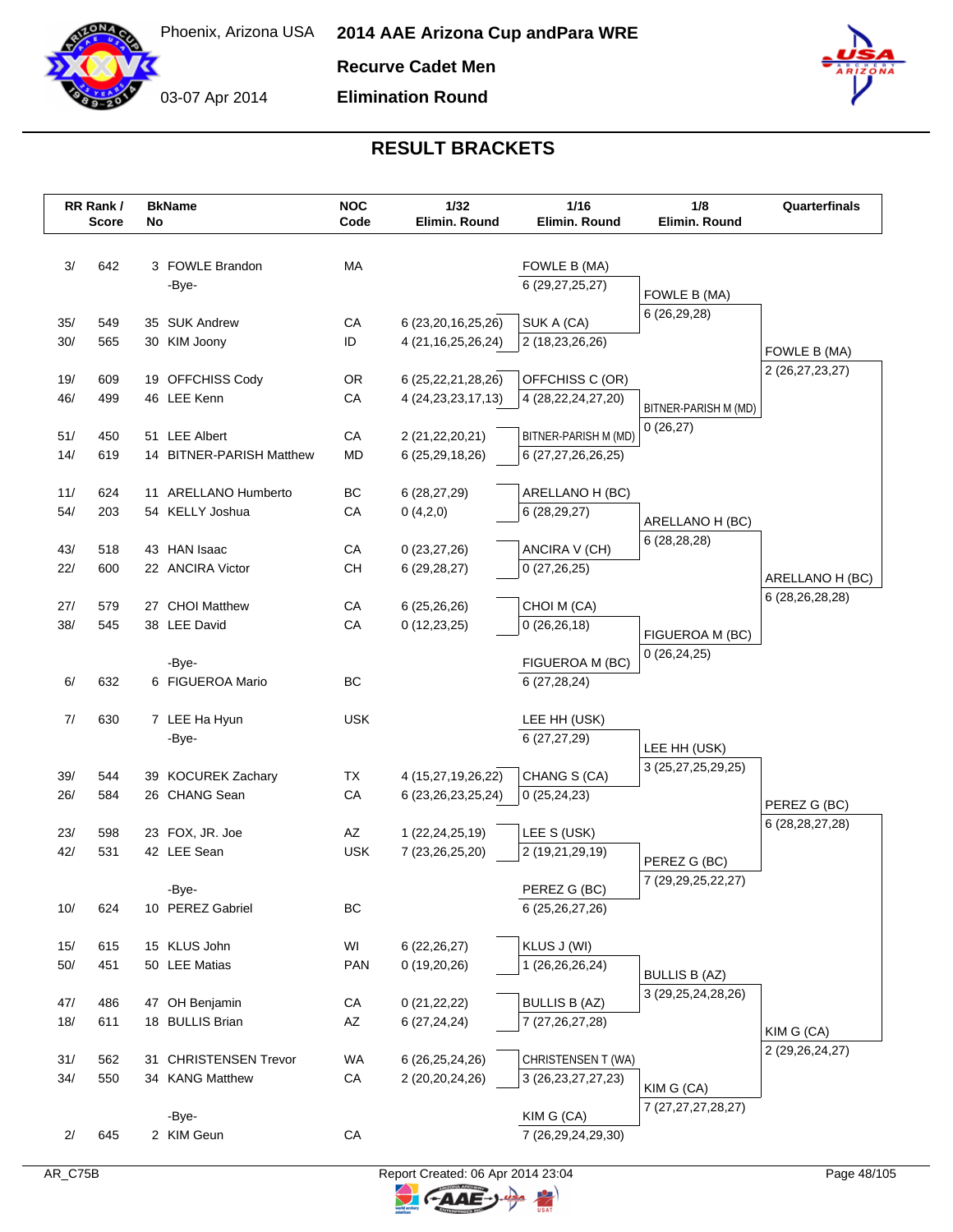

Phoenix, Arizona USA **2014 AAE Arizona Cup and Para WRE**

**Recurve Cadet Women**

03-07 Apr 2014

**Final Round**



|                        | RR Rank /<br><b>Score</b> | <b>NOC</b><br><b>BkName</b><br>Quarterfinals<br>Code<br>No.              |                              |                                                                                              | <b>Semifinals</b>                                                                     | <b>Finals</b>                          |                               |
|------------------------|---------------------------|--------------------------------------------------------------------------|------------------------------|----------------------------------------------------------------------------------------------|---------------------------------------------------------------------------------------|----------------------------------------|-------------------------------|
| 1/<br>9/<br>12/<br>4/  | 641<br>589<br>575<br>610  | 1 CLAPS Eliana<br>9 KIM Christine<br>12 LOPEZ Andrea<br>4 BUSWELL Alice  | <b>WA</b><br>СA<br>BC.<br>MA | 6 (25,26,26,26,28)<br>4 (24, 22, 27, 27, 27)<br>4 (22, 25, 23, 23, 27)<br>6 (26,24,20,25,28) | CLAPS E (WA)<br>6 (25, 28, 27, 25, 29)<br><b>BUSWELL A (MA)</b><br>4 (25,28,26,26,24) | CLAPS E (WA)<br>4 (28, 25, 24, 28, 24) | <b>GOLD</b><br>TAMAYO A (CA)  |
| 14/<br>6/<br>7/<br>18/ | 575<br>599<br>597<br>563  | 14 CANO Carolina<br>6 TAMAYO Amanda<br>7 SHIN Clare<br>KIM Rachael<br>18 | BC.<br>СA<br>СA<br>СA        | 0(22, 23, 23)<br>6(24,25,25)<br>2 (20,24,23,23)<br>6 (21, 22, 26, 27)                        | TAMAYO A (CA)<br>6 (24,28,26)<br>KIM R (CA)<br>0(22,25,25)                            | TAMAYO A (CA)<br>6 (25,26,26,25,27)    | <b>SILVER</b><br>CLAPS E (WA) |



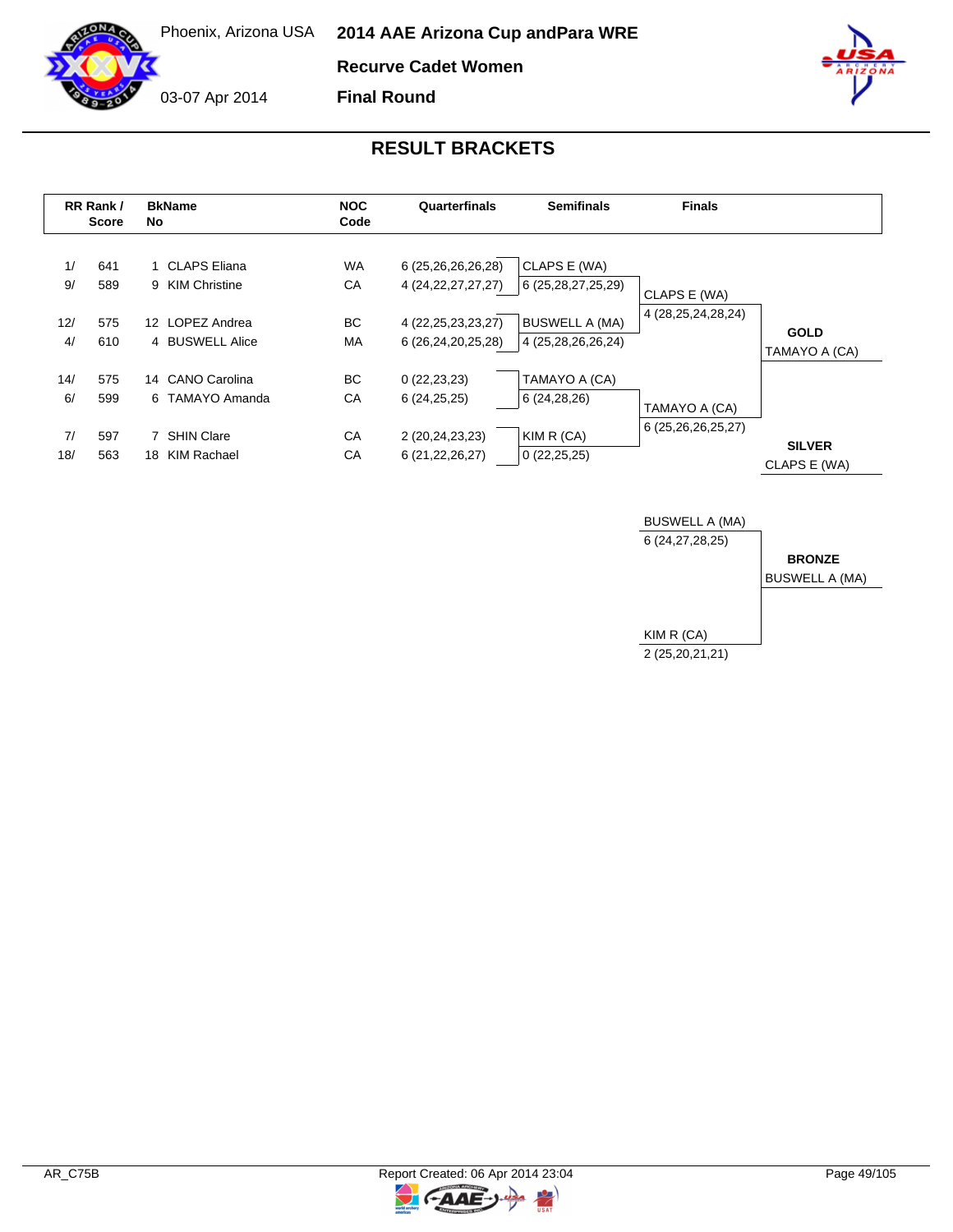

**Recurve Cadet Women**

**Elimination Round**



|            | RR Rank /<br><b>Score</b> | No | <b>BkName</b>                           | <b>NOC</b><br>Code | 1/32<br>Elimin. Round                    | 1/16<br>Elimin. Round                     | 1/8<br>Elimin. Round                 | Quarterfinals          |
|------------|---------------------------|----|-----------------------------------------|--------------------|------------------------------------------|-------------------------------------------|--------------------------------------|------------------------|
|            |                           |    |                                         |                    |                                          |                                           |                                      |                        |
| 1/         | 641                       |    | 1 CLAPS Eliana                          | <b>WA</b>          |                                          | CLAPS E (WA)                              |                                      |                        |
|            |                           |    | -Bye-                                   |                    |                                          | 6(28, 26, 27)                             |                                      |                        |
|            |                           |    |                                         |                    |                                          |                                           | CLAPS E (WA)                         |                        |
| 33/        | 493                       |    | 33 CHAN Nicole                          | CA                 | 0(7,23,10)                               | HARRIS E (FL)                             | 6 (27,26,26)                         |                        |
| 32/        | 502                       |    | 32 HARRIS Emma                          | <b>FL</b>          | 6(24,25,24)                              | 0(26, 23, 20)                             |                                      | CLAPS E (WA)           |
|            |                           |    |                                         |                    |                                          |                                           |                                      | 6 (25,26,26,26,28)     |
| 17/<br>48/ | 568<br>381                |    | 17 YU Aileen<br>48 KIM Julie            | CA<br>CA           | 6 (26, 23, 25, 25)<br>2 (24, 25, 22, 21) | YU A (CA)<br>7 (27, 24, 22, 25, 28)       |                                      |                        |
|            |                           |    |                                         |                    |                                          |                                           | YU A (CA)                            |                        |
| 49/        | 357                       |    | 49 NA Hyewon                            | <b>USK</b>         | 0(16, 15, 21)                            | YOO J (CA)                                | 0(26, 24, 23)                        |                        |
| 16/        | 573                       |    | 16 YOO Joyce                            | CA                 | 6(26, 23, 24)                            | 3 (27,27,20,21,21)                        |                                      |                        |
|            |                           |    |                                         |                    |                                          |                                           |                                      |                        |
| 9/         | 589                       |    | 9 KIM Christine                         | CA                 |                                          | KIM C (CA)                                |                                      |                        |
|            |                           |    | -Bye-                                   |                    |                                          | 6 T.10 (22,25,25,22,24)                   | KIM C (CA)                           |                        |
|            |                           |    |                                         |                    |                                          |                                           | 7 (28, 23, 26, 25, 24)               |                        |
| 41/<br>24/ | 455<br>546                |    | 41 PETERSHEIM Haley<br>24 HWANG Angella | AZ<br>CA           | 0(21, 12, 23)<br>6(22, 14, 26)           | HWANG A (CA)<br>5 T.4 (21,25,24,23,25)    |                                      |                        |
|            |                           |    |                                         |                    |                                          |                                           |                                      | KIM C (CA)             |
| 25/        | 541                       |    | 25 KIM Diana                            | CA                 | 7 (25, 19, 20, 24, 24)                   | KIM D (CA)                                |                                      | 4 (24, 22, 27, 27, 27) |
| 40/        | 466                       |    | 40 LEE Jie-Ae                           | CA                 | 3 (14,23,20,15,19)                       | 4 (25,21,18,21,19)                        |                                      |                        |
|            |                           |    |                                         |                    |                                          |                                           | SIM S (CA)<br>3 (20, 25, 26, 24, 23) |                        |
|            |                           |    | -Bye-                                   |                    |                                          | SIM S (CA)                                |                                      |                        |
| 8/         | 596                       |    | 8 SIM Suzanna                           | CA                 |                                          | 6 (23, 26, 25, 19, 22)                    |                                      |                        |
| 5/         | 603                       |    | 5 PARK Danielle                         | CA                 |                                          | PARK D (CA)                               |                                      |                        |
|            |                           |    | -Bye-                                   |                    |                                          | 3 (25, 23, 24, 28, 12)                    |                                      |                        |
|            |                           |    |                                         |                    |                                          |                                           | CHOI Y (USK)                         |                        |
| 37/        | 479                       |    | 37 CHUNG Hye sim                        | CA                 | 2 (18,7,22,13)                           | CHOI Y (USK)                              | 2 (27, 23, 25, 20)                   |                        |
| 28/        | 532                       |    | 28 CHOI Yoonseo                         | <b>USK</b>         | 6 (23, 21, 19, 23)                       | 7 (25,26,29,23,17)                        |                                      | LOPEZ A (BC)           |
|            |                           |    |                                         |                    |                                          |                                           |                                      | 4 (22, 25, 23, 23, 27) |
| 21/<br>44/ | 554<br>404                |    | 21 KANG JoonHee Ariel                   | ${\sf CA}$<br>AZ   | 6 (23,20,20)                             | KANG JA (CA)                              |                                      |                        |
|            |                           |    | 44 SPORE Sidney                         |                    | 0(8, 18, 15)                             | 5 T.8 (22, 21, 24, 22, 24)                | LOPEZ A (BC)                         |                        |
|            |                           |    | -Bye-                                   |                    |                                          | LOPEZ A (BC)                              | 6 (26,26,26,28)                      |                        |
| 12/        | 575                       |    | 12 LOPEZ Andrea                         | BC                 |                                          | 6 T.X (26,22,24,17,23)                    |                                      |                        |
|            |                           |    |                                         |                    |                                          |                                           |                                      |                        |
| 13/        | 575                       |    | 13 DRAKE Kelsey                         | WA                 |                                          | DRAKE K (WA)                              |                                      |                        |
|            |                           |    | -Bye-                                   |                    |                                          | 6 (24, 23, 25, 27, 25)                    | DRAKE K (WA)                         |                        |
|            |                           |    |                                         |                    |                                          |                                           | 1 (26,28,26,22)                      |                        |
| 45/<br>20/ | 403<br>557                |    | 45 KIM Linsey<br>20 BURNS Mina          | HI<br>CA           | 0(22, 22, 18)<br>6(23, 27, 23)           | <b>BURNS M (CA)</b><br>4 (25,29,21,23,23) |                                      |                        |
|            |                           |    |                                         |                    |                                          |                                           |                                      | <b>BUSWELL A (MA)</b>  |
| 29/        | 530                       |    | 29 AGHILI Yasmin                        | AZ                 | 1 (22, 23, 22, 19)                       | WHITE S (WA)                              |                                      | 6 (26,24,20,25,28)     |
| 36/        | 479                       |    | 36 WHITE Sabrina                        | WA                 | 7 (26, 23, 24, 21)                       | 0(25, 19, 18)                             | <b>BUSWELL A (MA)</b>                |                        |
|            |                           |    |                                         |                    |                                          |                                           | 7 (27, 28, 27, 27)                   |                        |
|            |                           |    | -Bye-                                   |                    |                                          | <b>BUSWELL A (MA)</b>                     |                                      |                        |
| 4/         | 610                       |    | 4 BUSWELL Alice                         | МA                 |                                          | 6 (28,26,26)                              |                                      |                        |
|            |                           |    |                                         |                    |                                          |                                           |                                      |                        |

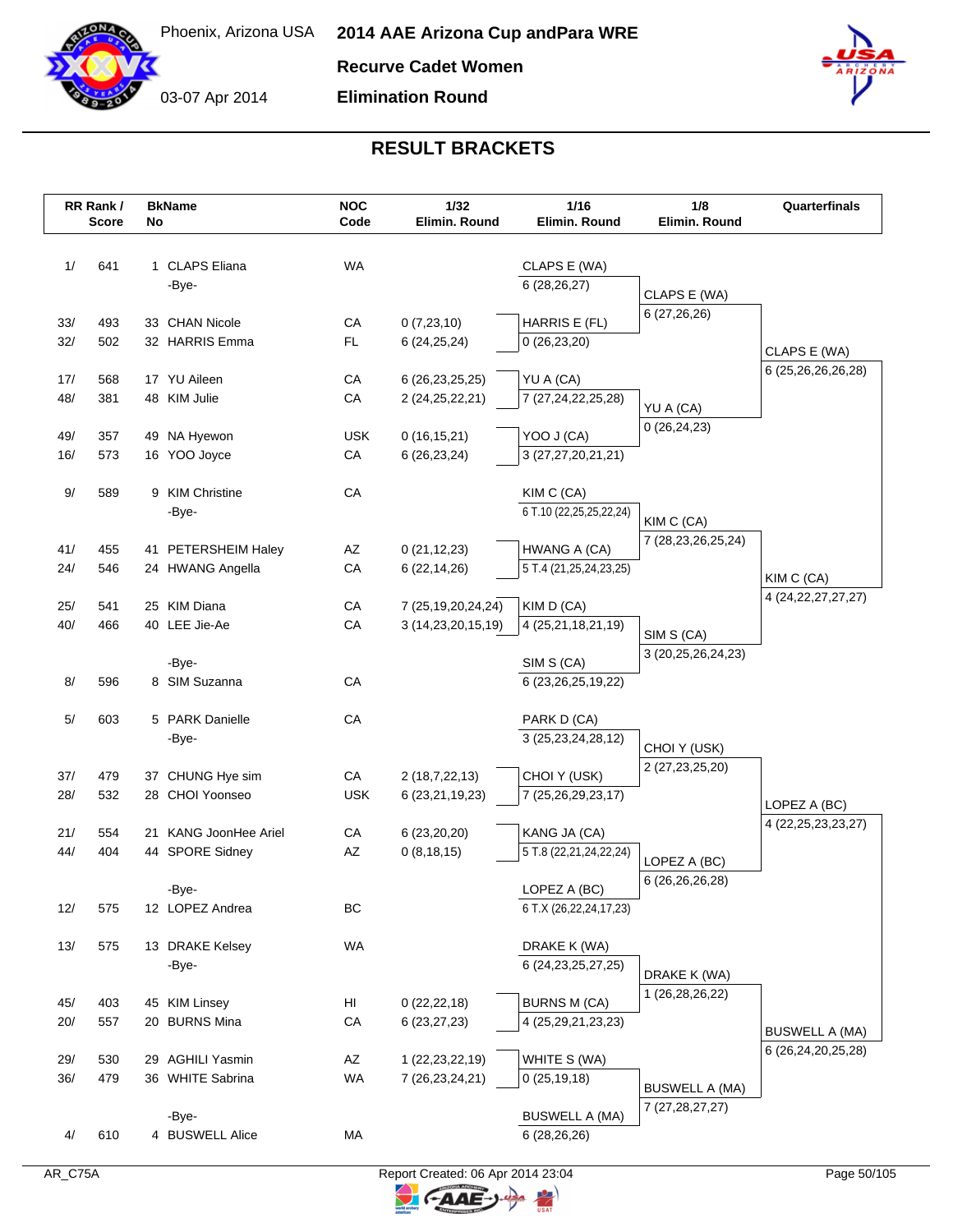

**Recurve Cadet Women**

**Elimination Round**



|            | RR Rank /<br><b>Score</b> | No | <b>BkName</b>                        | <b>NOC</b><br>Code     | 1/32<br>Elimin. Round           | 1/16<br>Elimin. Round           | 1/8<br>Elimin. Round   | Quarterfinals                |
|------------|---------------------------|----|--------------------------------------|------------------------|---------------------------------|---------------------------------|------------------------|------------------------------|
| 3/         | 617                       |    | 3 KIM Grace                          | CA                     |                                 | KIM G (CA)                      |                        |                              |
|            |                           |    | -Bye-                                |                        |                                 | 6 (25,28,26)                    |                        |                              |
|            |                           |    |                                      |                        |                                 |                                 | KIM G (CA)             |                              |
| 35/        | 492                       |    | 35 RODRIGUEZ Eleanor                 | AZ                     | 6 (17, 17, 20, 24, 22)          | RODRIGUEZ E (AZ)                | 2 (25,28,26,23)        |                              |
| 30/        | 515                       |    | 30 YON Elina                         | CA                     | 4 (21, 16, 24, 19, 21)          | 0(11,25,16)                     |                        |                              |
|            |                           |    |                                      |                        |                                 |                                 |                        | CANO C (BC)<br>0(22, 23, 23) |
| 19/        | 561                       |    | 19 VILLA Ana-Karen                   | BC                     | 6(21, 22, 27)                   | VILLA AK (BC)                   |                        |                              |
| 46/        | 386                       |    | 46 PARK Alice                        | CA                     | 0(12, 17, 4)                    | 0(24,25,21)                     | CANO C (BC)            |                              |
|            |                           |    |                                      |                        |                                 |                                 | 6 (28, 19, 29, 27)     |                              |
| 51/<br>14/ | 247<br>575                |    | 51 KIM Erika<br>14 CANO Carolina     | CA<br>BC               | 0(7,10,5)<br>6(28, 26, 29)      | CANO C (BC)<br>6(26, 27, 25)    |                        |                              |
|            |                           |    |                                      |                        |                                 |                                 |                        |                              |
| 11/        | 580                       |    | 11 BULOS Lourdes                     | ΗG                     |                                 | <b>BULOS L (HG)</b>             |                        |                              |
|            |                           |    | -Bye-                                |                        |                                 | 6(26,21,21)                     |                        |                              |
|            |                           |    |                                      |                        |                                 |                                 | BULOS L (HG)           |                              |
| 43/        | 424                       |    | 43 GUNTERMAN Elizabeth               | <b>TN</b>              | 0(11,10,16)                     | TURINA N (HI)                   | 0(20, 23, 22)          |                              |
| 22/        | 552                       |    | 22 TURINA Nicole                     | HI                     | 6(18, 19, 17)                   | 0(23,20,19)                     |                        | TAMAYO A (CA)                |
|            |                           |    |                                      |                        |                                 |                                 |                        | 6(24, 25, 25)                |
| 27/        | 537                       |    | 27 CHO Soo Min                       | <b>USK</b>             | 6(24, 23, 19)                   | CHO SM (USK)                    |                        |                              |
| 38/        | 477                       |    | 38 FERKO Kate                        | CA                     | 0(20, 14, 17)                   | 0(23, 24, 17)                   | TAMAYO A (CA)          |                              |
|            |                           |    | -Bye-                                |                        |                                 | TAMAYO A (CA)                   | 6 (28,27,26)           |                              |
| 6/         | 599                       |    | 6 TAMAYO Amanda                      | CA                     |                                 | 6 (25,25,27)                    |                        |                              |
|            |                           |    |                                      |                        |                                 |                                 |                        |                              |
| 7/         | 597                       |    | 7 SHIN Clare                         | CA                     |                                 | SHIN C (CA)                     |                        |                              |
|            |                           |    | -Bye-                                |                        |                                 | 6 (23, 26, 21, 27)              | SHIN C (CA)            |                              |
|            |                           |    |                                      |                        |                                 |                                 | 6 (26, 15, 24, 28, 22) |                              |
| 39/        | 474                       |    | 39 CHOO Young Joo                    | CA                     | 2 (20,22,20,14)                 | PAN K (CA)                      |                        |                              |
| 26/        | 540                       |    | 26 PAN Katherine                     | CA                     | 6 (24, 15, 25, 22)              | 2 (24, 23, 19, 20)              |                        | SHIN C (CA)                  |
|            |                           |    |                                      |                        |                                 |                                 |                        | 2 (20, 24, 23, 23)           |
| 23/<br>42/ | 548<br>439                |    | 23 SMITH Isabelle<br>42 KIM Michelle | OH<br>CA               | 6 (23, 21, 23)<br>0(21, 12, 22) | SMITH I (OH)<br>1 (18,27,18,22) |                        |                              |
|            |                           |    |                                      |                        |                                 |                                 | DRAKE C (WA)           |                              |
|            |                           |    | -Bye-                                |                        |                                 | DRAKE C (WA)                    | 4 (20,25,26,25,20)     |                              |
| 10/        | 587                       |    | 10 DRAKE Cara                        | <b>WA</b>              |                                 | 7 (25,27,26,27)                 |                        |                              |
|            |                           |    |                                      |                        |                                 |                                 |                        |                              |
| 15/        | 574                       |    | 15 LIM Rebecca                       | CA                     | 6(21, 25, 25)                   | LIM R (CA)                      |                        |                              |
| $50/$      | 305                       |    | 50 EALY Sydney                       | $\mathsf{A}\mathsf{Z}$ | 0(13,22,15)                     | 2 (26,25,24,22)                 | KIM R (CA)             |                              |
|            |                           |    |                                      |                        |                                 |                                 | 6 (27, 25, 27, 27, 25) |                              |
| 47/        | 385                       |    | 47 SUH Candace                       | CA                     | 0(21, 16, 17)                   | KIM R (CA)                      |                        |                              |
| 18/        | 563                       |    | 18 KIM Rachael                       | ${\sf CA}$             | 6(22, 25, 26)                   | 6 (27, 22, 27, 25)              |                        | KIM R (CA)                   |
| 31/        | 506                       |    | 31 YUE Kai-Lou                       | MA                     | 6 T.8 (27,24,27,24,21)          | YUE KL (MA)                     |                        | 6 (21, 22, 26, 27)           |
| 34/        | 492                       |    | 34 MIN Songhee                       | ${\sf CA}$             | 5 T.7 (23,24,20,28,24)          | 0(21, 24, 18)                   |                        |                              |
|            |                           |    |                                      |                        |                                 |                                 | MARQUEZ R (BC)         |                              |
|            |                           |    | -Bye-                                |                        |                                 | MARQUEZ R (BC)                  | 4 (26, 27, 27, 23, 25) |                              |
| 2/         | 633                       |    | 2 MARQUEZ Rebeca                     | BC                     |                                 | 6(26,26,27)                     |                        |                              |
|            |                           |    |                                      |                        |                                 |                                 |                        |                              |

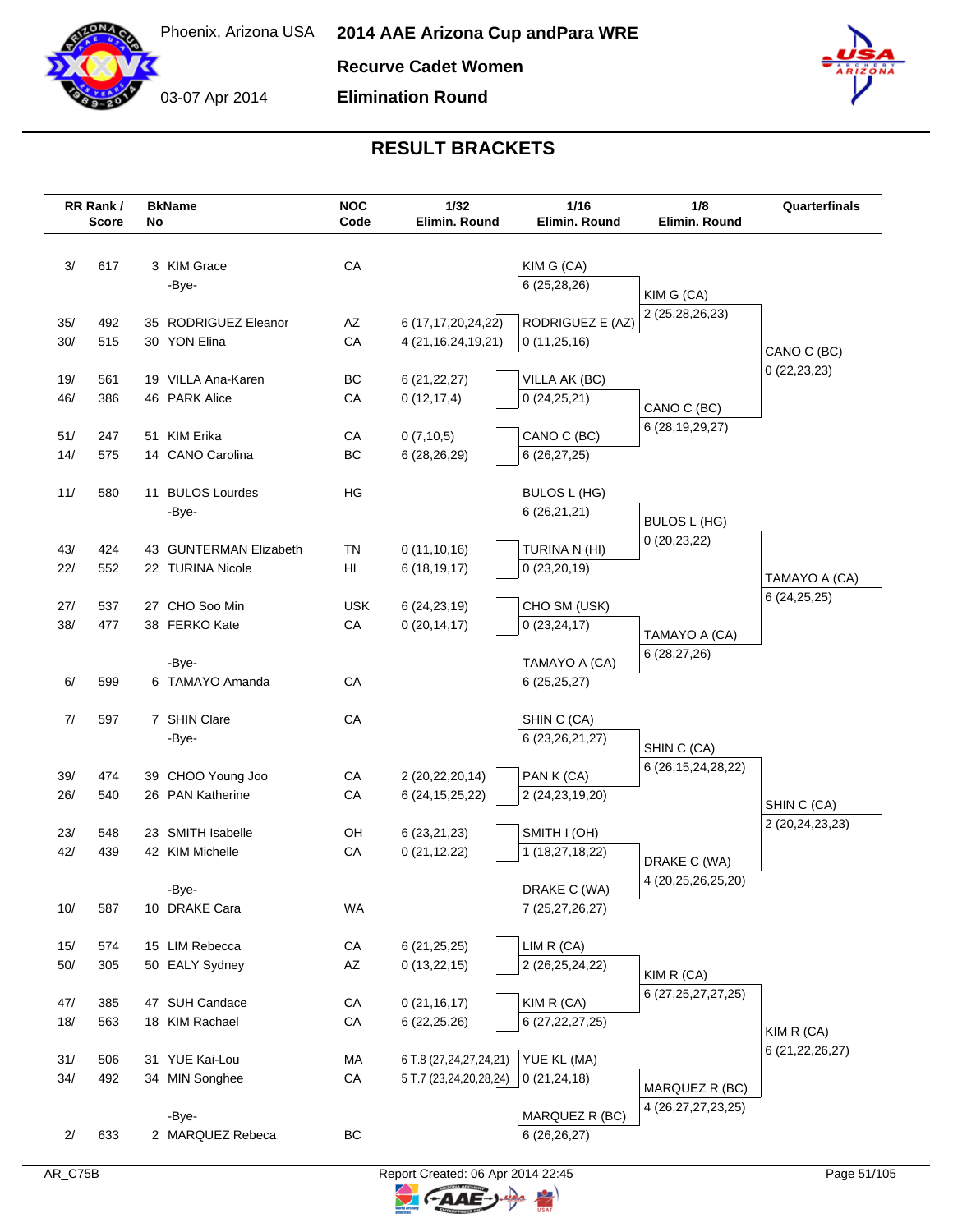**Compound Combined Men**



**Final Round**

|            | <b>BkName</b><br><b>NOC</b><br>RR Rank /<br>Quarterfinals<br>Code<br>No<br>Score |                                                          | <b>Semifinals</b>        | <b>Finals</b> |                            |                              |                            |
|------------|----------------------------------------------------------------------------------|----------------------------------------------------------|--------------------------|---------------|----------------------------|------------------------------|----------------------------|
| 17/<br>41/ | 692<br>669                                                                       | <b>CARDOSO Mario</b><br>17<br><b>STUTZMAN Matt</b><br>41 | <b>MEX</b><br><b>USA</b> | 144<br>141    | CARDOSO M (MEX)<br>145     |                              |                            |
|            |                                                                                  |                                                          |                          |               |                            | <b>DEATON B (USA)</b><br>144 |                            |
| 5/         | 702                                                                              | 5 PAGNI Sergio                                           | <b>ITA</b>               | 143           | <b>DEATON B (USA)</b>      |                              | <b>GOLD</b>                |
| 4/         | 703                                                                              | 4 DEATON Bridger                                         | <b>USA</b>               | 148           | 146                        |                              | <b>GELLENTHIEN B (USA)</b> |
| 3/         | 704                                                                              | 3 WILDE Reo                                              | <b>USA</b>               | 144           | WILLETT, JR. R (VA)        |                              |                            |
| 11/        | 694                                                                              | WILLETT, JR. Rodger<br>11                                | VA                       | 147           | 144                        | <b>GELLENTHIEN B (USA)</b>   |                            |
| 10/        | 695                                                                              | FIERRO Julio<br>10                                       | <b>MEX</b>               | 144           | <b>GELLENTHIEN B (USA)</b> | 147                          | <b>SILVER</b>              |
| 2/         | 705                                                                              | 2 GELLENTHIEN Braden                                     | <b>USA</b>               | 146           | 145                        |                              | DEATON B (USA)             |



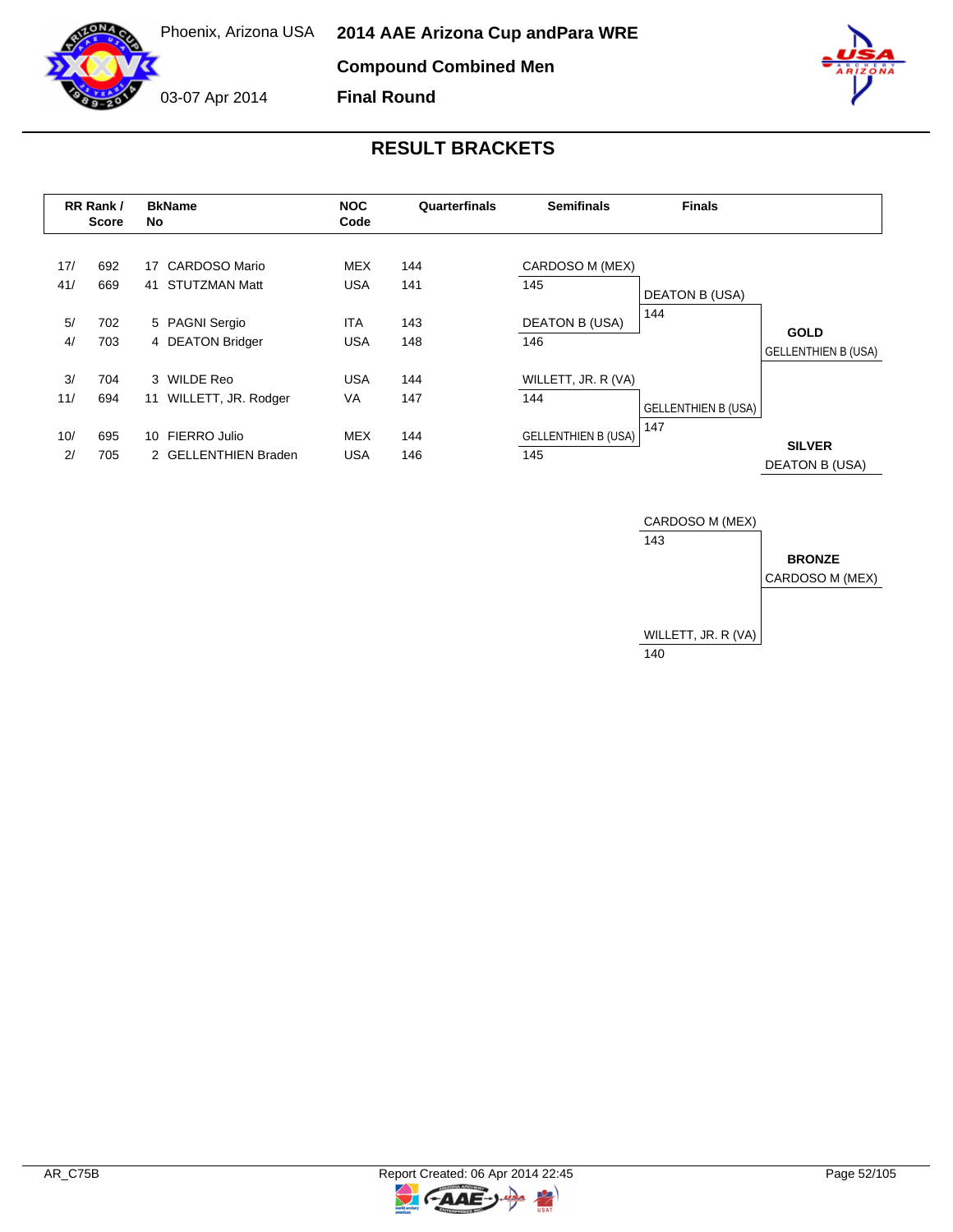

# **RESULT BRACKETS**

**Elimination Round**

|      | RR Rank /<br>Score | No | <b>BkName</b>                            | <b>NOC</b><br>Code | 1/48<br>Elimin. Round | 1/24<br>1/16<br>Elimin. Round<br>Elimin. Round |                         | 1/8<br>Elimin. Round | Quarterfinals    |
|------|--------------------|----|------------------------------------------|--------------------|-----------------------|------------------------------------------------|-------------------------|----------------------|------------------|
| 1/   | 707                |    | 1 ANDERSON Steve<br>pre-seeded in 1/16th | ID                 |                       | ANDERSON S (ID)                                |                         |                      |                  |
|      |                    |    |                                          |                    |                       |                                                | ANDERSON S (ID)<br>141  |                      |                  |
|      |                    |    |                                          |                    |                       | -Bye-                                          |                         |                      |                  |
|      |                    |    |                                          |                    |                       |                                                |                         | ANDERSON S (ID)      |                  |
| 33/  | 675                |    | 33 BRAYFORD Kevin                        | CAN                | 137                   | <b>BRAYFORD K (CAN)</b>                        |                         | 143                  |                  |
| 80/  | 650                |    | 80 SEWALL Arthur                         | <b>NV</b>          | 136                   | 132                                            | BRAYFORD K (CAN)        |                      |                  |
|      |                    |    |                                          |                    |                       |                                                | 134                     |                      |                  |
| 81/  | 649                |    | 81 RAMILA Gabriel                        | <b>GUA</b>         | 131                   | POOLE G (CA)                                   |                         |                      |                  |
| 32/  | 676                |    | 32 POOLE Greg                            | CA                 | 147                   | 124                                            |                         |                      | CARDOSO M (MEX)  |
| 17/  | 692                |    | 17 CARDOSO Mario                         | <b>MEX</b>         | 144                   | CARDOSO M (MEX)                                |                         |                      | 144              |
| 96/  | 633                |    | 96 KWEON Hyun Ju                         | <b>KOR</b>         | 128                   | 132                                            | CARDOSO M (MEX)         |                      |                  |
|      |                    |    |                                          |                    |                       |                                                | 141                     |                      |                  |
| 65/  | 660                |    | 65 JOHNSON Wyatt                         | <b>WA</b>          | 138                   | BECK R (AZ)                                    |                         |                      |                  |
| 48/  | 667                |    | 48 BECK Robert                           | AZ                 | 140                   | 114                                            |                         | CARDOSO M (MEX)      |                  |
| 49/  | 666                |    | 49 URIAS Gerardo                         | BC                 | 141                   | URIAS G (BC)                                   |                         | 145                  |                  |
| 64/  | 661                |    | 64 KENNEDY Jason                         | MA                 | 133                   | 124                                            | WILDE L (UT)            |                      |                  |
|      |                    |    |                                          |                    |                       |                                                | 136                     |                      |                  |
| 97/  | 633                |    | 97 ALFARO Luis                           | BC                 | 140                   | WILDE L (UT)                                   |                         |                      |                  |
| 16/  | 692                |    | 16 WILDE Logan                           | UT                 | 144                   | 134                                            |                         |                      |                  |
| 9/   | 695                |    | 9 HERNANDEZ Roberto                      | <b>ESA</b>         | 144                   | HERNANDEZ R (ESA)                              |                         |                      |                  |
| 104/ | 611                |    | 104 SHAW Jeremy                          | CA                 | 128                   | 130                                            | HERNANDEZ R (ESA)       |                      |                  |
|      |                    |    |                                          |                    |                       |                                                | 135                     |                      |                  |
| 57/  | 663                |    | 57 MARTINEZ Enrique                      | CН                 | 130                   | RUIZ G (CRC)                                   |                         |                      |                  |
| 56/  | 663                |    | 56 RUIZ Gustavo                          | <b>CRC</b>         | 140                   | 122                                            |                         | STUTZMAN M (USA)     |                  |
| 41/  | 669                |    | 41 STUTZMAN Matt                         | <b>USA</b>         | 142                   | STUTZMAN M (USA)                               |                         | 144                  |                  |
| 72/  | 654                |    | 72 RODRIGUEZ Cuauhtemoc                  | BC                 | 132                   | 140                                            | STUTZMAN M (USA)        |                      |                  |
|      |                    |    |                                          |                    |                       |                                                | 141                     |                      |                  |
| 89/  | 639                |    | 89 AUDEH Maurice                         | OR                 | 132                   | SIEMERING K (WA)                               |                         |                      |                  |
| 24/  | 683                |    | 24 SIEMERING Ken                         | <b>WA</b>          | 138                   | 131                                            |                         |                      | STUTZMAN M (USA) |
| 25/  | 683                |    | 25 SULLIVAN Matt                         | UT                 | 141                   | SULLIVAN M (UT)                                |                         |                      | 141              |
| 88/  | 639                |    | 88 BOSSON Steven                         | UT                 | 131                   | 135                                            |                         |                      |                  |
|      |                    |    |                                          |                    |                       |                                                | SULLIVAN M (UT)<br>137  |                      |                  |
| 73/  | 653                |    | 73 MARQUEZ Fernando                      | BC                 | 141                   | MARQUEZ F (BC)                                 |                         |                      |                  |
| 40/  | 669                |    | 40 SIMON Andrew                          | AZ                 | 139                   | 114                                            |                         | SULLIVAN M (UT)      |                  |
|      |                    |    |                                          |                    |                       | -Bye-                                          |                         | 138                  |                  |
|      |                    |    |                                          |                    |                       |                                                |                         |                      |                  |
|      |                    |    |                                          |                    |                       |                                                | DELOCHE PJ (FRA)<br>136 |                      |                  |
|      |                    |    | pre-seeded in 1/16th                     |                    |                       | DELOCHE PJ (FRA)                               |                         |                      |                  |
| 8/   | 697                |    | 8 DELOCHE Pierre-Julien                  | <b>FRA</b>         |                       |                                                |                         |                      |                  |



C-AAE-J-

 $\blacktriangleright$ 

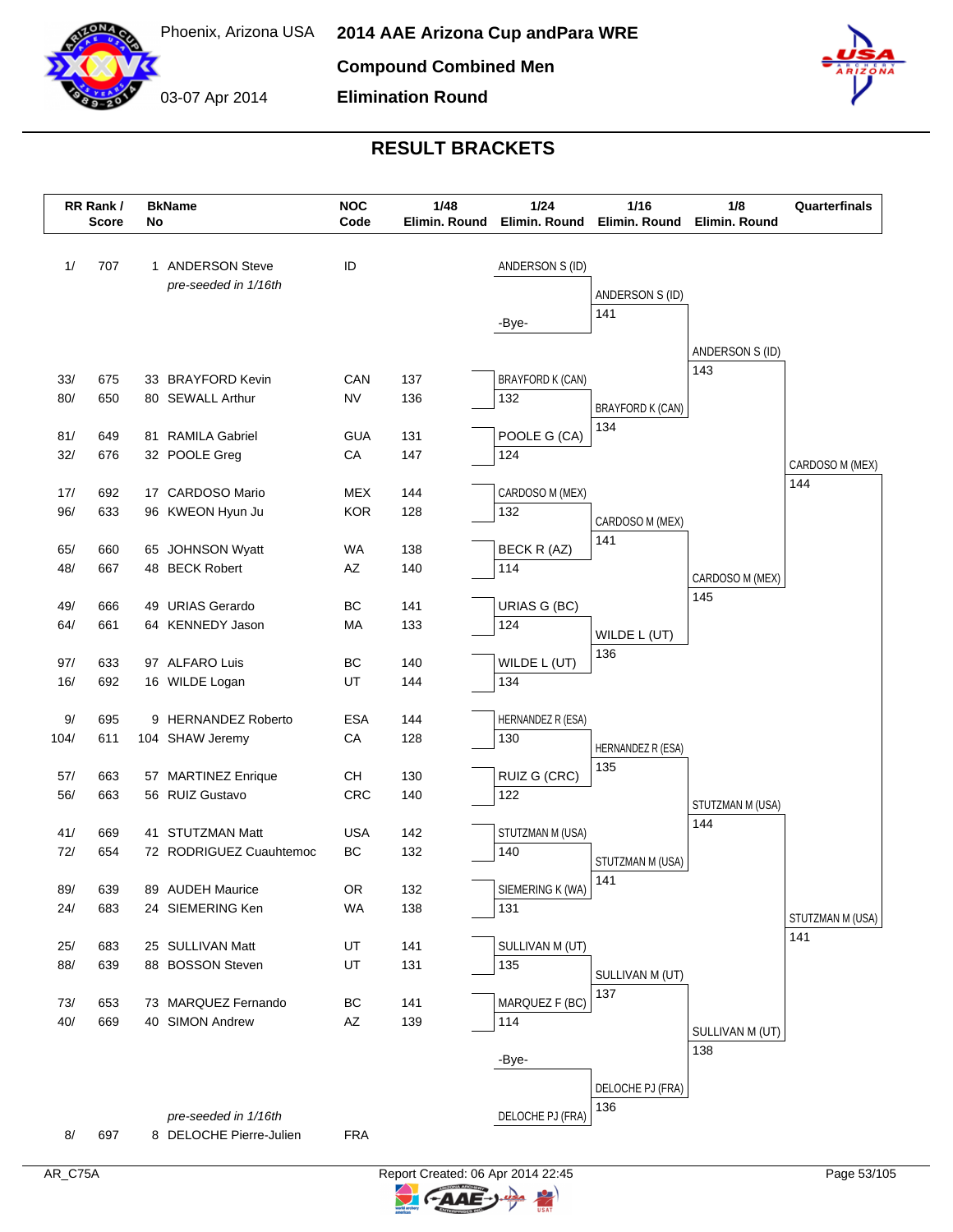



#### **RESULT BRACKETS**

**Elimination Round**

|            | RR Rank /<br><b>Score</b> | No | <b>BkName</b>                            | <b>NOC</b><br>Code | 1/48<br>Elimin. Round | 1/24<br>$1/16$<br>Elimin. Round<br>Elimin. Round |                       | 1/8<br>Elimin. Round  | Quarterfinals                |
|------------|---------------------------|----|------------------------------------------|--------------------|-----------------------|--------------------------------------------------|-----------------------|-----------------------|------------------------------|
|            |                           |    |                                          |                    |                       |                                                  |                       |                       |                              |
| 5/         | 702                       |    | 5 PAGNI Sergio                           | <b>ITA</b>         |                       | PAGNI S (ITA)                                    |                       |                       |                              |
|            |                           |    | pre-seeded in 1/16th                     |                    |                       |                                                  | PAGNI S (ITA)         |                       |                              |
|            |                           |    |                                          |                    |                       | -Bye-                                            | 143                   |                       |                              |
|            |                           |    |                                          |                    |                       |                                                  |                       |                       |                              |
|            |                           |    |                                          |                    |                       |                                                  |                       | PAGNI S (ITA)<br>145  |                              |
| 37/        | 672                       |    | 37 GILLINGHAM Tim                        | UT                 | 145                   | GILLINGHAM T (UT)                                |                       |                       |                              |
| 76/        | 653                       |    | 76 RIVERA Louie                          | <b>TX</b>          | 134                   | 141                                              | GILLINGHAM T (UT)     |                       |                              |
| 85/        | 642                       |    | 85 PHETTEPLACE Enoch                     | TX                 | 139                   | <b>BENNETT E (USA)</b>                           | 141                   |                       |                              |
| 28/        | 680                       |    | 28 BENNETT Eric                          | <b>USA</b>         | 144                   | 135                                              |                       |                       |                              |
|            |                           |    |                                          |                    |                       |                                                  |                       |                       | PAGNI S (ITA)                |
| 21/        | 687                       |    | 21 TAYLOR Dacota                         | ТX                 | 143                   | TAYLOR D (TX)                                    |                       |                       | 143                          |
| 92/        | 638                       |    | 92 THOMPSON Benjamin                     | SC                 | 134                   | 129                                              | MARTIN J (CAN)        |                       |                              |
|            |                           |    |                                          |                    |                       |                                                  | 128                   |                       |                              |
| 69/<br>44/ | 659                       |    | 69 MARTIN Jim                            | CAN                | 143                   | MARTIN J (CAN)                                   |                       |                       |                              |
|            | 668                       |    | 44 CORDERO Arturo                        | <b>GUA</b>         | 138                   | 133                                              |                       | WARDRIP J (CO)        |                              |
| 53/        | 664                       |    | 53 GREEN Tyler                           | TX                 | -Bye-                 | WARDRIP J (CO)                                   |                       | 137                   |                              |
| 60/        | 662                       |    | 60 WARDRIP Jason                         | CO                 |                       | 133                                              |                       |                       |                              |
|            |                           |    |                                          |                    |                       |                                                  | WARDRIP J (CO)<br>132 |                       |                              |
| 101/       | 614                       |    | 101 SPANGLER Andrew                      | TX                 | 133                   | ENGLISH B (OR)                                   |                       |                       |                              |
| 12/        | 694                       |    | 12 ENGLISH Ben                           | OR                 | 143                   | 132                                              |                       |                       |                              |
| 13/        | 692                       |    | 13 ZAMANINEJAD Reza                      | CA                 | 141                   | ZAMANINEJAD R (CA)                               |                       |                       |                              |
| 100/       | 627                       |    | 100 FITZGERALD Ryan                      | <b>MO</b>          | 125                   | 132                                              |                       |                       |                              |
|            |                           |    |                                          |                    |                       |                                                  | LOPEZ GALLO H (BC)    |                       |                              |
| 61/        | 662                       |    | 61 EVANS Kevin                           | CAN                | 134                   | LOPEZ GALLO H (BC)                               | 133                   |                       |                              |
| 52/        | 665                       |    | 52 LOPEZ GALLO Humberto                  | BC                 | 138                   | 139                                              |                       | MEDINA A (MEX)        |                              |
|            |                           |    |                                          |                    |                       |                                                  |                       | 138                   |                              |
| 45/<br>68/ | 668<br>659                |    | 45 MILLER David<br>68 RAMIREZ Angel      | AZ<br><b>FL</b>    | 142<br>137            | MILLER D (AZ)<br>125                             |                       |                       |                              |
|            |                           |    |                                          |                    |                       |                                                  | MEDINA A (MEX)        |                       |                              |
| 93/        | 636                       |    | 93 BAILEY Joseph                         | MI                 | 140                   | MEDINA A (MEX)                                   | 138                   |                       |                              |
| 20/        | 688                       |    | 20 MEDINA Adolfo                         | <b>MEX</b>         | 141                   | 139                                              |                       |                       |                              |
|            |                           |    |                                          |                    |                       |                                                  |                       |                       | <b>DEATON B (USA)</b><br>148 |
| 29/        | 679                       |    | 29 WILKIN Joe                            | МA                 | 141                   | WILKIN J (MA)                                    |                       |                       |                              |
| 84/        | 647                       |    | 84 PAIZ Rafael                           | <b>GUA</b>         | 127                   | 130                                              | OSPINA JC (COL)       |                       |                              |
|            |                           |    |                                          |                    |                       | OSPINA JC (COL)                                  | 137                   |                       |                              |
| 77/<br>36/ | 652<br>673                |    | 77 SHELBY Andre<br>36 OSPINA Jose Carlos | FL.<br>COL         | 140<br>141            | 139                                              |                       |                       |                              |
|            |                           |    |                                          |                    |                       |                                                  |                       | <b>DEATON B (USA)</b> |                              |
|            |                           |    |                                          |                    |                       | -Bye-                                            |                       | 143                   |                              |
|            |                           |    |                                          |                    |                       |                                                  | <b>DEATON B (USA)</b> |                       |                              |
|            |                           |    |                                          |                    |                       |                                                  | 144                   |                       |                              |
|            |                           |    | pre-seeded in 1/16th                     |                    |                       | <b>DEATON B (USA)</b>                            |                       |                       |                              |
| 4/         | 703                       |    | 4 DEATON Bridger                         | <b>USA</b>         |                       |                                                  |                       |                       |                              |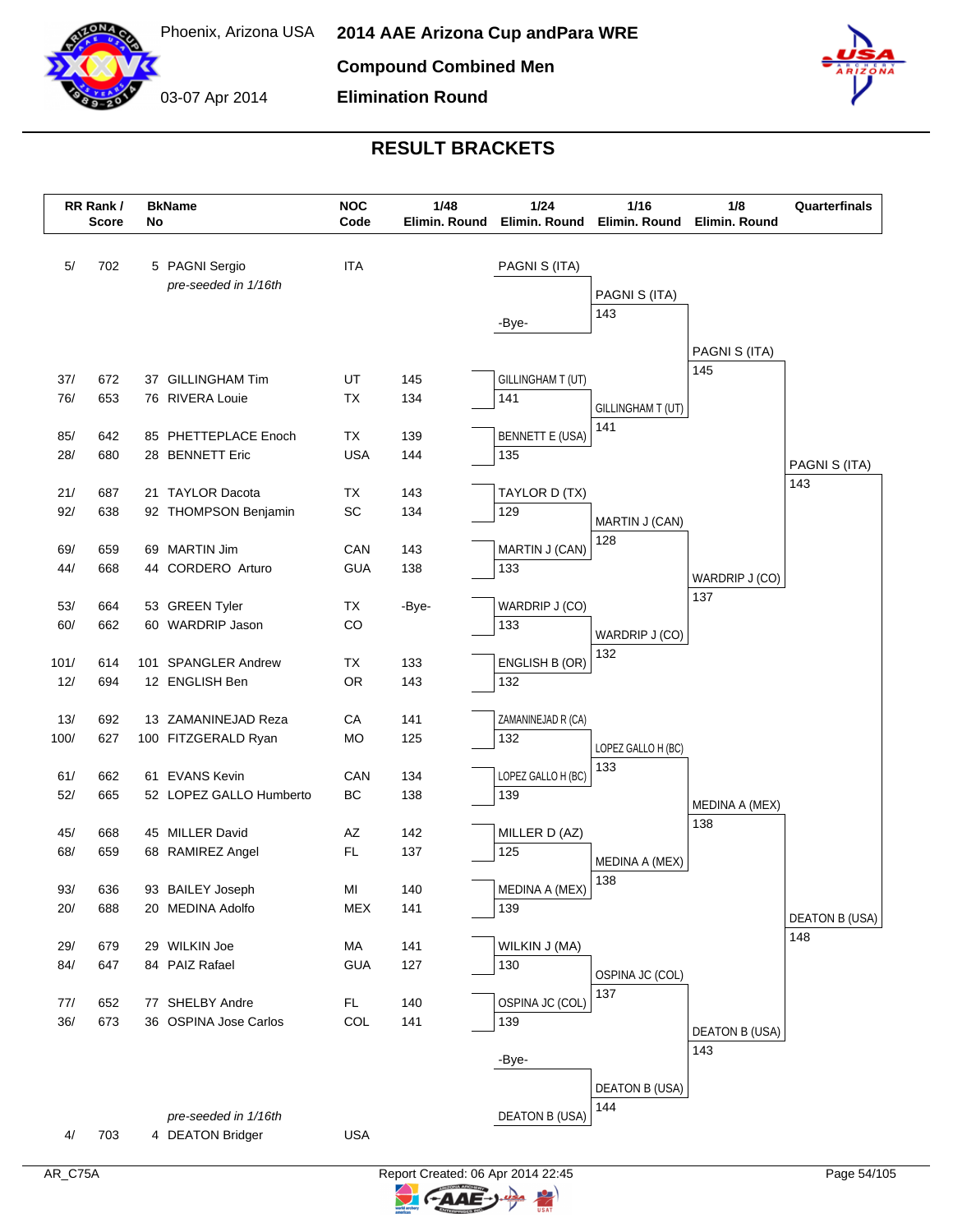



# **RESULT BRACKETS**

**Elimination Round**

| 3 WILDE Reo<br><b>USA</b><br>3/<br>704<br>WILDE R (USA)<br>pre-seeded in 1/16th<br>WILDE R (USA)<br>143<br>-Bye-<br>WILDE R (USA)<br>142<br>35/<br>675<br>35 ALVARADO Gerardo<br>MEX<br>144<br>ALVARADO G (MEX)<br>78/<br>652<br>78 DENYS Alec<br>CAN<br>139<br>132<br>JAIME H (MEX)<br>138<br>83/<br>648<br>83 MARQUEZ Anthony<br>AZ<br>136<br>JAIME H (MEX)<br>30/<br>678<br>30 JAIME Hafid<br><b>MEX</b><br>138<br>143<br>WILDE R (USA)<br>144<br>19 BASS Henry<br>19/<br>689<br>UT<br>146<br>BASS H (UT)<br>94/<br>634<br>94 ANTONIOS Jean-Pierre<br><b>FIN</b><br>139<br>140<br>BASS H (UT)<br>138<br>67/<br>67 HUDSON Robert<br>660<br>CAN<br>132<br>SENA J (USA)<br>46/<br>46 SENA Jeff<br><b>USA</b><br>129<br>668<br>145<br>VINCENT S (WA)<br>138<br>51/<br>51 VINCENT Shawnn<br><b>WA</b><br>665<br>142<br>VINCENT S (WA)<br>62/<br>AZ<br>661<br>62 MACDONALD Matthew<br>136<br>132<br>VINCENT S (WA)<br>139<br>HOUSER D (PA)<br>99/<br>99 SON Sung Sik<br><b>KOR</b><br>129<br>628<br>692<br>14 HOUSER David<br>14/<br>PA<br>145<br>120<br>11/<br>WILLETT, JR. R (VA)<br>694<br>11 WILLETT, JR. Rodger<br>VA<br>147<br>102/<br>613<br>102 BROWN Roland<br>AZ<br>127<br>137<br>WILLETT, JR. R (VA)<br>144<br>MARTINEZ D (UT)<br>59 MARTINEZ Domonic<br>UT<br>139<br>59/<br>662<br>54/<br>54 TURMEL Kevin<br>109<br>664<br>MA<br>138<br>WILLETT, JR. R (VA)<br>144<br>43/<br>43 LIMBOURNE Scott<br><b>NM</b><br>132<br>GO SK (KOR)<br>668<br>70/<br>70 GO Sung Kil<br><b>KOR</b><br>132<br>656<br>137<br>ROUSSEAU S (CAN)<br>140<br>ROUSSEAU S (CAN)<br>142<br>91/<br>638<br>91 FISHER Nick<br>AZ<br>22/<br>687<br>22 ROUSSEAU Simon<br>CAN<br>144<br>135<br>WILLETT, JR. R (VA)<br>147<br><b>MEX</b><br><b>GONZALEZ R (MEX)</b><br>27/<br>680<br>27 GONZALEZ Rodolfo<br>142<br>86/<br>642<br>86 SPECK Michael<br>AZ<br>134<br>140<br>GONZALEZ R (MEX)<br>139<br>75 MORENO Joel<br>140 T.X*<br>MORENO J (UT)<br>75/<br>653<br>UT<br>38/<br>672<br>38 VISCO Brian<br>140 T.10<br>MA<br>126<br>QUEVEDO CE (MEX)<br>143<br>-Bye-<br>QUEVEDO CE (MEX)<br>141<br>QUEVEDO CE (MEX)<br>pre-seeded in 1/16th<br><b>MEX</b><br>697<br>6 QUEVEDO Cecilio E.<br>6/ | RR Rank /<br><b>Score</b> | No | <b>BkName</b> | <b>NOC</b><br>Code | 1/48<br>Elimin. Round | 1/24<br>1/16<br>Elimin. Round<br>Elimin. Round |  | 1/8<br>Elimin. Round | Quarterfinals |
|------------------------------------------------------------------------------------------------------------------------------------------------------------------------------------------------------------------------------------------------------------------------------------------------------------------------------------------------------------------------------------------------------------------------------------------------------------------------------------------------------------------------------------------------------------------------------------------------------------------------------------------------------------------------------------------------------------------------------------------------------------------------------------------------------------------------------------------------------------------------------------------------------------------------------------------------------------------------------------------------------------------------------------------------------------------------------------------------------------------------------------------------------------------------------------------------------------------------------------------------------------------------------------------------------------------------------------------------------------------------------------------------------------------------------------------------------------------------------------------------------------------------------------------------------------------------------------------------------------------------------------------------------------------------------------------------------------------------------------------------------------------------------------------------------------------------------------------------------------------------------------------------------------------------------------------------------------------------------------------------------------------------------------------------------------------------------------------------------------------------------------------------------------------|---------------------------|----|---------------|--------------------|-----------------------|------------------------------------------------|--|----------------------|---------------|
|                                                                                                                                                                                                                                                                                                                                                                                                                                                                                                                                                                                                                                                                                                                                                                                                                                                                                                                                                                                                                                                                                                                                                                                                                                                                                                                                                                                                                                                                                                                                                                                                                                                                                                                                                                                                                                                                                                                                                                                                                                                                                                                                                                  |                           |    |               |                    |                       |                                                |  |                      |               |
|                                                                                                                                                                                                                                                                                                                                                                                                                                                                                                                                                                                                                                                                                                                                                                                                                                                                                                                                                                                                                                                                                                                                                                                                                                                                                                                                                                                                                                                                                                                                                                                                                                                                                                                                                                                                                                                                                                                                                                                                                                                                                                                                                                  |                           |    |               |                    |                       |                                                |  |                      |               |
|                                                                                                                                                                                                                                                                                                                                                                                                                                                                                                                                                                                                                                                                                                                                                                                                                                                                                                                                                                                                                                                                                                                                                                                                                                                                                                                                                                                                                                                                                                                                                                                                                                                                                                                                                                                                                                                                                                                                                                                                                                                                                                                                                                  |                           |    |               |                    |                       |                                                |  |                      |               |
|                                                                                                                                                                                                                                                                                                                                                                                                                                                                                                                                                                                                                                                                                                                                                                                                                                                                                                                                                                                                                                                                                                                                                                                                                                                                                                                                                                                                                                                                                                                                                                                                                                                                                                                                                                                                                                                                                                                                                                                                                                                                                                                                                                  |                           |    |               |                    |                       |                                                |  |                      |               |
|                                                                                                                                                                                                                                                                                                                                                                                                                                                                                                                                                                                                                                                                                                                                                                                                                                                                                                                                                                                                                                                                                                                                                                                                                                                                                                                                                                                                                                                                                                                                                                                                                                                                                                                                                                                                                                                                                                                                                                                                                                                                                                                                                                  |                           |    |               |                    |                       |                                                |  |                      |               |
|                                                                                                                                                                                                                                                                                                                                                                                                                                                                                                                                                                                                                                                                                                                                                                                                                                                                                                                                                                                                                                                                                                                                                                                                                                                                                                                                                                                                                                                                                                                                                                                                                                                                                                                                                                                                                                                                                                                                                                                                                                                                                                                                                                  |                           |    |               |                    |                       |                                                |  |                      |               |
|                                                                                                                                                                                                                                                                                                                                                                                                                                                                                                                                                                                                                                                                                                                                                                                                                                                                                                                                                                                                                                                                                                                                                                                                                                                                                                                                                                                                                                                                                                                                                                                                                                                                                                                                                                                                                                                                                                                                                                                                                                                                                                                                                                  |                           |    |               |                    |                       |                                                |  |                      |               |
|                                                                                                                                                                                                                                                                                                                                                                                                                                                                                                                                                                                                                                                                                                                                                                                                                                                                                                                                                                                                                                                                                                                                                                                                                                                                                                                                                                                                                                                                                                                                                                                                                                                                                                                                                                                                                                                                                                                                                                                                                                                                                                                                                                  |                           |    |               |                    |                       |                                                |  |                      |               |
|                                                                                                                                                                                                                                                                                                                                                                                                                                                                                                                                                                                                                                                                                                                                                                                                                                                                                                                                                                                                                                                                                                                                                                                                                                                                                                                                                                                                                                                                                                                                                                                                                                                                                                                                                                                                                                                                                                                                                                                                                                                                                                                                                                  |                           |    |               |                    |                       |                                                |  |                      |               |
|                                                                                                                                                                                                                                                                                                                                                                                                                                                                                                                                                                                                                                                                                                                                                                                                                                                                                                                                                                                                                                                                                                                                                                                                                                                                                                                                                                                                                                                                                                                                                                                                                                                                                                                                                                                                                                                                                                                                                                                                                                                                                                                                                                  |                           |    |               |                    |                       |                                                |  |                      |               |
|                                                                                                                                                                                                                                                                                                                                                                                                                                                                                                                                                                                                                                                                                                                                                                                                                                                                                                                                                                                                                                                                                                                                                                                                                                                                                                                                                                                                                                                                                                                                                                                                                                                                                                                                                                                                                                                                                                                                                                                                                                                                                                                                                                  |                           |    |               |                    |                       |                                                |  |                      |               |
|                                                                                                                                                                                                                                                                                                                                                                                                                                                                                                                                                                                                                                                                                                                                                                                                                                                                                                                                                                                                                                                                                                                                                                                                                                                                                                                                                                                                                                                                                                                                                                                                                                                                                                                                                                                                                                                                                                                                                                                                                                                                                                                                                                  |                           |    |               |                    |                       |                                                |  |                      |               |
|                                                                                                                                                                                                                                                                                                                                                                                                                                                                                                                                                                                                                                                                                                                                                                                                                                                                                                                                                                                                                                                                                                                                                                                                                                                                                                                                                                                                                                                                                                                                                                                                                                                                                                                                                                                                                                                                                                                                                                                                                                                                                                                                                                  |                           |    |               |                    |                       |                                                |  |                      |               |
|                                                                                                                                                                                                                                                                                                                                                                                                                                                                                                                                                                                                                                                                                                                                                                                                                                                                                                                                                                                                                                                                                                                                                                                                                                                                                                                                                                                                                                                                                                                                                                                                                                                                                                                                                                                                                                                                                                                                                                                                                                                                                                                                                                  |                           |    |               |                    |                       |                                                |  |                      |               |
|                                                                                                                                                                                                                                                                                                                                                                                                                                                                                                                                                                                                                                                                                                                                                                                                                                                                                                                                                                                                                                                                                                                                                                                                                                                                                                                                                                                                                                                                                                                                                                                                                                                                                                                                                                                                                                                                                                                                                                                                                                                                                                                                                                  |                           |    |               |                    |                       |                                                |  |                      |               |
|                                                                                                                                                                                                                                                                                                                                                                                                                                                                                                                                                                                                                                                                                                                                                                                                                                                                                                                                                                                                                                                                                                                                                                                                                                                                                                                                                                                                                                                                                                                                                                                                                                                                                                                                                                                                                                                                                                                                                                                                                                                                                                                                                                  |                           |    |               |                    |                       |                                                |  |                      |               |
|                                                                                                                                                                                                                                                                                                                                                                                                                                                                                                                                                                                                                                                                                                                                                                                                                                                                                                                                                                                                                                                                                                                                                                                                                                                                                                                                                                                                                                                                                                                                                                                                                                                                                                                                                                                                                                                                                                                                                                                                                                                                                                                                                                  |                           |    |               |                    |                       |                                                |  |                      |               |
|                                                                                                                                                                                                                                                                                                                                                                                                                                                                                                                                                                                                                                                                                                                                                                                                                                                                                                                                                                                                                                                                                                                                                                                                                                                                                                                                                                                                                                                                                                                                                                                                                                                                                                                                                                                                                                                                                                                                                                                                                                                                                                                                                                  |                           |    |               |                    |                       |                                                |  |                      |               |
|                                                                                                                                                                                                                                                                                                                                                                                                                                                                                                                                                                                                                                                                                                                                                                                                                                                                                                                                                                                                                                                                                                                                                                                                                                                                                                                                                                                                                                                                                                                                                                                                                                                                                                                                                                                                                                                                                                                                                                                                                                                                                                                                                                  |                           |    |               |                    |                       |                                                |  |                      |               |
|                                                                                                                                                                                                                                                                                                                                                                                                                                                                                                                                                                                                                                                                                                                                                                                                                                                                                                                                                                                                                                                                                                                                                                                                                                                                                                                                                                                                                                                                                                                                                                                                                                                                                                                                                                                                                                                                                                                                                                                                                                                                                                                                                                  |                           |    |               |                    |                       |                                                |  |                      |               |
|                                                                                                                                                                                                                                                                                                                                                                                                                                                                                                                                                                                                                                                                                                                                                                                                                                                                                                                                                                                                                                                                                                                                                                                                                                                                                                                                                                                                                                                                                                                                                                                                                                                                                                                                                                                                                                                                                                                                                                                                                                                                                                                                                                  |                           |    |               |                    |                       |                                                |  |                      |               |
|                                                                                                                                                                                                                                                                                                                                                                                                                                                                                                                                                                                                                                                                                                                                                                                                                                                                                                                                                                                                                                                                                                                                                                                                                                                                                                                                                                                                                                                                                                                                                                                                                                                                                                                                                                                                                                                                                                                                                                                                                                                                                                                                                                  |                           |    |               |                    |                       |                                                |  |                      |               |
|                                                                                                                                                                                                                                                                                                                                                                                                                                                                                                                                                                                                                                                                                                                                                                                                                                                                                                                                                                                                                                                                                                                                                                                                                                                                                                                                                                                                                                                                                                                                                                                                                                                                                                                                                                                                                                                                                                                                                                                                                                                                                                                                                                  |                           |    |               |                    |                       |                                                |  |                      |               |
|                                                                                                                                                                                                                                                                                                                                                                                                                                                                                                                                                                                                                                                                                                                                                                                                                                                                                                                                                                                                                                                                                                                                                                                                                                                                                                                                                                                                                                                                                                                                                                                                                                                                                                                                                                                                                                                                                                                                                                                                                                                                                                                                                                  |                           |    |               |                    |                       |                                                |  |                      |               |
|                                                                                                                                                                                                                                                                                                                                                                                                                                                                                                                                                                                                                                                                                                                                                                                                                                                                                                                                                                                                                                                                                                                                                                                                                                                                                                                                                                                                                                                                                                                                                                                                                                                                                                                                                                                                                                                                                                                                                                                                                                                                                                                                                                  |                           |    |               |                    |                       |                                                |  |                      |               |
|                                                                                                                                                                                                                                                                                                                                                                                                                                                                                                                                                                                                                                                                                                                                                                                                                                                                                                                                                                                                                                                                                                                                                                                                                                                                                                                                                                                                                                                                                                                                                                                                                                                                                                                                                                                                                                                                                                                                                                                                                                                                                                                                                                  |                           |    |               |                    |                       |                                                |  |                      |               |
|                                                                                                                                                                                                                                                                                                                                                                                                                                                                                                                                                                                                                                                                                                                                                                                                                                                                                                                                                                                                                                                                                                                                                                                                                                                                                                                                                                                                                                                                                                                                                                                                                                                                                                                                                                                                                                                                                                                                                                                                                                                                                                                                                                  |                           |    |               |                    |                       |                                                |  |                      |               |
|                                                                                                                                                                                                                                                                                                                                                                                                                                                                                                                                                                                                                                                                                                                                                                                                                                                                                                                                                                                                                                                                                                                                                                                                                                                                                                                                                                                                                                                                                                                                                                                                                                                                                                                                                                                                                                                                                                                                                                                                                                                                                                                                                                  |                           |    |               |                    |                       |                                                |  |                      |               |
|                                                                                                                                                                                                                                                                                                                                                                                                                                                                                                                                                                                                                                                                                                                                                                                                                                                                                                                                                                                                                                                                                                                                                                                                                                                                                                                                                                                                                                                                                                                                                                                                                                                                                                                                                                                                                                                                                                                                                                                                                                                                                                                                                                  |                           |    |               |                    |                       |                                                |  |                      |               |
|                                                                                                                                                                                                                                                                                                                                                                                                                                                                                                                                                                                                                                                                                                                                                                                                                                                                                                                                                                                                                                                                                                                                                                                                                                                                                                                                                                                                                                                                                                                                                                                                                                                                                                                                                                                                                                                                                                                                                                                                                                                                                                                                                                  |                           |    |               |                    |                       |                                                |  |                      |               |
|                                                                                                                                                                                                                                                                                                                                                                                                                                                                                                                                                                                                                                                                                                                                                                                                                                                                                                                                                                                                                                                                                                                                                                                                                                                                                                                                                                                                                                                                                                                                                                                                                                                                                                                                                                                                                                                                                                                                                                                                                                                                                                                                                                  |                           |    |               |                    |                       |                                                |  |                      |               |
|                                                                                                                                                                                                                                                                                                                                                                                                                                                                                                                                                                                                                                                                                                                                                                                                                                                                                                                                                                                                                                                                                                                                                                                                                                                                                                                                                                                                                                                                                                                                                                                                                                                                                                                                                                                                                                                                                                                                                                                                                                                                                                                                                                  |                           |    |               |                    |                       |                                                |  |                      |               |
|                                                                                                                                                                                                                                                                                                                                                                                                                                                                                                                                                                                                                                                                                                                                                                                                                                                                                                                                                                                                                                                                                                                                                                                                                                                                                                                                                                                                                                                                                                                                                                                                                                                                                                                                                                                                                                                                                                                                                                                                                                                                                                                                                                  |                           |    |               |                    |                       |                                                |  |                      |               |
|                                                                                                                                                                                                                                                                                                                                                                                                                                                                                                                                                                                                                                                                                                                                                                                                                                                                                                                                                                                                                                                                                                                                                                                                                                                                                                                                                                                                                                                                                                                                                                                                                                                                                                                                                                                                                                                                                                                                                                                                                                                                                                                                                                  |                           |    |               |                    |                       |                                                |  |                      |               |
|                                                                                                                                                                                                                                                                                                                                                                                                                                                                                                                                                                                                                                                                                                                                                                                                                                                                                                                                                                                                                                                                                                                                                                                                                                                                                                                                                                                                                                                                                                                                                                                                                                                                                                                                                                                                                                                                                                                                                                                                                                                                                                                                                                  |                           |    |               |                    |                       |                                                |  |                      |               |
|                                                                                                                                                                                                                                                                                                                                                                                                                                                                                                                                                                                                                                                                                                                                                                                                                                                                                                                                                                                                                                                                                                                                                                                                                                                                                                                                                                                                                                                                                                                                                                                                                                                                                                                                                                                                                                                                                                                                                                                                                                                                                                                                                                  |                           |    |               |                    |                       |                                                |  |                      |               |
|                                                                                                                                                                                                                                                                                                                                                                                                                                                                                                                                                                                                                                                                                                                                                                                                                                                                                                                                                                                                                                                                                                                                                                                                                                                                                                                                                                                                                                                                                                                                                                                                                                                                                                                                                                                                                                                                                                                                                                                                                                                                                                                                                                  |                           |    |               |                    |                       |                                                |  |                      |               |
|                                                                                                                                                                                                                                                                                                                                                                                                                                                                                                                                                                                                                                                                                                                                                                                                                                                                                                                                                                                                                                                                                                                                                                                                                                                                                                                                                                                                                                                                                                                                                                                                                                                                                                                                                                                                                                                                                                                                                                                                                                                                                                                                                                  |                           |    |               |                    |                       |                                                |  |                      |               |
|                                                                                                                                                                                                                                                                                                                                                                                                                                                                                                                                                                                                                                                                                                                                                                                                                                                                                                                                                                                                                                                                                                                                                                                                                                                                                                                                                                                                                                                                                                                                                                                                                                                                                                                                                                                                                                                                                                                                                                                                                                                                                                                                                                  |                           |    |               |                    |                       |                                                |  |                      |               |
|                                                                                                                                                                                                                                                                                                                                                                                                                                                                                                                                                                                                                                                                                                                                                                                                                                                                                                                                                                                                                                                                                                                                                                                                                                                                                                                                                                                                                                                                                                                                                                                                                                                                                                                                                                                                                                                                                                                                                                                                                                                                                                                                                                  |                           |    |               |                    |                       |                                                |  |                      |               |
|                                                                                                                                                                                                                                                                                                                                                                                                                                                                                                                                                                                                                                                                                                                                                                                                                                                                                                                                                                                                                                                                                                                                                                                                                                                                                                                                                                                                                                                                                                                                                                                                                                                                                                                                                                                                                                                                                                                                                                                                                                                                                                                                                                  |                           |    |               |                    |                       |                                                |  |                      |               |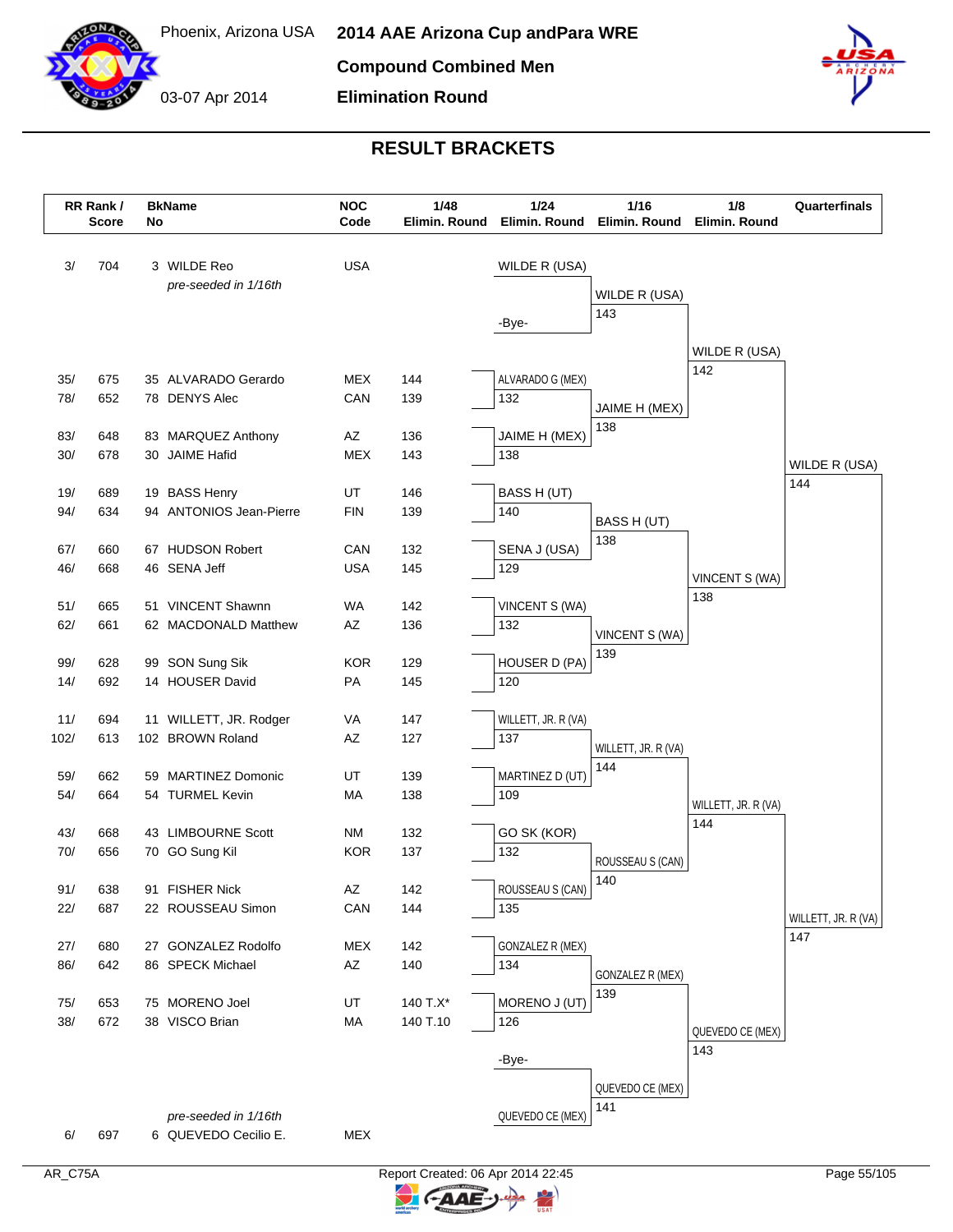



#### **RESULT BRACKETS**

**Elimination Round**

|             | RR Rank /<br><b>Score</b> | No | <b>BkName</b>                         | <b>NOC</b><br>Code | 1/48<br>Elimin. Round | 1/24<br>1/16<br>Elimin. Round<br>Elimin. Round |                            | 1/8<br>Elimin. Round       | Quarterfinals                     |
|-------------|---------------------------|----|---------------------------------------|--------------------|-----------------------|------------------------------------------------|----------------------------|----------------------------|-----------------------------------|
|             |                           |    |                                       |                    |                       |                                                |                            |                            |                                   |
| 7/          | 697                       |    | 7 BROADWATER Jesse                    | PA                 |                       | <b>BROADWATER J (PA)</b>                       |                            |                            |                                   |
|             |                           |    | pre-seeded in 1/16th                  |                    |                       |                                                | <b>BROADWATER J (PA)</b>   |                            |                                   |
|             |                           |    |                                       |                    |                       | -Bye-                                          | 143                        |                            |                                   |
|             |                           |    |                                       |                    |                       |                                                |                            |                            |                                   |
|             |                           |    |                                       |                    |                       |                                                |                            | BROADWATER J (PA)          |                                   |
| 39/         | 669                       |    | 39 DEL VALLE Daniel K                 | <b>MEX</b>         | 141                   | FABRY J (CA)                                   |                            | 141                        |                                   |
| 74/         | 653                       |    | 74 FABRY Jeff                         | CA                 | 142                   | 134                                            | FABRY J (CA)               |                            |                                   |
|             |                           |    |                                       |                    |                       |                                                | 134                        |                            |                                   |
| 87/         | 641                       |    | 87 ESCKELSON Roy                      | AZ                 | 140                   | CARDONA C (COL)                                |                            |                            |                                   |
| 26/         | 683                       |    | 26 CARDONA Camilo                     | COL                | 142                   | 131                                            |                            |                            | FIERRO J (MEX)                    |
| 23/         | 686                       |    | 23 KELLY Connor                       | CA                 | 146                   |                                                |                            |                            | 144                               |
| 90/         | 638                       |    | 90 MCROY Steve                        | AZ                 | 138                   | KELLY C (CA)<br>131                            |                            |                            |                                   |
|             |                           |    |                                       |                    |                       |                                                | KELLY C (CA)               |                            |                                   |
| 71/         | 655                       |    | 71 VALADEZ Luis                       | ВC                 | 129                   | <b>BRUSH T (CT)</b>                            | 140                        |                            |                                   |
| 42/         | 668                       |    | 42 BRUSH Tyler                        | <b>CT</b>          | 139                   | 128                                            |                            |                            |                                   |
|             |                           |    |                                       |                    |                       |                                                |                            | FIERRO J (MEX)<br>145      |                                   |
| 55/         | 664                       |    | 55 NICHOLS Wade                       | AZ                 | 141                   | NICHOLS W (AZ)                                 |                            |                            |                                   |
| 58/         | 662                       |    | 58 THORNTON Lance                     | <b>MO</b>          | 137                   | 121                                            | FIERRO J (MEX)             |                            |                                   |
|             |                           |    |                                       |                    |                       |                                                | 142                        |                            |                                   |
| 103/<br>10/ | 612<br>695                |    | 103 CORLEY Jason<br>10 FIERRO Julio   | OH<br><b>MEX</b>   | 124<br>149            | FIERRO J (MEX)<br>134                          |                            |                            |                                   |
|             |                           |    |                                       |                    |                       |                                                |                            |                            |                                   |
| 15/         | 692                       |    | 15 NICHOLSON Zach                     | AZ                 | 142                   | NICHOLSON Z (AZ)                               |                            |                            |                                   |
| 98/         | 628                       |    | 98 MURPHY Norbert                     | CAN                | 127                   | 128 T.8*                                       |                            |                            |                                   |
|             |                           |    |                                       |                    |                       |                                                | NICHOLSON Z (AZ)<br>127    |                            |                                   |
| 63/         | 661                       |    | 63 TODISCO Andrew                     | CA                 | 138                   | TODISCO A (CA)                                 |                            |                            |                                   |
| 50/         | 666                       |    | 50 PIPER Sep                          | HI                 | 137                   | 128 T.8                                        |                            | PELLEGRINO W (CO)          |                                   |
|             |                           |    |                                       |                    |                       |                                                |                            | 138                        |                                   |
| 47/<br>66/  | 667<br>660                |    | 47 THOMPSON Jeffrey<br>66 LANE Daniel | <b>NJ</b><br>OH    | 145<br>138            | THOMPSON J (NJ)<br>125                         |                            |                            |                                   |
|             |                           |    |                                       |                    |                       |                                                | PELLEGRINO W (CO)          |                            |                                   |
| 95/         | 634                       |    | 95 SMITH Steve                        | AL                 | 131                   | PELLEGRINO W (CO)                              | 140                        |                            |                                   |
| 18/         | 691                       |    | 18 PELLEGRINO William                 | CO                 | 144                   | 137                                            |                            |                            |                                   |
|             |                           |    |                                       |                    |                       |                                                |                            |                            | <b>GELLENTHIEN B (USA)</b><br>146 |
| 31/         | 677                       |    | 31 SMITH Mason                        | AL                 | 139                   | SMITH M (AL)                                   |                            |                            |                                   |
| 82/         | 649                       |    | 82 MARIN Javier                       | BC                 | 137                   | 131                                            | SMITH M (AL)               |                            |                                   |
|             |                           |    |                                       |                    |                       |                                                | 135                        |                            |                                   |
| 79/         | 651                       |    | 79 KOLB Dan                           | WY                 | 136                   | RIDENOUR M (ID)                                |                            |                            |                                   |
| 34/         | 675                       |    | 34 RIDENOUR Marc                      | ID                 | 143                   | 104                                            |                            | <b>GELLENTHIEN B (USA)</b> |                                   |
|             |                           |    |                                       |                    |                       | -Bye-                                          |                            | 148                        |                                   |
|             |                           |    |                                       |                    |                       |                                                |                            |                            |                                   |
|             |                           |    |                                       |                    |                       |                                                | <b>GELLENTHIEN B (USA)</b> |                            |                                   |
|             |                           |    | pre-seeded in 1/16th                  |                    |                       | <b>GELLENTHIEN B (USA)</b>                     | 140                        |                            |                                   |
| 2/          | 705                       |    | 2 GELLENTHIEN Braden                  | <b>USA</b>         |                       |                                                |                            |                            |                                   |

 $\blacktriangleright$ 

C-AAE-J-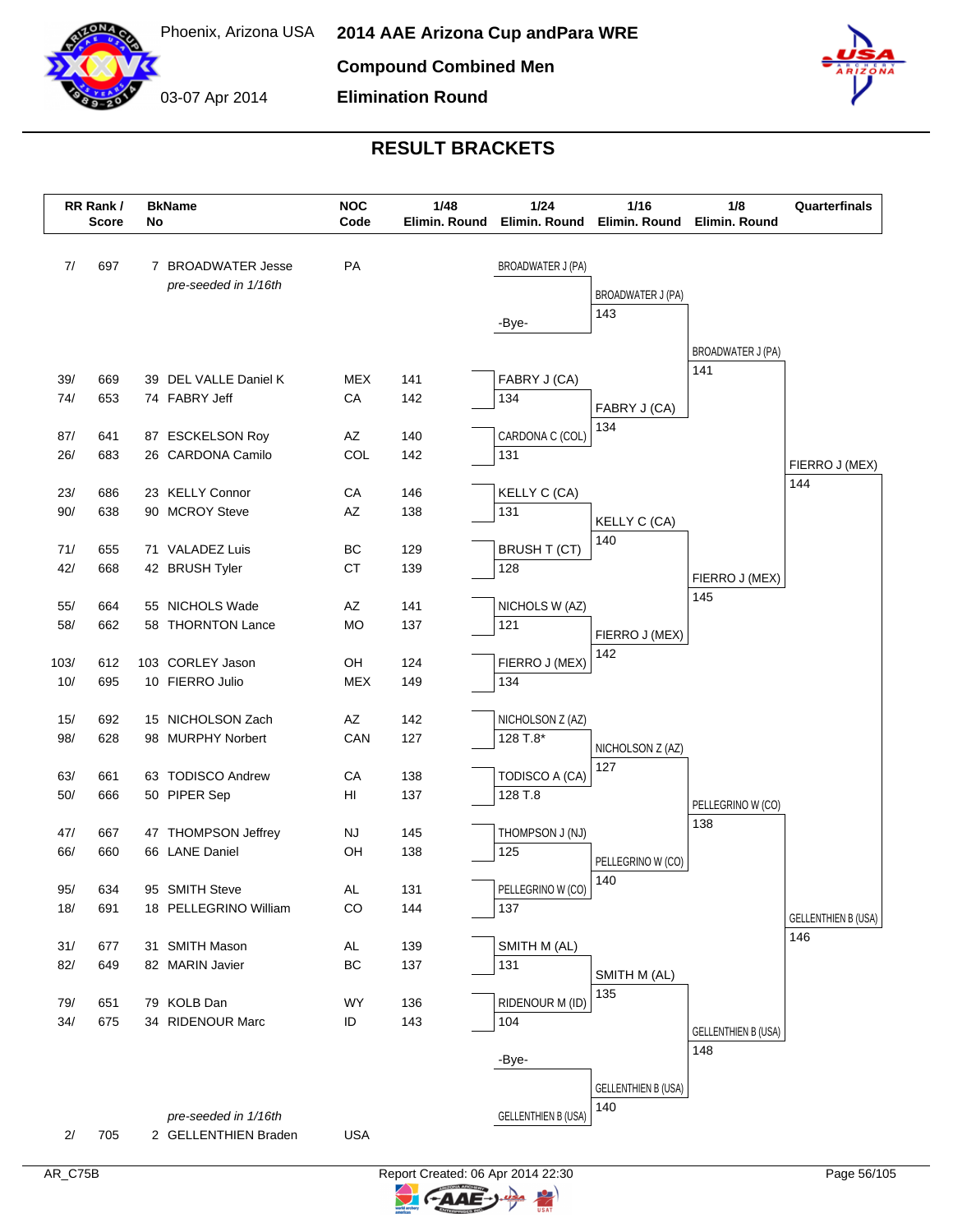**Compound Combined Women**

**Final Round**



03-07 Apr 2014

# **RESULT BRACKETS**





 $AAE-$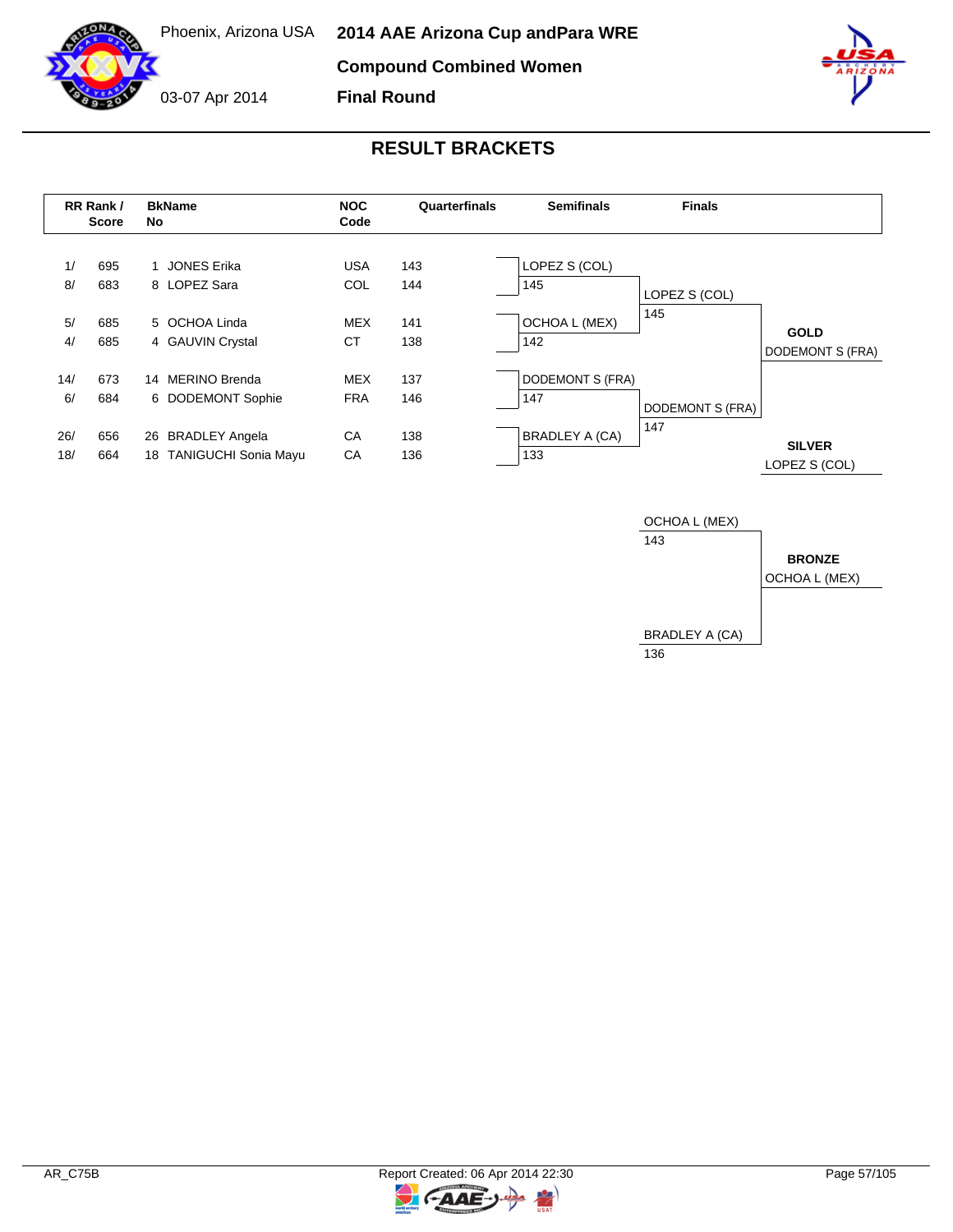03-07 Apr 2014

**Elimination Round**



# **RESULT BRACKETS**

|              | RR Rank /<br><b>Score</b> | No | <b>BkName</b>                          | <b>NOC</b><br>Code      | 1/32<br>Elimin. Round | 1/16<br>Elimin. Round         | 1/8<br>Elimin. Round      | Quarterfinals        |
|--------------|---------------------------|----|----------------------------------------|-------------------------|-----------------------|-------------------------------|---------------------------|----------------------|
|              |                           |    |                                        |                         |                       |                               |                           |                      |
| 1/           | 695                       |    | 1 JONES Erika                          | <b>USA</b>              |                       | JONES E (USA)                 |                           |                      |
|              |                           |    | -Bye-                                  |                         |                       | 136                           | JONES E (USA)             |                      |
| 33/          | 647                       |    | 33 UMANZOR Marisol                     | ESA                     | 124                   | <b>UMANZOR M (ESA)</b>        | 143                       |                      |
| 32/          | 647                       |    | 32 DUNAWAY Alanna                      | CA                      | 116                   | 110                           |                           |                      |
|              |                           |    |                                        |                         |                       |                               |                           | JONES E (USA)        |
| 17/          | 664                       |    | 17 MADRID Alexis                       | <b>MEX</b>              | 123                   | MADRID A (MEX)                |                           | 143                  |
| 48/          | 617                       |    | 48 NIELSEN Heather                     | AZ                      | 112                   | 137                           | MADRID A (MEX)            |                      |
|              |                           |    |                                        |                         |                       |                               | 135                       |                      |
| 49/          | 607                       |    | 49 VILLEGAS Luz                        | BC                      | 102                   | SANDOVAL FDR (MEX)            |                           |                      |
| 16/          | 666                       |    | 16 SANDOVAL Fernada Del R.             | MEX                     | 103                   | 132                           |                           |                      |
| 9/           | 680                       |    | 9 COLIN Christie                       | PA                      |                       | COLIN C (PA)                  |                           |                      |
|              |                           |    | -Bye-                                  |                         |                       | 118                           |                           |                      |
|              |                           |    |                                        |                         |                       |                               | MARCEN M (COL)            |                      |
| 41/          | 638                       |    | 41 DIAB Bernadette                     | <b>NJ</b>               | 123                   | MARCEN M (COL)                | 139                       |                      |
| 24/          | 657                       |    | 24 MARCEN Maja                         | COL                     | 131                   | 130                           |                           | LOPEZ S (COL)        |
|              |                           |    |                                        |                         |                       |                               |                           | 144                  |
| 25/<br>40/   | 656<br>640                |    | 25 JOHNSON Brittany<br>40 MORRIS Carin | CAN<br><b>BAR</b>       | 128<br>101            | <b>JOHNSON B (CAN)</b><br>129 |                           |                      |
|              |                           |    |                                        |                         |                       |                               | LOPEZ S (COL)             |                      |
|              |                           |    | -Bye-                                  |                         |                       | LOPEZ S (COL)                 | 146                       |                      |
| 8/           | 683                       |    | 8 LOPEZ Sara                           | COL                     |                       | 138                           |                           |                      |
|              |                           |    |                                        |                         |                       |                               |                           |                      |
| 5/           | 685                       |    | 5 OCHOA Linda                          | <b>MEX</b>              |                       | OCHOA L (MEX)                 |                           |                      |
|              |                           |    | -Bye-                                  |                         |                       | 138                           | OCHOA L (MEX)             |                      |
|              |                           |    |                                        |                         |                       |                               | 145                       |                      |
| 37/<br>28/   | 643<br>651                |    | 37 MARTINEZ Diana<br>28 SEIBERT Alexis | <b>GUA</b><br><b>TN</b> | 123<br>120            | MARTINEZ D (GUA)<br>127       |                           |                      |
|              |                           |    |                                        |                         |                       |                               |                           | OCHOA L (MEX)        |
| 21/          | 662                       |    | 21 RODRIGUEZ Katya S.                  | MEX                     | 134                   | RODRIGUEZ KS (MEX)            |                           | 141                  |
| 44/          | 633                       |    | 44 BACKIS Vanina                       | ARG                     | 120                   | 140                           |                           |                      |
|              |                           |    |                                        |                         |                       |                               | RODRIGUEZ KS (MEX)<br>138 |                      |
| $53/$        | 504                       |    | 53 TREMBLAY Lyne                       | CAN                     | 88                    | SALINAS S (BC)                |                           |                      |
| 12/          | 677                       |    | 12 SALINAS Stephanie                   | BC                      | 136                   | 135                           |                           |                      |
|              |                           |    |                                        |                         |                       |                               |                           |                      |
| 13/<br>$52/$ | 675<br>559                |    | 13 SKARVAN Tristan<br>52 HESS D Arce   | WI<br>${\sf CA}$        | 124<br>107            | SKARVAN T (WI)<br>136         |                           |                      |
|              |                           |    |                                        |                         |                       |                               | SKARVAN T (WI)            |                      |
| 45/          | 632                       |    | 45 HIRASAWA Nako                       | <b>JPN</b>              | 123                   | <b>BROCK E (UT)</b>           | 141                       |                      |
| 20/          | 662                       |    | 20 BROCK Easter                        | UT                      | 124                   | 132                           |                           |                      |
|              |                           |    |                                        |                         |                       |                               |                           | GAUVIN C (CT)<br>138 |
| 29/          | 651                       |    | 29 AMRANI Regina                       | UT                      | 115                   | AMRANI R (UT)                 |                           |                      |
| 36/          | 643                       |    | 36 ZAMORA Valeria M.                   | MEX                     | 114                   | 128                           | GAUVIN C (CT)             |                      |
|              |                           |    |                                        |                         |                       |                               | 143                       |                      |
| 4/           | 685                       |    | -Bye-<br>4 GAUVIN Crystal              | СT                      |                       | GAUVIN C (CT)<br>135          |                           |                      |
|              |                           |    |                                        |                         |                       |                               |                           |                      |



 $\mathbb{F}$ 

C-AAE-J-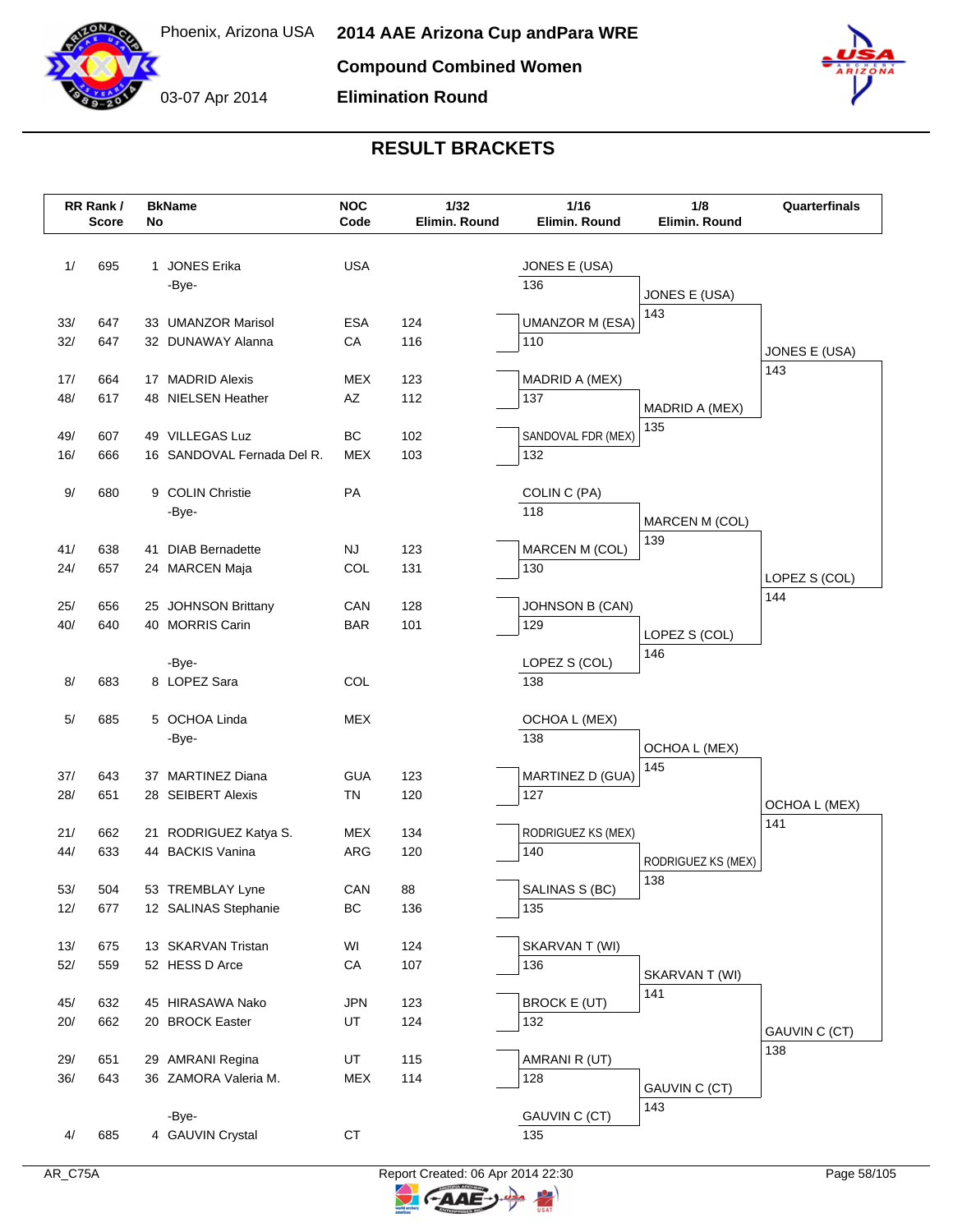

03-07 Apr 2014 **Elimination Round**



|       | RR Rank /<br><b>Score</b> | No | <b>BkName</b>           | <b>NOC</b><br>Code | 1/32<br>Elimin. Round | 1/16<br>1/8<br>Elimin. Round<br>Elimin. Round |                              | Quarterfinals     |
|-------|---------------------------|----|-------------------------|--------------------|-----------------------|-----------------------------------------------|------------------------------|-------------------|
|       |                           |    |                         |                    |                       |                                               |                              |                   |
| 3/    | 686                       |    | 3 LANCE Sarah           | <b>USA</b>         |                       | LANCE S (USA)                                 |                              |                   |
|       |                           |    | -Bye-                   |                    |                       | 137                                           | LANCE S (USA)                |                   |
|       |                           |    |                         |                    |                       |                                               | 135                          |                   |
| 35/   | 644                       |    | 35 JOHNSON Elaine       | CAN                | 103                   | JOHNSON E (CAN)                               |                              |                   |
| 30/   | 649                       |    | 30 BELZNER Catherine    | AZ                 | 93                    | 114                                           |                              | MERINO B (MEX)    |
| 19/   | 663                       |    | 19 CASTILLO Ali Citlali | MEX                | 97                    | CASTILLO AC (MEX)                             |                              | 137               |
| 46/   | 628                       |    | 46 KOVAL Jill           | MD                 | 90                    | 133 T.10                                      |                              |                   |
|       |                           |    |                         |                    |                       |                                               | MERINO B (MEX)               |                   |
| 51/   | 599                       |    | 51 SIELOFF Debra        | AZ                 | 105                   | <b>MERINO B (MEX)</b>                         | 137                          |                   |
| 14/   | 673                       |    | 14 MERINO Brenda        | <b>MEX</b>         | 131                   | 133 T.10*                                     |                              |                   |
|       |                           |    |                         |                    |                       |                                               |                              |                   |
| 11/   | 678                       |    | 11 REYNOLDS Danielle    | AZ                 | 125                   | REYNOLDS D (AZ)                               |                              |                   |
| 54/   | 491                       |    | 54 BOYCE Judi           | WI                 | 100                   | 137                                           | REYNOLDS D (AZ)              |                   |
| 43/   | 634                       |    | 43 ERTLE Grace          | MI                 | 105                   | RAMIREZ A (FL)                                | 141                          |                   |
| 22/   | 661                       |    | 22 RAMIREZ Angelica     | FL.                | 128                   | 135                                           |                              |                   |
|       |                           |    |                         |                    |                       |                                               |                              | DODEMONT S (FRA)  |
| 27/   | 655                       |    | 27 HERNANDEZ Martha C.  | <b>MEX</b>         |                       | HERNANDEZ MC (MEX)                            |                              | 146               |
| 38/   | 641                       |    | 38 LOPEZ Abril          | PU                 | -Bye-                 | 137                                           | DODEMONT S (FRA)             |                   |
|       |                           |    |                         |                    |                       |                                               | 144                          |                   |
|       |                           |    | -Bye-                   |                    |                       | DODEMONT S (FRA)                              |                              |                   |
| 6/    | 684                       |    | 6 DODEMONT Sophie       | <b>FRA</b>         |                       | 141                                           |                              |                   |
| 7/    | 683                       |    | 7 KELLER Lexi           | WI                 |                       | KELLER L (WI)                                 |                              |                   |
|       |                           |    | -Bye-                   |                    |                       | 131                                           |                              |                   |
|       |                           |    |                         |                    |                       |                                               | BRADLEY A (CA)<br>138        |                   |
| 39/   | 641                       |    | 39 LOPEZ Tania          | ВC                 | 120                   | BRADLEY A (CA)                                |                              |                   |
| 26/   | 656                       |    | 26 BRADLEY Angela       | CA                 | 128                   | 135                                           |                              | BRADLEY A (CA)    |
|       |                           |    |                         |                    |                       |                                               |                              | 138               |
| 23/   | 657                       |    | 23 GROSZKO Dawn         | CAN<br>BC          | 113                   | GROSZKO D (CAN)                               |                              |                   |
| 42/   | 634                       |    | 42 SANTACRUZ Carmen     |                    | 98                    | 132                                           | LEBECQUE P (FRA)             |                   |
| 55/   | 475                       |    | 55 HELLER Alexis        | NJ                 | 100                   | LEBECQUE P (FRA)                              | 135                          |                   |
| 10/   | 680                       |    | 10 LEBECQUE Pascale     | <b>FRA</b>         | 123                   | 138                                           |                              |                   |
|       |                           |    |                         |                    |                       |                                               |                              |                   |
| 15/   | 667                       |    | 15 CYR Gabrielle        | ME                 | 121                   | CYR G (ME)                                    |                              |                   |
| $50/$ | 602                       |    | 50 CHAVEZ Martha        | CA                 | 109                   | 127                                           | TANIGUCHI SM (CA)            |                   |
|       |                           |    |                         |                    |                       |                                               | 140 T.10                     |                   |
| 47/   | 622                       |    | 47 VAN NEST Karen       | CAN                | 107                   | TANIGUCHI SM (CA)                             |                              |                   |
| 18/   | 664                       |    | 18 TANIGUCHI Sonia Mayu | ${\sf CA}$         | 118                   | 130                                           |                              | TANIGUCHI SM (CA) |
| 31/   | 649                       |    | 31 MORRIS Tricia        | CAN                | 121                   | <b>MORRIS T (CAN)</b>                         |                              | 136               |
| 34/   | 646                       |    | 34 JURENKA Jahna        | MT                 | 116                   | 132                                           |                              |                   |
|       |                           |    |                         |                    |                       |                                               | VAN NATTA J (USA)<br>140 T.9 |                   |
|       |                           |    | -Bye-                   |                    |                       | VAN NATTA J (USA)                             |                              |                   |
| 2/    | 687                       |    | 2 VAN NATTA Jamie       | <b>USA</b>         |                       | 136                                           |                              |                   |
|       |                           |    |                         |                    |                       |                                               |                              |                   |

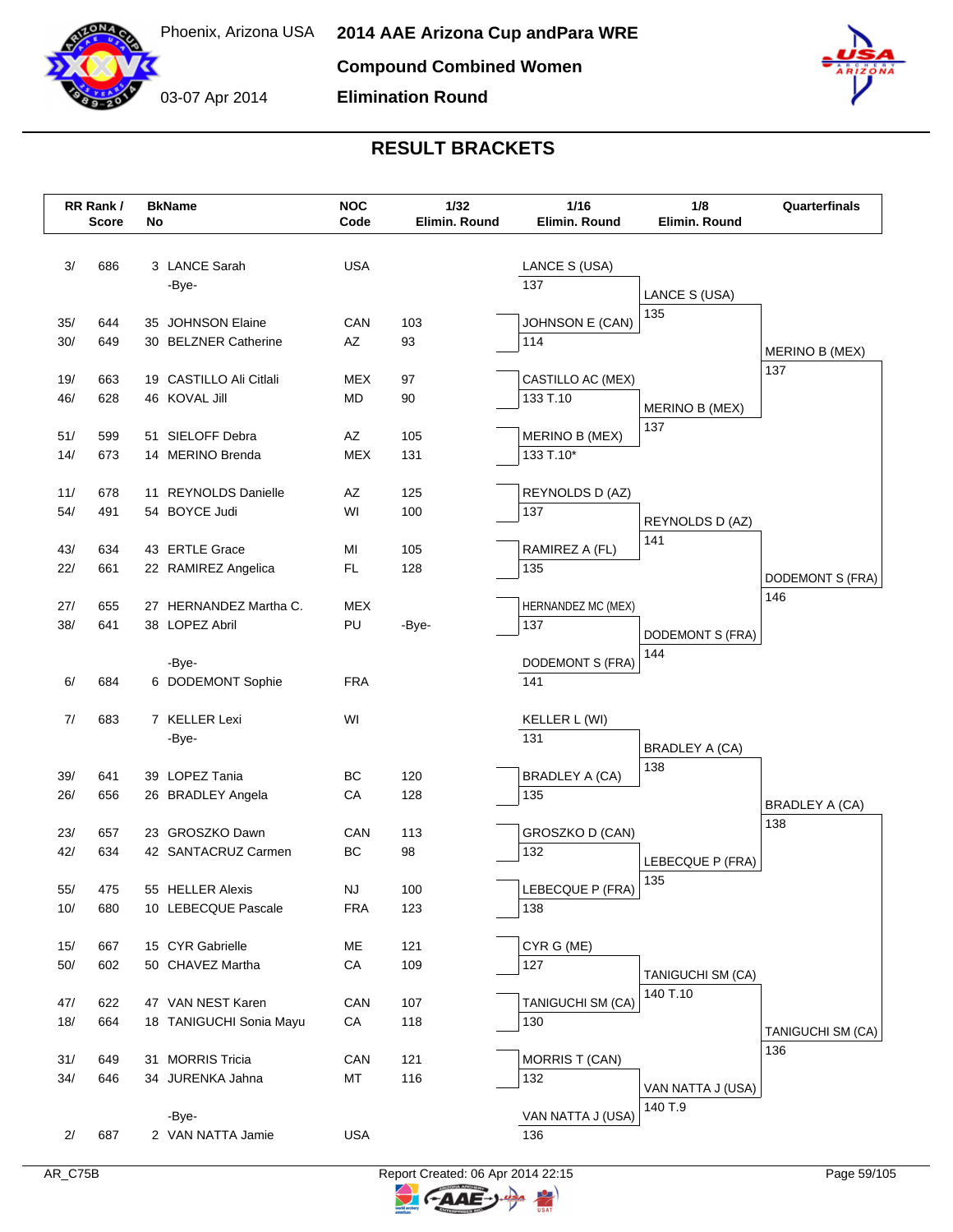**Compound Cadet Men**

03-07 Apr 2014

**Final Round**



# **RESULT BRACKETS**

|           | RR Rank /<br><b>Score</b> | <b>BkName</b><br>No                        | <b>NOC</b><br><b>Semifinals</b><br>Quarterfinals<br>Code |            | <b>Finals</b>                 |                |                               |
|-----------|---------------------------|--------------------------------------------|----------------------------------------------------------|------------|-------------------------------|----------------|-------------------------------|
| 1/<br>9/  | 682<br>664                | <b>MENKE Matthew</b><br>9 GONZALES Ricardo | MN<br>CН                                                 | 142<br>144 | <b>GONZALES R (CH)</b><br>138 | CLAYTON K (VA) |                               |
| 5/<br>4/  | 671<br>672                | 5 CLAYTON Kevin<br>4 CASTRO Luis           | VA<br>BC.                                                | 144<br>134 | CLAYTON K (VA)<br>142         | 142 T.10       | <b>GOLD</b><br>CLAYTON K (VA) |
| 3/<br>11/ | 674<br>663                | 3 DEL BOSQUE Jose G<br>CHONG Josue<br>11   | <b>CH</b><br>BC.                                         | 139<br>136 | DEL BOSQUE JG (CH)<br>137     | BELL J (MA)    |                               |
| 7/<br>2/  | 669<br>676                | 7 DE LA GARZA Armando<br>2 BELL Jimmy      | <b>CH</b><br>MA                                          | 137<br>139 | BELL J (MA)<br>142            | 142 T.9        | <b>SILVER</b><br>BELL J (MA)  |





 $\overline{z}$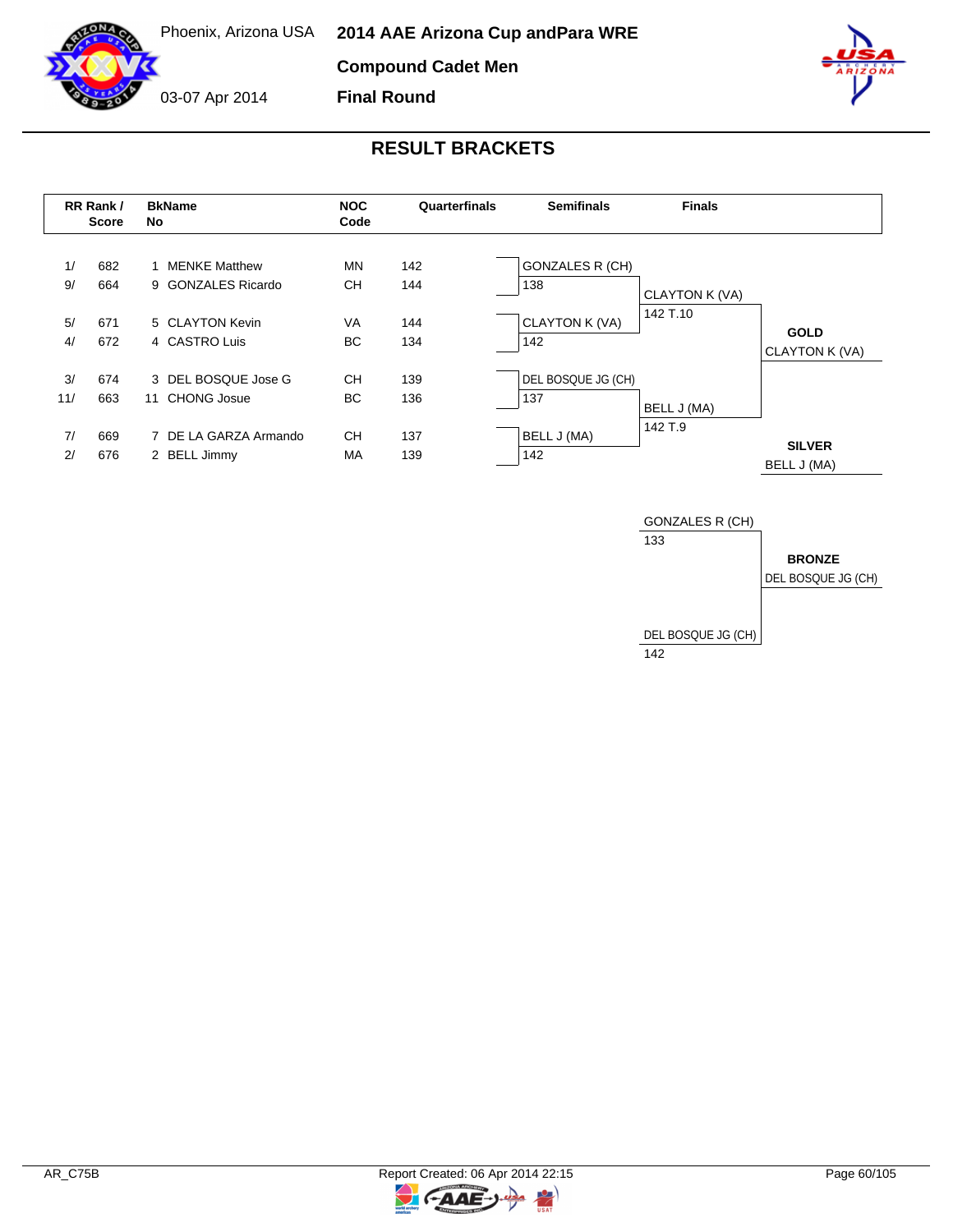



**Elimination Round**



|     | RR Rank /<br><b>Score</b> | No | <b>BkName</b>         | <b>NOC</b><br>Code                       |     | $1/16$<br>Elimin. Round | 1/8<br>Elimin. Round      | Quarterfinals                |
|-----|---------------------------|----|-----------------------|------------------------------------------|-----|-------------------------|---------------------------|------------------------------|
| 1/  | 682                       |    | 1 MENKE Matthew       | <b>MN</b>                                |     |                         | MENKE M (MN)              |                              |
|     |                           |    | -Bye-                 |                                          |     |                         | 142                       | MENKE M (MN)                 |
| 17/ | 647                       |    | 17 BUNKER Logan       | <b>WA</b>                                | 144 |                         | <b>BUNKER L (WA)</b>      | 142                          |
| 16/ | 650                       |    | 16 CLAYTON Jesse      | <b>OR</b>                                | 131 |                         | 141                       |                              |
|     |                           |    |                       |                                          |     |                         |                           |                              |
| 9/  | 664                       |    | 9 GONZALES Ricardo    | $\mathsf{CH}% \left( \mathcal{M}\right)$ |     |                         | <b>GONZALES R (CH)</b>    |                              |
|     |                           |    | -Bye-                 |                                          |     |                         | 143                       | <b>GONZALES R (CH)</b>       |
|     |                           |    | -Bye-                 |                                          |     |                         | YEE S (AZ)                | 144                          |
| 8/  | 664                       |    | 8 YEE Spencer         | AZ                                       |     |                         | 138                       |                              |
| 5/  | 671                       |    | 5 CLAYTON Kevin       | <b>VA</b>                                |     |                         | CLAYTON K (VA)            |                              |
|     |                           |    | -Bye-                 |                                          |     |                         | 138                       |                              |
|     |                           |    |                       |                                          |     |                         |                           | <b>CLAYTON K (VA)</b><br>144 |
| 21/ | 582                       |    | 21 BACHMAN Tyler      | AZ                                       | 125 |                         | MARCOZZI G (PA)           |                              |
| 12/ | 660                       |    | 12 MARCOZZI Gabriel   | PA                                       | 132 |                         | 137                       |                              |
| 13/ | 657                       |    | 13 ORIHUELA Gabriel   | BC                                       | 143 |                         | ORIHUELA G (BC)           |                              |
| 20/ | 589                       |    | 20 BENOIT William     | CAN                                      | 129 |                         | 132                       | CASTRO L (BC)                |
|     |                           |    | -Bye-                 |                                          |     |                         | CASTRO L (BC)             | 134                          |
| 4/  | 672                       |    | 4 CASTRO Luis         | BC                                       |     |                         | 134                       |                              |
|     |                           |    | 3 DEL BOSQUE Jose G   | <b>CH</b>                                |     |                         |                           |                              |
| 3/  | 674                       |    | -Bye-                 |                                          |     |                         | DEL BOSQUE JG (CH)<br>137 |                              |
|     |                           |    |                       |                                          |     |                         |                           | DEL BOSQUE JG (CH)<br>139    |
| 19/ | 617                       |    | 19 JOHNSON Cody       | AZ                                       | 133 |                         | CORRIDORI J (AZ)          |                              |
| 14/ | 652                       |    | 14 CORRIDORI Jeremy   | AZ                                       | 138 |                         | 135                       |                              |
| 11/ | 663                       |    | 11 CHONG Josue        | BC                                       |     |                         | CHONG J (BC)              |                              |
|     |                           |    | -Bye-                 |                                          |     |                         | 137                       | CHONG J (BC)                 |
|     |                           |    | -Bye-                 |                                          |     |                         | MORAN T (CAN)             | 136                          |
| 6/  | 670                       |    | 6 MORAN Tristan       | CAN                                      |     |                         | 136                       |                              |
|     |                           |    |                       |                                          |     |                         |                           |                              |
| 7/  | 669                       |    | 7 DE LA GARZA Armando | CH                                       |     |                         | DE LA GARZA A (CH)<br>144 |                              |
|     |                           |    | -Bye-                 |                                          |     |                         |                           | DE LA GARZA A (CH)           |
|     |                           |    | -Bye-                 |                                          |     |                         | DEMARCO M (CO)            | 137                          |
| 10/ | 664                       |    | 10 DEMARCO Max        | $_{\rm CO}$                              |     |                         | 135                       |                              |
| 15/ | 651                       |    | 15 ABELL Cory         | VT                                       | 140 |                         | EILINGER H (ME)           |                              |
| 18/ | 647                       |    | 18 EILINGER Hayden    | ME                                       | 141 |                         | 138                       | BELL J (MA)                  |
|     |                           |    |                       |                                          |     |                         |                           | 139                          |
| 2/  | 676                       |    | -Bye-<br>2 BELL Jimmy | MA                                       |     |                         | BELL J (MA)<br>142        |                              |
|     |                           |    |                       |                                          |     |                         |                           |                              |

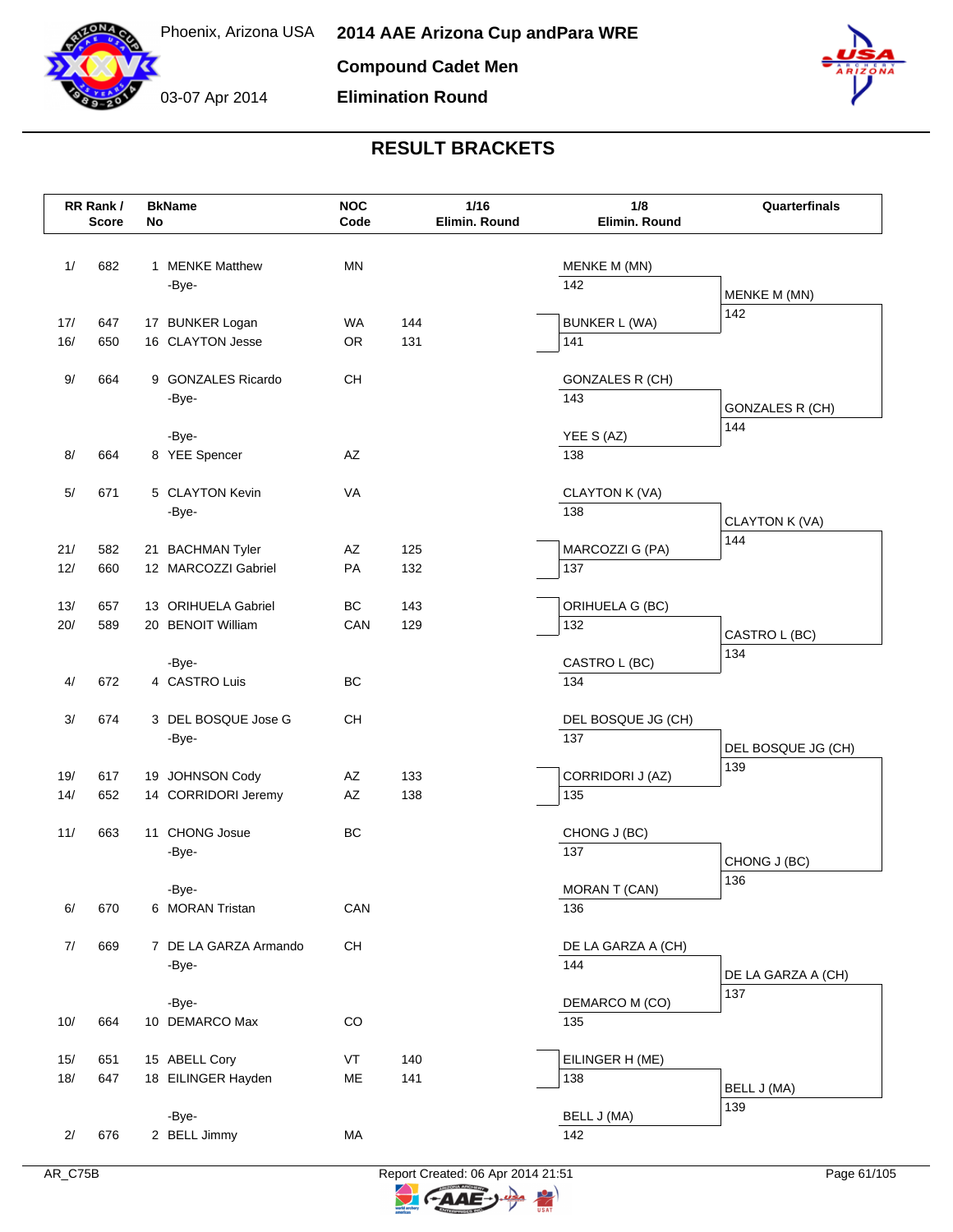**Compound Cadet Women**

**Final Round**



03-07 Apr 2014



|           | RR Rank /<br><b>Score</b> | <b>BkName</b><br>No                        | <b>NOC</b><br>Code | Quarterfinals | <b>Semifinals</b>               | <b>Finals</b>        |                                 |
|-----------|---------------------------|--------------------------------------------|--------------------|---------------|---------------------------------|----------------------|---------------------------------|
| 1/<br>8/  | 675<br>653                | 1 VAZQUEZ Ana Paula<br>8 MORENO Karen      | CН<br>BC.          | 140<br>135    | VAZQUEZ AP (CH)<br>141 T.8      | <b>BLAZEK A (CO)</b> |                                 |
| 5/<br>4/  | 659<br>663                | 5 COX Cassidy<br>4 BLAZEK Allie            | NM<br>CO           | 141<br>143    | <b>BLAZEK A (CO)</b><br>141 T.9 | 137                  | <b>GOLD</b><br>BLAZEK A (CO)    |
| 3/<br>6/  | 663<br>655                | 3 CANADAY Allie<br>6 CROOK Dahlia          | OK<br><b>KS</b>    | 130<br>132    | CROOK D (KS)<br>128             | ESTRADA C (BC)       |                                 |
| 10/<br>2/ | 644<br>666                | 10 ESTRADA Carolina<br>2 CAIOPOULOS Athena | BC.<br>CA          | 139<br>134    | ESTRADA C (BC)<br>135           | 127                  | <b>SILVER</b><br>ESTRADA C (BC) |



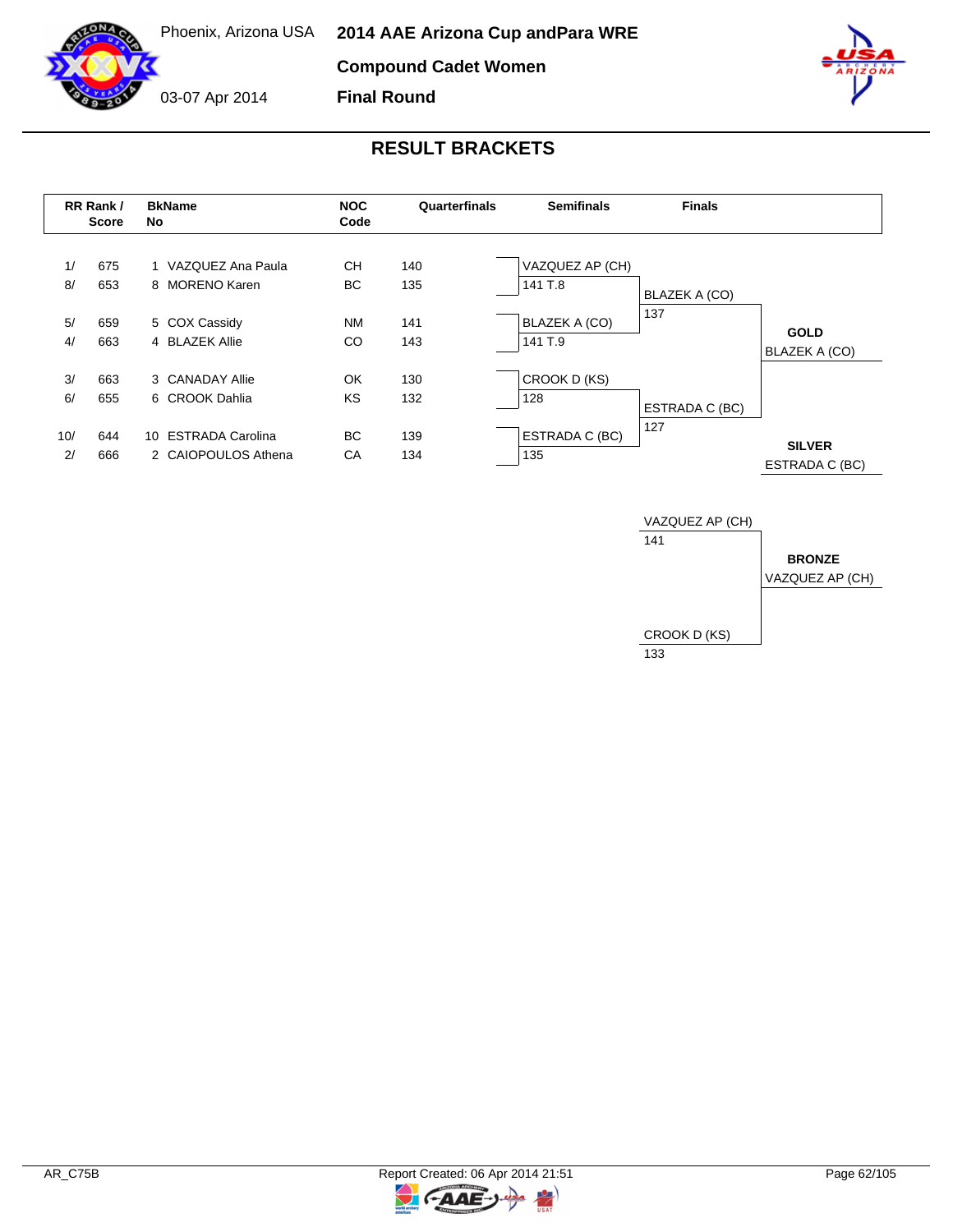

03-07 Apr 2014 **Elimination Round**



## **RESULT BRACKETS**

|     | RR Rank /<br><b>Score</b> | No | <b>BkName</b>                        | <b>NOC</b><br>Code |     | 1/16<br>Elimin. Round |     | 1/8<br>Elimin. Round     | Quarterfinals            |
|-----|---------------------------|----|--------------------------------------|--------------------|-----|-----------------------|-----|--------------------------|--------------------------|
| 1/  | 675                       |    | 1 VAZQUEZ Ana Paula<br>-Bye-         | CH                 |     |                       | 140 | VAZQUEZ AP (CH)          | VAZQUEZ AP (CH)          |
|     |                           |    |                                      |                    |     |                       |     |                          | 140                      |
| 17/ | 592                       |    | 17 MCADAMS Georgia                   | TX                 | 119 |                       |     | <b>GRANT S (GA)</b>      |                          |
| 16/ | 614                       |    | 16 GRANT Sydney                      | GA                 | 131 |                       | 131 |                          |                          |
| 9/  | 646                       |    | 9 PETITT Meagan<br>-Bye-             | <b>FL</b>          |     |                       | 135 | PETITT M (FL)            |                          |
|     |                           |    |                                      |                    |     |                       |     |                          | MORENO K (BC)<br>135     |
|     |                           |    | -Bye-                                |                    |     |                       |     | MORENO K (BC)            |                          |
| 8/  | 653                       |    | 8 MORENO Karen                       | BC                 |     |                       | 140 |                          |                          |
| 5/  | 659                       |    | 5 COX Cassidy                        | <b>NM</b>          |     |                       |     | COX C (NM)               |                          |
|     |                           |    | -Bye-                                |                    |     |                       | 140 |                          |                          |
|     |                           |    |                                      |                    |     |                       |     |                          | COX C (NM)<br>141        |
|     |                           |    | -Bye-                                |                    |     |                       |     | RUIZ A (AZ)              |                          |
| 12/ | 643                       |    | 12 RUIZ Alexis                       | AZ                 |     |                       | 132 |                          |                          |
| 13/ | 640                       |    | 13 HERNANDEZ Ana Paulina             | BC                 | 135 |                       |     | HERNANDEZ AP (BC)        |                          |
| 20/ | 533                       |    | 20 HELLER Courtney                   | <b>NJ</b>          | 97  |                       | 136 |                          |                          |
|     |                           |    |                                      |                    |     |                       |     |                          | BLAZEK A (CO)<br>143     |
|     |                           |    | -Bye-                                |                    |     |                       |     | BLAZEK A (CO)            |                          |
| 4/  | 663                       |    | 4 BLAZEK Allie                       | CO                 |     |                       | 137 |                          |                          |
| 3/  | 663                       |    | 3 CANADAY Allie                      | OK                 |     |                       |     | CANADAY A (OK)           |                          |
|     |                           |    | -Bye-                                |                    |     |                       | 135 |                          |                          |
|     |                           |    |                                      |                    |     |                       |     |                          | CANADAY A (OK)<br>130    |
| 19/ | 579                       |    | 19 BUTLER Blakelee                   | AZ                 | 122 |                       |     | CASTRO CASTAÑEDA EJ (BC) |                          |
| 14/ | 635                       |    | 14 CASTRO CASTAÑEDA Emely Joselin BC |                    | 125 |                       | 129 |                          |                          |
| 11/ | 644                       |    | 11 GIANOS Sarah                      | MA                 |     |                       |     | GIANOS S (MA)            |                          |
|     |                           |    | -Bye-                                |                    |     |                       | 130 |                          |                          |
|     |                           |    |                                      |                    |     |                       |     |                          | CROOK D (KS)<br>132      |
|     |                           |    | -Bye-                                |                    |     |                       |     | CROOK D (KS)             |                          |
| 6/  | 655                       |    | 6 CROOK Dahlia                       | KS                 |     |                       | 134 |                          |                          |
| 7/  | 653                       |    | 7 PAREDES Samantha                   | BC                 |     |                       |     | PAREDES S (BC)           |                          |
|     |                           |    | -Bye-                                |                    |     |                       | 131 |                          |                          |
|     |                           |    |                                      |                    |     |                       |     |                          | ESTRADA C (BC)<br>139    |
|     |                           |    | -Bye-                                |                    |     |                       |     | ESTRADA C (BC)           |                          |
| 10/ | 644                       |    | 10 ESTRADA Carolina                  | BC                 |     |                       | 137 |                          |                          |
| 15/ | 615                       |    | 15 GUNN Danii                        | AZ                 | 128 |                       |     | <b>GUNN D (AZ)</b>       |                          |
| 18/ | 582                       |    | 18 TAYLOR Samantha                   | CO                 | 122 |                       | 129 |                          |                          |
|     |                           |    |                                      |                    |     |                       |     |                          | CAIOPOULOS A (CA)<br>134 |
|     |                           |    | -Bye-                                |                    |     |                       |     | CAIOPOULOS A (CA)        |                          |
| 2/  | 666                       |    | 2 CAIOPOULOS Athena                  | ${\sf CA}$         |     |                       | 138 |                          |                          |

AR\_C75B Report Created: 07 Apr 2014 19:56 Report Created: 07 Apr 2014 19:56

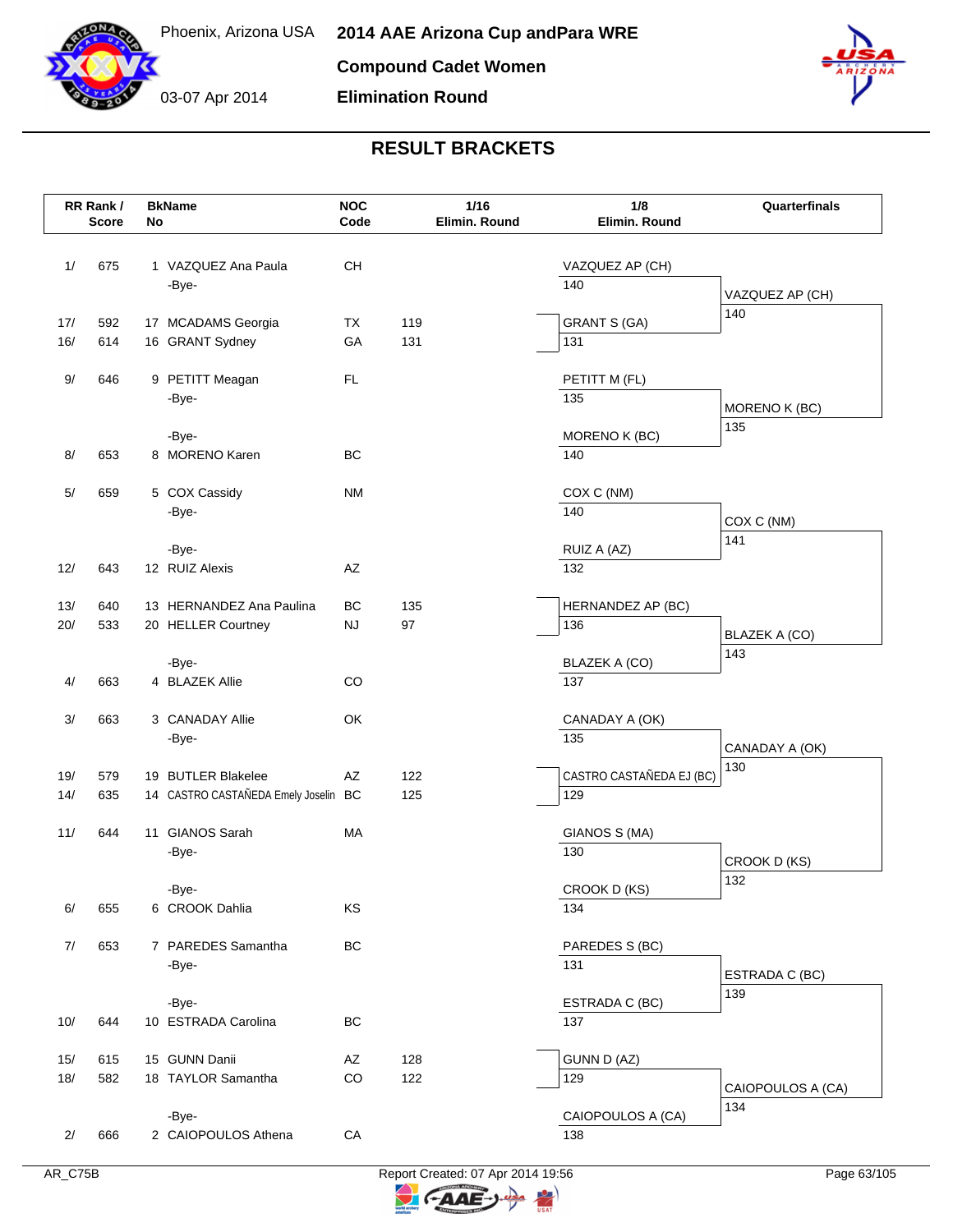

**Recurve Open Men - Para**



**Final Round**



|                       | RR Rank /<br><b>Score</b> | <b>BkName</b><br>No.                                                         | <b>NOC</b><br>Code                                   | Quarterfinals                                                                   | <b>Semifinals</b>                                                                         | <b>Finals</b>                           |                                       |
|-----------------------|---------------------------|------------------------------------------------------------------------------|------------------------------------------------------|---------------------------------------------------------------------------------|-------------------------------------------------------------------------------------------|-----------------------------------------|---------------------------------------|
| 1/<br>8/<br>5/<br>4/  | 594<br>506<br>578<br>580  | 1 LUKOW Michael<br>8 PERRY Robert<br>5 AJIMA Yutaka<br>4 PALUMBO Timothy     | UT<br>ID<br><b>JPN</b><br>NY.                        | 7 (22, 24, 27, 25)<br>1(22, 20, 15, 17)<br>6(25, 22, 26, 27)<br>2 (16,23,23,24) | LUKOW M (UT)<br>6 (28,28,23)<br>AJIMA Y (JPN)<br>0(16,23,22)                              | LUKOW M (UT)<br>6 (27, 26, 27, 28)      | <b>GOLD</b><br>LUKOW M (UT)           |
| 3/<br>6/<br>10/<br>2/ | 583<br>533<br>493<br>591  | 3 REZENDE Luciano<br>6 CHOI Jeung Youn<br>10 KOO Ja Yong<br>2 JUNG Young Joo | <b>BRA</b><br><b>KOR</b><br><b>KOR</b><br><b>KOR</b> | 2 (16,20,25,22)<br>6 (21, 25, 23, 27)<br>0(22, 22, 18)<br>6(23,23,25)           | CHOI JY (KOR)<br>4 (23, 16, 26, 26, 14)<br><b>JUNG YJ (KOR)</b><br>6 (24, 24, 24, 25, 24) | <b>JUNG YJ (KOR)</b><br>2 (25,28,19,21) | <b>SILVER</b><br><b>JUNG YJ (KOR)</b> |

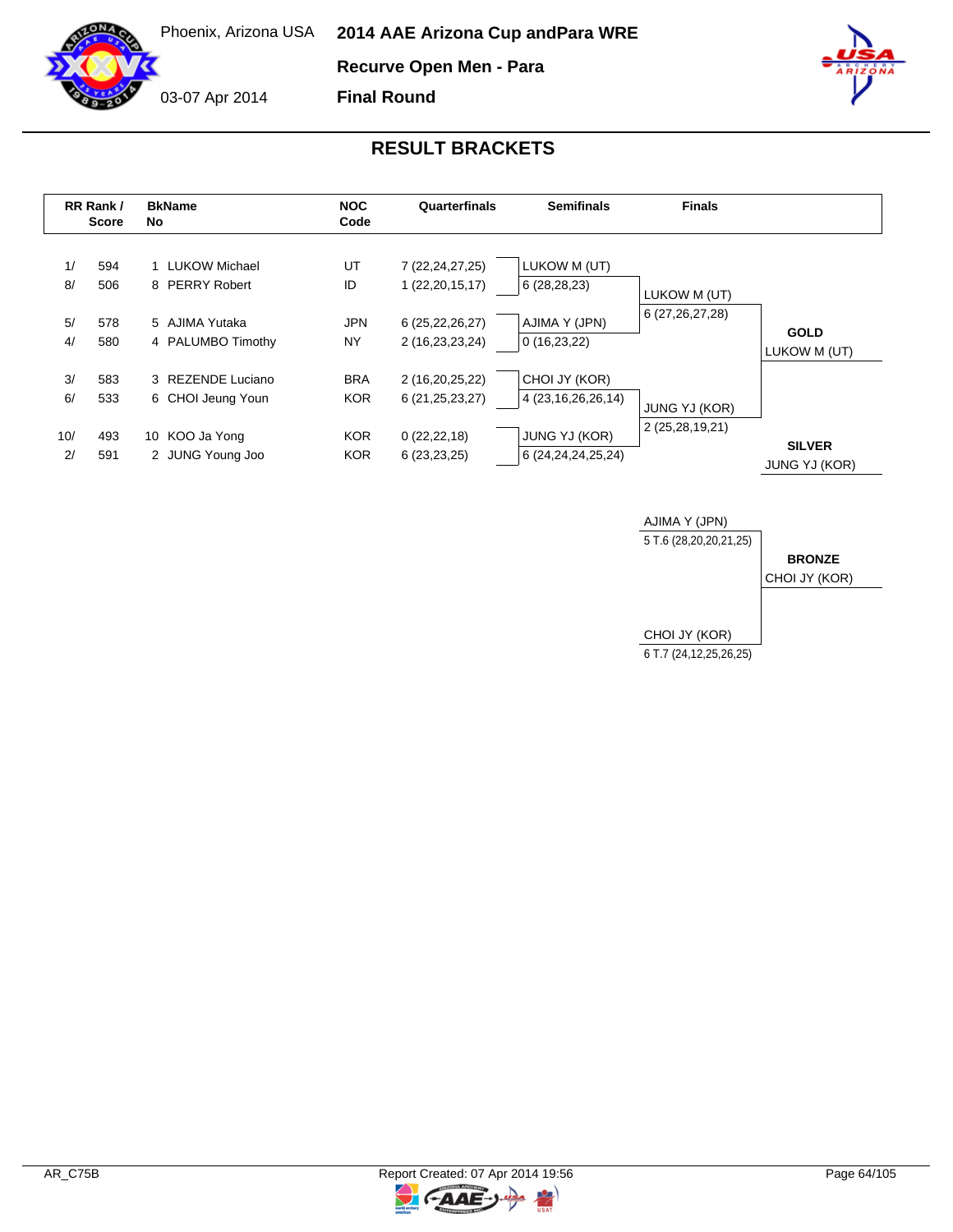



|      | RR Rank /    |           | <b>BkName</b>        | <b>NOC</b> | 1/8<br>Quarterfinals   |                    |
|------|--------------|-----------|----------------------|------------|------------------------|--------------------|
|      | <b>Score</b> | <b>No</b> |                      | Code       | Elimin. Round          |                    |
| 1/   | 594          |           | 1 LUKOW Michael      | UT         |                        | LUKOW M (UT)       |
|      |              |           | -Bye-                |            |                        | 7 (22, 24, 27, 25) |
| 9/   | 499          |           | 9 WOLFE Russell      | OK         | -Bye-                  | PERRY R (ID)       |
| $8/$ | 506          |           | 8 PERRY Robert       | ID         |                        | 1 (22,20,15,17)    |
| $5/$ | 578          |           | 5 AJIMA Yutaka       | <b>JPN</b> |                        | AJIMA Y (JPN)      |
|      |              |           | -Bye-                |            |                        | 6 (25, 22, 26, 27) |
|      |              |           | -Bye-                |            |                        | PALUMBO T (NY)     |
| 4/   | 580          |           | 4 PALUMBO Timothy    | <b>NY</b>  |                        | 2 (16,23,23,24)    |
| 3/   | 583          |           | 3 REZENDE Luciano    | <b>BRA</b> |                        | REZENDE L (BRA)    |
|      |              |           | -Bye-                |            |                        | 2 (16,20,25,22)    |
|      |              |           | -Bye-                |            |                        | CHOI JY (KOR)      |
| 6/   | 533          |           | 6 CHOI Jeung Youn    | <b>KOR</b> |                        | 6 (21, 25, 23, 27) |
| 7/   | 529          |           | 7 WATANABE Masayoshi | <b>JPN</b> | 4 (22, 22, 22, 19, 19) | KOO JY (KOR)       |
| 10/  | 493          |           | 10 KOO Ja Yong       | <b>KOR</b> | 6 (17, 16, 27, 20, 20) | 0(22, 22, 18)      |
|      |              |           | -Bye-                |            |                        | JUNG YJ (KOR)      |
| 2/   | 591          |           | 2 JUNG Young Joo     | <b>KOR</b> |                        | 6 (23,23,25)       |

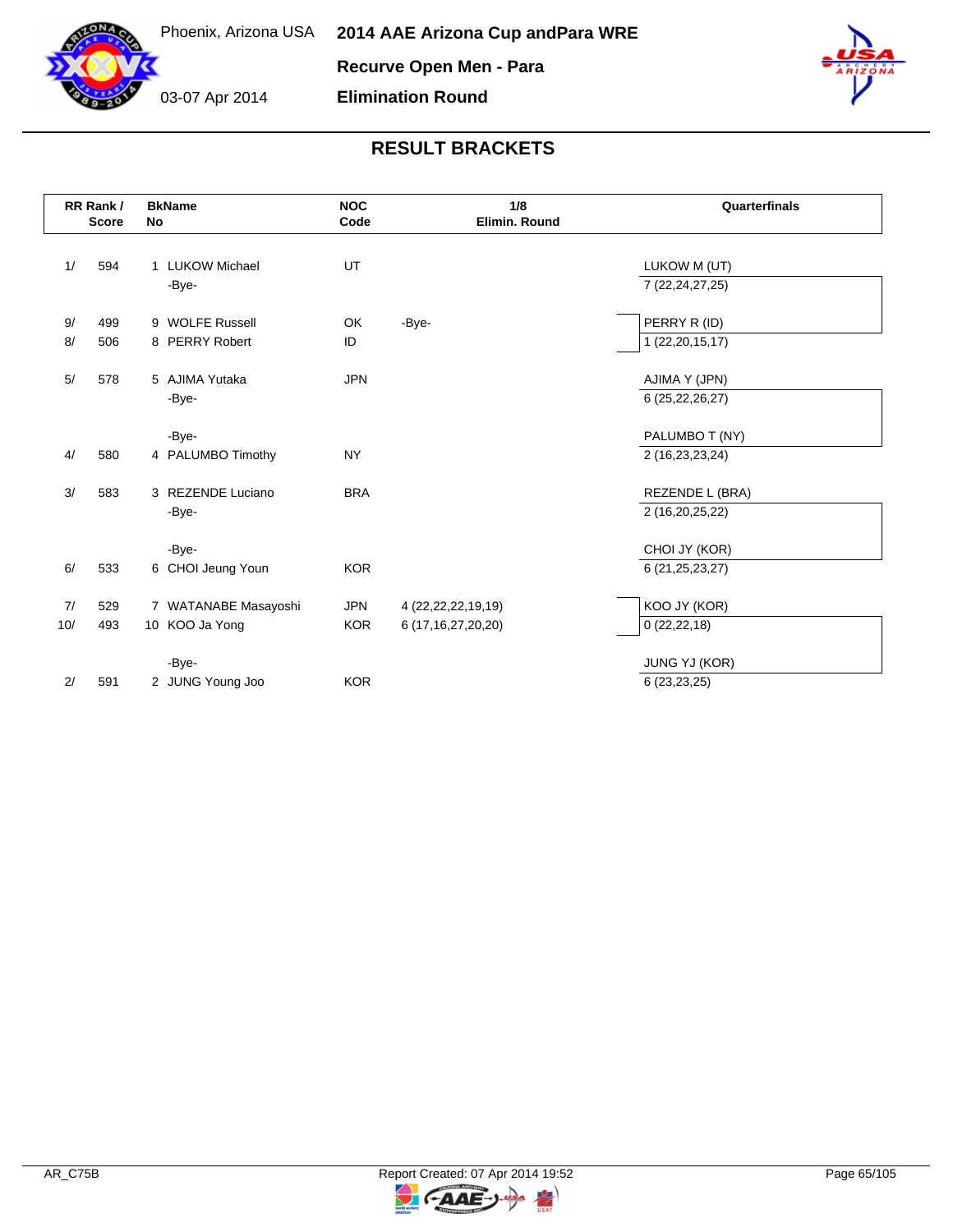

**Recurve Open Women - Para**

**Final Round**



03-07 Apr 2014



|          | RR Rank /<br><b>Score</b> | <b>BkName</b><br>No               | <b>NOC</b><br>Code | Quarterfinals            | <b>Semifinals</b>                    | <b>Finals</b>          |                                    |
|----------|---------------------------|-----------------------------------|--------------------|--------------------------|--------------------------------------|------------------------|------------------------------------|
| 1/       | 559                       | 1 FORD Lee<br>-Bye-               | GA                 |                          | FORD L (GA)<br>6(26,25,21)           | FORD L (GA)            |                                    |
| 5/<br>4/ | 209<br>373                | 5 WALLACE Teresa<br>4 DUPREE Lori | SC<br><b>TX</b>    | 0(11,5,2)<br>6(18,21,21) | DUPREE L (TX)<br>0(17, 11, 19)       | 3 (23, 20, 27, 24, 17) | <b>GOLD</b><br>KISS-JOHNSON K (SC) |
| 3/       | 434                       | 3 LAYOLLE Patricia<br>-Bye-       | <b>BRA</b>         |                          | LAYOLLE P (BRA)<br>0(16,5,14)        | KISS-JOHNSON K (SC)    |                                    |
| 2/       | 545                       | -Bye-<br>2 KISS-JOHNSON Kinga     | SC                 |                          | KISS-JOHNSON K (SC)<br>6(20, 18, 22) | 7 (25, 23, 24, 24, 19) | <b>SILVER</b><br>FORD L (GA)       |



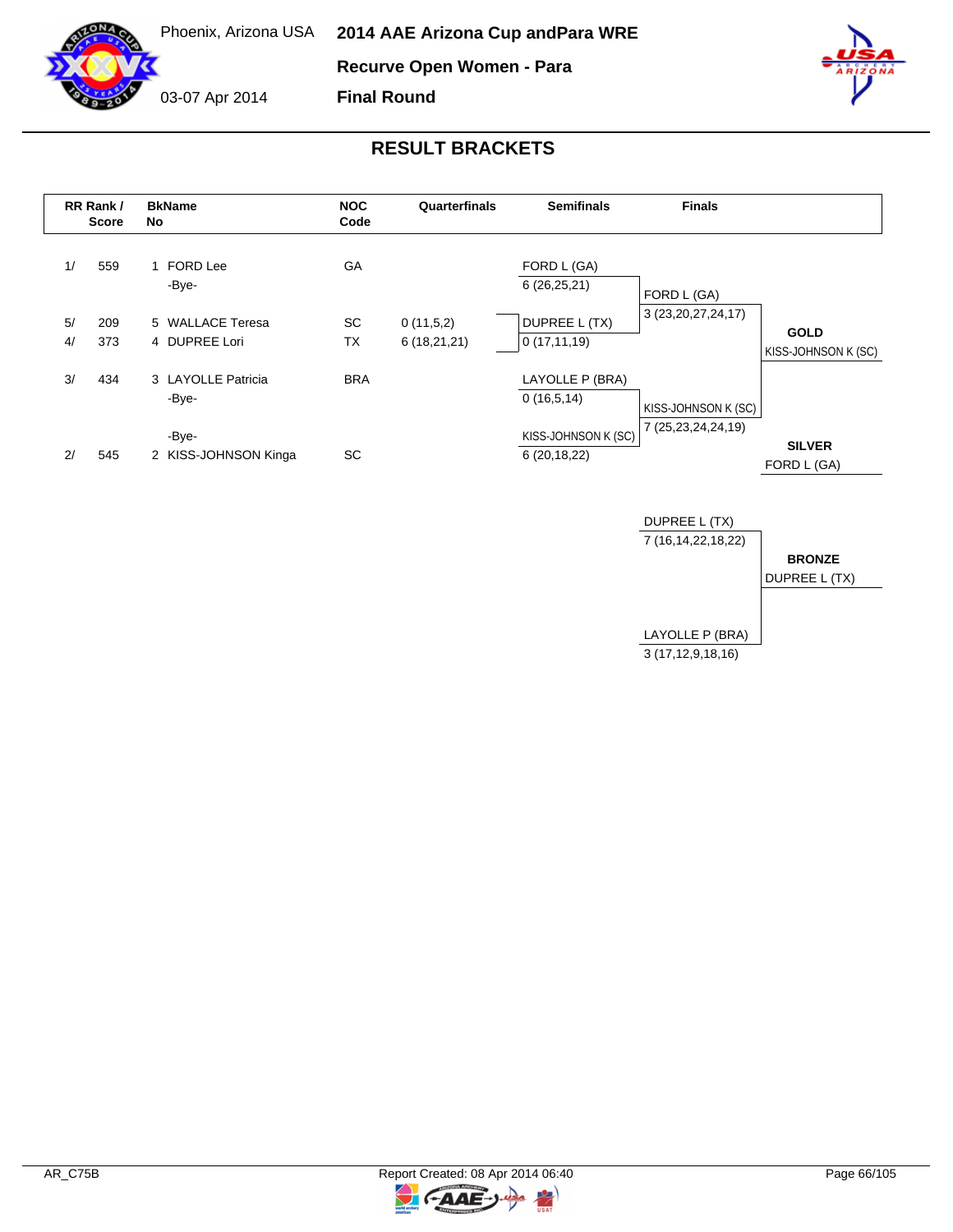**Compound Open Men - Para**

**Final Round**



03-07 Apr 2014



|           | RR Rank /<br>Score | <b>BkName</b><br>No                           | <b>NOC</b><br>Code      | Quarterfinals | <b>Semifinals</b>             | <b>Finals</b>          |                                         |
|-----------|--------------------|-----------------------------------------------|-------------------------|---------------|-------------------------------|------------------------|-----------------------------------------|
| 1/<br>9/  | 680<br>652         | <b>BENNETT Eric</b><br>9 DENYS Alec           | <b>USA</b><br>CAN       | 142<br>138    | <b>BENNETT E (USA)</b><br>141 | <b>BENNETT E (USA)</b> |                                         |
| 5/<br>4/  | 662<br>662         | 5 EVANS Kevin<br>4 THORNTON Lance             | <b>CAN</b><br><b>MO</b> | 136<br>139    | THORNTON L (MO)<br>140        | 142                    | <b>GOLD</b><br>STUTZMAN M (USA)         |
| 3/<br>11/ | 668<br>638         | 3 SENA Jeff<br><b>THOMPSON Benjamin</b><br>11 | <b>USA</b><br>SC        | 142<br>129    | SENA J (USA)<br>137           | STUTZMAN M (USA)       |                                         |
| 10/<br>2/ | 639<br>669         | <b>BOSSON Steven</b><br>10<br>2 STUTZMAN Matt | UT<br><b>USA</b>        | 136<br>142    | STUTZMAN M (USA)<br>138       | 144                    | <b>SILVER</b><br><b>BENNETT E (USA)</b> |



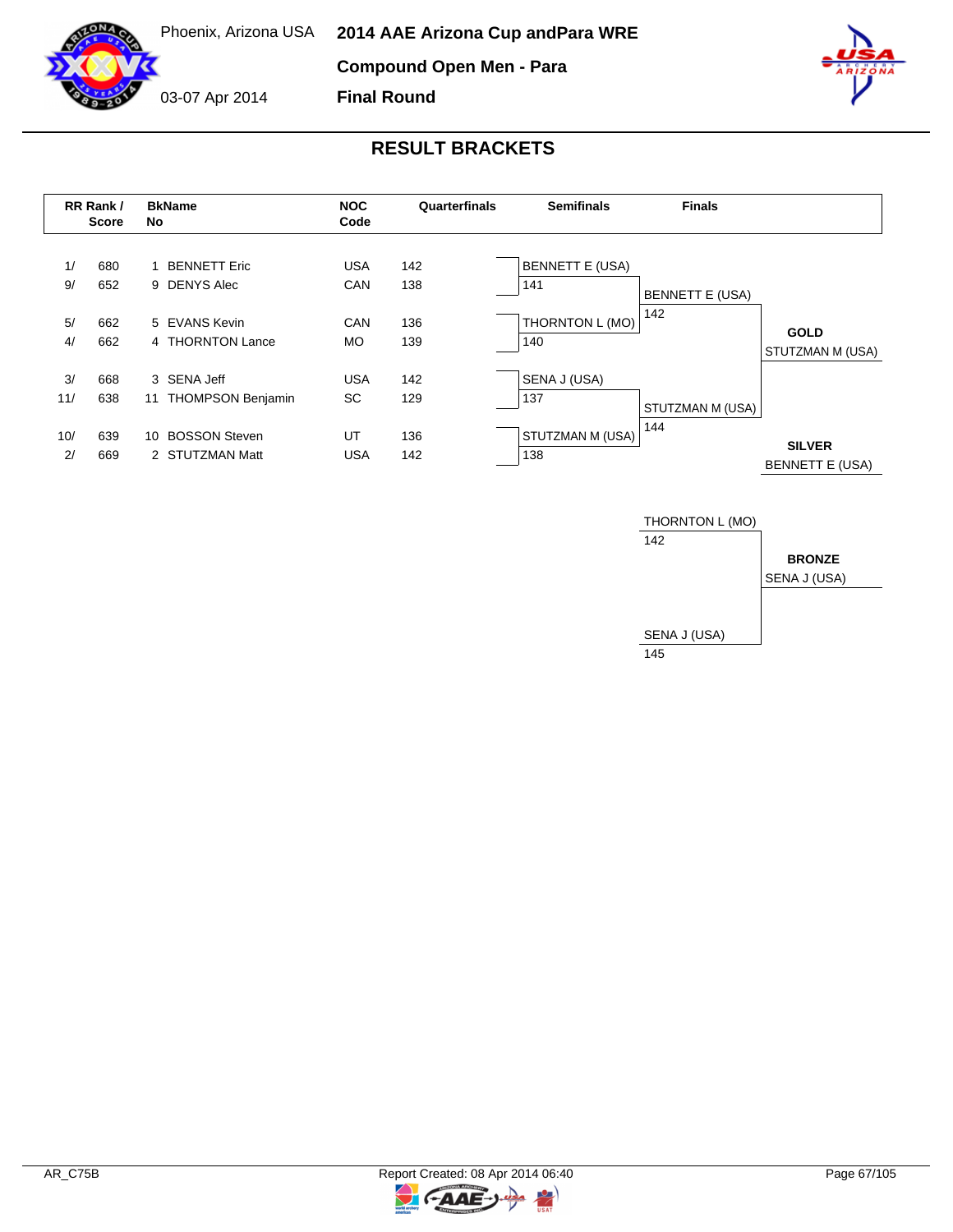03-07 Apr 2014



#### **RESULT BRACKETS**

**Elimination Round**

|           | RR Rank /<br><b>Score</b> | <b>BkName</b><br><b>No</b>              | <b>NOC</b><br>Code | 1/8<br>Elimin, Round | Quarterfinals          |
|-----------|---------------------------|-----------------------------------------|--------------------|----------------------|------------------------|
|           |                           |                                         |                    |                      |                        |
| 1/        | 680                       | 1 BENNETT Eric                          | <b>USA</b>         | 141                  | <b>BENNETT E (USA)</b> |
| 16/       | 432                       | 16 LEE Chel Soo                         | <b>KOR</b>         | 111                  | 142                    |
| 9/        | 652                       | 9 DENYS Alec                            | CAN                | 138                  | DENYS A (CAN)          |
| 8/        | 652                       | 8 SHELBY Andre                          | FL.                | 135                  | 138                    |
| 5/        | 662                       | 5 EVANS Kevin                           | CAN                | 127 T.9              | EVANS K (CAN)          |
| 12/       | 636                       | 12 BAILEY Joseph                        | MI                 | 127 T.8              | 136                    |
| 13/       | 633                       | 13 KWEON Hyun Ju                        | <b>KOR</b>         | 129                  | THORNTON L (MO)        |
| 4/        | 662                       | 4 THORNTON Lance                        | <b>MO</b>          | 140                  | 139                    |
| 3/        | 668                       | 3 SENA Jeff                             | <b>USA</b>         | 134                  | SENA J (USA)           |
| 14/       | 628                       | 14 SON Sung Sik                         | <b>KOR</b>         | 128                  | 142                    |
|           |                           |                                         |                    |                      |                        |
| 11/<br>6/ | 638<br>660                | 11 THOMPSON Benjamin<br>6 HUDSON Robert | SC<br>CAN          | 135<br>126           | THOMPSON B (SC)<br>129 |
|           |                           |                                         |                    |                      |                        |
| 7/        | 656                       | 7 GO Sung Kil                           | <b>KOR</b>         | 126                  | <b>BOSSON S (UT)</b>   |
| 10/       | 639                       | <b>BOSSON Steven</b><br>10              | UT                 | 134                  | 136                    |
| 15/       | 580                       | 15 ARNOLD L.T.                          | <b>WA</b>          | 114                  | STUTZMAN M (USA)       |
| 2/        | 669                       | 2 STUTZMAN Matt                         | <b>USA</b>         | 141                  | 142                    |

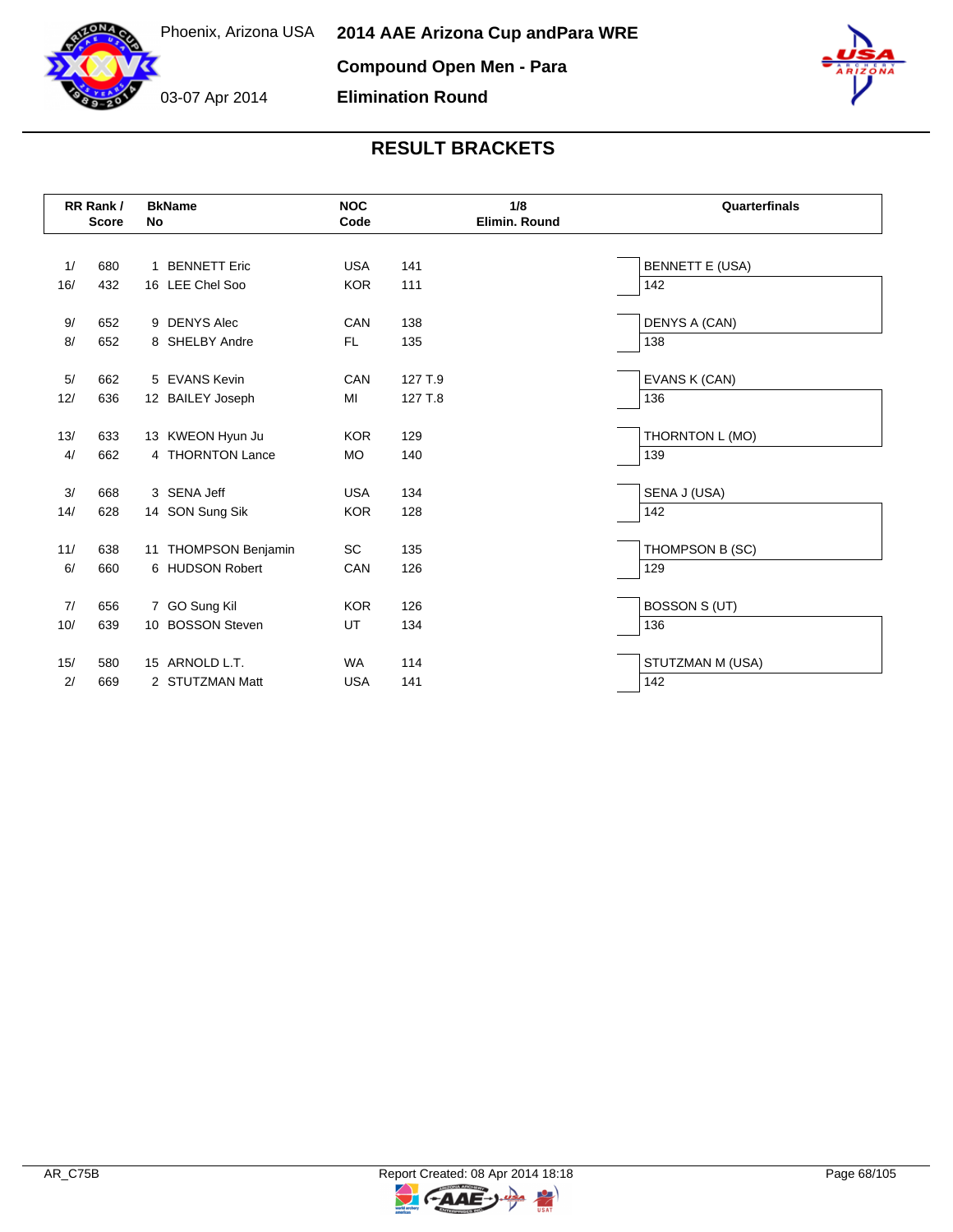**Compound Open Women - Para**

**Final Round**



03-07 Apr 2014



|                        | RR Rank /<br><b>Score</b> | <b>BkName</b><br>No                 | <b>NOC</b><br>Code      |            | <b>Semifinals</b> | <b>Finals</b>           |                                   |  |
|------------------------|---------------------------|-------------------------------------|-------------------------|------------|-------------------|-------------------------|-----------------------------------|--|
| 1/<br>4/               | 632<br>504                | HIRASAWA Nako<br>4 TREMBLAY Lyne    | <b>JPN</b><br>CAN       | 126<br>117 |                   | HIRASAWA N (JPN)<br>135 | <b>GOLD</b><br>VAN NEST K (CAN)   |  |
| 3/<br>602<br>2/<br>622 |                           | 3 CHAVEZ Martha<br>2 VAN NEST Karen | CA<br>123<br>CAN<br>134 |            |                   | VAN NEST K (CAN)<br>138 | <b>SILVER</b><br>HIRASAWA N (JPN) |  |
|                        |                           |                                     |                         |            |                   | TREMBLAY L (CAN)<br>107 | <b>BRONZE</b><br>CHAVEZ M (CA)    |  |
|                        |                           |                                     |                         |            |                   | CHAVEZ M (CA)<br>117    |                                   |  |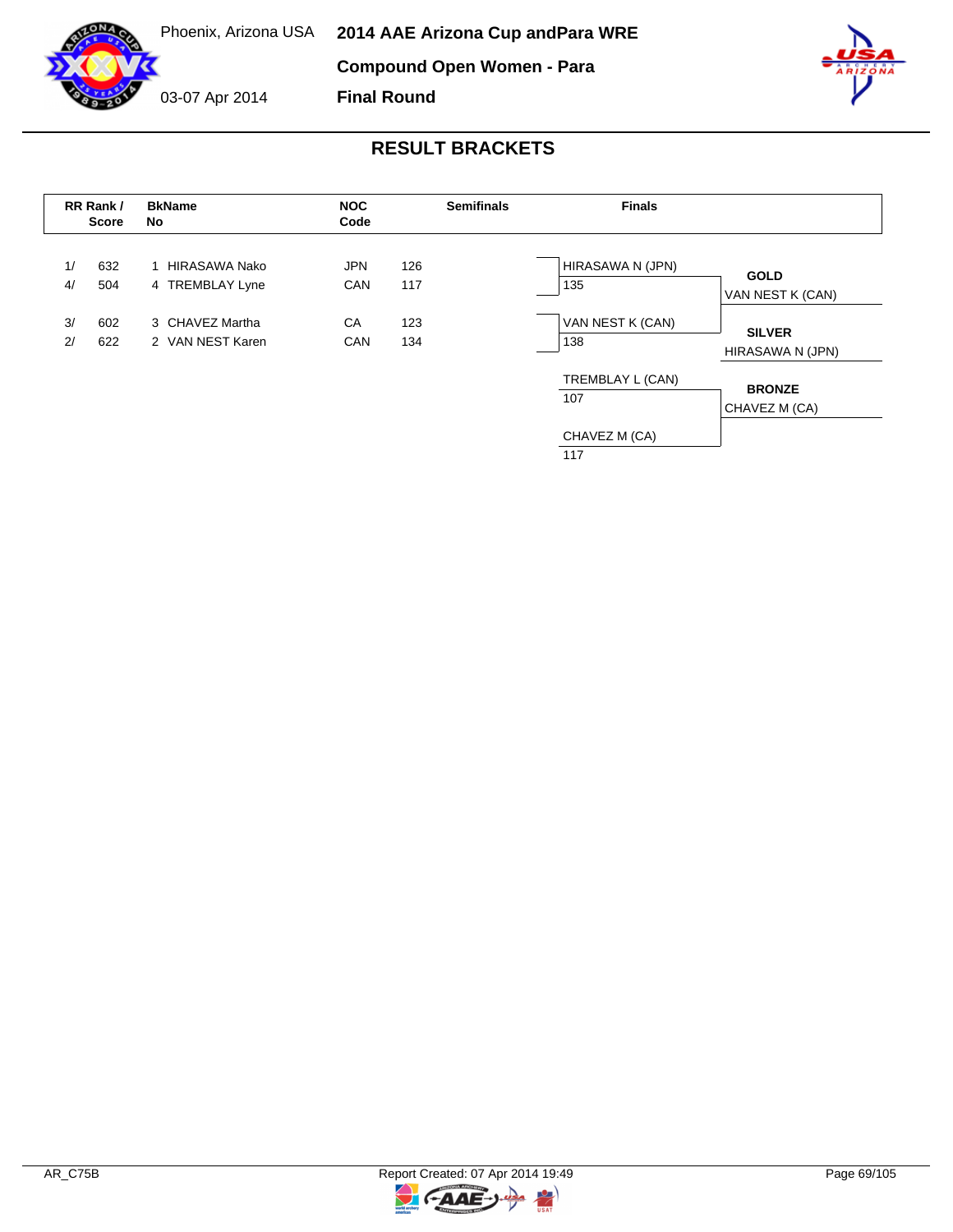

**Compound - W1- Para**

**Final Round**



03-07 Apr 2014







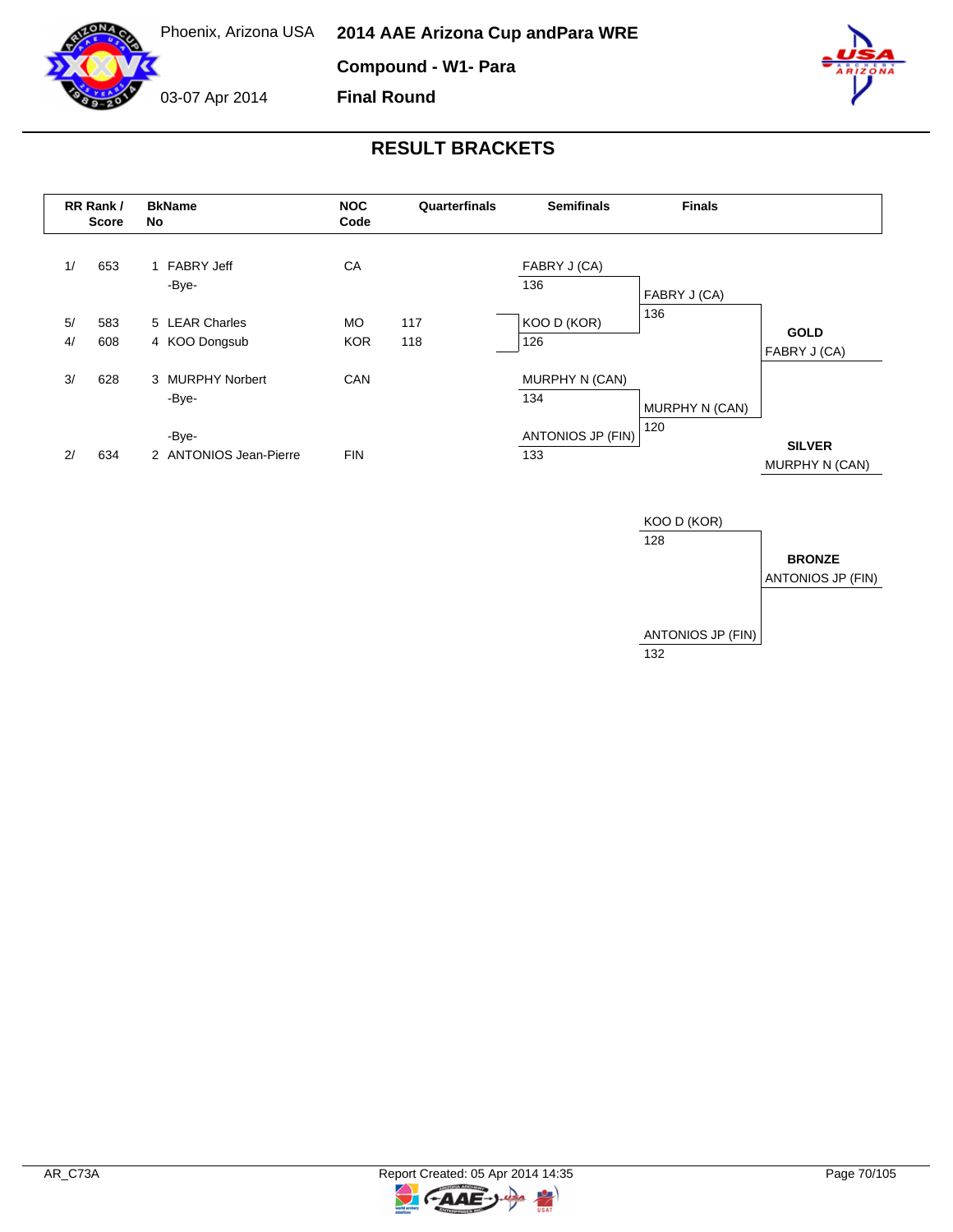

**Recurve Combined Men**

**Qualification Round**



# **RESULTS After 72 Arrows**

| Rank | <b>Back No.Name</b> |                                 | <b>NOC</b> | 70m-2 10+X's<br>70m-1 |    | X's            | Score      |
|------|---------------------|---------------------------------|------------|-----------------------|----|----------------|------------|
| 1    | 039A                | <b>KAMINSKI Jake</b>            | <b>USA</b> | 332 / 4 333 / 1       | 33 | 8              | 665        |
| 2    | 038D                | <b>NESPOLI Mauro</b>            | <b>ITA</b> | 332 / 3 332 / 2       | 37 | 14             | 664        |
| 3    | 032C                | <b>DUENAS Crispln</b>           | CAN        | 333 / 2 329 / 7       | 28 | $\overline{7}$ | 662        |
| 4    | 025B                | <b>SERRANO Juan Rene</b>        | <b>MEX</b> | 327 /14<br>335 / 1    | 26 | 10             | 662        |
| 5    | 028C                | <b>ELLISON Brady</b>            | AZ         | 330 / 6 328 /11       | 27 | 4              | 658        |
| 6    | 034D                | GALIAZZO Marco                  | <b>ITA</b> | 330 / 5 324 / 18      | 34 | 14             | 654        |
| 7    | 044A                | <b>MCLAUGHLIN Daniel</b>        | CA         | 323 /13 329 / 7       | 26 | $\overline{c}$ | 652 SO T.9 |
| 8    |                     | 042A YAMAGUCHI Nathan           | CA         | 320 /19 332 / 4       | 24 | 8              | 652 SO T.9 |
| 9    | 045D                | JOHNSON Richard                 | <b>CT</b>  | 320 /21<br>332 / 3    | 23 | 6              | 652 SO T.8 |
| 10   |                     | 052A ZAMORA Oldair              | HG         | 322 /14<br>329 / 7    | 23 | 6              | 651        |
| 11   | 052B                | <b>AUBERT Thomas</b>            | <b>FRA</b> | 324 /11 327 /13       | 23 | 4              | 651        |
| 12   | 023A                | <b>FANCHIN Joe</b>              | CA         | 323 /12 326 /15       | 29 | 9              | 649        |
| 13   | 035D                | <b>FRANGILLI Michele</b>        | <b>ITA</b> | 319 /23<br>329 / 7    | 27 | 9              | 648        |
| 14   | 028B                | <b>URIBE Orlando</b>            | <b>MEX</b> | 321 /15 327 /12       | 27 | 4              | 648        |
| 15   | 026B                | <b>PARMENTIER Laurent</b>       | <b>MEX</b> | 314 /30<br>331 / 6    | 19 | 7              | 645        |
| 16   | 037D                | MANDIA Massimiliano             | <b>ITA</b> | 319 /24<br>326 /17    | 19 | 6              | 645        |
| 17   | 023B                | VELEZ Luis Eduardo              | <b>MEX</b> | 318 /25 326 /16       | 24 | 6              | 644        |
| 18   | 037A                | <b>CUSICK Jeremiah</b>          | <b>USA</b> | 320 /18 324 /19       | 23 | 8              | 644        |
| 19   | 036D                | <b>MELOTTO Luca</b>             | <b>ITA</b> | 327 / 9 316 / 30      | 17 | 6              | 643        |
| 20   | 041C                | PACHECO Daniel                  | COL        | 311 /34 331 / 5       | 20 | 8              | 642        |
| 21   | 027B                | <b>ALVAREZ Luis Antonio</b>     | <b>MEX</b> | 329 / 7 312 / 41      | 19 | 2              | 641        |
| 22   | 026D                | <b>REQUA Matthew</b>            | <b>TX</b>  | 320 /24<br>321 /17    | 15 | 1              | 641        |
| 23   | 029B                | GONZALEZ Ivan                   | <b>MEX</b> | 317 /27 323 /20       | 19 | 9              | 640        |
| 24   | 035A                | <b>ZUMBO Matthew</b>            | CA         | 325 /10 313 /39       | 21 | 9              | 638        |
| 25   | 025D                | <b>WUNDERLE Victor</b>          | <b>TX</b>  | 328 / 8 310 / 44      | 21 | 8              | 638        |
| 26   | 047D                | PFISTER Jason                   | OН         | 315 /29<br>323 /21    | 19 | 2              | 638        |
| 27   | 023C                | <b>WEBSTER Chris</b>            | AZ         | 321 /16 316 /29       | 18 | 6              | 637        |
| 28   | 048D                | <b>WUKIE Jacob</b>              | OH         | 317 /28 317 /26       | 18 | 6              | 634        |
| 29   | 056B                | <b>MATEO Andrew</b>             | AZ         | 320 /22 314 /33       | 16 | 7              | 634        |
| 30   | 038A                | <b>KLIMITCHEK Collin</b>        | <b>USA</b> | 310 /38 321<br>/23    | 14 | 5              | 631        |
| 31   | 024A                | <b>KALE Nick</b>                | CA         | 310 /36 319 /25       | 20 | 4              | 629        |
| 32   | 025A                | <b>GARRETT Zach</b>             | CA         | 317 /26 310 /47       | 15 | 3              | 627        |
| 33   | 055D                | <b>INFANTE Luis Esteban</b>     | <b>CH</b>  | 309<br>/39<br>316 /28 | 23 | 6              | 625        |
| 34   | 040C                | <b>TORRES Diego</b>             | COL        | 303 /51<br>322 /22    | 20 | 6              | 625        |
| 35   | 049A                | <b>WIFLER Alex</b>              | IL         | 312 /31 313 /37       | 19 | 5              | 625        |
| 36   | 036C                | <b>TAMAI Fumihiro</b>           | <b>JPN</b> | 308 /43 315 /31       | 20 | 4              | 623        |
| 37   | 034C                | <b>MACDONALD Hugh</b>           | CAN        | 309 /40 314 /36       | 16 | 5              | 623        |
| 38   | 033C                | <b>ARSENAULT Phil</b>           | CAN        | 311 /33 312 /42       | 15 | 4              | 623        |
| 39   | 024B                | <b>VIVAS Pedro</b>              | <b>MEX</b> | 309 /41<br>313 /38    | 14 | 4              | 622        |
| 40   | 044C                | <b>PARRILLA Olmo</b>            | <b>GUA</b> | 320 /20 301 /61       | 19 | 7              | 621        |
| 41   | 045B                | ANDERSON Jeff                   | <b>WA</b>  | 306 /48 315 /32       | 14 | 5              | 621        |
| 42   | 056D                | CRUZ REYEZ Jose Miguel          | ΗG         | 306 /47 314 /35       | 14 | 3              | 620        |
| 43   | 029A                | MCLAUGHLIN Sean                 | СA         | 307 /46 312 /40       | 13 | 7              | 619        |
| 44   |                     | 035C HEILANDT Matt              | CAN        | 310 /35 308 /49       | 18 | 7              | 618        |
| 45   | 042D                | MCGLYN Joseph                   | NY         | 308 /44 310 /46       | 13 | 2              | 618        |
| 46   | 039D                | <b>TONELLI Amedeo</b>           | <b>ITA</b> | 309 /42 309 /48       | 8  | 1              | 618        |
| 47   |                     | 055C ZAMORA Omar                | HG         | 310 /36 303 /58       | 15 | 3              | 613        |
| 48   |                     | 035B CRITES Byron               | CO         | 296 /64 317 /27       | 14 | 5              | 613        |
| 49   | 051B                | <b>THORKILDSEN Steffen</b>      | <b>DEN</b> | 305 /49 306 /53       | 14 | 4              | 611        |
| 50   | 047A                | <b>CASTILLO CRUZ Jaime Luis</b> | <b>BC</b>  | 301 /53 310 /45       | 12 | 4              | 611        |
| 51   | 055B                | KIM Jin                         | CA         | 296 /67 314 /34       | 9  | 4              | 610        |
| 52   |                     | 048A GURROLA Osvaldo            | BC         | 312 /31 295 /71       | 12 | 4              | 607        |
| 53   |                     | 050C ALEXANDER Malcolm          | GBR        | 301 /54 306 /52       | 12 | 2              | 607        |
| 54   | 059B                | <b>MCMENEMAY Dillon</b>         | <b>NY</b>  | 302 /52 304 /56       | 16 | 3              | 606        |
| 55   |                     | 056A NITTA Kent                 | CA         | 307 /45 299 /64       | 12 | 2              | 606        |
| 56   | 027D                | <b>FORTENBERRY Ryan</b>         | TX         | 295 /69 310 /43       | 12 | 6              | 605        |
| 57   | 058B                | <b>MILLER Caleb</b>             | CO         | 297 /62 307 /50       | 14 | 5              | 604        |
| 58   | 043B                | <b>HINES Timm</b>               | WA         | 298 /61 306 /54       | 8  | 2              | 604        |
| 59   | 030C                | <b>BOWMAN Scott</b>             | AZ         | 296 /65 306 /51       | 16 | 3              | 602        |
| 60   |                     | 051A PAVLOV Vadim               | <b>RUS</b> | 299 /57 302 /60       | 15 | 6              | 601        |

키

**C-AAE-**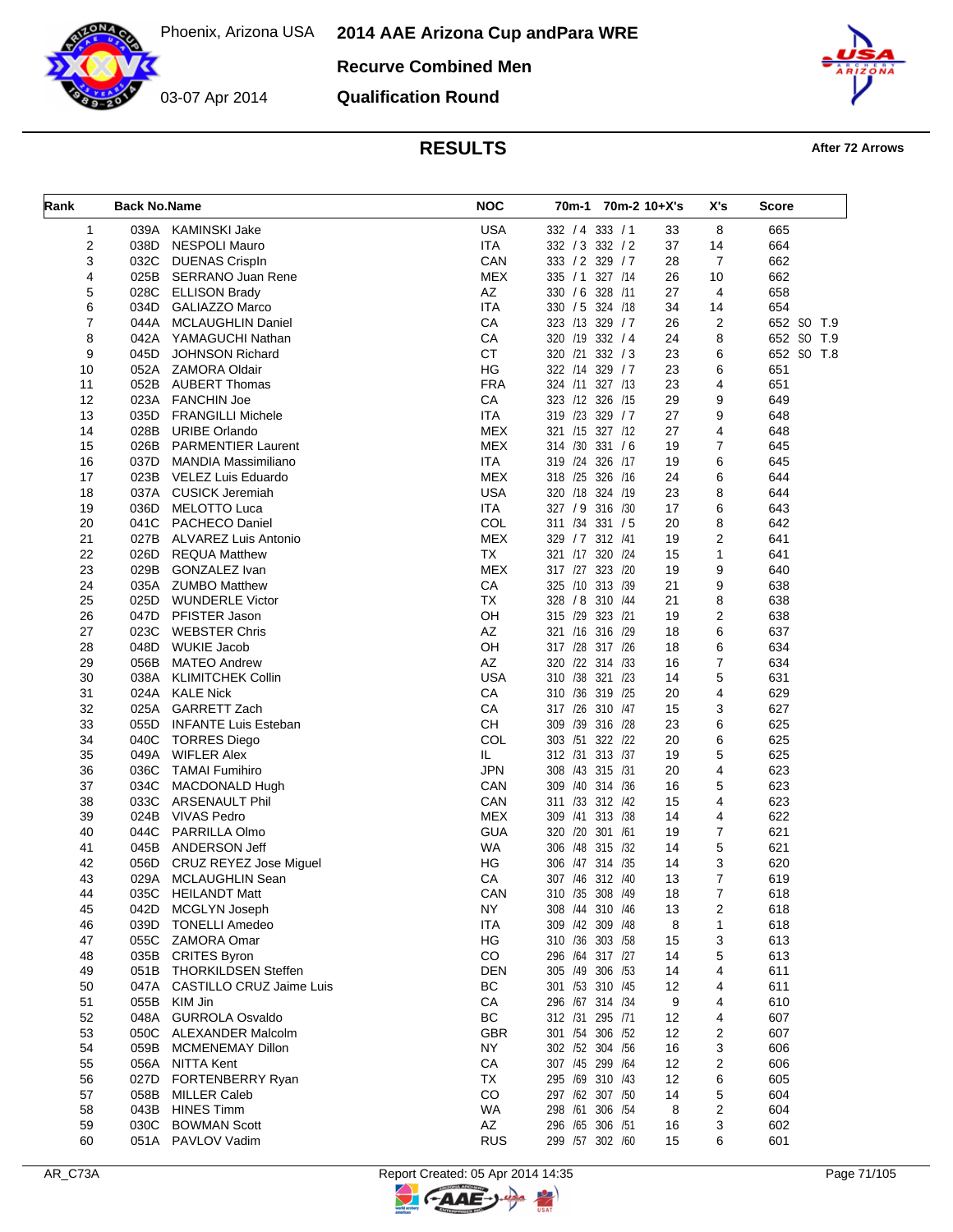**2014 AAE Arizona Cup and Para WRE**

**Recurve Combined Men**

03-07 Apr 2014

**Qualification Round**



# **RESULTS After 72 Arrows**

| Rank     | <b>Back No.Name</b> |                                                     | <b>NOC</b> |                                        | 70m-1 70m-2 10+X's |                | X's            | <b>Score</b> |
|----------|---------------------|-----------------------------------------------------|------------|----------------------------------------|--------------------|----------------|----------------|--------------|
| 61       | 033A                | <b>GHIZZI Roberto</b>                               | CA         | 298 /58 303 /59                        |                    | 9              | 4              | 601          |
| 62       | 031A                | SMITH Josh                                          | CA         | 300 /55 299 /63                        |                    | 13             | 5              | 599          |
| 63       |                     | 047B GALLIFET Thomas                                | <b>FRA</b> | 294 /71                                | 305 /55            | 12             | 1              | 599          |
| 64       | 045A                | <b>PAGUIA Raymond</b>                               | CA         | 298 /58 298 /66                        |                    | 10             | 2              | 596          |
| 65       |                     | 046C LUKOW Michael                                  | UT         | 296 /66                                | 298 /65            | 13             | 4              | 594          |
| 66       |                     | 032B JUNG Young Joo                                 | <b>KOR</b> | 300 /56 291 /76                        |                    | 9              | 7              | 591          |
| 67       | 058C                | <b>OLSON Alexander</b>                              | ΙA         | 294 /70 295 /73                        |                    | 13             | 6              | 589          |
| 68       | 030B                | <b>TAPIA Luis</b>                                   | <b>MEX</b> | 292 /73 297 /68                        |                    | 11             | $\overline{2}$ | 589          |
| 69       |                     | 036A LUND Bryan                                     | CA         | 294 /71                                | 295 /72            | 10             | 1              | 589          |
| 70       | 038B                | <b>TWOMBLY Gregory</b>                              | CO         | 304 /50 285 /84                        |                    | 9              | $\overline{2}$ | 589          |
| 71       | 042C                | CASTRO Diego                                        | <b>GUA</b> | 285 /80 304 /57                        |                    | 7              | 1              | 589          |
| 72       | 028D                | SHEWCHUK John                                       | <b>TX</b>  | 290 /75 297 /67                        |                    | 10             | 3              | 587          |
| 73       | 044B                | REZENDE Luciano                                     | <b>BRA</b> | 298 /60 285 /83                        |                    | 8              | 1              | 583          |
| 74       |                     | 046B ANDERSON Larry                                 | <b>WA</b>  | 295 /68 287 /82                        |                    | 10             | 1              | 582          |
| 75       | 050A                | <b>MARINO Anthony</b>                               | NJ         | 284 /82 297 /69                        |                    | $\overline{7}$ | $\mathbf{1}$   | 581          |
| 76       |                     | 043D PALUMBO Timothy                                | NY.        | 280 /86 300 /62                        |                    | 7              | 2              | 580          |
| 77       |                     | 040B AJIMA Yutaka                                   | <b>JPN</b> | 289 /77 289 /80                        |                    | 11             | 4              | 578          |
| 78       | 041D                | <b>LAZAROFF Brett</b>                               | NY.        | 288 /78 288 /81                        |                    | 12             | 3              | 576          |
| 79       |                     | 025C LITZLER Brett                                  | AZ         | 287 /79 289 /79                        |                    | 10             | 3              | 576          |
| 80       |                     | 041B HAGLEY Dwight                                  | <b>BAR</b> | 297 /63 279 /91                        |                    | 7              | 3              | 576          |
| 81       |                     | 034A ARCEO Arsi                                     | CA         | 278 /89 297 /69                        |                    | 8              | 0              | 575          |
| 82       |                     | 046A VACCARELLO Jason                               | CA         | 280 /87 293 /74                        |                    | 7              | 3              | 573          |
| 83       | 029C                | MCCURRY John<br>055A PARK David                     | AZ<br>CA   | 284 /81 279 /90<br>283 /83 279 /89     |                    | 8              | 3              | 563          |
| 84       |                     |                                                     |            |                                        |                    | 13             | 3              | 562          |
| 85       | 040A                | <b>ALLEN Brent</b>                                  | CA<br>WI   | 283 /84 276 /94                        |                    | 11             | $\mathbf{1}$   | 559          |
| 86<br>87 | 047C<br>043C        | <b>GOVIER Daniel</b><br><b>BARILLAS Julio</b>       | <b>GUA</b> | 267 /95 292 /75<br>275 /90 284 /85     |                    | 8<br>6         | 1<br>0         | 559<br>559   |
| 88       |                     |                                                     | CA         | 268 /94 290 /78                        |                    | 10             | 6              | 558          |
| 89       |                     | 058A CUNNINGHAM, JR. Daniel<br>031C VAINAUSKAS Adam | AZ         | 283 /85 273 /97                        |                    | $\overline{7}$ | 5              | 556          |
| 90       | 057B                | <b>COLE Donnie</b>                                  | AZ         | 279 /88 277 /93                        |                    | 3              | 0              | 556          |
| 91       | 059C                | KIM Min Ki                                          | <b>USK</b> | 272 /92 282 /87                        |                    | 10             | $\mathbf{1}$   | 554          |
| 92       | 049C                | <b>BALDOWSKI S. Phillip</b>                         | GA         | 289 /76                                | 261 /104           | 10             | 3              | 550 CT       |
| 93       | 046D                | <b>GAUVIN Rich</b>                                  | <b>CT</b>  | 290 /74 260 /106                       |                    | 10             | 3              | 550 CT       |
| 94       | 038C                | <b>GARCIA Hector</b>                                | COL        | 255 /105 290 /77                       |                    | 10             | 5              | 545          |
| 95       | 057C                | <b>BISINGER Zackary</b>                             | IA         | 270 /93 275 /95                        |                    | 4              | 0              | 545          |
| 96       | 039C                | JIMÉNEZ Rubén                                       | <b>CRC</b> | 260 /101 283 /86                       |                    | 8              | 1              | 543          |
| 97       | 024C                | <b>BORETSKY Cody</b>                                | AZ         | 261 /100                               | 277 /92            | 6              | $\overline{2}$ | 538          |
| 98       | 048C                | TIMPANARO Dennis                                    | IL.        | 262 /98 273 /96                        |                    | 8              | $\overline{2}$ | 535          |
| 99       | 057D                | CANO MENDEZ Jose Antonio                            | DF         | 262 /99 272 /99                        |                    | 7              | $\overline{2}$ | 534          |
| 100      |                     | 031B CHOI Jeung Youn                                | <b>KOR</b> | 260 /102 273 /98                       |                    | 4              | 1              | 533          |
| 101      | 037C                | WATANABE Masayoshi                                  | JPN        | 266 /97 263 /101                       |                    | 5              | $\overline{2}$ | 529          |
| 102      | 054C                | <b>URIARTE Pablo</b>                                | BC         | 267 /95 259 /109                       |                    | 3              | 0              | 526          |
| 103      | 054B                | <b>AGHILI Ardesher</b>                              | AZ         | 274 /91 246 /114                       |                    | 6              | 4              | 520          |
| 104      | 042B                | FIELD Brandon                                       | <b>BAR</b> | 235 /117 280 /88                       |                    | 6              | 0              | 515          |
| 105      | 027C                | <b>LAURITA Jerry</b>                                | AZ         |                                        |                    |                |                | 508          |
| 106      | 050B                | <b>PERRY Robert</b>                                 | ID         | 258 /103 250 /112                      |                    | 7<br>7         | 3<br>3         | 506          |
| 107      | 051C                | <b>HILL Chris</b>                                   | <b>NV</b>  | 246 /112 260 /107<br>254 /106 251 /111 |                    | 8              | 4              | 505          |
| 108      | 030A                | <b>DACUAG Harry</b>                                 | CA         | 246 /113 259 /108                      |                    | 4              | 0              | 505          |
| 109      | 026A                | <b>KLYMKO</b> Friedhelm                             | CA         | 242 /114 263 /103                      |                    | 3              | 0              | 505          |
| 110      | 036B                | <b>HENSON Tony</b>                                  | CO         | 236 /116 267 /100                      |                    | 6              | 2              | 503          |
| 111      | 049B                | <b>WOLFE Russell</b>                                | OK         | 247 /111 252 /110                      |                    | 1              | 1              | 499          |
| 112      | 032A                | <b>KALAL Matthew</b>                                | CA         | 233 /118 261 /104                      |                    | 3              | 0              | 494          |
| 113      | 033B                | KOO Ja Yong                                         | <b>KOR</b> | 230 /119 263 /102                      |                    | 4              | 1              | 493          |
| 114      | 027A                | <b>KAZAMA Daisuke</b>                               | СA         | 252 /108 236 /117                      |                    | 4              | 0              | 488          |
| 115      | 043A                | <b>SANTOS Magdiel</b>                               | <b>BRA</b> | 248 /109 239 /116                      |                    | 5              | 3              | 487          |
| 116      | 052C                | <b>HALL John</b>                                    | <b>FL</b>  | 258 /104 223 /118                      |                    | 4              | 1              | 481          |
| 117      | 054A                | SON Young Woo                                       | ${\sf CA}$ | 239 /115 241 /115                      |                    | 7              | 1              | 480          |
| 118      | 024D                | <b>WEBB Stacy</b>                                   | TX         | 253 /107 221 /119                      |                    | 6              | 2              | 474          |
| 119      | 056C                | <b>SHIN Andrew</b>                                  | ${\sf CA}$ | 224 /120 246 /113                      |                    | 5              | 1              | 470          |
| 120      |                     | 041A CHAN Harrison                                  | CA         | 248 /110 211 /122                      |                    | 3              | 1              | 459          |

키

**C-AAE-**

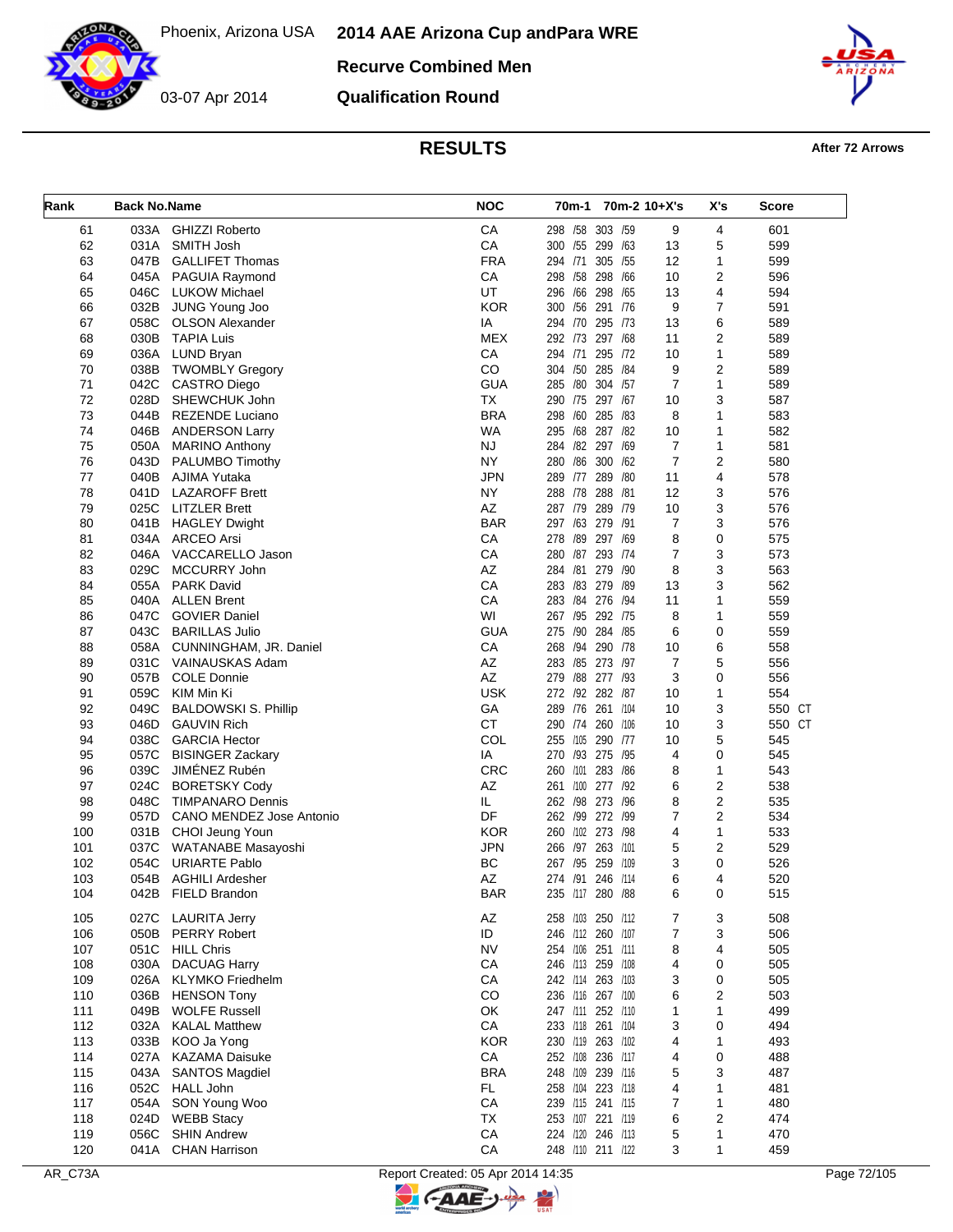**2014 AAE Arizona Cup and Para WRE**

**Recurve Combined Men**



**Qualification Round**



| Rank | <b>Back No.Name</b> |                      | <b>NOC</b> |                   | 70m-1 |          | 70m-2 10+X's | X's | <b>Score</b> |  |
|------|---------------------|----------------------|------------|-------------------|-------|----------|--------------|-----|--------------|--|
| 121  | 029D.               | <b>AKIN Travis</b>   | TX.        | 216 /121 212 /121 |       |          |              |     | 428          |  |
| 122  | 059D KOLKE Josef    |                      | <b>WA</b>  | 212 /122 202 /124 |       |          |              |     | 414          |  |
| 123  |                     | 039B MORRIS Richard  | <b>BAR</b> | 188 /124 220 /120 |       |          | 4            |     | 408          |  |
| 124  | 026C                | <b>FURMAN Robert</b> | AZ         | 188 /125 205 /123 |       |          |              |     | 393          |  |
| 125  | 023D GESHER Hugh    |                      | TX         | 199 /123 152 /126 |       |          | 5            |     | 351          |  |
| 126  | 037B                | DAVIS Adam           | CO         | 147               | /126  | 185 /125 |              |     | 332          |  |

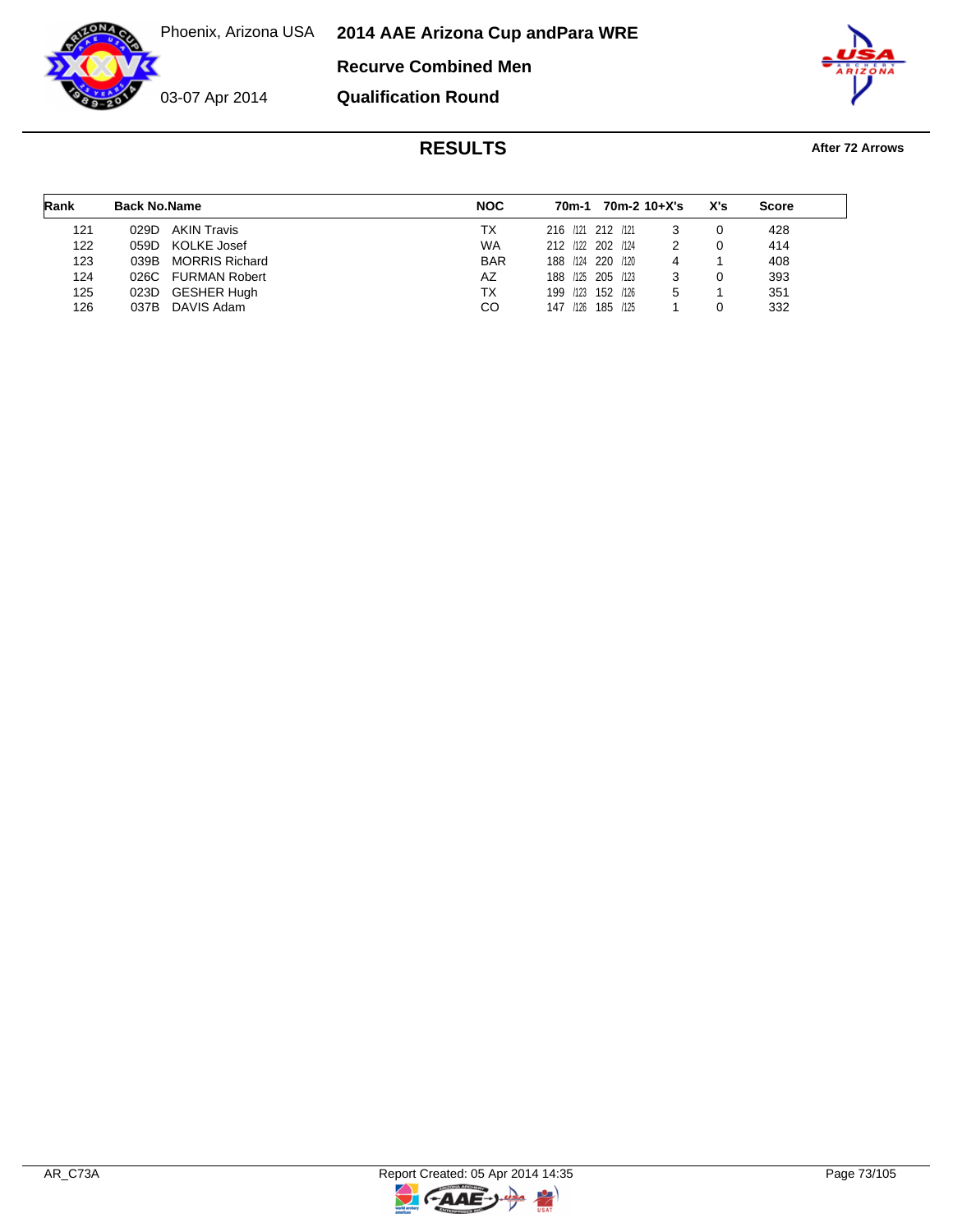03-07 Apr 2014

**Recurve Combined Women**

**Qualification Round**



**RESULTS After 72 Arrows** 

| Rank           | <b>Back No.Name</b> |                                         | <b>NOC</b> | 70 <sub>m</sub> -1 |                  | 70m-2 10+X's | X's            | <b>Score</b> |
|----------------|---------------------|-----------------------------------------|------------|--------------------|------------------|--------------|----------------|--------------|
| 1              |                     | 049B RENDON Ana Maria                   | COL        |                    | 330 / 1 327 / 1  | 22           | 10             | 657          |
| $\overline{c}$ | 045C                | VALENCIA Alejandra                      | <b>MEX</b> |                    | 321 / 2 324 / 4  | 23           | 8              | 645          |
| 3              | 041D                | <b>HARDY Jennifer</b>                   | TX         |                    | 316 / 4 326 / 2  | 21           | 8              | 642          |
| 4              | 046C                | AVITIA Mariana                          | <b>MEX</b> |                    | 313 / 6 324 / 3  | 24           | 7              | 637          |
| 5              | 041C                | GONZALEZ Gina L.                        | <b>MEX</b> |                    | 310 /11 323 / 5  | 18           | 8              | 633          |
| 6              |                     | 048A LORIG Khatuna                      | USA        |                    | 312 / 8 317 / 8  | 17           | 4              | 629          |
| 7              |                     | 049C GILBERT Michelle                   | MD         |                    | 304 /15 321 /6   | 17           | 4              | 625          |
| 8              | 048B                | <b>SARTORI</b> Guendalina               | <b>ITA</b> |                    | 305 /14 317 / 7  | 17           | 3              | 622          |
| 9              |                     | 046A PRITCHARD Lanola                   | СA         |                    | 321 / 3 300 / 21 | 15           | 6              | 621          |
| 10             |                     | 043C GARCIA Mariana                     | <b>MEX</b> |                    | 310 /12 310 /11  | 13           | 6              | 620          |
| 11             |                     | 051A THIFFEAULT PICARD Georcy-Stéphanie | CAN        |                    | 311 /10 306 /12  | 17           | 4              | 617          |
| 12             |                     | 047B LIONETTI Pia Carmen Maria          | ITA        |                    | 312 / 9 305 /14  | 13           | 5              | 617          |
| 13             | 044C                | <b>BAYARDO Gabriela</b>                 | <b>MEX</b> | 313 / 7            | 303 /18          | 11           | 5              | 616          |
| 14             | 042C                | <b>MURILLO Alba</b>                     | <b>MEX</b> |                    | 315 / 5 300 / 20 | 19           | $\overline{7}$ | 615          |
| 15             | 043D                | <b>KOEHL Heather</b>                    | <b>TX</b>  |                    | 305 /13 304 /15  | 14           | 1              | 609          |
| 16             | 046B                | <b>MANDIA Claudia</b>                   | <b>ITA</b> |                    | 294 /19 314 / 9  | 12           | 4              | 608          |
| 17             | 046D                | <b>BROWN Mackenzie</b>                  | <b>USA</b> |                    | 291 /20 313 /10  | 10           | 3              | 604          |
| 18             | 048D                | <b>GIBILARO Ariel</b>                   | <b>USA</b> |                    | 298 /17 305 /13  | 11           | 5              | 603          |
| 19             | 058A                | <b>KIM Stephanie</b>                    | CA         |                    | 289 /22 304 /17  | 9            | $\overline{2}$ | 593          |
| 20             | 056A                | <b>MISCIONE Anna</b>                    | CA         |                    | 295 /18 297 /25  | 9            | 3              | 592          |
|                |                     |                                         |            |                    |                  |              |                |              |
| 21             |                     | 059B CHÉNIER Virginie                   | CAN        |                    | 289 /21 299 /23  | 10           | 4              | 588          |
| 22             | 048C                | CHÀVEZ Julia                            | <b>MEX</b> |                    | 302 /16 285 /31  | 4            | $\overline{2}$ | 587          |
| 23             | 047D                | <b>MICKELBERRY Erin</b>                 | <b>USA</b> |                    | 282 /28 304 /16  | 7            | 3              | 586          |
| 24             |                     | 041B ALEXANDER Katie                    | AZ         | 281 /30            | 302 /19          | 15           | 6              | 583          |
| 25             | 056B                | <b>EICH Madison</b>                     | <b>WA</b>  |                    | 289 /23 294 /27  | 10           | 5              | 583          |
| 26             | 047C                | <b>RODRIGUEZ Karime</b>                 | <b>MEX</b> | 280 /32            | 300 /22          | 9            | 6              | 580          |
| 27             |                     | 055A HAN Jenny                          | CA         |                    | 282 /29 298 /24  | 6            | $\overline{2}$ | 580          |
| 28             | 057A                | <b>CLAMON Lauren</b>                    | CA         |                    | 283 /26 295 /26  | 8            | $\overline{2}$ | 578          |
| 29             | 057C                | AHN Jenna                               | СA         |                    | 286 /24 287 /30  | 11           | $\overline{2}$ | 573          |
| 30             | 056D                | YAMAGUCHI Karissa                       | AZ         |                    | 285 /25 287 /28  | 12           | 4              | 572          |
| 31             | 051B                | FORD Lee                                | GA         |                    | 272 /37 287 /29  | 12           | 1              | 559          |
| 32             | 053C                | <b>GRELLNER Janis</b>                   | МO         |                    | 275 /35 284 /32  | 11           | $\overline{2}$ | 559          |
| 33             | 050D                | VALENCIA Yesenia                        | <b>GUA</b> |                    | 282 /27 274 /38  | 10           | 4              | 556          |
| 34             | 054B                | KISS-JOHNSON Kinga                      | SC         |                    | 279 /34 266 /41  | 6            | 0              | 545          |
| 35             | 049D                | PAIZ Maria Andre                        | <b>GUA</b> |                    | 280 /31 260 /45  | 11           | 3              | 540          |
| 36             | 049A                | <b>TURONEK Philippa</b>                 | CA         | 254 /41            | 284 /33          | 10           | 0              | 538          |
| 37             | 047A                | <b>WOLF Cassandra</b>                   | CA         |                    | 279 /33 259 /46  | 7            | 3              | 538          |
| 38             | 057D                | VÁZQUEZ Paulina                         | <b>NL</b>  |                    | 261 /39 276 /37  | 7            | $\overline{2}$ | 537          |
| 39             | 051C                | <b>EATON Allison</b>                    | <b>NC</b>  | 274 /36            | 262 /44          | 5            | 1              | 536          |
| 40             |                     | 060C ROMERO Regina                      | <b>GUA</b> |                    | 259 /40 276 /36  | 6            | $\overline{2}$ | 535          |
| 41             | 050B                | <b>BERMÚDEZ Gloriana</b>                | <b>CRC</b> |                    | 248 /45 280 /34  | 3            | $\overline{2}$ | 528          |
| 42             | 052A                | <b>RAINES Candice</b>                   | VT         | /49<br>239         | 279 /35          | 7            | $\mathbf{1}$   | 518          |
| 43             | 043B                | <b>STRICKLAND Ashley</b>                | AZ         |                    | 268 /38 250 /49  | 3            | 1              | 518          |
| 44             | 050A                | LEE Vanessa                             | CAN        |                    | 251 /44 264 /42  | 5            | 2              | 515          |
| 45             | 053A                | <b>HIRST Fiona</b>                      | <b>GBR</b> |                    | 240 /48 271 /40  | 8            | 3              | 511          |
| 46             | 058C                | <b>PELTON Cassandra</b>                 | GA         |                    | 246 /46 263 /43  | 4            | 2              | 509          |
| 47             | 044A                | <b>STROUD Branduin</b>                  | CA         |                    | 252 /43 248 /50  | 5            | 1              | 500          |
| 48             |                     | 055B MCGRATH Megan                      | WA         |                    | 234 /53 250 /48  | 4            | 2              | 484          |
| 49             |                     | 054C ABERNATHY Anne                     | <b>ISV</b> |                    | 230 /54 254 /47  | 1            | 0              | 484          |
| 50             |                     | 059C NEWMAN Blaise                      | OK         |                    | 207 /61 272 /39  | 6            | 4              | 479          |
| 51             | 060B                | LOXTERKAMP Elizabeth                    | ME         |                    | 239 /49 230 /51  | 3            | 1              | 469          |
| 52             | 043A                | <b>MAITLAND Pamela</b>                  | СA         |                    | 241 /47 221 /53  | 8            | 5              | 462          |
| 53             |                     | 050C BENNETT Victoria                   | <b>MD</b>  |                    | 236 /52 222 /52  | 2            | 0              | 458          |
| 54             |                     | 052D ABRAHAM Abigail                    | VA         |                    | 252 /42 192 /63  | 6            | 0              | 444          |
| 55             | 052B                | <b>LAYOLLE Patricia</b>                 | <b>BRA</b> |                    | 228 /55 206 /60  | 5            | 2              | 434          |
| 56             |                     | 054A MAHABIR Raveena                    | <b>BAR</b> |                    | 208 /60 219 /54  | 3            | 0              | 427          |
| 57             | 042A                | <b>BOONE Ahnika</b>                     | CA         |                    | 210 /58 216 /56  | 3            | 0              | 426          |
| 58             | 053B                | KIM Dong Myung                          | USK.       |                    | 211 /57 215 /58  | 2            | 1              | 426          |
| 59             | 055D                | <b>BELL Rebecca</b>                     | AZ         |                    | 203 /63 215 /57  | 4            | 2              | 418          |
|                |                     |                                         |            |                    |                  | 4            |                |              |
| 60             | 044B                | <b>OSTLING Turia</b>                    | AZ         |                    | 195 /66 218 /55  |              | 1              | 413          |

**C-AAE-J** 

 $\Rightarrow$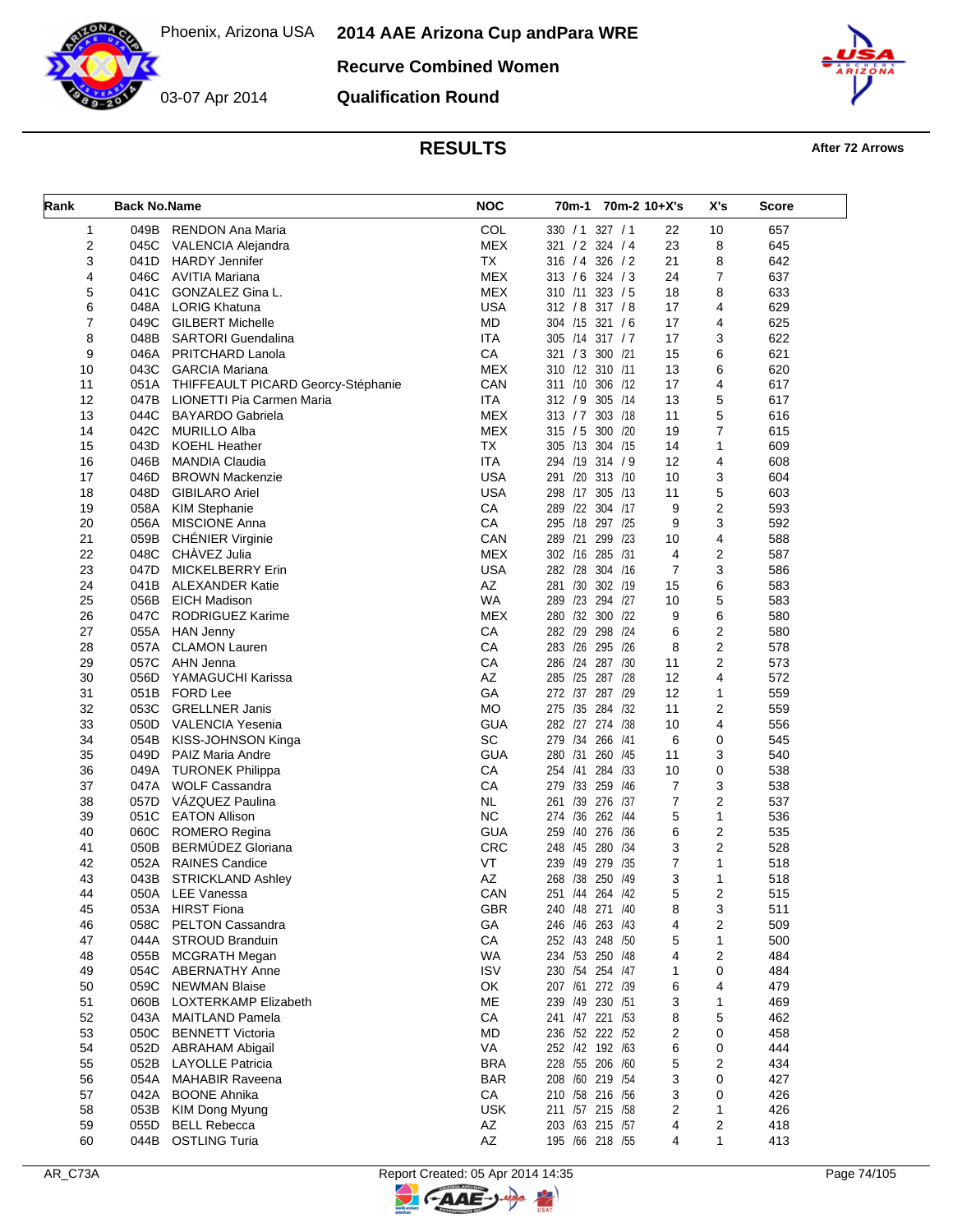Phoenix, Arizona USA **2014 AAE Arizona Cup and Para WRE**





**Qualification Round**



| Rank | <b>Back No.Name</b> |                         | <b>NOC</b> | 70m-1      | $70m-2$ 10+X's |                | X's | <b>Score</b> |  |
|------|---------------------|-------------------------|------------|------------|----------------|----------------|-----|--------------|--|
| 61   |                     | 052C JEREMIASSEN Henny  | <b>DEN</b> | /62<br>207 | 203 /61        | 3              | 0   | 410          |  |
| 62   | 059A                | PARK Jiah               | СA         | /64<br>201 | 207<br>/59     | 3              | 0   | 408          |  |
| 63   | 055C                | YON Iris                | CA         | /59<br>209 | 196 /62        | $\overline{2}$ | 0   | 405          |  |
| 64   | 057B                | <b>CHUN Saewon</b>      | <b>USK</b> | 211 /56    | 179 /66        | 4              |     | 390          |  |
| 65   | 044D                | DUPREE Lori             | ТX         | /69<br>189 | 184 /64        | $\Omega$       | 0   | 373          |  |
| 66   | 045A                | <b>HUNTON Irina</b>     | CA         | /68<br>192 | 180 / 65       | 0              | 0   | 372          |  |
| 67   | 053D                | CHU Tung Ying           | NY         | /51<br>236 | 134 /69        | 3              | 0   | 370          |  |
| 68   | 042D                | <b>EDWARDS Shannon</b>  | ТX         | /65<br>197 | 173 /68        |                |     | 370          |  |
| 69   | 041A                | <b>MURPHY Rachael</b>   | CA         | 195<br>/67 | 174 /67        | 0              | 0   | 369          |  |
| 70   | 058B                | PARK Hyeongeun          | <b>USK</b> | 172 /70    | 86 /71         | 4              | 0   | 258          |  |
| 71   | 045B                | <b>WALLACE Teresa</b>   | SC.        | /72<br>109 | 100 /70        | 0              | 0   | 209          |  |
| 72   | 060A                | <b>LEE Yeseulmi</b>     | CA         | 130<br>/71 | 53 /73         |                | 0   | 183          |  |
| 73   | 042B                | <b>RAREBA Bethmarie</b> | AZ         | 103 /73    | 65 /72         | 0              | 0   | 168          |  |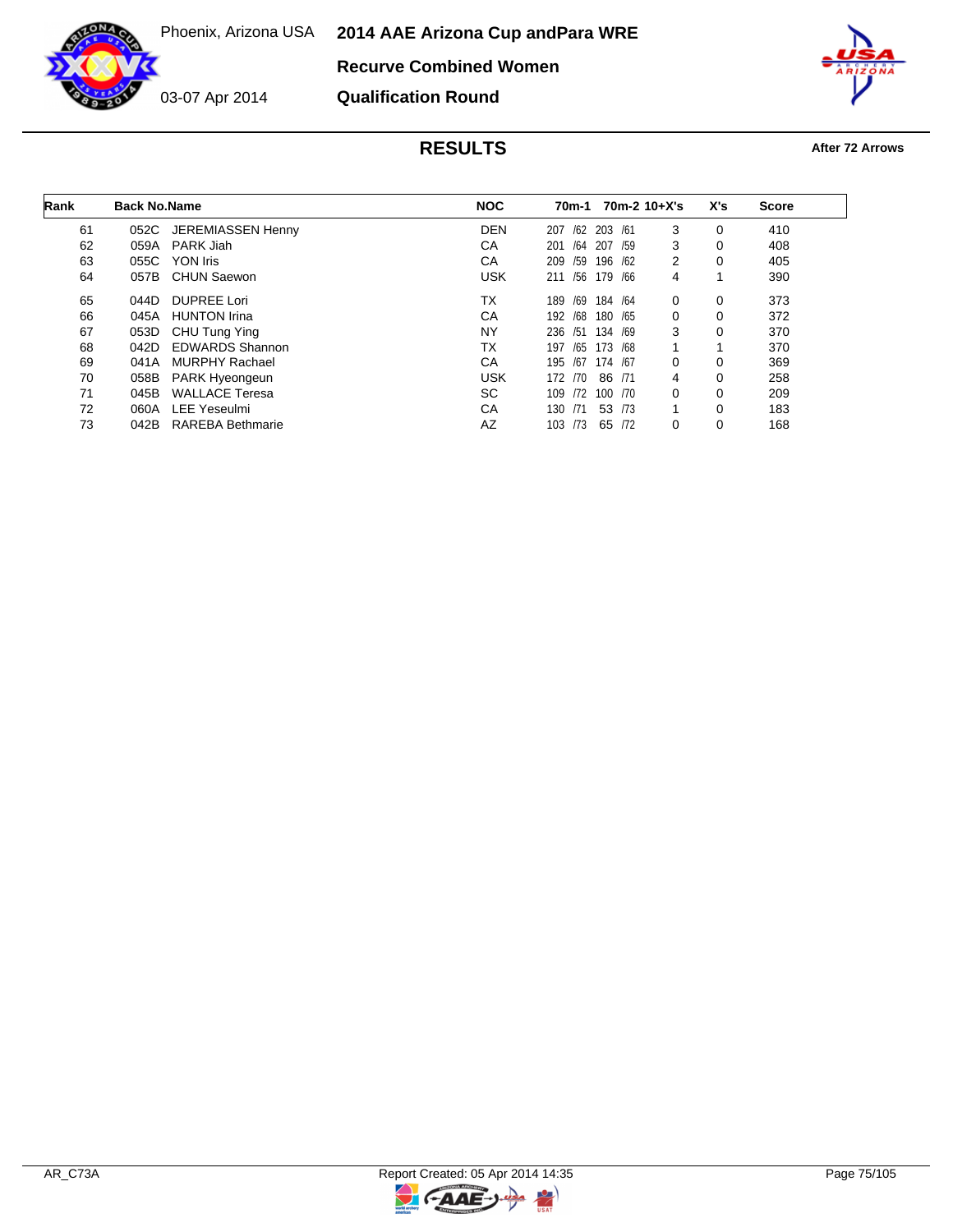

**Recurve Cadet Men Qualification Round**



# **RESULTS After 72 Arrows**

| CA<br>СA   | 326 / 1 321 / 4                                                                                                                                     | 3<br>23                                                                                                                                                                                                                                                                                                                   | 647                                                                                                   |
|------------|-----------------------------------------------------------------------------------------------------------------------------------------------------|---------------------------------------------------------------------------------------------------------------------------------------------------------------------------------------------------------------------------------------------------------------------------------------------------------------------------|-------------------------------------------------------------------------------------------------------|
|            |                                                                                                                                                     |                                                                                                                                                                                                                                                                                                                           |                                                                                                       |
|            | 326 / 2 319 / 6                                                                                                                                     | 16<br>3                                                                                                                                                                                                                                                                                                                   | 645                                                                                                   |
|            |                                                                                                                                                     | 8<br>23                                                                                                                                                                                                                                                                                                                   | 642                                                                                                   |
| OH         | 314 / 5 323 / 2                                                                                                                                     | $\overline{7}$<br>20                                                                                                                                                                                                                                                                                                      | 637                                                                                                   |
| BC         | 318 / 4 318 / 7                                                                                                                                     | 17<br>6                                                                                                                                                                                                                                                                                                                   | 636                                                                                                   |
| BC         | 310 /10 322 / 3                                                                                                                                     | 5<br>20                                                                                                                                                                                                                                                                                                                   | 632                                                                                                   |
| <b>USK</b> | 320 / 3 310 / 14                                                                                                                                    | 16<br>6                                                                                                                                                                                                                                                                                                                   | 630                                                                                                   |
| CA         | 310 /12 319 / 5                                                                                                                                     | 15<br>1                                                                                                                                                                                                                                                                                                                   | 629                                                                                                   |
| BC         | 310 /11<br>318 / 8                                                                                                                                  | 15<br>6                                                                                                                                                                                                                                                                                                                   | 628                                                                                                   |
| <b>BC</b>  | 308 /16 316 / 9                                                                                                                                     | 7<br>13                                                                                                                                                                                                                                                                                                                   | 624                                                                                                   |
|            | 311 / 9 313 /10                                                                                                                                     | 13<br>4                                                                                                                                                                                                                                                                                                                   | 624                                                                                                   |
| CA         | 309 /14 312 /12                                                                                                                                     | 5<br>13                                                                                                                                                                                                                                                                                                                   | 621                                                                                                   |
| <b>TX</b>  | 309 /15 311 /13                                                                                                                                     | 17<br>5                                                                                                                                                                                                                                                                                                                   | 620                                                                                                   |
| <b>MD</b>  | 313 / 7 306 /19                                                                                                                                     | 9<br>4                                                                                                                                                                                                                                                                                                                    | 619                                                                                                   |
| WI         | 308 /17<br>307 /16                                                                                                                                  | 5<br>11                                                                                                                                                                                                                                                                                                                   | 615                                                                                                   |
| FL.        | 310 /13 304 /22                                                                                                                                     | 2<br>11                                                                                                                                                                                                                                                                                                                   | 614                                                                                                   |
|            |                                                                                                                                                     | 21<br>6                                                                                                                                                                                                                                                                                                                   | 613                                                                                                   |
| AZ         | 299 /21<br>312 / 11                                                                                                                                 | 3<br>14                                                                                                                                                                                                                                                                                                                   | 611                                                                                                   |
| <b>OR</b>  | 303 /19 306 /20                                                                                                                                     | 12<br>1                                                                                                                                                                                                                                                                                                                   | 609                                                                                                   |
| CA         | /26                                                                                                                                                 | 18<br>2                                                                                                                                                                                                                                                                                                                   | 603                                                                                                   |
| CA         | 293 /24<br>309 /15                                                                                                                                  | 2<br>12                                                                                                                                                                                                                                                                                                                   | 602                                                                                                   |
|            | 299 /20 301 /24                                                                                                                                     | 5<br>11                                                                                                                                                                                                                                                                                                                   | 600                                                                                                   |
| AZ         | 291 /26 307 /16                                                                                                                                     | 5<br>13                                                                                                                                                                                                                                                                                                                   | 598                                                                                                   |
|            | 287 /27<br>304 /21                                                                                                                                  | 13<br>1                                                                                                                                                                                                                                                                                                                   | 591                                                                                                   |
|            | 283 /30 307 /18                                                                                                                                     | 13<br>1                                                                                                                                                                                                                                                                                                                   | 590                                                                                                   |
| CA         | 286 /28 298<br>/27                                                                                                                                  | 3<br>17                                                                                                                                                                                                                                                                                                                   | 584                                                                                                   |
|            | 301 /24<br>278 /33                                                                                                                                  | 8<br>4                                                                                                                                                                                                                                                                                                                    | 579                                                                                                   |
| СA         | 294 /23 284<br>/30                                                                                                                                  | 8<br>3                                                                                                                                                                                                                                                                                                                    | 578                                                                                                   |
| PA         | 283 /31<br>295<br>/28                                                                                                                               | 6<br>$\overline{2}$                                                                                                                                                                                                                                                                                                       | 578                                                                                                   |
| ID         | 294 /22 271 /41                                                                                                                                     | $\overline{2}$<br>10                                                                                                                                                                                                                                                                                                      | 565                                                                                                   |
| <b>WA</b>  | 283 /29 279 /35                                                                                                                                     | 6<br>12                                                                                                                                                                                                                                                                                                                   | 562                                                                                                   |
| CA         | 281<br>275 /34<br>/32                                                                                                                               | 1<br>3                                                                                                                                                                                                                                                                                                                    | 556                                                                                                   |
| CA         | 268 /37 284<br>/31                                                                                                                                  | 6<br>1                                                                                                                                                                                                                                                                                                                    | 552                                                                                                   |
| CA         | 264 /39<br>286<br>/29                                                                                                                               | 6<br>4                                                                                                                                                                                                                                                                                                                    | 550                                                                                                   |
| CA         | 269 /36<br>280 /33                                                                                                                                  | 9<br>1                                                                                                                                                                                                                                                                                                                    | 549                                                                                                   |
| CA         | 271 /35 277 /38                                                                                                                                     | 5<br>0                                                                                                                                                                                                                                                                                                                    | 548                                                                                                   |
| <b>USK</b> | 292 /25 254 /44                                                                                                                                     | $\overline{2}$<br>6                                                                                                                                                                                                                                                                                                       | 546                                                                                                   |
| CA         | 278 /32 267 /42                                                                                                                                     | 8<br>1                                                                                                                                                                                                                                                                                                                    | 545                                                                                                   |
| <b>TX</b>  | 266 /38 278<br>/36                                                                                                                                  | 5<br>3                                                                                                                                                                                                                                                                                                                    | 544                                                                                                   |
|            |                                                                                                                                                     | 9<br>4                                                                                                                                                                                                                                                                                                                    | 535                                                                                                   |
| CA         | 255 /41<br>279 /34                                                                                                                                  | $\overline{2}$<br>6                                                                                                                                                                                                                                                                                                       | 534                                                                                                   |
| <b>USK</b> |                                                                                                                                                     | 6<br>1                                                                                                                                                                                                                                                                                                                    | 531                                                                                                   |
|            |                                                                                                                                                     | 9<br>2                                                                                                                                                                                                                                                                                                                    | 518                                                                                                   |
|            |                                                                                                                                                     |                                                                                                                                                                                                                                                                                                                           | 502                                                                                                   |
|            |                                                                                                                                                     |                                                                                                                                                                                                                                                                                                                           | 501                                                                                                   |
|            |                                                                                                                                                     |                                                                                                                                                                                                                                                                                                                           | 499                                                                                                   |
|            |                                                                                                                                                     |                                                                                                                                                                                                                                                                                                                           | 486                                                                                                   |
|            |                                                                                                                                                     |                                                                                                                                                                                                                                                                                                                           | 476                                                                                                   |
|            |                                                                                                                                                     | 1                                                                                                                                                                                                                                                                                                                         | 452                                                                                                   |
|            |                                                                                                                                                     |                                                                                                                                                                                                                                                                                                                           | 451                                                                                                   |
|            |                                                                                                                                                     |                                                                                                                                                                                                                                                                                                                           | 450                                                                                                   |
|            |                                                                                                                                                     |                                                                                                                                                                                                                                                                                                                           | 290                                                                                                   |
|            |                                                                                                                                                     |                                                                                                                                                                                                                                                                                                                           | 267                                                                                                   |
|            |                                                                                                                                                     |                                                                                                                                                                                                                                                                                                                           | 203                                                                                                   |
|            | MA<br>BC<br>CH<br><b>CH</b><br>CA<br>CA<br>CA<br>CA<br>СA<br><b>USK</b><br>CA<br>CA<br>CA<br><b>GBR</b><br>CA<br><b>PAN</b><br>CA<br>CA<br>CA<br>CA | 314 / 6 328 / 1<br>312 / 8 301 /23<br>304 /18 299<br>259 /40 276 /39<br>254 /43 277 /37<br>243 /46 275 /40<br>254 /42 248 /46<br>249 /44 252 /45<br>237 /48 262 /43<br>243 /47 243 /47<br>248 /45 228 /50<br>222 /50 230 /49<br>227 /49 224 /51<br>208 /51 242 /48<br>117 /53 173 /53<br>51 /54 216 /52<br>124 /52 79 /54 | 9<br>2<br>2<br>5<br>4<br>1<br>5<br>1<br>5<br>1<br>6<br>6<br>1<br>8<br>1<br>0<br>0<br>2<br>0<br>0<br>0 |

 $\mathbb{F}$ 

**CAAE-**

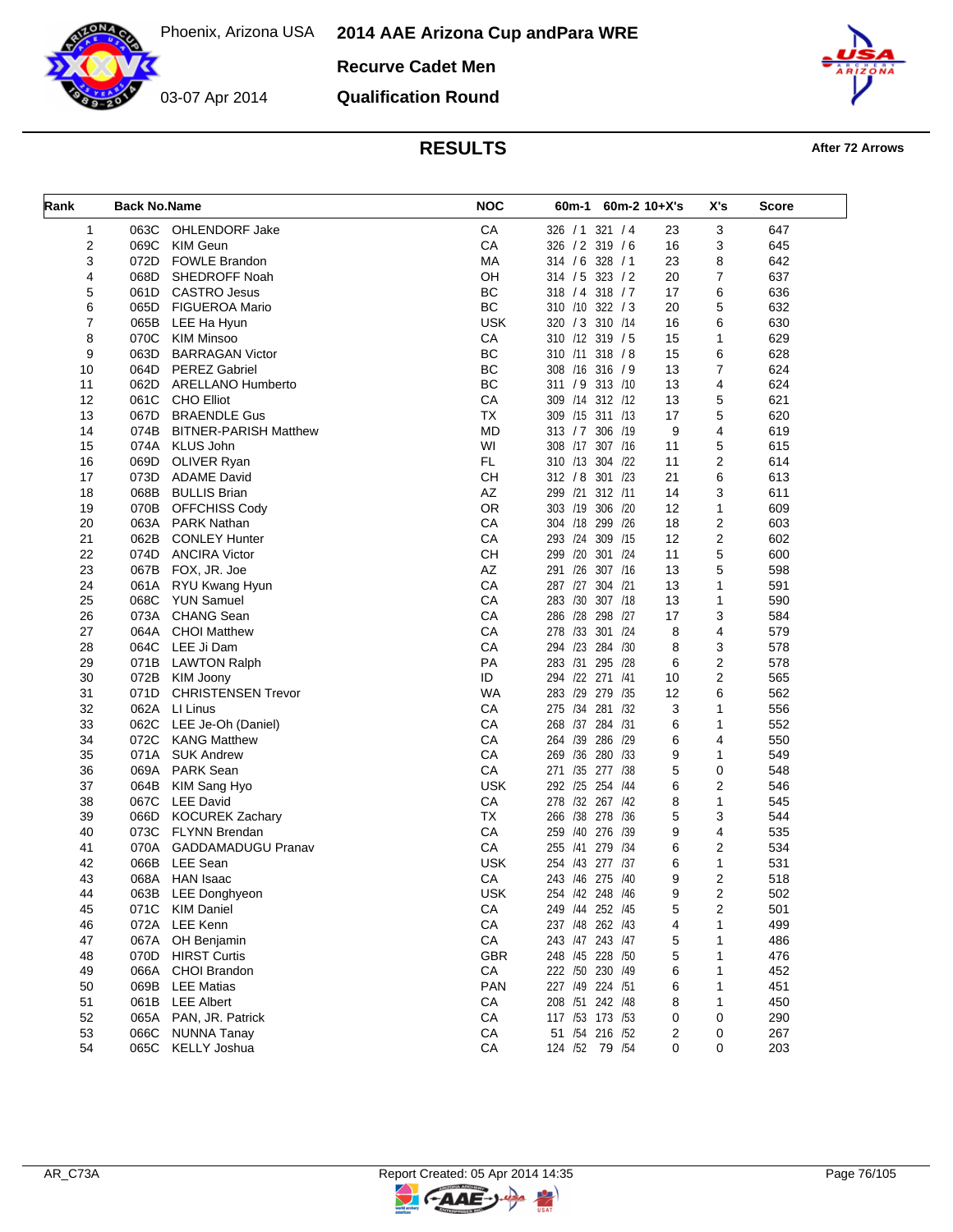**Recurve Cadet Women**

03-07 Apr 2014

**Qualification Round**



## **RESULTS After 72 Arrows**

| Rank           | <b>Back No.Name</b> |                            | <b>NOC</b> | 60m-1 60m-2 10+X's       |                | X's            | Score |
|----------------|---------------------|----------------------------|------------|--------------------------|----------------|----------------|-------|
| 1              |                     | 064B CLAPS Eliana          | <b>WA</b>  | 321 / 2<br>320 / 1       | 22             | 11             | 641   |
| 2              | 069B                | <b>MARQUEZ Rebeca</b>      | <b>BC</b>  | 328 / 1<br>305 / 4       | 18             | 6              | 633   |
| 3              | 074A                | <b>KIM Grace</b>           | CA         | 308 / 2 309 / 3          | 11             | $\overline{2}$ | 617   |
| 4              | 070B                | <b>BUSWELL Alice</b>       | MA         | 306 / 3 304 / 6          | 11             | 2              | 610   |
| 5              | 070C                | <b>PARK Danielle</b>       | CA         | 295 / 6 308 / 4          | 18             | 3              | 603   |
| 6              | 061C                | TAMAYO Amanda              | CA         | 292 / 9 307 / 5          | 13             | 4              | 599   |
| $\overline{7}$ | 072C                | <b>SHIN Clare</b>          | CA         | 294 / 7 303 / 7          | 14             | 2              | 597   |
| 8              | 068A                | SIM Suzanna                | CA         | 297 / 5 299 /10          | 11             | 2              | 596   |
| 9              | 064A                | <b>KIM Christine</b>       | CA         | 289 /12 300 / 9          | 11             | 5              | 589   |
| 10             | 063B                | <b>DRAKE Cara</b>          | <b>WA</b>  | 289 /13 298 /11          | 11             | 4              | 587   |
| 11             | 072D                | <b>BULOS Lourdes</b>       | HG         | 283 /16 297 /12          | 9              | 4              | 580   |
| 12             | 066B                | LOPEZ Andrea               | <b>BC</b>  | 273 /24 302 / 8          | 14             | 4              | 575   |
| 13             | 061B                | <b>DRAKE Kelsey</b>        | <b>WA</b>  | 291 /10 284 /15          | 13             | 3              | 575   |
| 14             | 067B                | <b>CANO Carolina</b>       | ВC         | 280 /19 295 /13          | 9              | 5              | 575   |
| 15             | 062C                | LIM Rebecca                | CA         | 286 /15<br>288<br>/14    | 8              | 3              | 574   |
| 16             |                     | 062A YOO Joyce             | CA         | 290 /11 283 /17          | 13             | 1              | 573   |
| 17             | 073A                | YU Aileen                  | CA         | 293 / 8 275 /21          | 11             | 5              | 568   |
| 18             | 067A                | <b>KIM Rachael</b>         | CA         | 281 /17 282 /18          | 9              | 3              | 563   |
| 19             | 068B                | VILLA Ana-Karen            | BC         | 287 /14 274 /22          | 8              | 2              | 561   |
| 20             | 065C                | <b>BURNS Mina</b>          | CA         | 277 /22 280 /19          | $\overline{7}$ | 2              | 557   |
| 21             | 066C                | <b>KANG JoonHee Ariel</b>  | CA         | 280 /20 274 /22          | 6              | 1              | 554   |
|                |                     |                            | HI         |                          |                |                |       |
| 22             | 071D                | <b>TURINA Nicole</b>       |            | 280 /18 272 /24          | 8              | 4              | 552   |
| 23             | 072B                | SMITH Isabelle             | OH         | 265 /28 283 /16          | 9              | $\overline{4}$ | 548   |
| 24             | 065A                | <b>HWANG Angella</b>       | CA         | 277 /21<br>269 /26       | 11             | 2              | 546   |
| 25             | 072A                | <b>KIM Diana</b>           | CA         | 271 /25 270 /25          | 5              | 1              | 541   |
| 26             | 071A                | <b>PAN Katherine</b>       | CA         | 263 /29<br>277<br>/20    | 8              | 2              | 540   |
| 27             | 068D                | CHO Soo Min                | <b>USK</b> | 274 /23 263<br>/29       | 3              | 1              | 537   |
| 28             | 069D                | <b>CHOI Yoonseo</b>        | <b>USK</b> | 268 /27 264 /28          | 5              | 2              | 532   |
| 29             | 061D                | <b>AGHILI Yasmin</b>       | AZ         | 269 /26<br>261<br>/30    | 4              | 2              | 530   |
| 30             |                     | 070A YON Elina             | CA         | 256 /31<br>259<br>/31    | 7              | 3              | 515   |
| 31             | 071B                | YUE Kai-Lou                | МA         | 257 /30 249<br>/34       | 5              | 0              | 506   |
| 32             | 074B                | <b>HARRIS Emma</b>         | FL.        | 246 /33 256<br>/32       | 1              | 0              | 502   |
| 33             | 068C                | <b>CHAN Nicole</b>         | CA         | 242 /34 251<br>/33       | 6              | 1              | 493   |
| 34             | 071C                | MIN Songhee                | CA         | 228 /42 264 /27          | 6              | 1              | 492   |
| 35             | 062D                | RODRIGUEZ Eleanor          | AZ         | 250 /32 242 /37          | 1              | 0              | 492   |
| 36             | 062B                | <b>WHITE Sabrina</b>       | <b>WA</b>  | 237 /38 242 /36          | 7              | 0              | 479   |
| 37             | 064C                | CHUNG Hye sim              | CA         | 236 /40 243 /35          | 5              | 2              | 479   |
| 38             |                     | 061A FERKO Kate            | CA         | 242 /35<br>235<br>/39    | 1              | 0              | 477   |
| 39             | 074C                | CHOO Young Joo             | CA         | /36 235<br>/38<br>239    | 3              | 1              | 474   |
| 40             | 063C                | LEE Jie-Ae                 | CA         | 237 /37 229<br>/41       | 5              | 1              | 466   |
| 41             | 064D                | PETERSHEIM Haley           | AZ         | /40<br>219<br>/42<br>236 | 3              | 1              | 455   |
| 42             | 069A                | <b>KIM Michelle</b>        | CA         | 237 /39 202 /44          | 4              | 0              | 439   |
| 43             | 073B                | <b>GUNTERMAN Elizabeth</b> | ΤN         | 194 /45 230 /40          | 4              | 2              | 424   |
| 44             |                     | 065D SPORE Sidney          | AZ         | 193 /46 211 /43          | $\overline{2}$ | 0              | 404   |
| 45             | 070D                | <b>KIM Linsey</b>          | HI         | 209 /44 194 /47          | 0              | 0              | 403   |
| 46             | 069C                | <b>PARK Alice</b>          | CA         | 187 /48 199 /45          | 3              | 1              | 386   |
| 47             | 073C                | <b>SUH Candace</b>         | CA         | 192 /47 193 /48          | 1              | 0              | 385   |
| 48             | 063A                | <b>KIM Julie</b>           | CA         | 227 /43 154 /50          | 5              | 2              | 381   |
| 49             | 067D                | NA Hyewon                  | <b>USK</b> | 163 /49 194 /46          | 1              | 1              | 357   |
| 50             | 063D                | <b>EALY Sydney</b>         | AZ         | 129 /50 176 /49          | 2              | 0              | 305   |
| 51             | 066A                | <b>KIM Erika</b>           | CA         | 123 /51 124 /51          | 1              | 0              | 247   |
|                |                     |                            |            |                          |                |                |       |

키

**C-AAE-**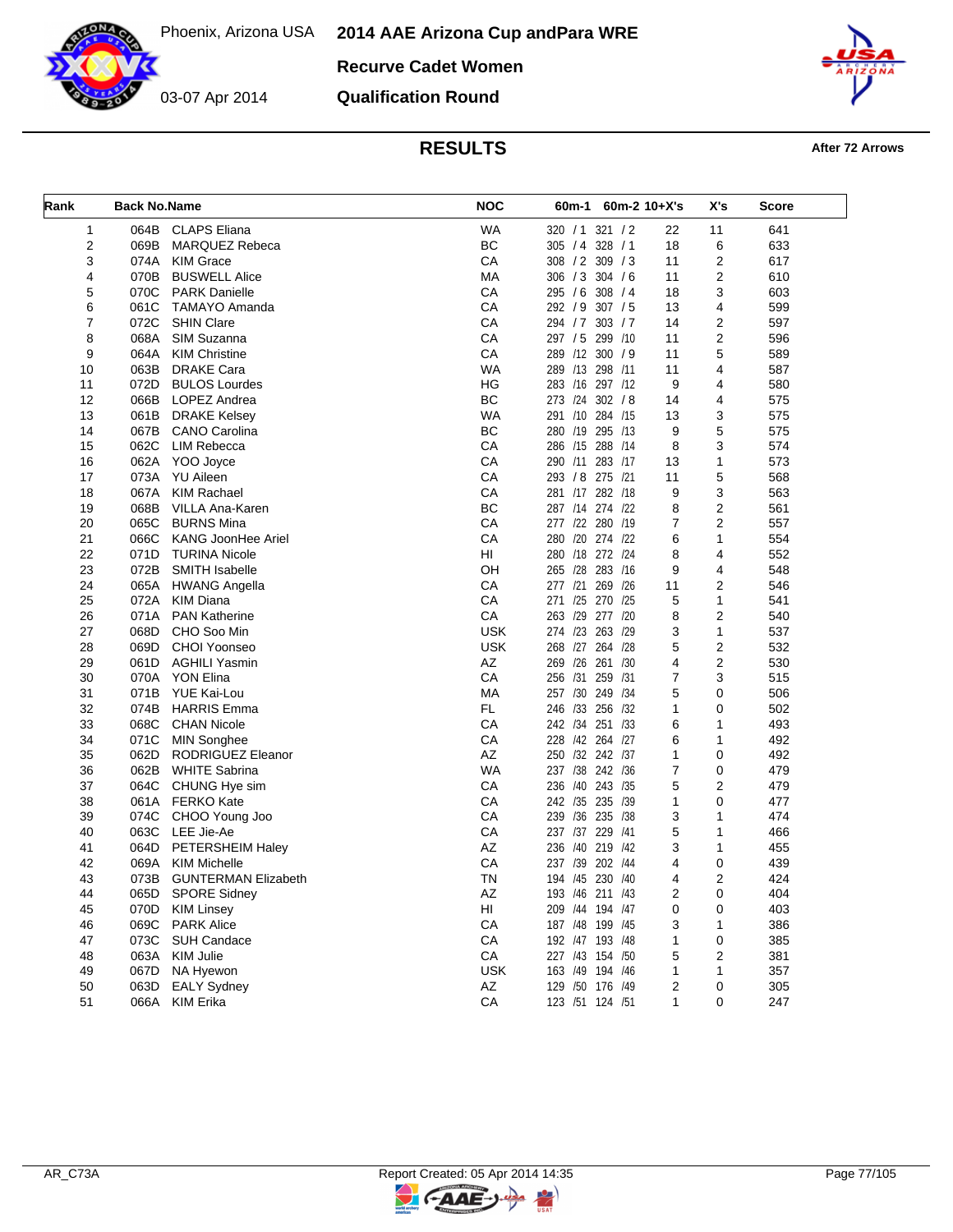03-07 Apr 2014

**Compound Combined Men**

**Qualification Round**



# **RESULTS After 72 Arrows**

| Rank | <b>Back No.Name</b> |                           | <b>NOC</b>  | 50m-2 10+X's<br>50m-1 |    | X's | Score |
|------|---------------------|---------------------------|-------------|-----------------------|----|-----|-------|
| 1    |                     | 036A ANDERSON Steve       | ID          | 351 / 4 356 / 1       | 59 | 21  | 707   |
| 2    | 032B                | <b>GELLENTHIEN Braden</b> | <b>USA</b>  | 353 / 3 352 / 3       | 57 | 32  | 705   |
| 3    | 030B                | <b>WILDE Reo</b>          | <b>USA</b>  | 350 / 8<br>354 / 1    | 56 | 27  | 704   |
| 4    | 031B                | <b>DEATON Bridger</b>     | <b>USA</b>  | 354 / 1<br>349 /11    | 55 | 29  | 703   |
| 5    |                     | 038A PAGNI Sergio         | ITA         | 350 / 6 352 / 2       | 55 | 28  | 702   |
| 6    |                     | 024C QUEVEDO Cecilio E.   | <b>MEX</b>  | 349 / 8 348 / 12      | 53 | 20  | 697   |
| 7    | 038C                | <b>BROADWATER Jesse</b>   | PA          | 349 / 7 348 / 13      | 51 | 29  | 697   |
| 8    | 039A                | DELOCHE Pierre-Julien     | <b>FRA</b>  | 347 /11 350 / 7       | 49 | 29  | 697   |
| 9    |                     | 039B HERNANDEZ Roberto    | <b>ESA</b>  | 348 / 9 347 /15       | 49 | 30  | 695   |
| 10   |                     | 025C FIERRO Julio         | <b>MEX</b>  | 346 /14 349 / 9       | 48 | 24  | 695   |
| 11   | 020B                | WILLETT, JR. Rodger       | VA          | 344 /19 350 / 6       | 50 | 19  | 694   |
| 12   | 032D                | <b>ENGLISH Ben</b>        | <b>OR</b>   | 343 /21 351 / 5       | 48 | 26  | 694   |
| 13   |                     | 012C ZAMANINEJAD Reza     | CA          | 340 /31<br>352 / 4    | 48 | 21  | 692   |
| 14   | 006D                | <b>HOUSER David</b>       | PA          | 345 /17 347 /14       | 47 | 27  | 692   |
| 15   | 018A                | NICHOLSON Zach            | AZ          | 350 / 5 342 /25       | 47 | 19  | 692   |
| 16   | 039C                | WILDE Logan               | UT          | 347 /10 345 /19       | 46 | 11  | 692   |
| 17   | 018C                | CARDOSO Mario             | <b>MEX</b>  | 346 /15 346 /17       | 45 | 22  | 692   |
| 18   | 034C                | PELLEGRINO William        | $_{\rm CO}$ | 342 /24 349 /10       | 46 | 21  | 691   |
| 19   | 025A                | <b>BASS Henry</b>         | UT          | 343 /22 346 /18       | 43 | 20  | 689   |
| 20   | 022C                | <b>MEDINA Adolfo</b>      | <b>MEX</b>  | 341 /28 347 /16       | 41 | 17  | 688   |
| 21   |                     | 030A TAYLOR Dacota        | <b>TX</b>   | 346 /16 341 /28       | 43 | 14  | 687   |
| 22   | 016C                | ROUSSEAU Simon            | CAN         | 346 /13 341 /29       | 43 | 8   | 687   |
| 23   | 009C                | <b>KELLY Connor</b>       | CA          | 344 /20 342 /24       | 44 | 14  | 686   |
| 24   | 028C                | SIEMERING Ken             | <b>WA</b>   | 340 /32 343 /23       | 40 | 15  | 683   |
| 25   | 039D                | <b>SULLIVAN Matt</b>      | UT          | 340 /34 343 /22       | 37 | 14  | 683   |
| 26   |                     | 028B CARDONA Camilo       | COL         | 341 /29 342 /27       | 37 | 9   | 683   |
| 27   |                     | 021C GONZALEZ Rodolfo     | <b>MEX</b>  | 340 /32<br>340 /30    | 42 | 18  | 680   |
| 28   | 023B                | <b>BENNETT Eric</b>       | <b>USA</b>  | 339 /36 341 /31       | 38 | 13  | 680   |
| 29   | 023D                | WILKIN Joe                | MA          | 346 /12 333 /48       | 37 | 17  | 679   |
| 30   | 020C                | <b>JAIME Hafid</b>        | <b>MEX</b>  | 341 /27 337 /39       | 36 | 15  | 678   |
| 31   | 008B                | <b>SMITH Mason</b>        | AL          | 337 /40 340 /33       | 37 | 17  | 677   |
| 32   |                     | 010C POOLE Greg           | CA          | 342 /25<br>334<br>/46 | 38 | 15  | 676   |
| 33   | 017C                | <b>BRAYFORD Kevin</b>     | CAN         | 339 /35<br>336<br>/40 | 35 | 21  | 675   |
| 34   | 034A                | <b>RIDENOUR Marc</b>      | ID          | 331 /57 344 /20       | 34 | 16  | 675   |
| 35   |                     | 019C ALVARADO Gerardo     | <b>MEX</b>  | 338 /37 337 /37       | 33 | 13  | 675   |
| 36   | 027A                | <b>OSPINA Jose Carlos</b> | COL         | 329 /63<br>344 /21    | 36 | 11  | 673   |
| 37   | 021B                | <b>GILLINGHAM Tim</b>     | UT          | 330 /58 342 /26       | 38 | 17  | 672   |
| 38   |                     | 026C VISCO Brian          | MA          | 337 /38 335<br>/45    | 34 | 15  | 672   |
| 39   | 023C                | DEL VALLE Daniel K        | <b>MEX</b>  | 344 /18<br>325 /78    | 36 | 17  | 669   |
| 40   | 022A                | <b>SIMON Andrew</b>       | AZ          | 328 /68 341 /30       | 32 | 14  | 669   |
| 41   | 035B                | <b>STUTZMAN Matt</b>      | <b>USA</b>  | 330 /60 339 /35       | 28 | 14  | 669   |
| 42   | 006B                | <b>BRUSH Tyler</b>        | <b>CT</b>   | 337 /39 331 /54       | 34 | 13  | 668   |
| 43   | 038B                | <b>LIMBOURNE Scott</b>    | <b>NM</b>   | 340 /33 328 /71       | 32 | 8   | 668   |
| 44   |                     | 030D CORDERO Arturo       | <b>GUA</b>  | 329 /63 339 /34       | 31 | 11  | 668   |
| 45   | 012A                | <b>MILLER David</b>       | AZ          | 342 /26 326 /75       | 29 | 16  | 668   |
| 46   | 014B                | SENA Jeff                 | <b>USA</b>  | 335 /43 333 /50       | 28 | 8   | 668   |
| 47   | 036D                | <b>THOMPSON Jeffrey</b>   | <b>NJ</b>   | 332 /52 335 /41       | 31 | 11  | 667   |
| 48   | 011A                | <b>BECK Robert</b>        | AZ          | 332 /51 335 /43       | 29 | 7   | 667   |
| 49   | 031A                | <b>URIAS Gerardo</b>      | BC          | 331 /54 335 /42       | 34 | 11  | 666   |
| 50   | 038D                | PIPER Sep                 | HI          | 328 /69 338 /36       | 29 | 10  | 666   |
| 51   |                     | 029C VINCENT Shawnn       | <b>WA</b>   | 335 /42 330 /57       | 39 | 21  | 665   |
| 52   |                     | 007A LOPEZ GALLO Humberto | BC          | 342 /23 323 /85       | 35 | 11  | 665   |
| 53   |                     | 006C GREEN Tyler          | TX          | 334 /45 330 /58       | 29 | 13  | 664   |
| 54   |                     | 024D TURMEL Kevin         | МA          | 334 /46 330 /59       | 29 | 8   | 664   |
| 55   |                     | 016A NICHOLS Wade         | AZ          | 330 /59 334 /47       | 28 | 10  | 664   |
| 56   | 029B                | <b>RUIZ Gustavo</b>       | CRC         | 335 /43 328 /66       | 33 | 13  | 663   |
| 57   | 014C                | <b>MARTINEZ Enrique</b>   | CH          | 332 /53 331 /55       | 26 | 7   | 663   |
| 58   |                     | 021D THORNTON Lance       | MO          | 334 /47 328 /67       | 31 | 9   | 662   |
| 59   | 007B                | <b>MARTINEZ Domonic</b>   | UT          | 331 /55 331 /53       | 30 | 8   | 662   |
| 60   | 033C                | <b>WARDRIP Jason</b>      | CO          | 325 /76 337 /38       | 28 | 14  | 662   |

뮈

**CAAE-**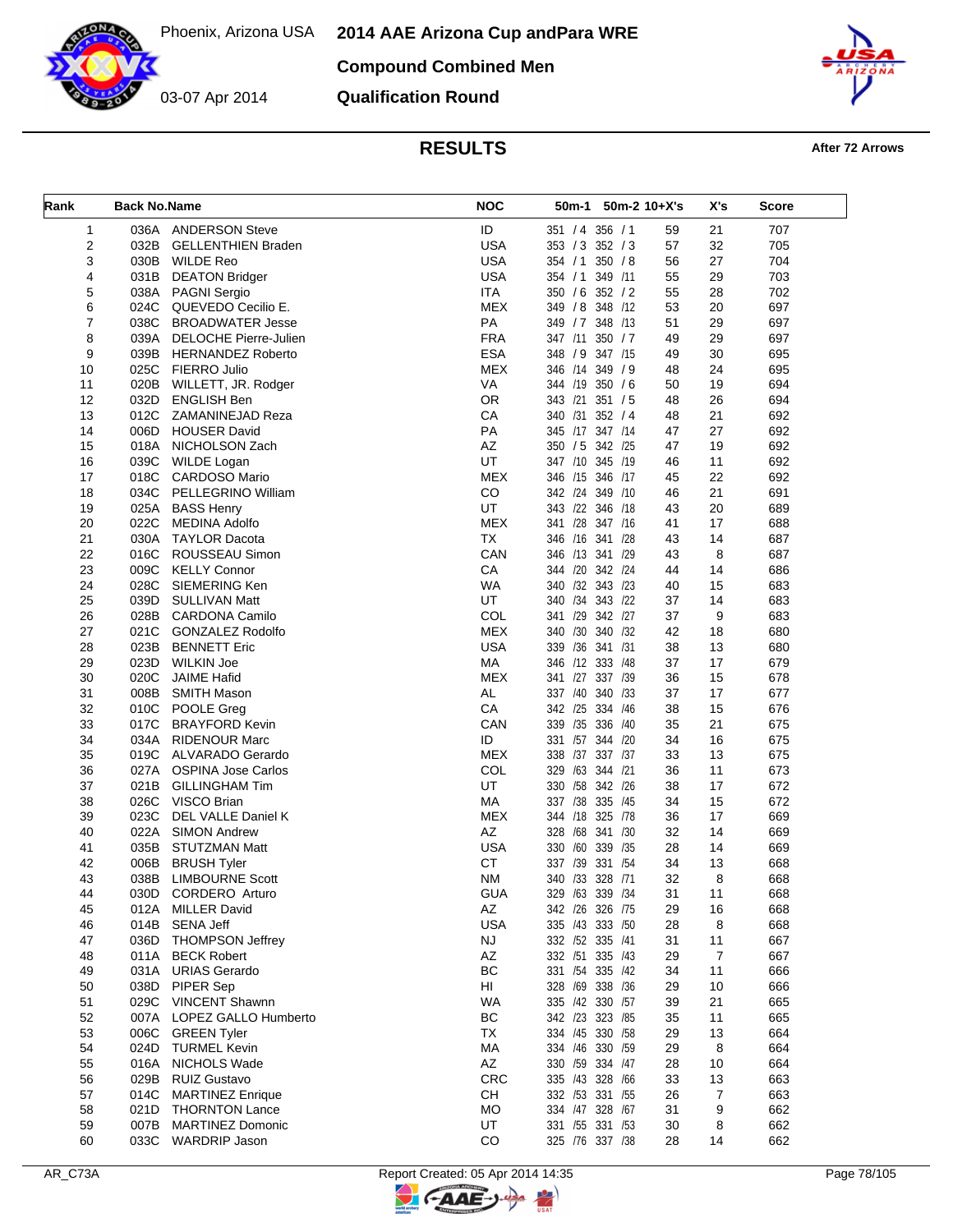**2014 AAE Arizona Cup and Para WRE**



**Compound Combined Men**

**Qualification Round**



**RESULTS After 72 Arrows** 

| Rank | <b>Back No.Name</b> |                             | <b>NOC</b> | 50m-1<br>$50m-2$ 10+X's    |    | X's            | Score |
|------|---------------------|-----------------------------|------------|----------------------------|----|----------------|-------|
| 61   | 019B                | <b>EVANS Kevin</b>          | CAN        | 333 /49<br>329 /65         | 27 | 8              | 662   |
| 62   | 009A                | <b>MACDONALD Matthew</b>    | AZ         | 332 /50 329<br>/65         | 29 | 13             | 661   |
| 63   | 011C                | <b>TODISCO Andrew</b>       | CA         | 329 /66 332<br>/52         | 25 | 12             | 661   |
| 64   | 022D                | <b>KENNEDY Jason</b>        | MA         | 330 /62 331<br>/56         | 22 | $\overline{7}$ | 661   |
| 65   | 027C                | <b>JOHNSON Wyatt</b>        | <b>WA</b>  | 325 /79 335 /43            | 27 | 10             | 660   |
| 66   | 031C                | <b>LANE Daniel</b>          | OH         | 333<br>327 /70<br>/51      | 27 | 8              | 660   |
| 67   | 016B                | <b>HUDSON Robert</b>        | CAN        | 331 /56 329<br>/64         | 25 | 9              | 660   |
| 68   | 019D                | <b>RAMIREZ Angel</b>        | FL.        | 330 /61<br>329<br>/62      | 25 | 10             | 659   |
| 69   | 015C                | <b>MARTIN Jim</b>           | CAN        | 326<br>333 /49<br>/76      | 23 | 7              | 659   |
| 70   | 012B                | GO Sung Kil                 | <b>KOR</b> | 334 /48 322 /87            | 24 | 4              | 656   |
| 71   | 008C                | <b>VALADEZ Luis</b>         | BC         | 328 /68<br>327 /71         | 26 | 12             | 655   |
| 72   |                     | 033A RODRIGUEZ Cuauhtemoc   | <b>BC</b>  | 326 /73<br>328<br>/70      | 25 | 6              | 654   |
| 73   | 007C                | MARQUEZ Fernando            | <b>BC</b>  | 324 /81 329 /61            | 29 | 14             | 653   |
| 74   | 015B                | <b>FABRY Jeff</b>           | CA         | 325 /78 328<br>/69         | 25 | $\overline{7}$ | 653   |
| 75   | 022B                | <b>MORENO Joel</b>          | UT         | 337 /41<br>316<br>/95      | 25 | 3              | 653   |
| 76   | 028A                | RIVERA Louie                | <b>TX</b>  | 323 /89 330<br>/60         | 21 | 5              | 653   |
| 77   | 025B                | <b>SHELBY Andre</b>         | FL.        | 325 /74 327 /73            | 26 | 9              | 652   |
| 78   | 017B                | <b>DENYS Alec</b>           | CAN        | 323 /86<br>329<br>/63      | 24 | 5              | 652   |
| 79   | 037A                | <b>KOLB Dan</b>             | <b>WY</b>  | 324 /82 327 /72            | 24 | 14             | 651   |
| 80   | 036B                | <b>SEWALL Arthur</b>        | <b>NV</b>  | /80<br>325<br>325<br>/81   | 21 | 5              | 650   |
| 81   | 028D                | <b>RAMILA Gabriel</b>       | <b>GUA</b> | 323 /88<br>326<br>/74      | 23 | $\overline{7}$ | 649   |
| 82   | 008A                | <b>MARIN Javier</b>         | <b>BC</b>  | 324 /83 325<br>/82         | 20 | 6              | 649   |
| 83   | 024A                | <b>MARQUEZ Anthony</b>      | AZ         | /75 323<br>/86<br>325      | 26 | 9              | 648   |
| 84   | 029D                | <b>PAIZ Rafael</b>          | <b>GUA</b> | 328 /67 319 /89            | 25 | 5              | 647   |
| 85   | 029A                | PHETTEPLACE Enoch           | ТX         | 324 / 84 318<br>/93        | 18 | 6              | 642   |
| 86   | 020A                | SPECK Michael               | AZ         | 318 /92 324 /84            | 16 | 6              | 642   |
| 87   | 015A                | <b>ESCKELSON Roy</b>        | AZ         | 323 /85 318 /91            | 23 | 10             | 641   |
| 88   | 024B                | <b>BOSSON Steven</b>        | UT         | 322 /90 317 /94            | 23 | 4              | 639   |
| 89   | 031D                | <b>AUDEH Maurice</b>        | <b>OR</b>  | 323<br>/86 316 /96         | 16 | 4              | 639   |
| 90   | 014A                | <b>MCROY Steve</b>          | AZ         | 313 /94 325 /79            | 23 | $\overline{7}$ | 638   |
| 91   | 021A                | <b>FISHER Nick</b>          | AZ         | 325 /77 313 /99            | 22 | 8              | 638   |
| 92   | 034B                | <b>THOMPSON Benjamin</b>    | <b>SC</b>  | 320<br>/91<br>318<br>/92   | 20 | 7              | 638   |
| 93   | 036C                | <b>BAILEY Joseph</b>        | MI         | 310 /98 326<br>/77         | 19 | 3              | 636   |
| 94   | 033B                | <b>ANTONIOS Jean-Pierre</b> | <b>FIN</b> | 310 /97 324 /83            | 19 | 7              | 634   |
| 95   | 035C                | <b>SMITH Steve</b>          | AL         | 325<br>309<br>/103<br>/80  | 17 | 4              | 634   |
| 96   | 013B                | KWEON Hyun Ju               | <b>KOR</b> | 326 /72 307 /100           | 23 | 10             | 633   |
| 97   | 032A                | <b>ALFARO Luis</b>          | <b>BC</b>  | 314 /93 319 /88            | 20 | 6              | 633   |
| 98   | 018B                | <b>MURPHY Norbert</b>       | CAN        | 310 /99<br>318<br>/90      | 19 | 5              | 628   |
| 99   | 011B                | SON Sung Sik                | <b>KOR</b> | 313 /96 315 /97            | 12 | 4              | 628   |
| 100  | 020D                | FITZGERALD Ryan             | MO         | 313 /95 314 /98            | 17 | 6              | 627   |
| 101  | 026A                | <b>SPANGLER Andrew</b>      | TX         | /104<br>306<br>/101<br>308 | 18 | 5              | 614   |
| 102  | 017A                | <b>BROWN Roland</b>         | AZ         | /102<br>304<br>/103<br>309 | 16 | 7              | 613   |
| 103  | 032C                | <b>CORLEY Jason</b>         | OН         | 308 /104 304 /104          | 15 | $\overline{7}$ | 612   |
| 104  | 007D                | <b>SHAW Jeremy</b>          | CA         | 310 /101 301 /106          | 14 | 3              | 611   |
|      |                     |                             |            |                            |    |                |       |
| 105  | 009B                | <b>KOO Dongsub</b>          | <b>KOR</b> | 303 /107 305 /102          | 12 | 3              | 608   |
| 106  |                     | 013C CODAY Bill             | CA         | 303 /106 303 /105          | 16 | 5              | 606   |
| 107  | 023A                | SHELDON Daniel              | AZ         | 310 /100 294 /108          | 14 | 5              | 604   |
| 108  | 013A                | <b>BARDEN Paul</b>          | AZ         | 301 /108 299 /107          | 12 | 4              | 600   |
| 109  | 027B                | <b>LEAR Charles</b>         | MO         | 289 /111 294 /109          | 9  | 2              | 583   |
| 110  | 030C                | ARNOLD L.T.                 | <b>WA</b>  | 293 /109 287 /110          | 15 | 7              | 580   |
| 111  | 037C                | <b>SMITH Kirk</b>           | <b>BAR</b> | 293 /110 265 /111          | 6  | 1              | 558   |
| 112  | 010B                | <b>LEE Chel Soo</b>         | <b>KOR</b> | 240 /112 192 /112          | 3  | 0              | 432   |

뮈

**CAAE-**

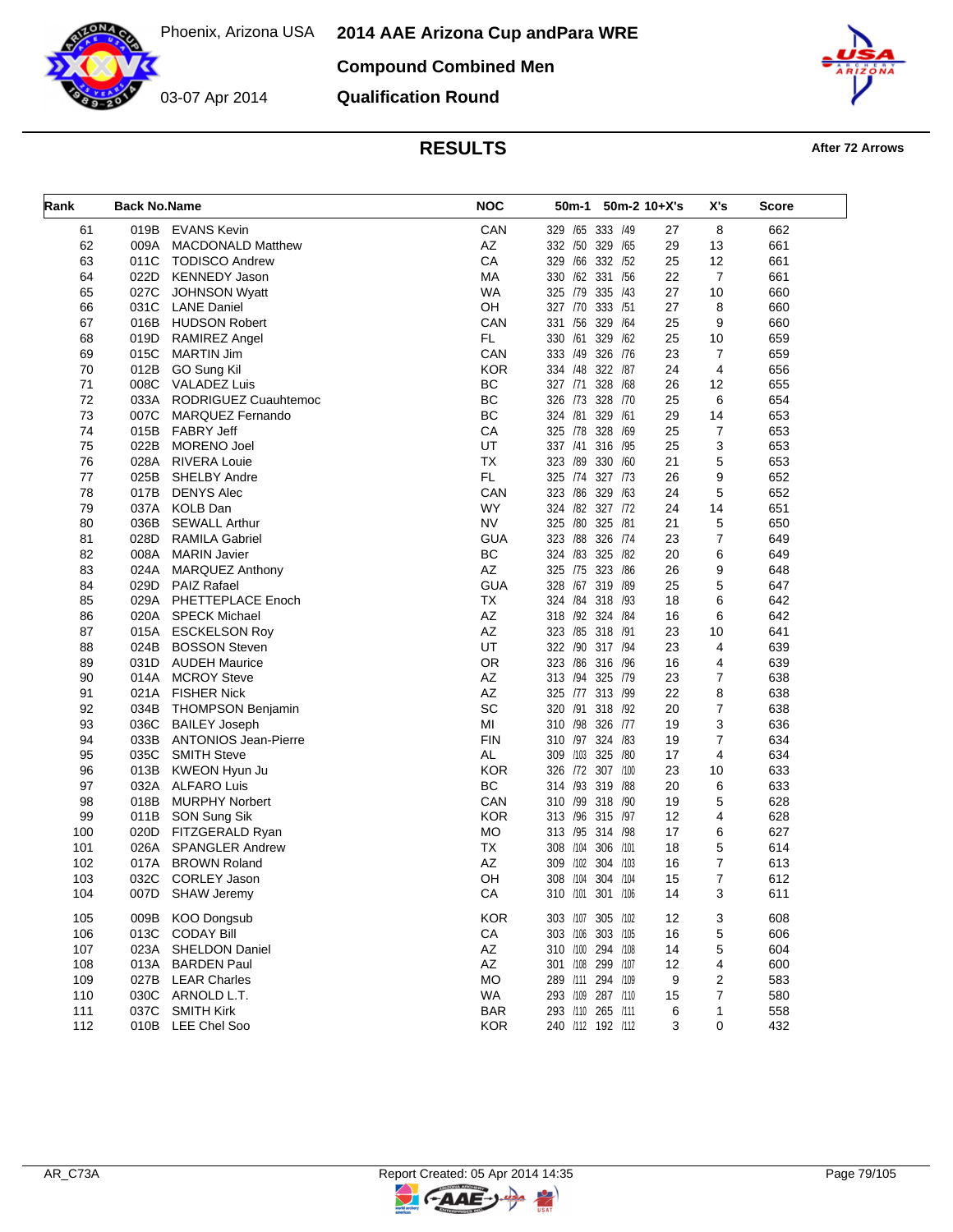**2014 AAE Arizona Cup and Para WRE**



03-07 Apr 2014

**Compound Combined Women**

**Qualification Round**



**RESULTS After 72 Arrows** 

| Rank           | <b>Back No.Name</b> |                                           | <b>NOC</b>       | 50m-1<br>50m-2 10+X's                    |          | X's                 | Score      |
|----------------|---------------------|-------------------------------------------|------------------|------------------------------------------|----------|---------------------|------------|
| 1              | 014A                | <b>JONES Erika</b>                        | <b>USA</b>       | 345 / 1 350 / 1                          | 48       | 20                  | 695        |
| $\overline{2}$ | 016B                | VAN NATTA Jamie                           | <b>USA</b>       | 344 / 2 343 / 6                          | 43       | 15                  | 687        |
| 3              | 015B                | <b>LANCE Sarah</b>                        | <b>USA</b>       | 338 / 9 348 / 2                          | 44       | 11                  | 686        |
| 4              | 020B                | <b>GAUVIN Crystal</b>                     | <b>CT</b>        | 340 / 7 345 / 4                          | 41       | 11                  | 685        |
| 5              |                     | 013A OCHOA Linda                          | MEX              | 338 /10 347 / 3                          | 40       | 16                  | 685        |
| 6              | 017B                | <b>DODEMONT Sophie</b>                    | <b>FRA</b>       | 341 / 5 343 / 5                          | 40       | 16                  | 684        |
| 7              |                     | 013C KELLER Lexi                          | WI               | 344 / 3 339 /11                          | 40       | 14                  | 683        |
| 8              | 019D                | LOPEZ Sara                                | COL              | 342 / 4 341 / 9                          | 38       | 16                  | 683        |
| 9              | 018C                | <b>COLIN Christie</b>                     | PA               | 340 / 8<br>340 /10                       | 37       | 15                  | 680        |
| 10             |                     | 018A LEBECQUE Pascale                     | <b>FRA</b>       | 338 /11 342 / 8                          | 35       | 15                  | 680        |
| 11             | 008C                | <b>REYNOLDS Danielle</b>                  | AZ               | 336 /14 342 / 7                          | 38       | 11                  | 678        |
| 12             | 015C                | <b>SALINAS Stephanie</b>                  | BC               | 341 / 6 336 /16                          | 34       | 15                  | 677        |
| 13             | 012D                | <b>SKARVAN Tristan</b>                    | WI               | 337 /12 338 /13                          | 35       | 10                  | 675        |
| 14             | 015A                | <b>MERINO Brenda</b>                      | <b>MEX</b>       | 336 /13 337 /14                          | 33       | 13                  | 673        |
| 15             | 006C                | <b>CYR Gabrielle</b>                      | ME               | 329 /21<br>338<br>/12                    | 32       | 13                  | 667        |
| 16             |                     | 011A SANDOVAL Fernada Del R.              | <b>MEX</b>       | 331 /19 335 /17                          | 29       | 9                   | 666        |
| 17             | 017A                | <b>MADRID Alexis</b>                      | <b>MEX</b>       | 328 /24 336 /15                          | 30       | 9                   | 664        |
| 18             | 007B                | TANIGUCHI Sonia Mayu                      | CA               | 335 /15 329 /26                          | 25       | 8                   | 664        |
| 19             | 012A                | CASTILLO Ali Citlali                      | <b>MEX</b>       | 331 /18 332 /23                          | 28       | $\overline{7}$      | 663        |
| 20             | 019C                | <b>BROCK Easter</b>                       | UT               | 328 /23 334 /19                          | 28       | 6                   | 662        |
| 21             |                     | 009A RODRIGUEZ Katya S.                   | <b>MEX</b>       | 333 /17 329 /25                          | 26       | 9                   | 662        |
| 22             | 008B                | RAMIREZ Angelica                          | FL.              | 335 /15 326 /31                          | 28       | 11                  | 661        |
| 23             | 010C                | GROSZKO Dawn                              | CAN              | 323 /33 334 /18                          | 29       | 14                  | 657        |
| 24             |                     | 020A MARCEN Maja                          | COL              | 324 /29 333 /20                          | 26       | $\overline{7}$      | 657        |
| 25             | 007A                | <b>JOHNSON Brittany</b>                   | CAN              | 324 /28 332 /22                          | 26       | 10                  | 656        |
| 26             | 012B                | <b>BRADLEY Angela</b>                     | CA               | 330 /20 326<br>/32                       | 22       | 8                   | 656        |
| 27             | 016A                | HERNANDEZ Martha C.                       | <b>MEX</b>       | 323 /32 332 /21                          | 27       | 12                  | 655        |
| 28             | 006D                | <b>SEIBERT Alexis</b>                     | ΤN               | 324 /27 327 /29                          | 25       | 9                   | 651        |
| 29             |                     | 017C AMRANI Regina                        | UT               | 327 /26 324 /34                          | 22       | 4                   | 651        |
| 30             | 016D                | <b>BELZNER Catherine</b>                  | AZ               | 327 /25 322 /40                          | 24       | 5                   | 649        |
| 31             | 012C                | <b>MORRIS Tricia</b>                      | CAN              | 329 /22 320 /44                          | 16       | 6                   | 649        |
| 32             | 011C                | DUNAWAY Alanna                            | CA               | 320 /35 327 /28                          | 24       | 10                  | 647        |
| 33             | 019B                | <b>UMANZOR Marisol</b>                    | <b>ESA</b>       | 323 /31 324 /35                          | 20       | 8                   | 647        |
| 34             | 021A                | JURENKA Jahna                             | MT               | 318 /38 328 /27                          | 26       | 11                  | 646        |
| 35             | 009B                | <b>JOHNSON Elaine</b>                     | CAN              | /39<br>326<br>318<br>/30                 | 28       | 11                  | 644        |
| 36             |                     | 010A ZAMORA Valeria M.                    | <b>MEX</b>       | 318 /40 325<br>/33                       | 23       | $\overline{7}$      | 643        |
| 37             | 019A                | <b>MARTINEZ Diana</b>                     | <b>GUA</b>       | 323 /34 320 /43                          | 18       | 3                   | 643        |
| 38             | 009D                | LOPEZ Abril                               | PU               | 323<br>/30 318<br>/46                    | 23       | $\overline{7}$      | 641        |
| 39             | 016C                | LOPEZ Tania                               | <b>BC</b>        | 319 /36 322 /37                          | 23       | 6                   | 641        |
| 40             | 020C                | <b>MORRIS Carin</b>                       | <b>BAR</b>       | 319 /37 321 /41                          | 19       | 6                   | 640        |
| 41             | 021B                | <b>DIAB Bernadette</b>                    | NJ<br><b>BC</b>  | /41<br>320 /42<br>318<br>312 /43 322 /38 | 21<br>21 | 4                   | 638        |
| 42             | 014B                | SANTACRUZ Carmen                          |                  |                                          |          | 6<br>$\overline{2}$ | 634        |
| 43             | 007C                | <b>ERTLE Grace</b>                        | MI               | 312 /44 322 /39                          | 17       |                     | 634        |
| 44             |                     | 021C BACKIS Vanina                        | ARG              | 303 /47 330 /24                          | 19       | 6                   | 633        |
| 45             | 018B<br>007D        | HIRASAWA Nako<br><b>KOVAL Jill</b>        | <b>JPN</b><br>MD | 313 /42 319 /45<br>310 /45 318 /47       | 20       | 2                   | 632<br>628 |
| 46             |                     |                                           |                  |                                          | 16       | 4                   |            |
| 47<br>48       | 013B<br>015D        | VAN NEST Karen<br><b>NIELSEN Heather</b>  | CAN<br>AZ        | 299 /49 323 /36<br>307 /46 310 /49       | 21<br>18 | 7<br>6              | 622<br>617 |
|                |                     | <b>VILLEGAS Luz</b>                       | <b>BC</b>        | 299 /50 308 /50                          |          |                     |            |
| 49             | 008A<br>011B        | CHAVEZ Martha                             | CA               | 291 /51 311 /48                          | 10       | 6<br>4              | 607<br>602 |
| 50             | 017D                | SIELOFF Debra                             |                  | 300 /48 299 /51                          | 8<br>8   |                     | 599        |
| 51             | 009C                | <b>HESS D Arce</b>                        | ΑZ<br>СA         | 271 /52 288 /52                          |          | 1                   | 559        |
| 52<br>53       | 010B                |                                           | CAN              | 265 /53 239 /54                          | 10<br>9  | 2<br>2              | 504        |
|                | 014C                | <b>TREMBLAY Lyne</b><br><b>BOYCE Judi</b> | WI               | 251 /55 240 /53                          |          |                     |            |
| 54             |                     | 008D HELLER Alexis                        | NJ               | 254 /54 221 /55                          | 3        | 1                   | 491        |
| 55             |                     |                                           |                  |                                          | 6        | 0                   | 475        |

키

**C-AAE-**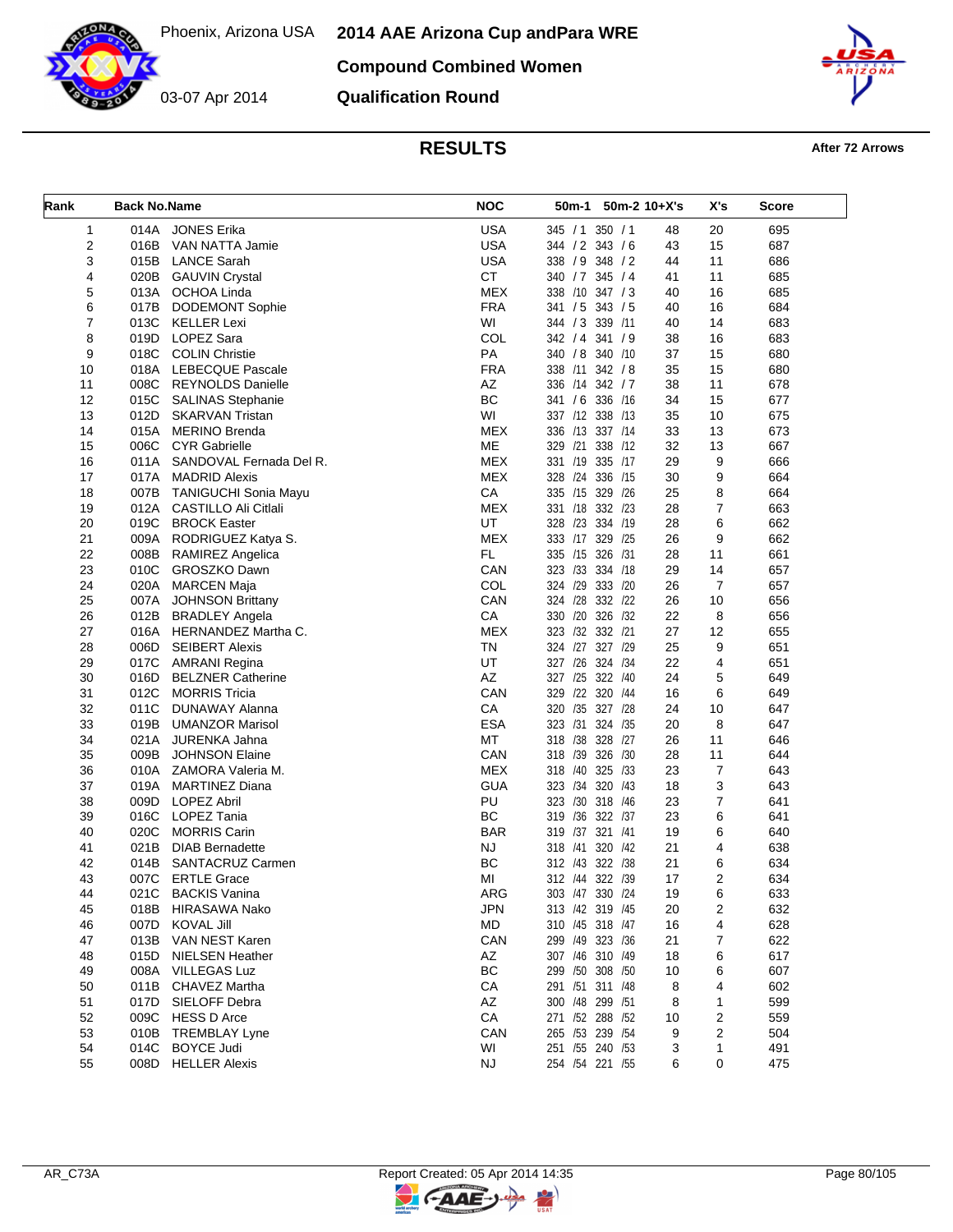**2014 AAE Arizona Cup and Para WRE**

**Compound Cadet Men**



03-07 Apr 2014

**Qualification Round**



| Rank           | <b>Back No.Name</b> |                         | <b>NOC</b> | 50m-1                    | $50m-2$ 10+X's | X's            | <b>Score</b> |
|----------------|---------------------|-------------------------|------------|--------------------------|----------------|----------------|--------------|
| 1              | 003D                | <b>MENKE Matthew</b>    | <b>MN</b>  | 338 / 2 344 / 1          | 36             | 14             | 682          |
| 2              | 005C                | <b>BELL Jimmy</b>       | МA         | 336 / 5<br>340 / 1       | 37             | 19             | 676          |
| 3              | 026B                | DEL BOSQUE Jose G       | <b>CH</b>  | 333 /10 341 / 2          | 31             | 11             | 674          |
| 4              | 003C                | <b>CASTRO Luis</b>      | ВC         | 333 / 8 339 / 3          | 36             | 15             | 672          |
| 5              | 005A                | <b>CLAYTON Kevin</b>    | VA         | 334 / 5 337 / 4          | 33             | 15             | 671          |
| 6              | 001D                | <b>MORAN Tristan</b>    | CAN        | 335 / 4 335 / 6          | 30             | 12             | 670          |
| $\overline{7}$ | 008D                | DE LA GARZA Armando     | CН         | 337 / 3 332 / 9          | 31             | 14             | 669          |
| 8              | 004A                | <b>YEE Spencer</b>      | AZ         | 334 / 6 330 / 12         | 32             | 11             | 664 CT       |
| 9              | 004B                | <b>GONZALES Ricardo</b> | CН         | 331 /11<br>333 / 8       | 32             | 11             | 664 CT       |
| 10             | 002B                | <b>DEMARCO Max</b>      | <b>CO</b>  | 333 / 9 331 / 11         | 31             | 5              | 664          |
| 11             | 001C                | <b>CHONG Josue</b>      | ВC         | 334 / 7 329 / 14         | 30             | 11             | 663          |
| 12             | 005B                | <b>MARCOZZI Gabriel</b> | PA         | 329 /14 331 /10          | 26             | 7              | 660          |
| 13             | 002C                | <b>ORIHUELA Gabriel</b> | ВC         | /12 326 /16<br>331       | 23             | 7              | 657          |
| 14             | 003A                | <b>CORRIDORI Jeremy</b> | AZ         | $/18$ 333 $/7$<br>319    | 25             | 8              | 652          |
| 15             | 004D                | <b>ABELL Cory</b>       | <b>VT</b>  | 324 /15 327 /15          | 25             | $\overline{7}$ | 651          |
| 16             | 003B                | <b>CLAYTON Jesse</b>    | 0R         | 320 /17 330 /13          | 22             | 4              | 650          |
| 17             | 006A                | <b>BUNKER Logan</b>     | <b>WA</b>  | /16 324 /17<br>323       | 24             | 11             | 647          |
| 18             | 005D                | EILINGER Hayden         | ME         | /13 318 /18<br>329       | 23             | 9              | 647          |
| 19             | 002A                | <b>JOHNSON Cody</b>     | AZ         | /19 312 /19<br>305       | 12             | 6              | 617          |
| 20             | 002D                | <b>BENOIT William</b>   | CAN        | 298<br>/20<br>291<br>/20 | 13             | 5              | 589          |
| 21             | 001A                | <b>BACHMAN Tyler</b>    | AZ         | 295<br>/21 287 /21       | 9              | 4              | 582          |

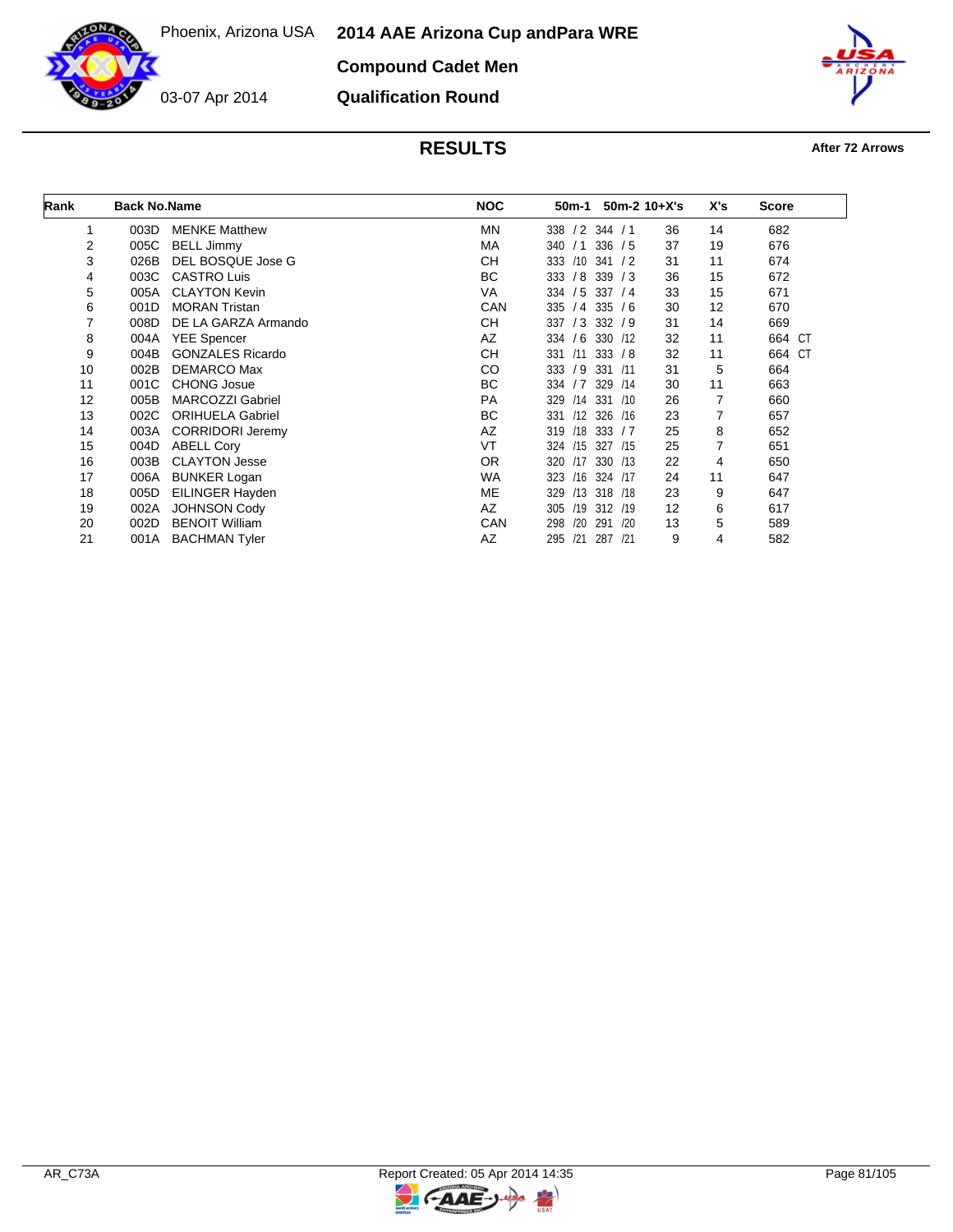**2014 AAE Arizona Cup and Para WRE**



**Compound Cadet Women**

**Qualification Round**



| Rank           | <b>Back No.Name</b> |                                | <b>NOC</b> | 50m-1      |                      | $50m-2$ 10+X's | X's | <b>Score</b> |
|----------------|---------------------|--------------------------------|------------|------------|----------------------|----------------|-----|--------------|
| 1              | 006B                | VAZQUEZ Ana Paula              | <b>CH</b>  | 334<br>/1  | 341<br>$\frac{1}{1}$ | 37             | 11  | 675          |
| 2              | 003D                | <b>CAIOPOULOS Athena</b>       | СA         | 327<br>/4  | 339<br>/2            | 34             | 13  | 666          |
| 3              | 004D                | <b>CANADAY Allie</b>           | OK         | /2<br>333  | 330<br>/6            | 26             | 12  | 663          |
| 4              | 001D                | <b>BLAZEK Allie</b>            | CO         | /6<br>327  | 336<br>/4            | 26             | 11  | 663          |
| 5              | 003B                | <b>COX Cassidy</b>             | NM         | 322<br>/11 | 337<br>/3            | 35             | 16  | 659          |
| 6              | 004C                | <b>CROOK Dahlia</b>            | ΚS         | /8<br>325  | 330<br>/7            | 21             | 11  | 655          |
| $\overline{7}$ | 001A                | <b>PAREDES</b> Samantha        | BC         | 330<br>/3  | 323<br>79            | 27             | 9   | 653          |
| 8              | 004A                | <b>MORENO Karen</b>            | BC         | 323<br>/9  | 330<br>/5            | 24             | 10  | 653          |
| 9              | 005C                | <b>PETITT Meagan</b>           | FL         | /5<br>327  | 319<br>/13           | 22             | 3   | 646          |
| 10             | 002A                | <b>ESTRADA Carolina</b>        | <b>BC</b>  | /12<br>321 | 323<br>/10           | 21             | 11  | 644          |
| 11             | 005B                | <b>GIANOS Sarah</b>            | МA         | 323<br>/10 | 321<br>/11           | 19             | 6   | 644          |
| 12             | 002C                | <b>RUIZ Alexis</b>             | AZ         | /7<br>325  | 318 /14              | 16             | 5   | 643          |
| 13             | 003A                | <b>HERNANDEZ Ana Paulina</b>   | ВC         | /13<br>320 | 320<br>/12           | 21             | 6   | 640          |
| 14             | 005A                | CASTRO CASTAÑEDA Emely Joselin | BC         | 307<br>/15 | 328<br>/ 8           | 15             | 3   | 635          |
| 15             | 003C                | <b>GUNN Danii</b>              | AZ         | 298<br>/17 | 317 /15              | 15             | 6   | 615          |
| 16             | 006A                | <b>GRANT Sydney</b>            | GA         | 309<br>/14 | 305<br>/17           | 15             | 3   | 614          |
| 17             | 002B                | <b>MCADAMS</b> Georgia         | <b>TX</b>  | 282<br>/19 | 310 /16              | 15             | 4   | 592          |
| 18             | 002D                | <b>TAYLOR Samantha</b>         | CO         | /16<br>298 | 284<br>/19           | 9              | 2   | 582          |
| 19             | 001C                | <b>BUTLER Blakelee</b>         | AZ         | 283<br>/18 | 296<br>/18           | 10             | 3   | 579          |
| 20             | 004B                | <b>HELLER Courtney</b>         | <b>NJ</b>  | 267<br>/20 | 266<br>/20           | 5              |     | 533          |

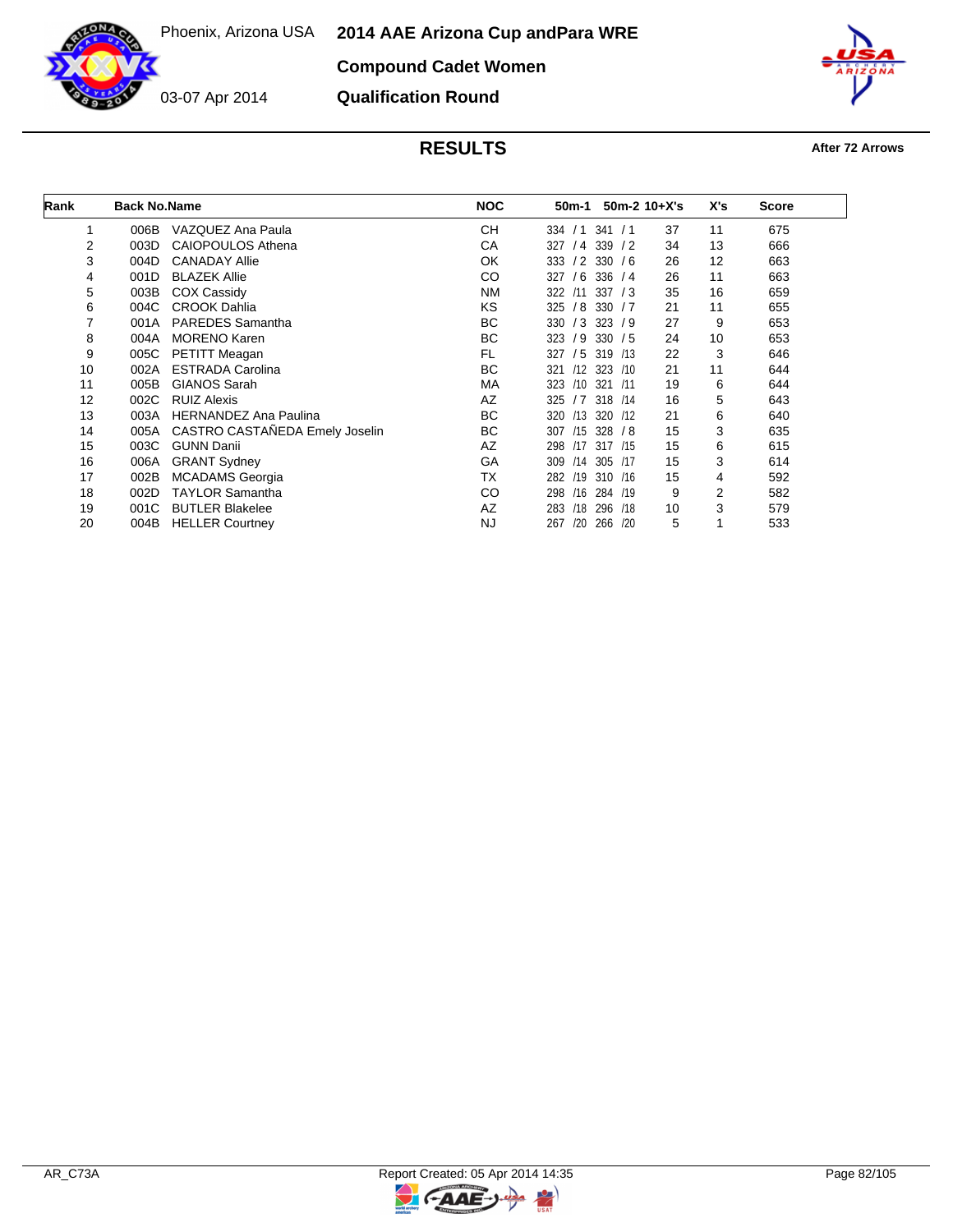**2014 AAE Arizona Cup and Para WRE**

**Recurve Open Men - Para**



03-07 Apr 2014

**Qualification Round**



| Rank | <b>Back No.Name</b> |                         | <b>NOC</b> | 70m-1                        | $70m-2$ 10+X's | X's | <b>Score</b> |  |
|------|---------------------|-------------------------|------------|------------------------------|----------------|-----|--------------|--|
|      | 046C                | LUKOW Michael           | UT         | 296 / 3<br>298 / 2           | 13             | 4   | 594          |  |
| 2    | 032B                | JUNG Young Joo          | <b>KOR</b> | 291<br>300 / 1<br>$\sqrt{3}$ | 9              |     | 591          |  |
| 3    |                     | 044B REZENDE Luciano    | <b>BRA</b> | $/2$ 285 $/5$<br>298         | 8              |     | 583          |  |
| 4    |                     | 043D PALUMBO Timothy    | NY         | 280 / 5 300 / 1              |                | 2   | 580          |  |
| 5    | 040B                | AJIMA Yutaka            | JPN        | 289 / 4 289 / 4              | 11             | 4   | 578          |  |
| 6    |                     | 031B CHOI Jeung Youn    | <b>KOR</b> | 260 / 7 273 / 6              | 4              |     | 533          |  |
|      |                     | 037C WATANABE Masayoshi | JPN        | 266 / 6 263 / 7              | 5              | 2   | 529          |  |
| 8    |                     | 050B PERRY Robert       | ID         | 246 / 9 260 / 9              |                | 3   | 506          |  |
| 9    | 049B                | <b>WOLFE Russell</b>    | OK         | $/8$ 252 $/10$<br>247        |                |     | 499          |  |
| 10   |                     | 033B KOO Ja Yong        | <b>KOR</b> | 263 / 8<br>230 /10           |                |     | 493          |  |

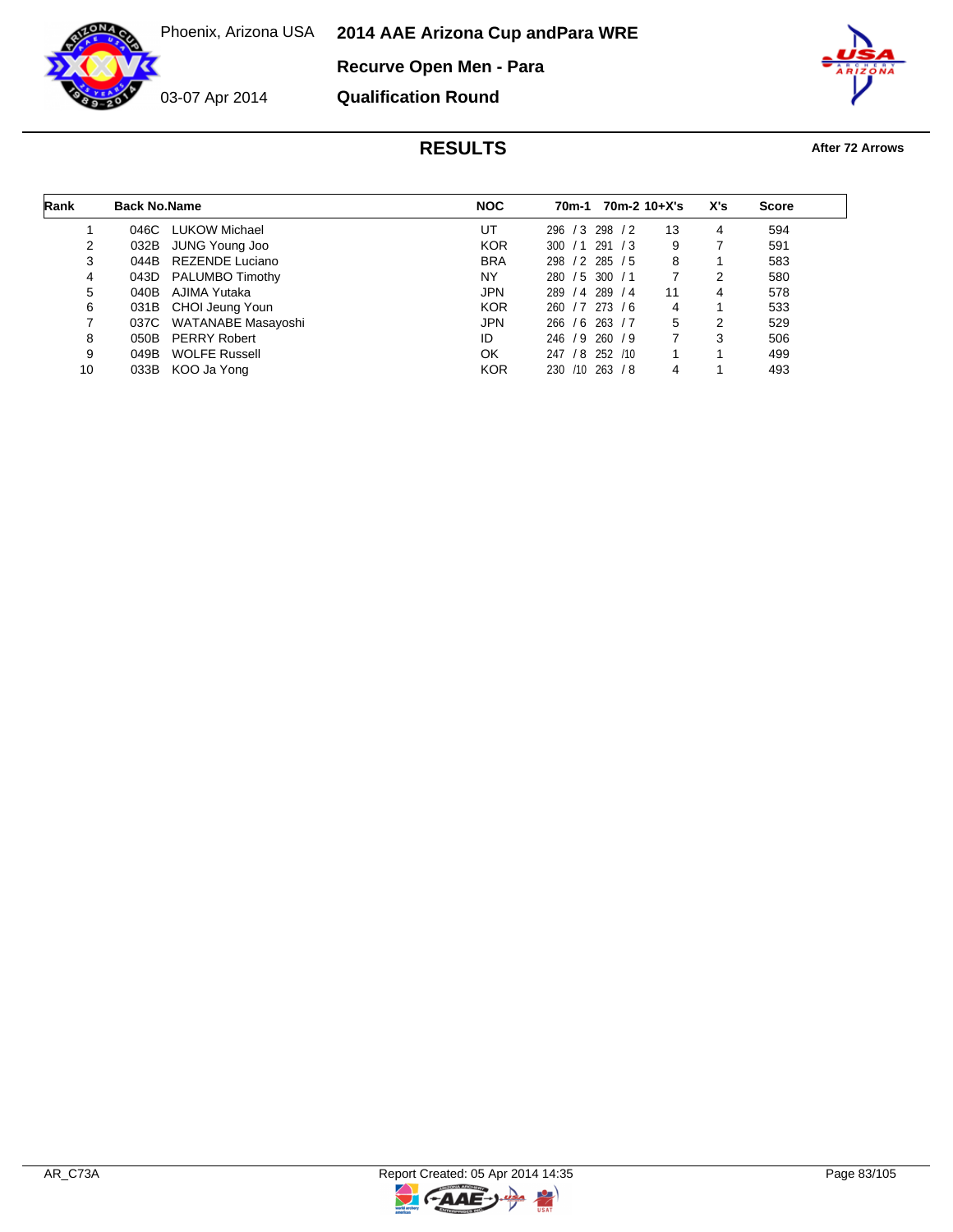**2014 AAE Arizona Cup and Para WRE**

**Recurve Open Women - Para**



**Qualification Round**



| Rank | <b>Back No.Name</b> |                         | <b>NOC</b> | 70m-1           | 70m-2 10+X's |    | X's | <b>Score</b> |
|------|---------------------|-------------------------|------------|-----------------|--------------|----|-----|--------------|
|      | 051B                | FORD Lee                | GA         | 272 / 2 287 / 1 |              | 12 |     | 559          |
|      |                     | 054B KISS-JOHNSON Kinga | SC.        | 279/1           | $266 \t/2$   |    |     | 545          |
|      |                     | 052B LAYOLLE Patricia   | <b>BRA</b> | 228 / 3 206 / 3 |              | 5  |     | 434          |
| 4    | 044D.               | <b>DUPREE Lori</b>      | ТX         | 189<br>/4       | 184 / 4      |    |     | 373          |
| 5    | 045B                | WALLACE Teresa          | SC.        | 109<br>/5       | 100 / 5      |    |     | 209          |

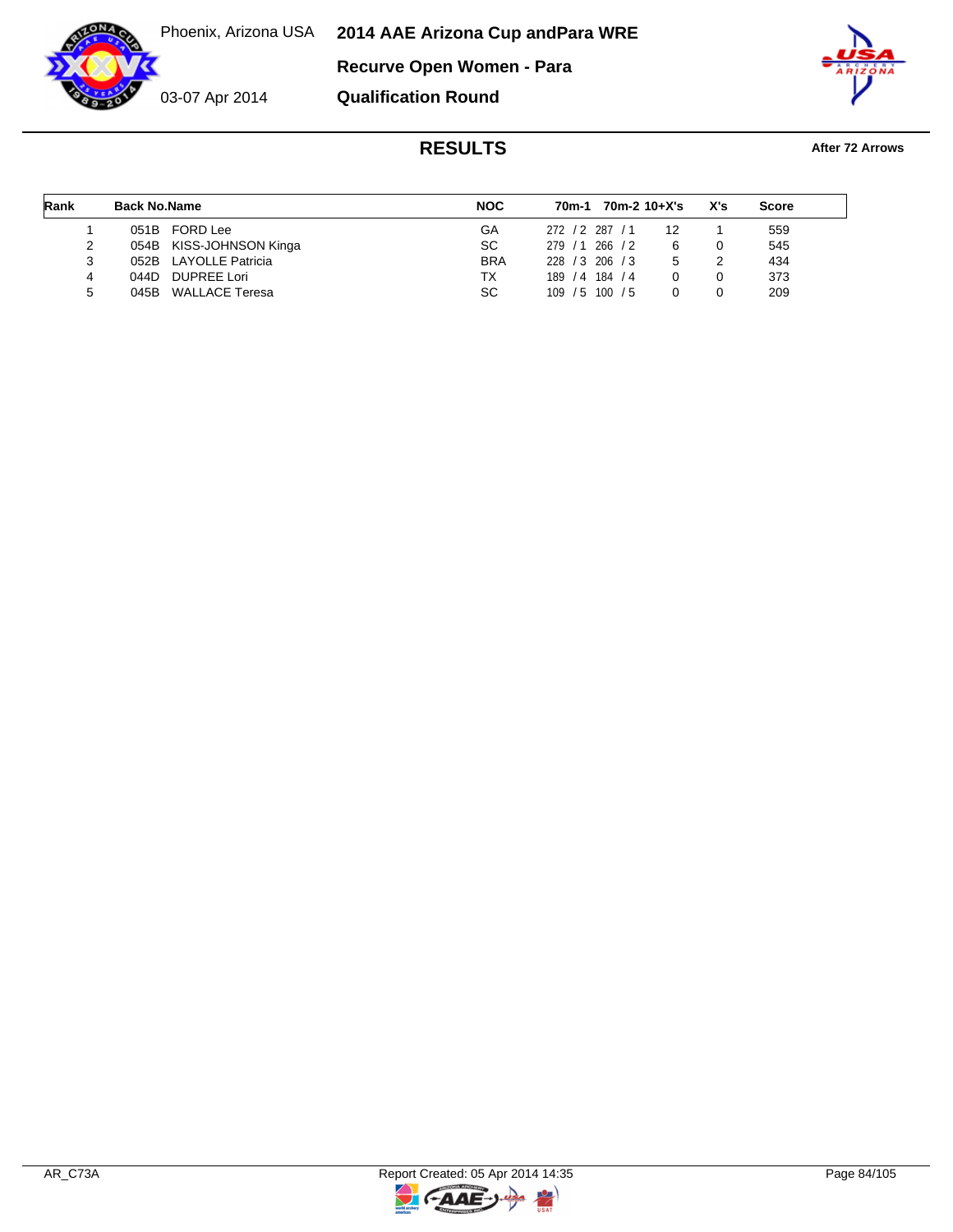**2014 AAE Arizona Cup and Para WRE**

**Compound Open Men - Para**



**Qualification Round**



| Rank | <b>Back No.Name</b> |                          | <b>NOC</b> | 50m-1             | $50m-2$ 10+X's |    | X's | <b>Score</b> |
|------|---------------------|--------------------------|------------|-------------------|----------------|----|-----|--------------|
|      | 023B                | <b>BENNETT Eric</b>      | <b>USA</b> | 339<br>/1         | 341<br>/1      | 38 | 13  | 680          |
| 2    | 035B                | <b>STUTZMAN Matt</b>     | <b>USA</b> | 330               | $/6$ 339 $/2$  | 28 | 14  | 669          |
| 3    | 014B                | SENA Jeff                | <b>USA</b> | 335               | $/2$ 333 $/4$  | 28 | 8   | 668          |
| 4    | 021D                | <b>THORNTON Lance</b>    | MO.        | 334 / 3           | $328$ / 7      | 31 | 9   | 662          |
| 5    | 019B                | <b>EVANS Kevin</b>       | CAN        | 329               | $/7$ 333 $/3$  | 27 | 8   | 662          |
| 6    | 016B                | <b>HUDSON Robert</b>     | CAN        | 331               | $/5$ 329 $/6$  | 25 | 9   | 660          |
| 7    | 012B                | GO Sung Kil              | <b>KOR</b> | 334 / 4 322 / 10  |                | 24 | 4   | 656          |
| 8    | 025B                | SHELBY Andre             | FL.        | $325 / 9$ 327 / 8 |                | 26 | 9   | 652          |
| 9    | 017B                | <b>DENYS Alec</b>        | CAN        | 323<br>/10        | 329/5          | 24 | 5   | 652          |
| 10   | 024B                | <b>BOSSON Steven</b>     | UT         | $322 \quad 111$   | 317 /12        | 23 | 4   | 639          |
| 11   | 034B                | <b>THOMPSON Benjamin</b> | <b>SC</b>  | 320 /12 318 /11   |                | 20 | 7   | 638          |
| 12   | 036C                | <b>BAILEY Joseph</b>     | МI         | 310 /14 326 / 9   |                | 19 | 3   | 636          |
| 13   | 013B                | KWEON Hyun Ju            | <b>KOR</b> | 326<br>/8         | 307 / 14       | 23 | 10  | 633          |
| 14   | 011B                | SON Sung Sik             | <b>KOR</b> | 313 /13 315 /13   |                | 12 | 4   | 628          |
| 15   | 030C                | ARNOLD L.T.              | <b>WA</b>  | /15<br>293        | 287<br>/15     | 15 | 7   | 580          |
| 16   | 010B                | <b>LEE Chel Soo</b>      | <b>KOR</b> | /16<br>240        | 192<br>/16     | 3  | 0   | 432          |

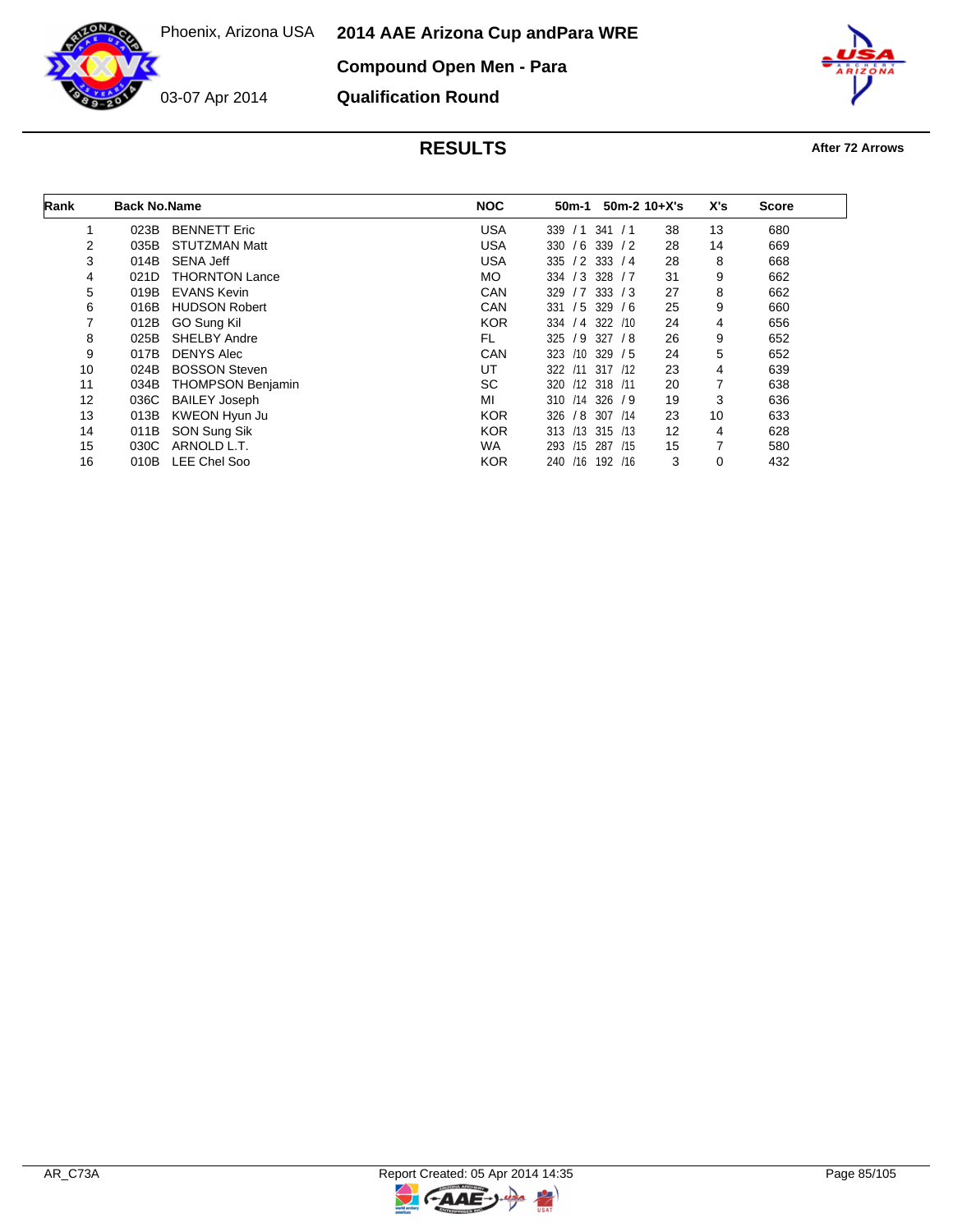**2014 AAE Arizona Cup and Para WRE Compound Open Women - Para**

03-07 Apr 2014



## **RESULTS After 72 Arrows**

| Rank | <b>Back No.Name</b>          | <b>NOC</b> | $50m-1$ 50m-2 10+X's  | X's | <b>Score</b> |
|------|------------------------------|------------|-----------------------|-----|--------------|
|      | HIRASAWA Nako<br>018B        | JPN.       | 313 / 1319 / 2<br>20  |     | 632          |
|      | 013B VAN NEST Karen          | CAN        | 299 / 2 323 / 1<br>21 |     | 622          |
|      | 011B CHAVEZ Martha           | CА         | 291 / 3 311 / 3       |     | 602          |
| 4    | <b>TREMBLAY Lyne</b><br>010B | CAN        | 265 / 4 239 / 4       |     | 504          |

**Qualification Round**

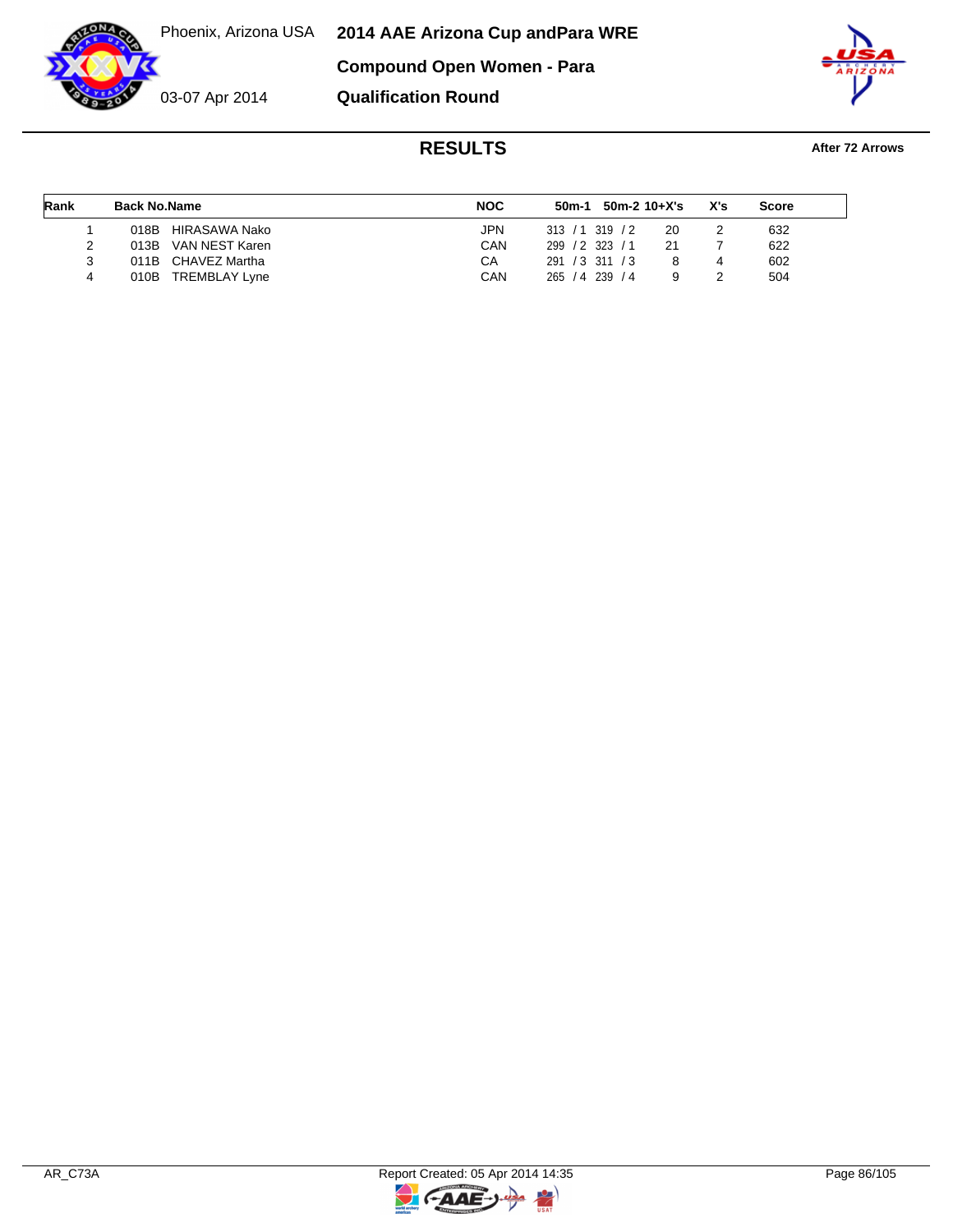Phoenix, Arizona USA **2014 AAE Arizona Cup and Para WRE**

**Compound - W1- Para**



**Qualification Round**



| Rank | <b>Back No.Name</b> |                           | <b>NOC</b> |                   | $50m-1$ 50m-2 10+X's |    | X's | <b>Score</b> |  |
|------|---------------------|---------------------------|------------|-------------------|----------------------|----|-----|--------------|--|
|      | 015B                | FABRY Jeff                | СA         | 325/1             | $328$ / 1            | 25 |     | 653          |  |
|      |                     | 033B ANTONIOS Jean-Pierre | <b>FIN</b> | $310 / 2$ 324 / 2 |                      | 19 |     | 634          |  |
| 3    |                     | 018B MURPHY Norbert       | CAN        | $310 / 3$ 318 / 3 |                      | 19 |     | 628          |  |
| 4    |                     | 009B KOO Dongsub          | <b>KOR</b> | 303 / 4           | 305 / 4              | 12 |     | 608          |  |
| 5    |                     | 027B LEAR Charles         | <b>MO</b>  | 289 / 5 294 / 5   |                      |    |     | 583          |  |

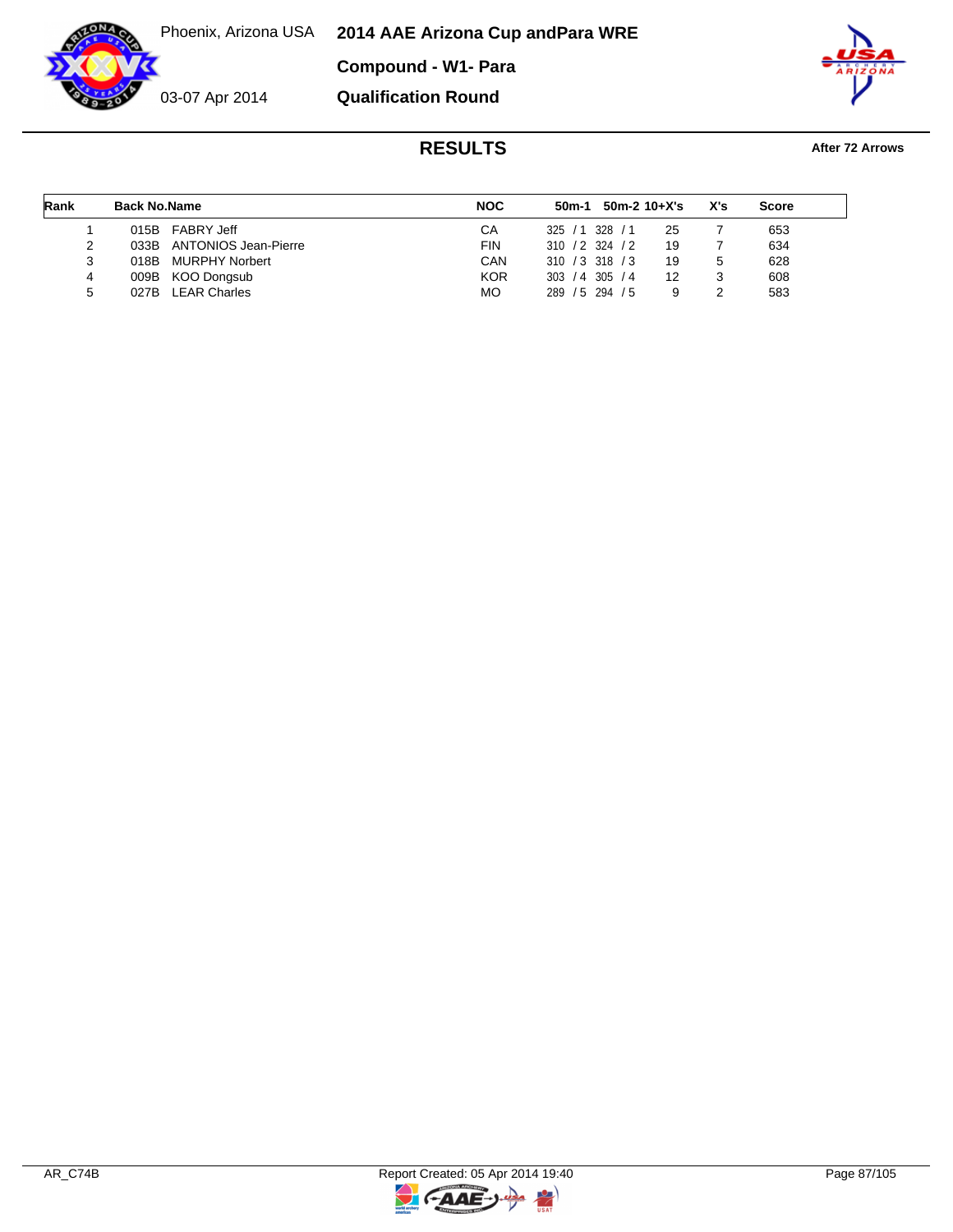

**Recurve Men Team**





| <b>Rk</b>      | <b>NOC</b>                 | <b>BackName</b><br>No                                                   | <b>RR</b> Score<br>Rank | 1/8   | 1/4     | 1/2 | <b>Finals</b> |
|----------------|----------------------------|-------------------------------------------------------------------------|-------------------------|-------|---------|-----|---------------|
| 1              | <b>USA - United States</b> | 3A KAMINSKI Jake<br>3B CUSICK Jeremiah<br>3C KLIMITCHEK Collin          | 1940 /03                | -Bye- | 6       | 6   | 5             |
| 2              | ITA - Italy                | 1A NESPOLI Mauro<br>1B GALIAZZO Marco<br>1C FRANGILLI Michele           | 1966 /01                | -Bye- | 5       | 6   | $\mathbf 1$   |
| 3              | MEX - Mexico               | 2A SERRANO Juan Rene<br>2B URIBE Orlando<br>2C PARMENTIER Laurent       | 1955 /02                | -Bye- | 6       | 2   | 5             |
| 4              | COL - Colombia             | 5A PACHECO Daniel<br>5B TORRES Diego<br>5C GARCIA Hector                | 1812 /05                | -Bye- | 5       | 0   | $\mathbf{1}$  |
| 5              | CAN - Canada               | 4A DUENAS Crispln<br>4B MACDONALD Hugh<br>4C ARSENAULT Phil             | 1908 /04                | -Bye- | 4 (214) |     |               |
| 6              | KOR - KDVSC-Korea          | 8A JUNG Young Joo<br>8B CHOI Jeung Youn<br>8C KOO Ja Yong               | 1617 /08                | 6     | 1(138)  |     |               |
| $\overline{7}$ | GUA - Guatemala            | 6A PARRILLA Olmo<br>6B CASTRO Diego<br>6C BARILLAS Julio                | 1769 / 06               | -Bye- | 0(154)  |     |               |
| 8              | JPN - Japan                | <b>TAMAI Fumihiro</b><br>7A<br>7B AJIMA Yutaka<br>7C WATANABE Masayoshi | 1730 /07                | -Bye- | 0(142)  |     |               |
| 9              | BAR - Barbados             | 9A HAGLEY Dwight<br>FIELD Brandon<br>9B<br>9C MORRIS Richard            | 1499 /09                | 0     |         |     |               |

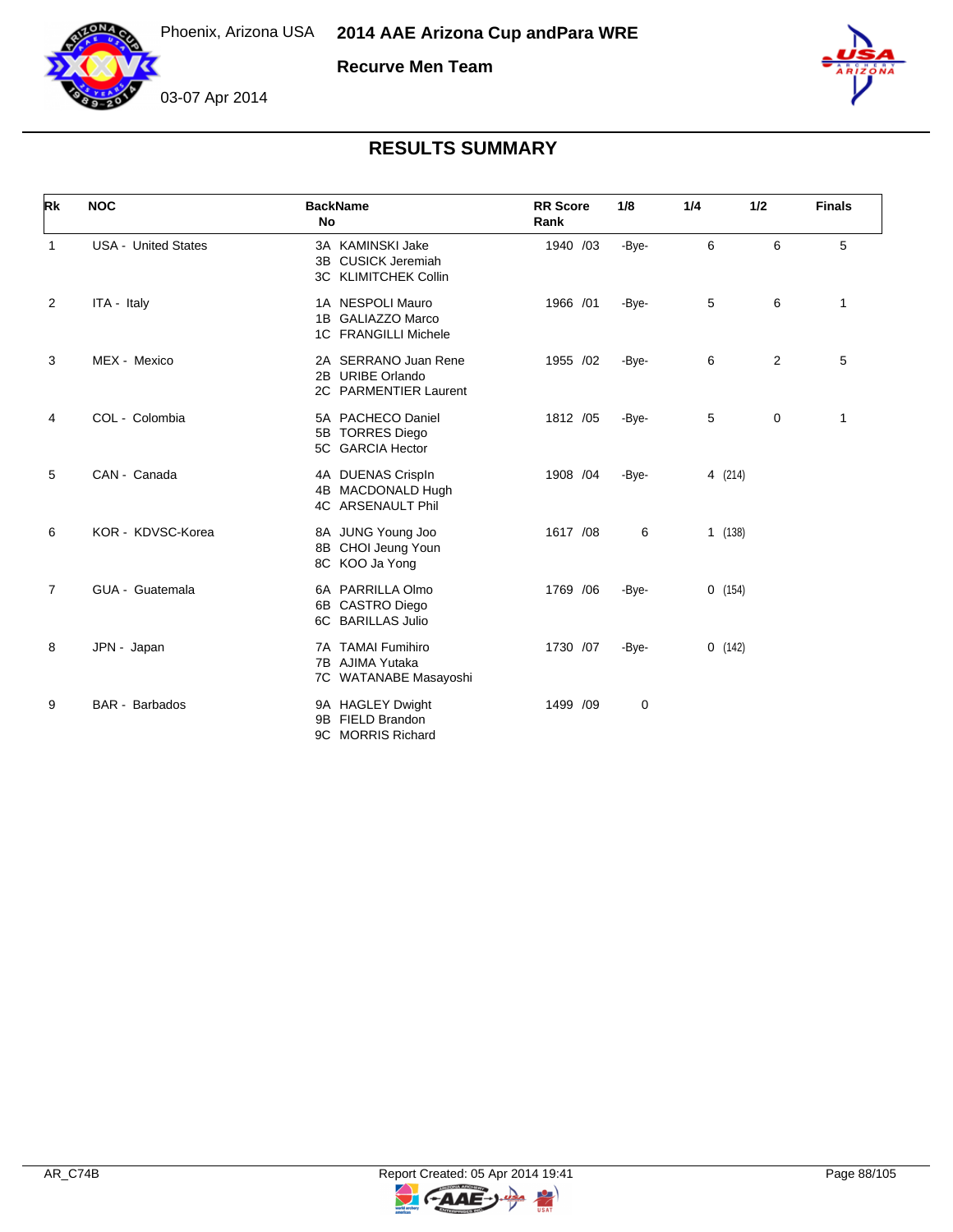



**Recurve Women Team**



## 03-07 Apr 2014

| Rk             | <b>NOC</b>                 | <b>BackName</b><br>No                                                          | <b>RR</b> Score<br>Rank | 1/4    | 1/2 | <b>Finals</b> |
|----------------|----------------------------|--------------------------------------------------------------------------------|-------------------------|--------|-----|---------------|
| 1              | ITA - Italy                | 2A SARTORI Guendalina<br>LIONETTI Pia Carmen Maria<br>2В<br>2C MANDIA Claudia  | 1847<br>/02             | -Bye-  | 5   | 6             |
| $\overline{2}$ | MEX - Mexico               | 1A VALENCIA Alejandra<br>AVITIA Mariana<br>1B<br>1C GONZALEZ Gina L.           | 1915 /01                | -Bye-  | 6   | 0             |
| 3              | <b>USA - United States</b> | LORIG Khatuna<br>3A<br><b>BROWN Mackenzie</b><br>3B<br>3C GIBILARO Ariel       | 1836 /03                | -Bye-  | 4   | 5             |
| 4              | CAN - Canada               | 4A THIFFEAULT PICARD Georcy-Stéphanie<br>4B CHÉNIER Virginie<br>4C LEE Vanessa | 1720 / 04               | 6      | 0   | 3             |
| 5              | GUA - Guatemala            | <b>VALENCIA Yesenia</b><br>5А<br>PAIZ Maria Andre<br>5B<br>5C ROMERO Regina    | /05<br>1631             | 2(181) |     |               |

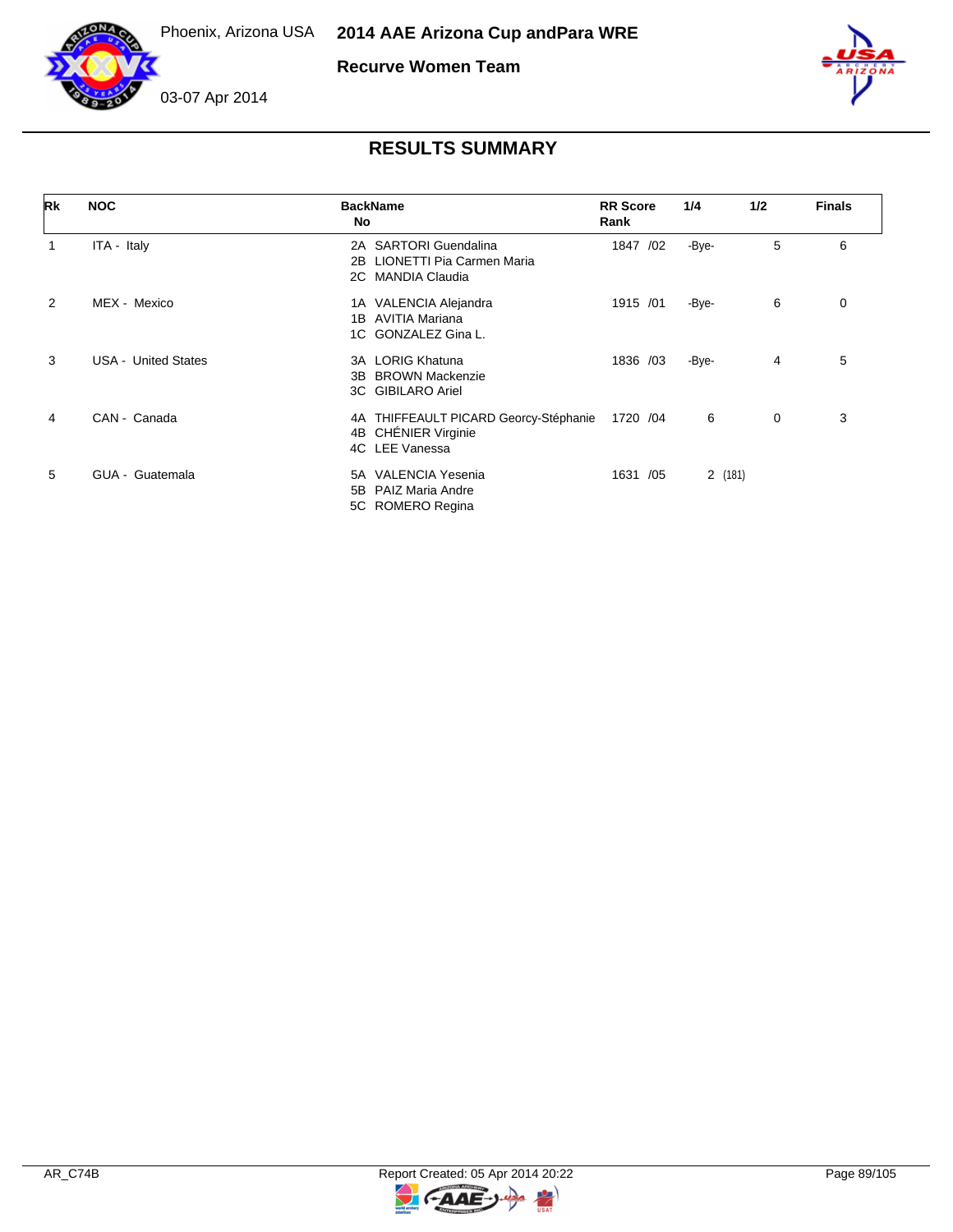

**Recurve Mixed Team**



# 03-07 Apr 2014

| Rk             | <b>NOC</b>                 | <b>BackName</b><br>No                                      | <b>RR</b> Score<br>Rank | 1/8   | 1/4     | 1/2 | <b>Finals</b> |
|----------------|----------------------------|------------------------------------------------------------|-------------------------|-------|---------|-----|---------------|
| 1              | CAN - Canada               | 5A DUENAS Crispln<br>5B THIFFEAULT PICARD Georcy-Stéphanie | 1279 /05                | -Bye- | 5       | 5   | 6             |
| 2              | COL - Colombia             | 2A PACHECO Daniel<br><b>RENDON Ana Maria</b><br>2B         | 1299 /02                | -Bye- | 6       | 6   | 0             |
| 3              | MEX - Mexico               | 1A SERRANO Juan Rene<br>1B VALENCIA Alejandra              | 1307 /01                | -Bye- | 6       | 4   | 5             |
| 4              | GUA - Guatemala            | 6A PARRILLA Olmo<br>6B VALENCIA Yesenia                    | 1177 /06                | 6     | -Bye-   | 0   | 1             |
| 5              | ITA - Italy                | 4A NESPOLI Mauro<br>4B SARTORI Guendalina                  | 1286 /04                | -Bye- | 4 (144) |     |               |
| 6              | DEN - Denmark              | 9A THORKILDSEN Steffen<br>JEREMIASSEN Henny<br>9B          | 1021 /09                | 5     | 2(121)  |     |               |
| $\overline{7}$ | <b>GBR</b> - Great Britain | 7A ALEXANDER Malcolm<br>7B HIRST Fiona                     | 1118 /07                | 5     | 0(83)   |     |               |
| 9              | <b>BAR</b> - Barbados      | 11A HAGLEY Dwight<br>11B MAHABIR Raveena                   | 1003 /11                | 0     |         |     |               |
| 9              | <b>BRA - Brazil</b>        | 10A REZENDE Luciano<br>10B LAYOLLE Patricia                | 1017 /10                | 1     |         |     |               |
| 9              | CRC - Costa Rica           | 8A JIMÉNEZ Rubén<br>8B BERMÚDEZ Gloriana                   | 1071 /08                | 4     |         |     |               |
| <b>DSQ</b>     | <b>USA - United States</b> | 3A KAMINSKI Jake<br>3B LORIG Khatuna                       | 1294 /03                | -Bye- | 0       |     |               |

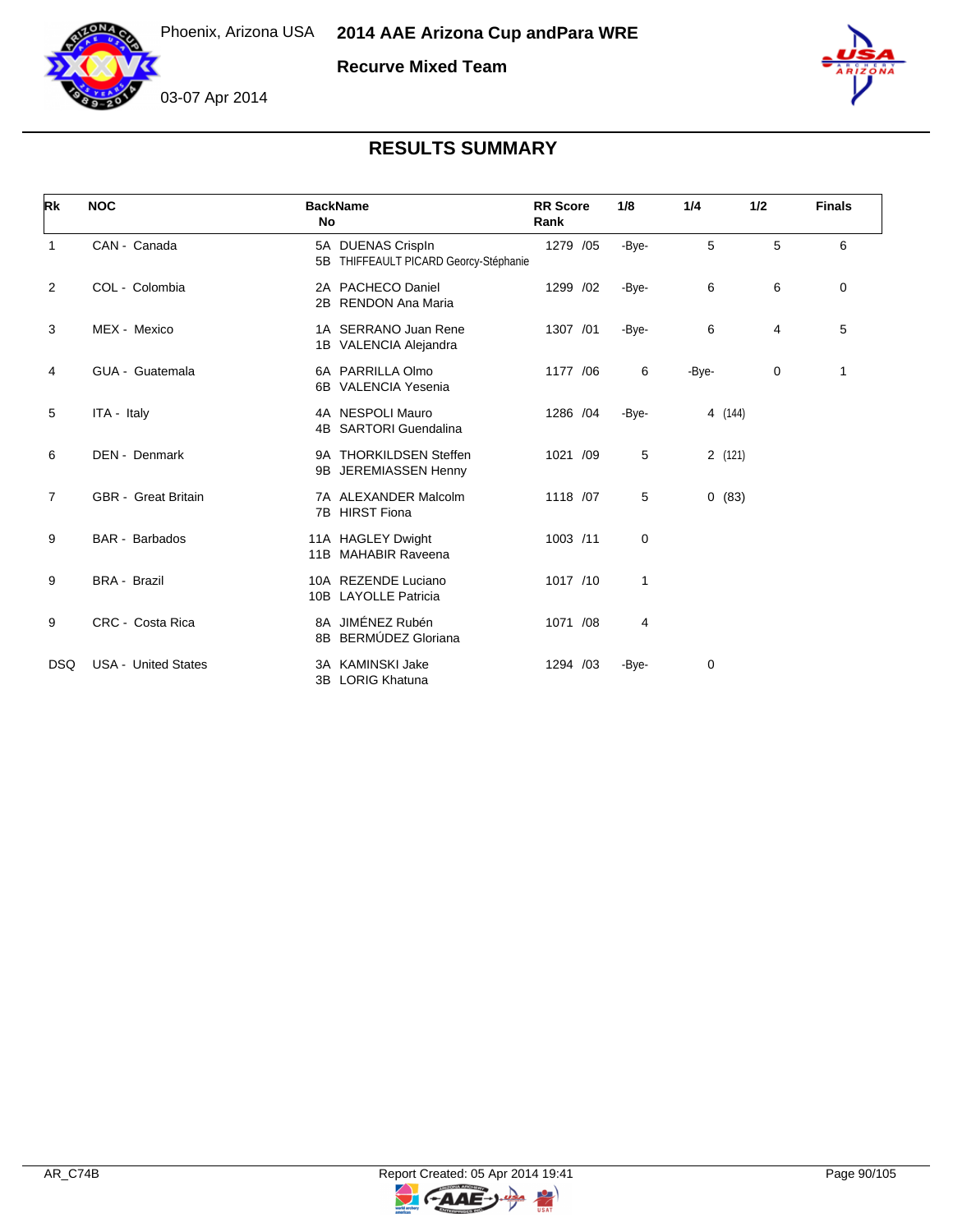



**Compound Men Team**



| Rk             | <b>NOC</b>                 | <b>BackName</b><br>No                                              | <b>RR</b> Score<br>Rank | 1/4   | 1/2 | <b>Finals</b> |
|----------------|----------------------------|--------------------------------------------------------------------|-------------------------|-------|-----|---------------|
|                | MEX - Mexico               | 2A QUEVEDO Cecilio E.<br>FIERRO Julio<br>2B<br>2C CARDOSO Mario    | 2084 /02                | -Bye- | 233 | 235           |
| $\overline{2}$ | <b>USA - United States</b> | 1A BENNETT Eric<br>1B STUTZMAN Matt<br>1C SENA Jeff                | 2112 /01                | -Bye- | 228 | 227           |
| 3              | GUA - Guatemala            | 4A CORDERO Arturo<br>RAMILA Gabriel<br>4B.<br>4C PAIZ Rafael       | 1964 / 04               | 212   | 212 | 218           |
| 4              | CAN - Canada               | 3A ROUSSEAU Simon<br><b>BRAYFORD Kevin</b><br>3B<br>3C EVANS Kevin | 2024 /03                | -Bye- | 222 | 217           |
| 5              | KOR - KDVSC-Korea          | 5A GO Sung Kil<br>5B KWEON Hyun Ju<br>5C SON Sung Sik              | 1917 /05                | 206   |     |               |

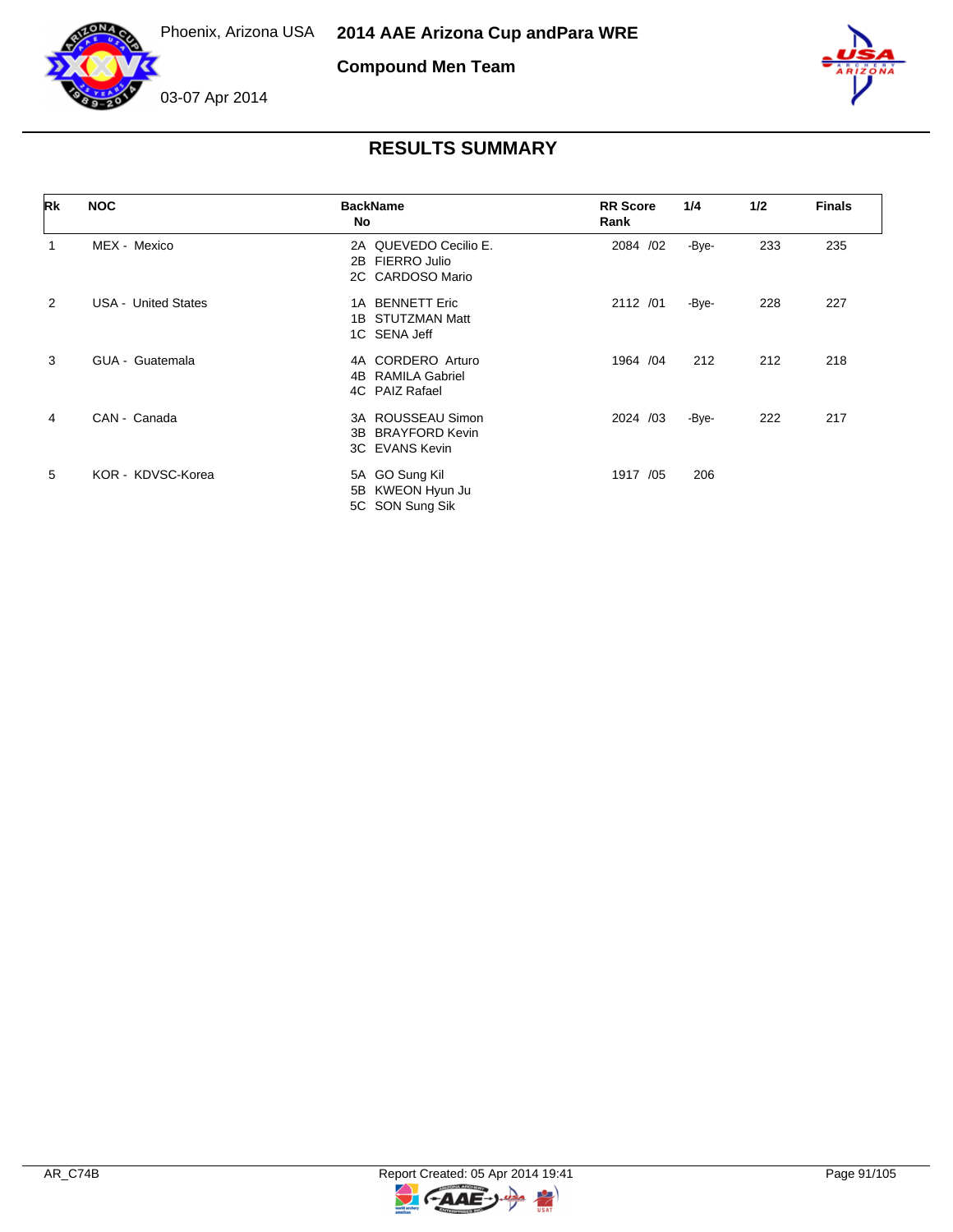

**Compound Women Team**



| Rk | <b>NOC</b>                 | <b>BackName</b><br>No                                            | <b>RR</b> Score<br>Rank | 1/2   | <b>Finals</b> |
|----|----------------------------|------------------------------------------------------------------|-------------------------|-------|---------------|
|    | <b>USA - United States</b> | 1A JONES Erika<br>1B VAN NATTA Jamie<br>1C LANCE Sarah           | 2068 / 01               | -Bye- | 229           |
| 2  | MEX - Mexico               | 2A OCHOA Linda<br>2B MERINO Brenda<br>2C SANDOVAL Fernada Del R. | 2024 /02                | 227   | 224           |
| 3  | CAN - Canada               | 3A GROSZKO Dawn<br>3B JOHNSON Brittany<br>3C MORRIS Tricia       | 1962 /03                | 218   | -Bye-         |

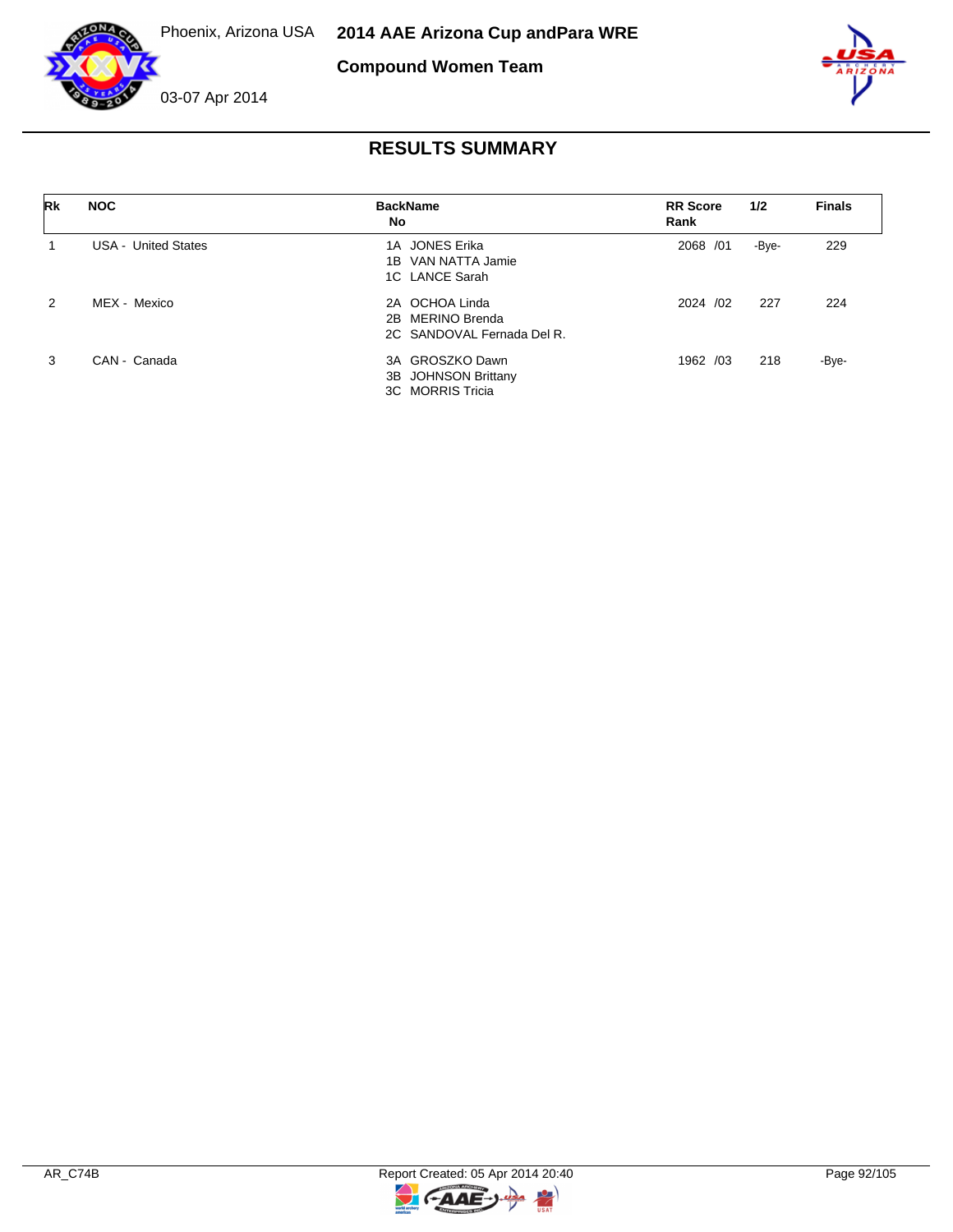



**Compound Mixed Team**



| Rk | <b>NOC</b>                 | <b>BackName</b><br>No                          | <b>RR</b> Score<br>Rank | 1/4 | 1/2 | <b>Finals</b> |
|----|----------------------------|------------------------------------------------|-------------------------|-----|-----|---------------|
| 1  | COL - Colombia             | 4A CARDONA Camilo<br>4B LOPEZ Sara             | 1366 / 04               | 149 | 157 | 148 T.20      |
| 2  | FRA - France               | 3A DELOCHE Pierre-Julien<br>3B DODEMONT Sophie | 1381 /03                | 152 | 156 | 148 T.18      |
| 3  | MEX - Mexico               | 2A QUEVEDO Cecilio E.<br>2B OCHOA Linda        | 1382 /02                | 148 | 154 | 149           |
| 4  | <b>USA - United States</b> | 1A BENNETT Eric<br>1B JONES Erika              | 1400 /01                | 156 | 152 | 145           |
| 5  | ESA - El Salvador          | 6A HERNANDEZ Roberto<br>6B UMANZOR Marisol     | 1342 / 06               | 149 |     |               |
| 6  | CAN - Canada               | 5A ROUSSEAU Simon<br>5B GROSZKO Dawn           | 1344 / 05               | 144 |     |               |
| 6  | GUA - Guatemala            | 7A CORDERO Arturo<br>7B MARTINEZ Diana         | 1311 /07                | 144 |     |               |
| 8  | <b>BAR</b> - Barbados      | 8A SMITH Kirk<br>8B MORRIS Carin               | 1198 /08                | 124 |     |               |

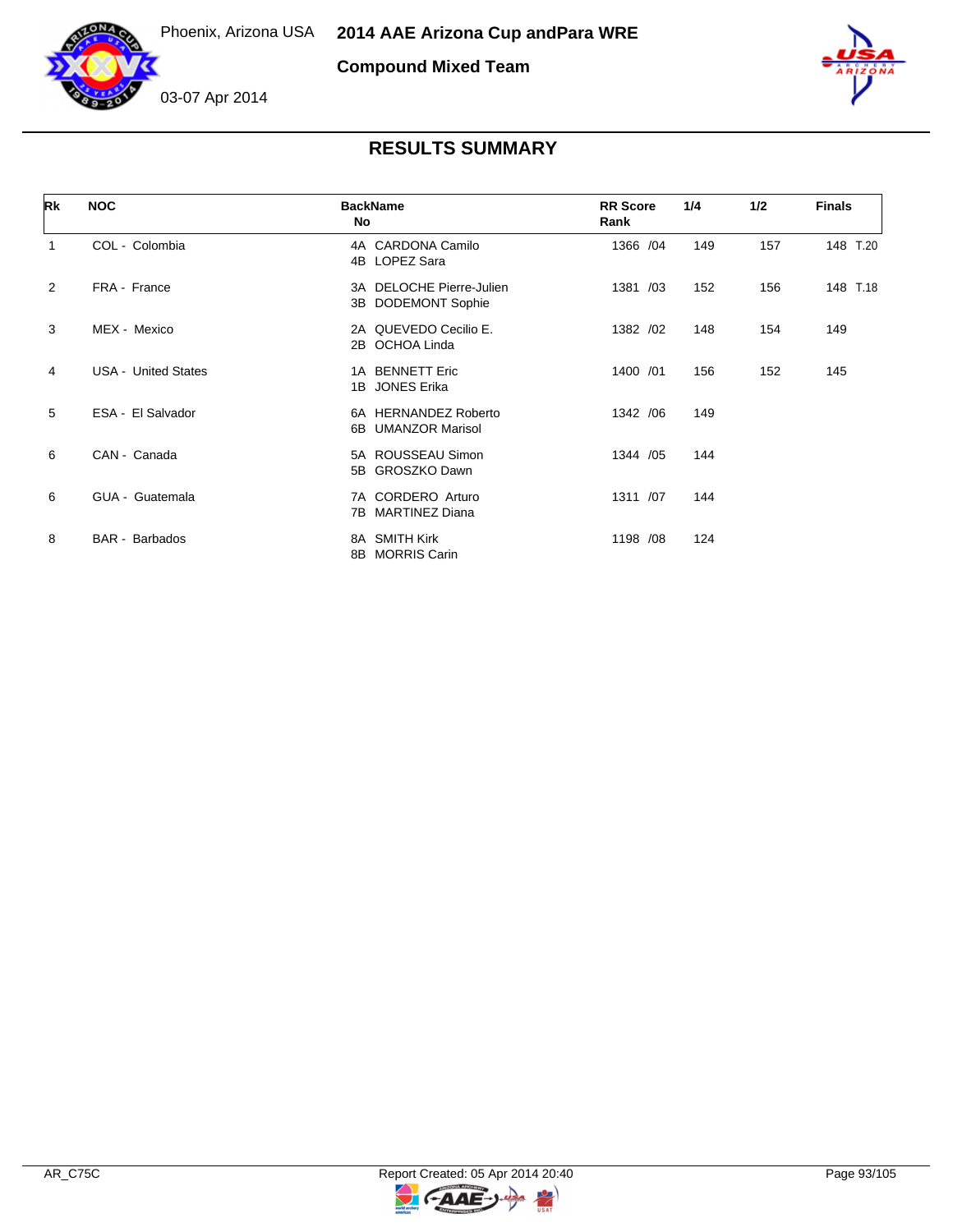

**2014 AAE Arizona Cup and Para WRE**

**Recurve Men Team**

03-07 Apr 2014 **Result Brackets**



### **RESULT BRACKETS**



ААЕ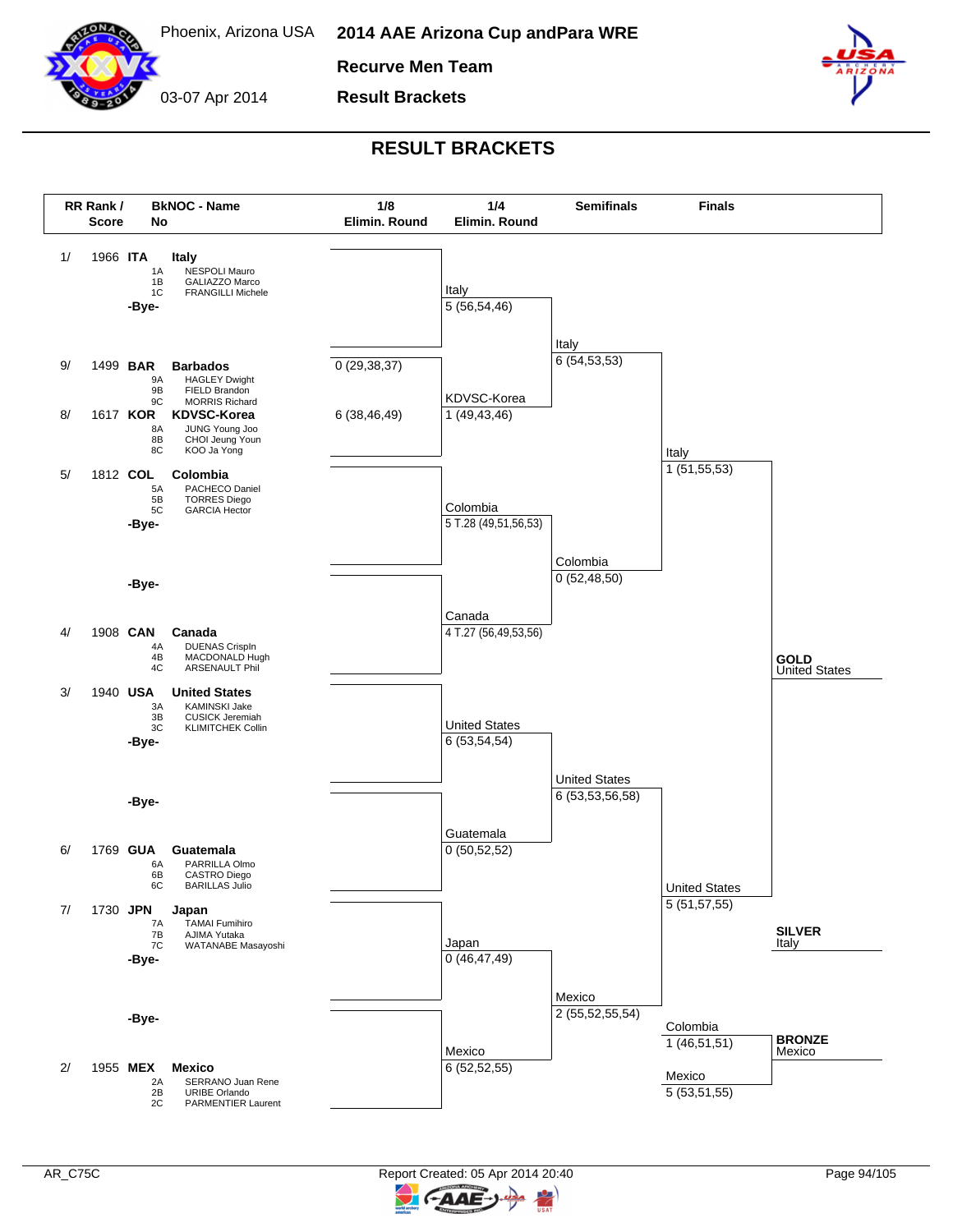

Phoenix, Arizona USA **2014 AAE Arizona Cup and Para WRE**

**Recurve Women Team**



**Result Brackets**



## **RESULT BRACKETS**



5 (50,51,48,55)

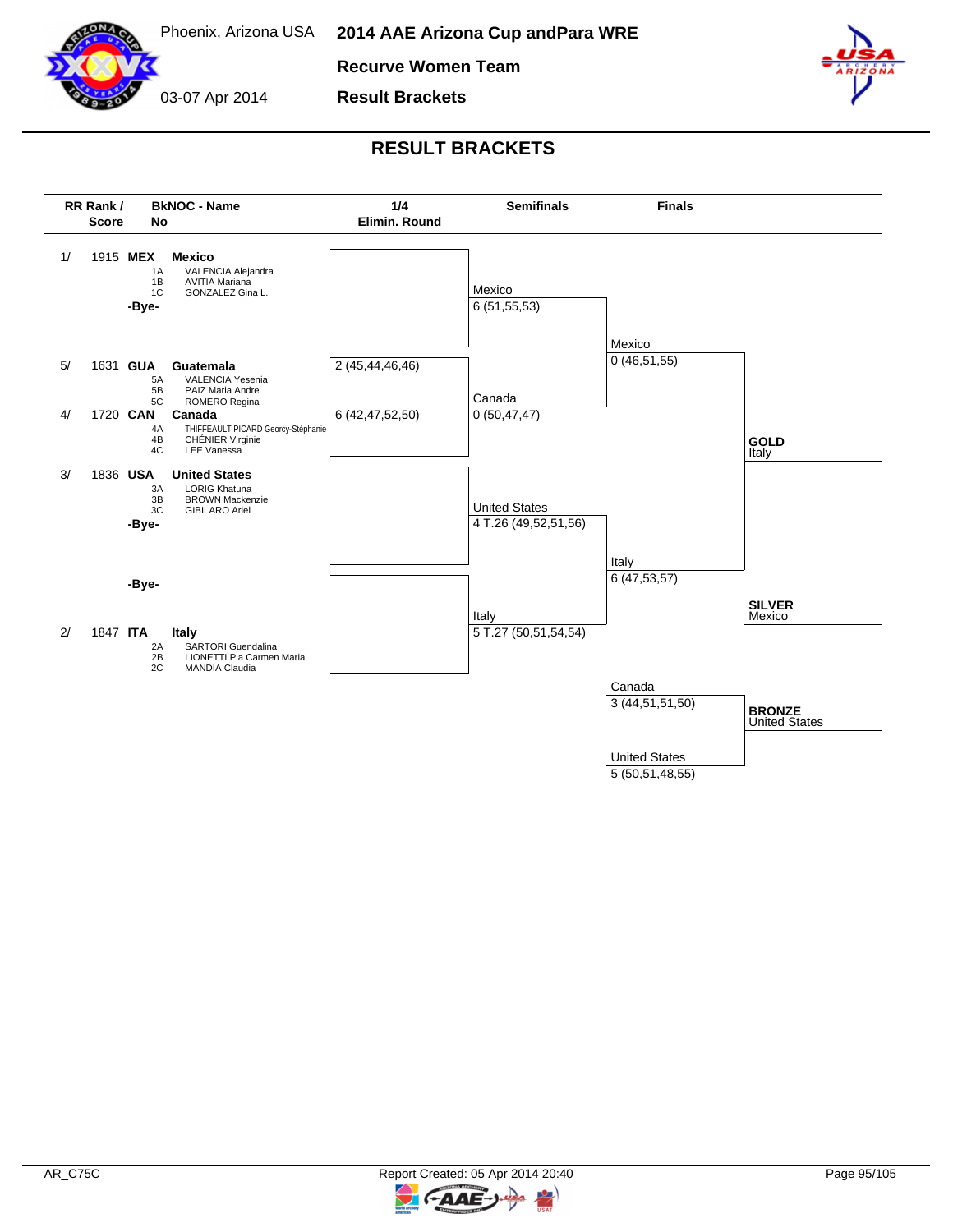

03-07 Apr 2014

**Recurve Mixed Team**

**Result Brackets**



### **RESULT BRACKETS**





ААЕ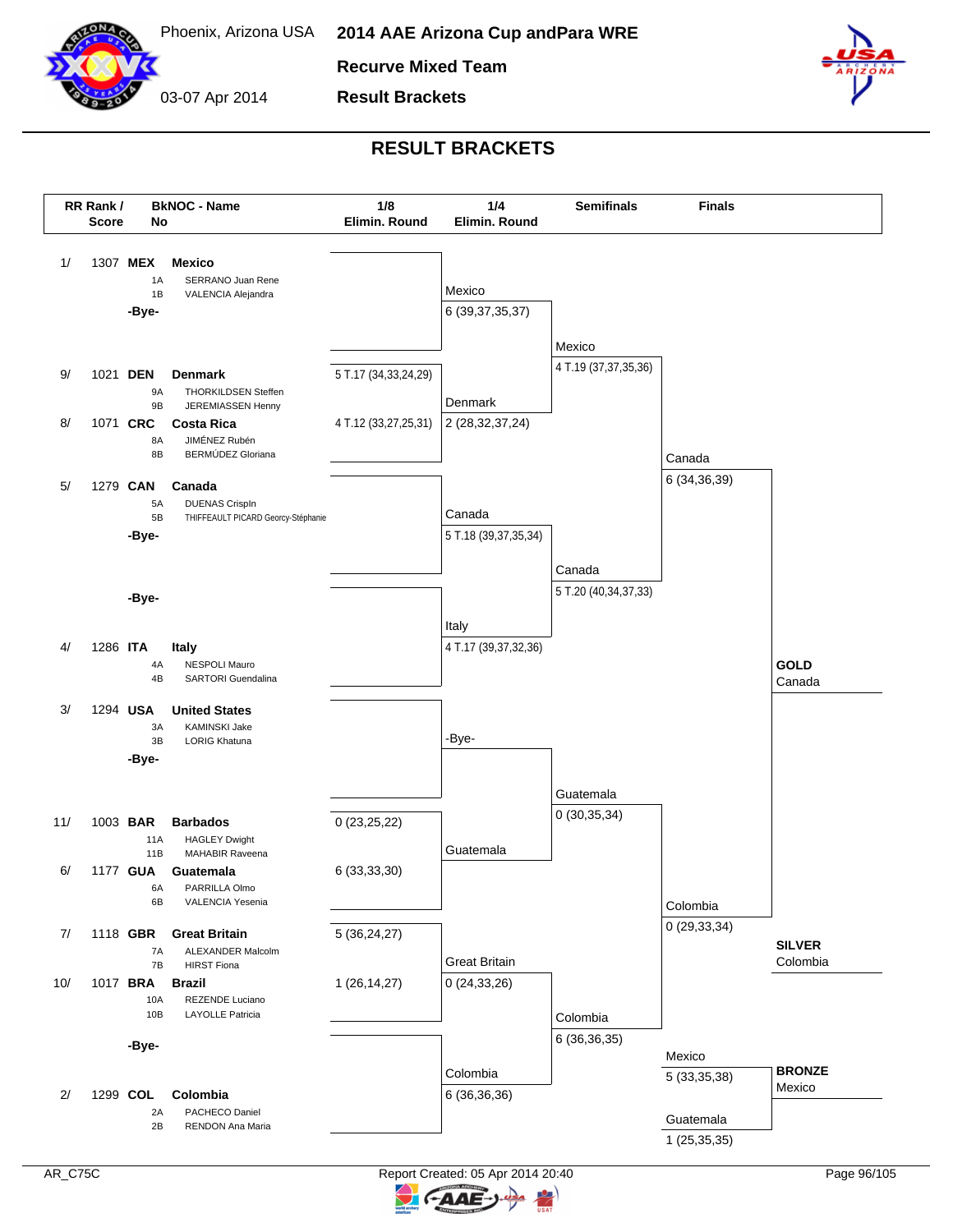

**2014 AAE Arizona Cup and Para WRE**

**Compound Men Team**

**Result Brackets**

03-07 Apr 2014



## **RESULT BRACKETS**





 $\epsilon$ **AAE** 

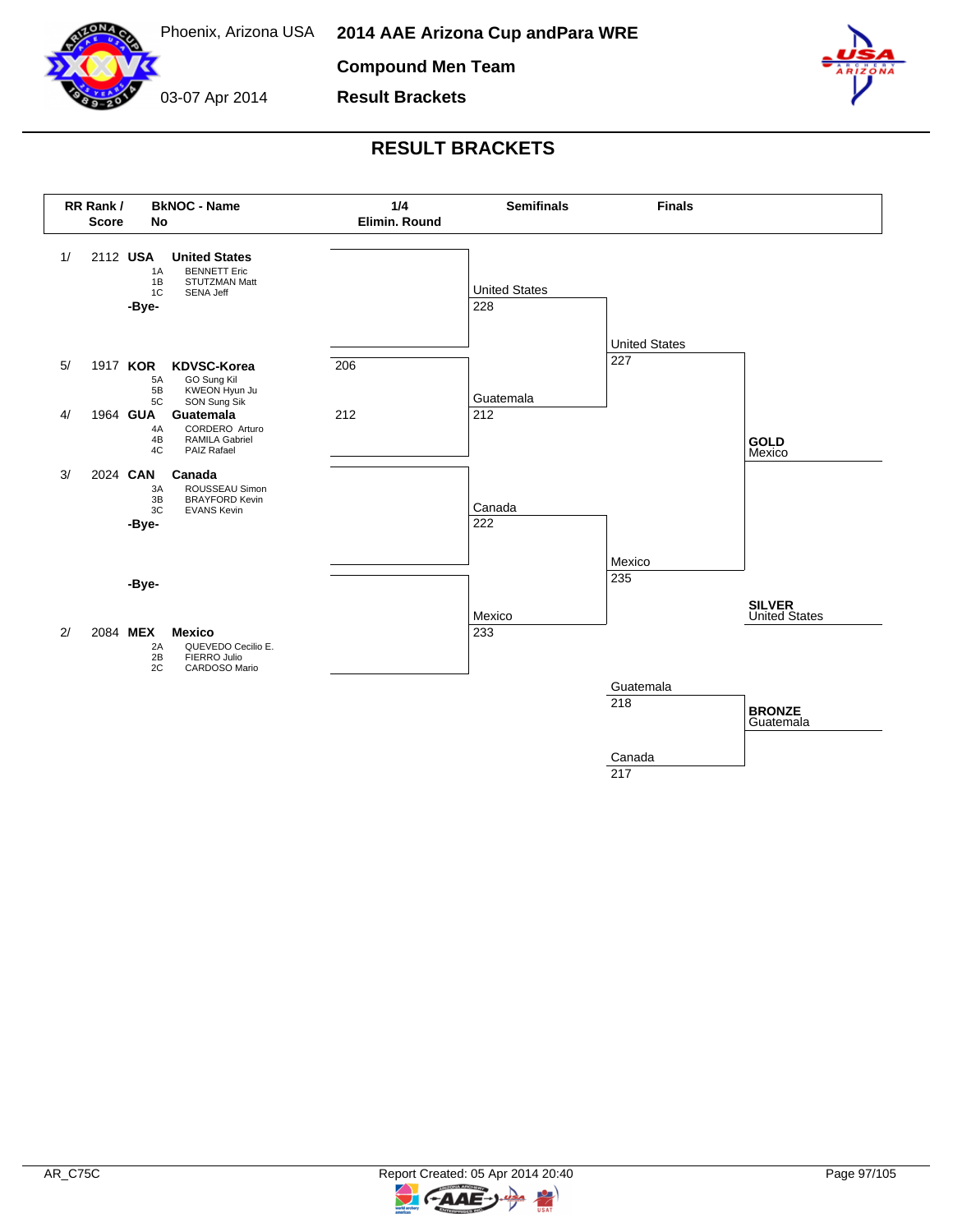

**Compound Women Team**

03-07 Apr 2014 **Result Brackets**



## **RESULT BRACKETS**







₹

 $-AAE-$ 

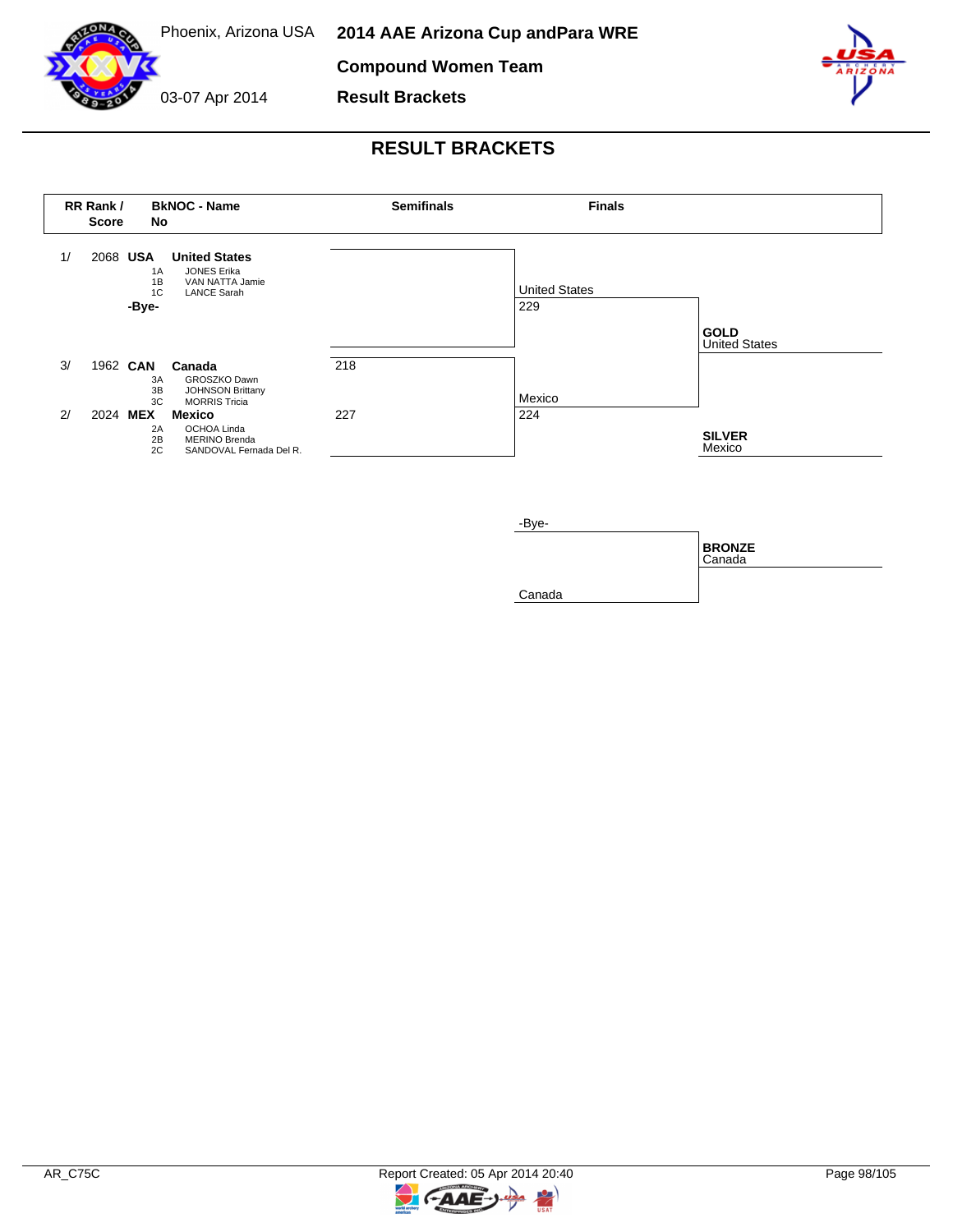

**Compound Mixed Team**

**Result Brackets**



03-07 Apr 2014



## **RESULT BRACKETS**



149

**FAAE** 

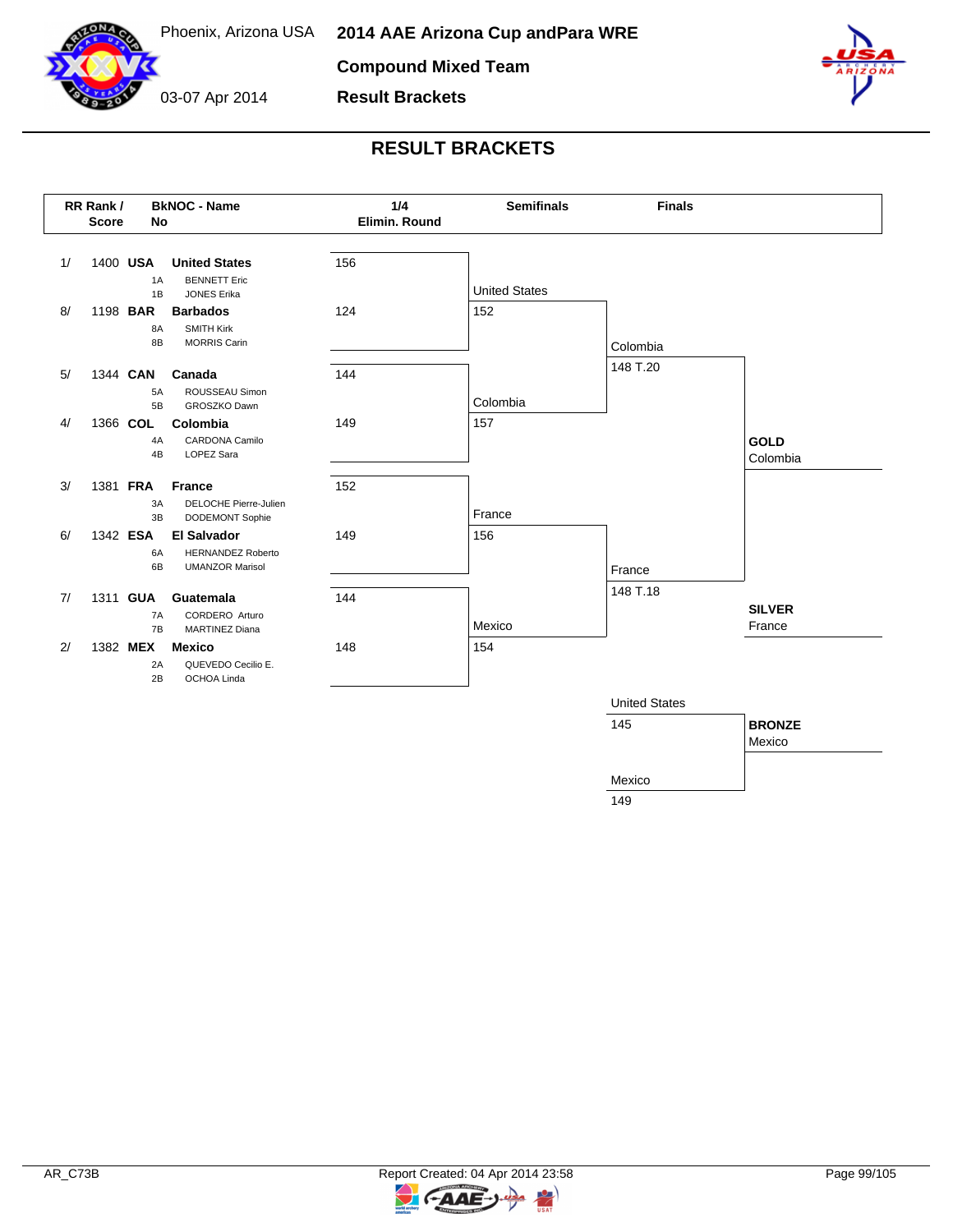

**Qualification Round**

03-07 Apr 2014



## **RESULTS After 216 Arrows**

| Rank | <b>NOC</b>                      | <b>Name</b>                                                                   | <b>Individual</b><br><b>Total</b> | <b>Team</b><br><b>Total</b> |  |
|------|---------------------------------|-------------------------------------------------------------------------------|-----------------------------------|-----------------------------|--|
|      | 1 ITA - Italy                   | <b>NESPOLI Mauro</b><br><b>GALIAZZO Marco</b><br><b>FRANGILLI Michele</b>     | 664<br>654<br>648                 | 1966                        |  |
|      | 2 MEX - Mexico                  | <b>SERRANO Juan Rene</b><br><b>URIBE Orlando</b><br><b>PARMENTIER Laurent</b> | 662<br>648<br>645                 | 1955                        |  |
|      | <b>USA - United States</b><br>3 | <b>KAMINSKI Jake</b><br><b>CUSICK Jeremiah</b><br><b>KLIMITCHEK Collin</b>    | 665<br>644<br>631                 | 1940                        |  |
|      | CAN - Canada<br>$\overline{4}$  | <b>DUENAS CrispIn</b><br>MACDONALD Hugh<br><b>ARSENAULT Phil</b>              | 662<br>623<br>623                 | 1908                        |  |
|      | COL - Colombia<br>5             | <b>PACHECO Daniel</b><br><b>TORRES Diego</b><br><b>GARCIA Hector</b>          | 642<br>625<br>545                 | 1812                        |  |
|      | GUA - Guatemala<br>6            | PARRILLA Olmo<br><b>CASTRO Diego</b><br><b>BARILLAS Julio</b>                 | 621<br>589<br>559                 | 1769                        |  |
|      | JPN - Japan<br>7                | <b>TAMAI Fumihiro</b><br><b>AJIMA Yutaka</b><br>WATANABE Masayoshi            | 623<br>578<br>529                 | 1730                        |  |
|      | KOR - KDVSC-Korea<br>8          | JUNG Young Joo<br>CHOI Jeung Youn<br>KOO Ja Yong                              | 591<br>533<br>493                 | 1617                        |  |
|      | <b>BAR</b> - Barbados<br>9      | <b>HAGLEY Dwight</b><br>FIELD Brandon<br><b>MORRIS Richard</b>                | 576<br>515<br>408                 | 1499                        |  |



키

**C-AAE-**

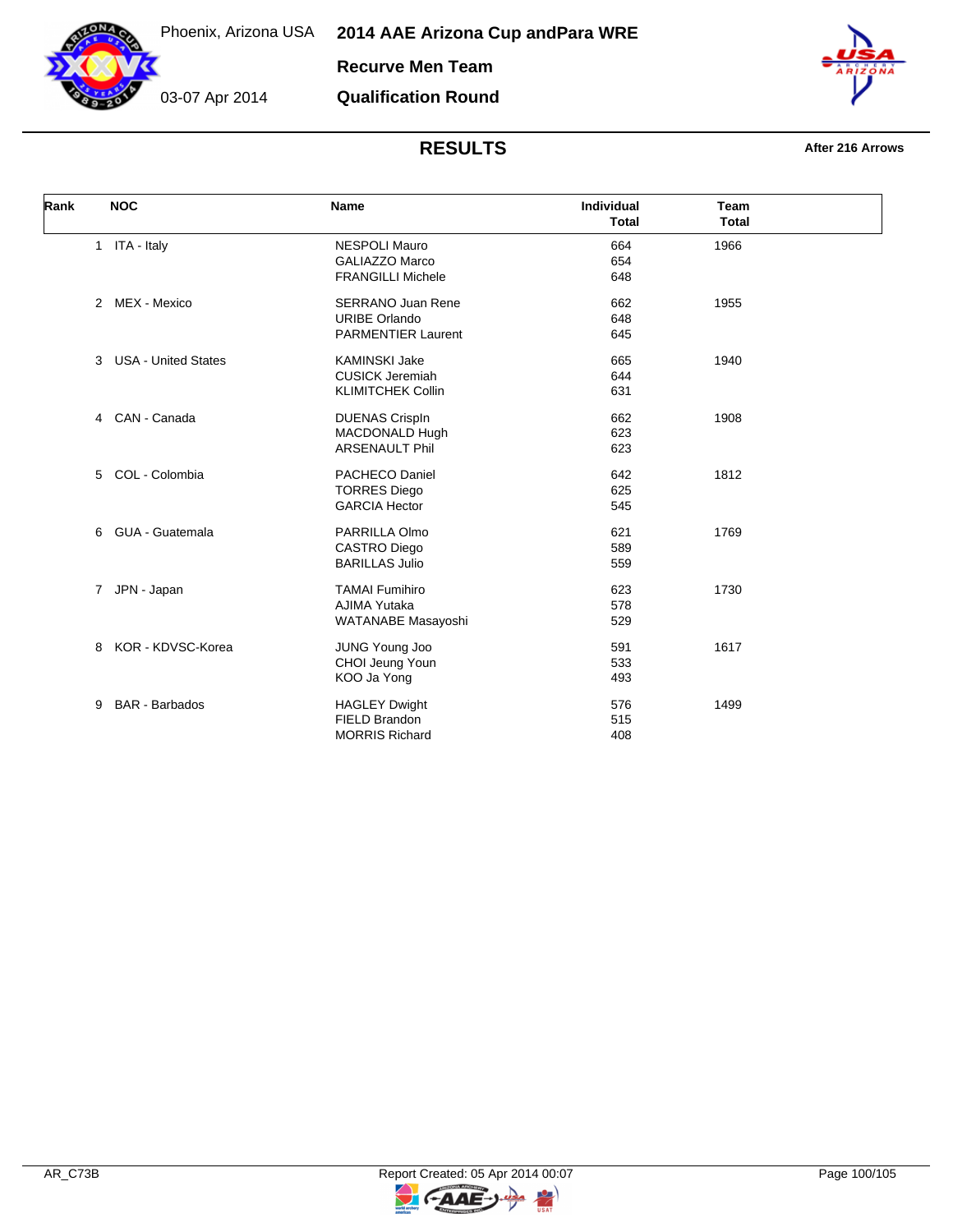

**Recurve Women Team**

**Qualification Round**

03-07 Apr 2014

| Rank | <b>NOC</b>                      | Name                               | <b>Individual</b> | Team  |  |
|------|---------------------------------|------------------------------------|-------------------|-------|--|
|      |                                 |                                    | <b>Total</b>      | Total |  |
|      | MEX - Mexico<br>1               | VALENCIA Alejandra                 | 645               | 1915  |  |
|      |                                 | <b>AVITIA Mariana</b>              | 637               |       |  |
|      |                                 | GONZALEZ Gina L.                   | 633               |       |  |
|      | 2 ITA - Italy                   | <b>SARTORI</b> Guendalina          | 622               | 1847  |  |
|      |                                 | LIONETTI Pia Carmen Maria          | 617               |       |  |
|      |                                 | <b>MANDIA Claudia</b>              | 608               |       |  |
|      | 3<br><b>USA - United States</b> | <b>LORIG Khatuna</b>               | 629               | 1836  |  |
|      |                                 | <b>BROWN Mackenzie</b>             | 604               |       |  |
|      |                                 | <b>GIBILARO Ariel</b>              | 603               |       |  |
|      | CAN - Canada<br>4               | THIFFEAULT PICARD Georcy-Stéphanie | 617               | 1720  |  |
|      |                                 | <b>CHÉNIER Virginie</b>            | 588               |       |  |
|      |                                 | <b>LEE Vanessa</b>                 | 515               |       |  |
|      | 5 GUA - Guatemala               | <b>VALENCIA Yesenia</b>            | 556               | 1631  |  |
|      |                                 | <b>PAIZ Maria Andre</b>            | 540               |       |  |
|      |                                 | ROMERO Regina                      | 535               |       |  |



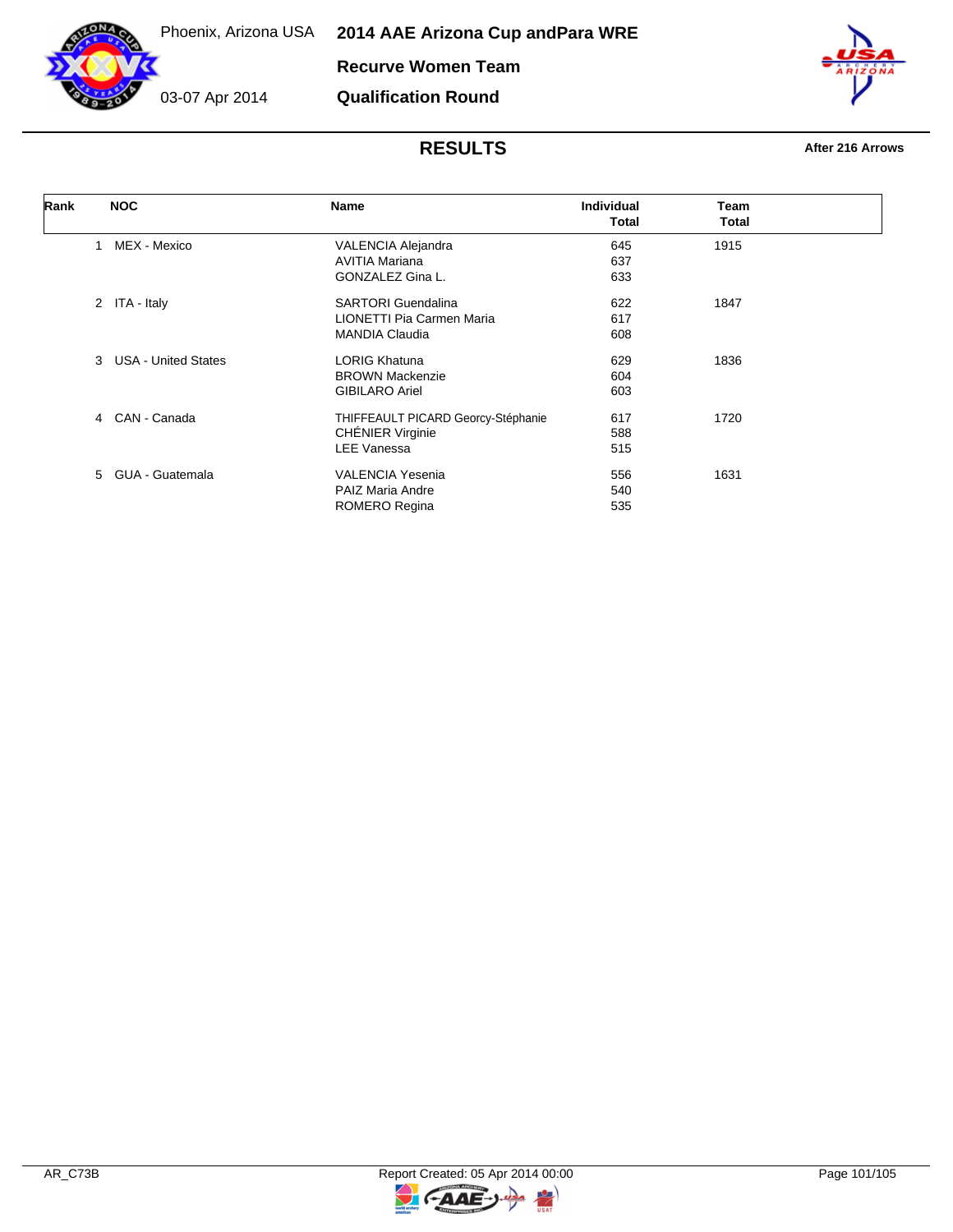

03-07 Apr 2014



### **RESULTS After 144 Arrows**

| Rank |                | <b>NOC</b>                 | <b>Name</b>                        | <b>Individual</b><br><b>Total</b> | <b>Team</b><br><b>Total</b> |  |
|------|----------------|----------------------------|------------------------------------|-----------------------------------|-----------------------------|--|
|      | $\mathbf{1}$   | MEX - Mexico               | <b>SERRANO Juan Rene</b>           | 662                               | 1307                        |  |
|      |                |                            | <b>VALENCIA Alejandra</b>          | 645                               |                             |  |
|      | 2              | COL - Colombia             | PACHECO Daniel                     | 642                               | 1299                        |  |
|      |                |                            | <b>RENDON Ana Maria</b>            | 657                               |                             |  |
|      | 3              | <b>USA - United States</b> | <b>KAMINSKI Jake</b>               | 665                               | 1294                        |  |
|      |                |                            | <b>LORIG Khatuna</b>               | 629                               |                             |  |
|      |                | 4 ITA - Italy              | <b>NESPOLI Mauro</b>               | 664                               | 1286                        |  |
|      |                |                            | <b>SARTORI</b> Guendalina          | 622                               |                             |  |
|      | 5              | CAN - Canada               | <b>DUENAS CrispIn</b>              | 662                               | 1279                        |  |
|      |                |                            | THIFFEAULT PICARD Georcy-Stéphanie | 617                               |                             |  |
|      | 6              | GUA - Guatemala            | PARRILLA Olmo                      | 621                               | 1177                        |  |
|      |                |                            | <b>VALENCIA Yesenia</b>            | 556                               |                             |  |
|      | $\overline{7}$ | <b>GBR</b> - Great Britain | <b>ALEXANDER Malcolm</b>           | 607                               | 1118                        |  |
|      |                |                            | <b>HIRST Fiona</b>                 | 511                               |                             |  |
|      | 8              | CRC - Costa Rica           | JIMÉNEZ Rubén                      | 543                               | 1071                        |  |
|      |                |                            | BERMÚDEZ Gloriana                  | 528                               |                             |  |
|      | 9              | <b>DEN</b> - Denmark       | <b>THORKILDSEN Steffen</b>         | 611                               | 1021                        |  |
|      |                |                            | JEREMIASSEN Henny                  | 410                               |                             |  |
|      | 10             | <b>BRA - Brazil</b>        | <b>REZENDE Luciano</b>             | 583                               | 1017                        |  |
|      |                |                            | <b>LAYOLLE Patricia</b>            | 434                               |                             |  |
|      | 11             | <b>BAR</b> - Barbados      | <b>HAGLEY Dwight</b>               | 576                               | 1003                        |  |
|      |                |                            | <b>MAHABIR Raveena</b>             | 427                               |                             |  |

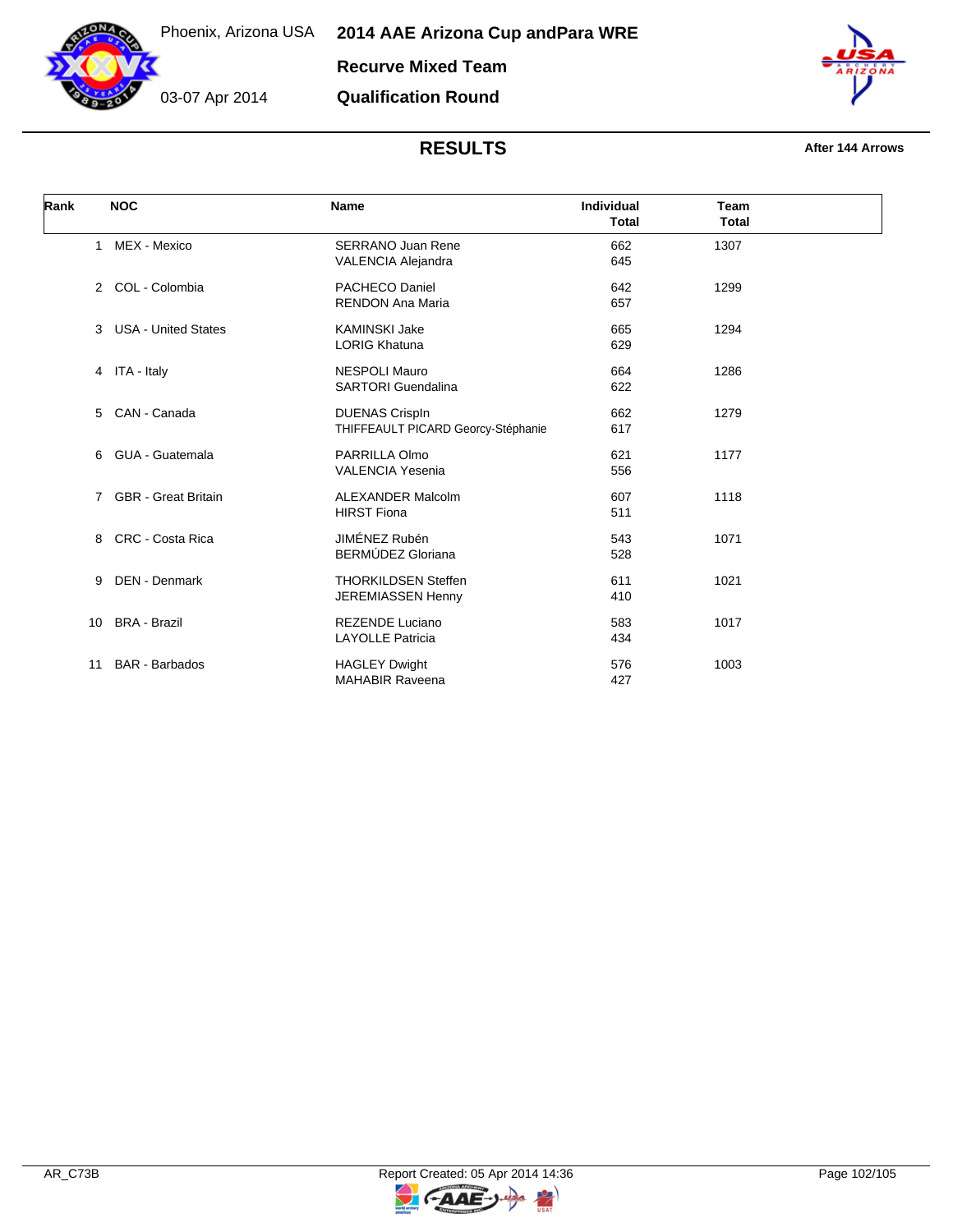

**Compound Men Team**

**Qualification Round**

03-07 Apr 2014



| Rank | <b>NOC</b>                        | <b>Name</b>               | <b>Individual</b> | Team  |  |
|------|-----------------------------------|---------------------------|-------------------|-------|--|
|      |                                   |                           | Total             | Total |  |
|      | <b>USA - United States</b><br>1   | <b>GELLENTHIEN Braden</b> | 705               | 2112  |  |
|      |                                   | <b>WILDE Reo</b>          | 704               |       |  |
|      |                                   | <b>DEATON Bridger</b>     | 703               |       |  |
|      | MEX - Mexico<br>2                 | QUEVEDO Cecilio E.        | 697               | 2084  |  |
|      |                                   | FIERRO Julio              | 695               |       |  |
|      |                                   | CARDOSO Mario             | 692               |       |  |
|      | CAN - Canada<br>3                 | ROUSSEAU Simon            | 687               | 2024  |  |
|      |                                   | <b>BRAYFORD Kevin</b>     | 675               |       |  |
|      |                                   | <b>EVANS Kevin</b>        | 662               |       |  |
|      | GUA - Guatemala<br>$\overline{4}$ | CORDERO Arturo            | 668               | 1964  |  |
|      |                                   | <b>RAMILA Gabriel</b>     | 649               |       |  |
|      |                                   | <b>PAIZ Rafael</b>        | 647               |       |  |
|      | 5 KOR - KDVSC-Korea               | GO Sung Kil               | 656               | 1917  |  |
|      |                                   | KWEON Hyun Ju             | 633               |       |  |
|      |                                   | SON Sung Sik              | 628               |       |  |

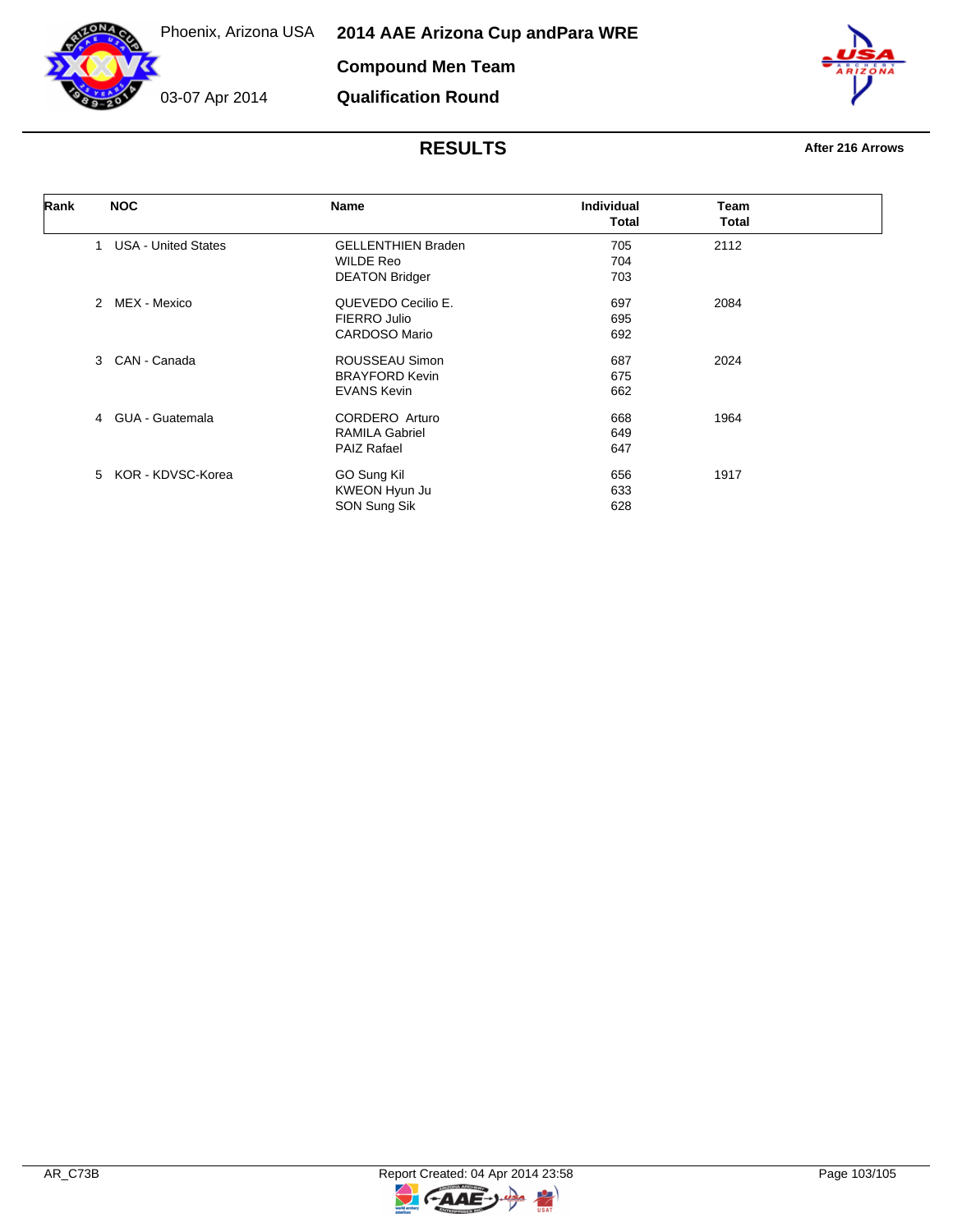

03-07 Apr 2014

**Compound Women Team**

**Qualification Round**



| Rank | <b>NOC</b>                    | <b>Name</b>             | Individual | Team         |
|------|-------------------------------|-------------------------|------------|--------------|
|      |                               |                         | Total      | <b>Total</b> |
|      | <b>USA - United States</b>    | <b>JONES Erika</b>      | 695        | 2068         |
|      |                               | VAN NATTA Jamie         | 687        |              |
|      |                               | <b>LANCE Sarah</b>      | 686        |              |
|      | MEX - Mexico<br>$\mathcal{P}$ | OCHOA Linda             | 685        | 2024         |
|      |                               | <b>MERINO Brenda</b>    | 673        |              |
|      |                               | SANDOVAL Fernada Del R. | 666        |              |
|      | 3 CAN - Canada                | <b>GROSZKO Dawn</b>     | 657        | 1962         |
|      |                               | <b>JOHNSON Brittany</b> | 656        |              |
|      |                               | <b>MORRIS Tricia</b>    | 649        |              |